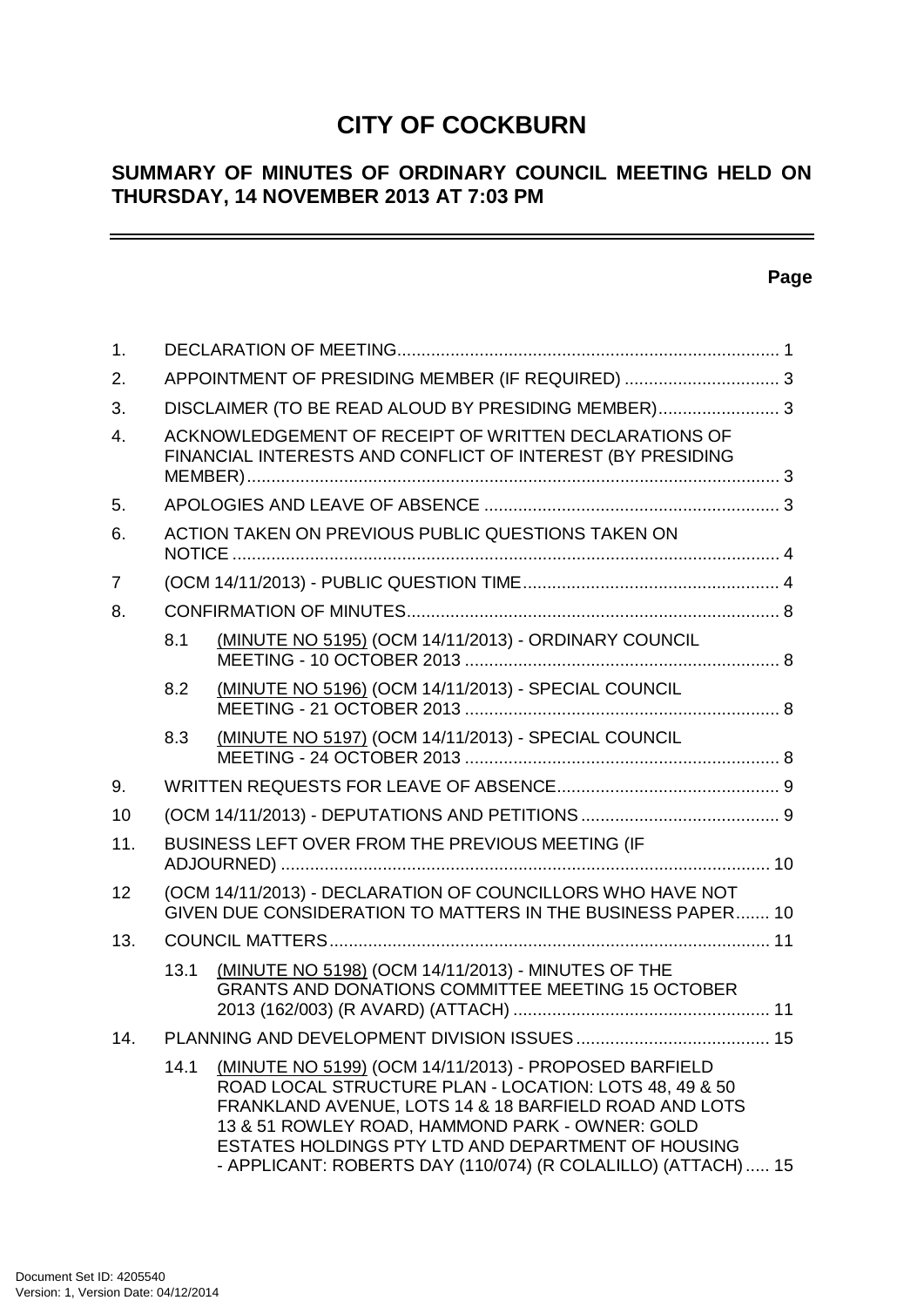|     |      | 14.2 (MINUTE NO 5200) (OCM 14/11/2013) - PROPOSED COCKBURN<br>CENTRAL WEST STRUCTURE PLAN - LOCATION: LOTS 1, 53 &<br>55 NORTH LAKE ROAD, LOTS 804, 1001 & 9504 BEELIAR DRIVE<br>AND LOT 54 POLETTI ROAD, COCKBURN CENTRAL - OWNER:<br>WESTERN AUSTRALIAN PLANNING COMMISSION & CITY OF<br>COCKBURN - APPLICANT: CARDNO WA PTY LTD (110/070) (R |  |
|-----|------|-------------------------------------------------------------------------------------------------------------------------------------------------------------------------------------------------------------------------------------------------------------------------------------------------------------------------------------------------|--|
|     | 14.3 | (MINUTE NO 5201) (OCM 14/11/2013) - SIX (6) MULTIPLE<br>DWELLINGS - LOCATION: 11 (LOT 5) BILOXI LOOP, SUCCESS -<br>OWNER: GOLD ESTATES OF AUSTRALIA (1903) LTD -<br>APPLICANT: BUILDING DEVELOPMENT GROUP PTY LTD                                                                                                                               |  |
|     | 14.4 | (MINUTE NO 5202) (OCM 14/11/2013) - REVITALISATION<br>STRATEGY STAGING PLAN LOCATION: CITY OF COCKBURN                                                                                                                                                                                                                                          |  |
|     | 14.5 | (MINUTE NO 5203) (OCM 14/11/2013) - PROPOSED STRUCTURE<br>PLAN - LOCATION: LOTS 30, 31 & 32 ROCKINGHAM ROAD,<br>MUNSTER - OWNER: VARIOUS - APPLICANT: URBIS (SM/M/087)                                                                                                                                                                          |  |
|     | 14.6 | (MINUTE NO 5204) (OCM 14/11/2013) - LOCAL DEVELOPMENT<br>PLANS FOR PORT COOGEE, NORTH COOGEE - PREPARED BY:<br>TAYLOR BURRELL BARNETT AND MW URBAN - PROPONENT:<br>TAYLOR BURRELL BARNETT AND MW URBAN (052/014) (L                                                                                                                             |  |
|     | 14.7 | (MINUTE NO 5205) (OCM 14/11/2013) - CITY OF COCKBURN<br>PUBLIC HEALTH PLAN 2013-2018 (142/012) (N JONES) (ATTACH) 52                                                                                                                                                                                                                            |  |
| 15. |      | FINANCE AND CORPORATE SERVICES DIVISION ISSUES 56                                                                                                                                                                                                                                                                                               |  |
|     | 15.1 | (MINUTE NO 5206) (OCM 14/11/2013) - LIST OF CREDITORS PAID<br>- SEPTEMBER 2013 (076/001) (N MAURICIO) (ATTACH) 56                                                                                                                                                                                                                               |  |
|     | 15.2 | (MINUTE NO 5207) (OCM 14/11/2013) - STATEMENT OF<br>FINANCIAL ACTIVITY AND ASSOCIATED REPORTS -<br>SEPTEMBER 2013 (071/001) (N MAURICIO) (ATTACH)  57                                                                                                                                                                                           |  |
| 16. |      |                                                                                                                                                                                                                                                                                                                                                 |  |
|     | 16.1 | (MINUTE NO 5208) (OCM 14/11/2013) - STATE OF<br>SUSTAINABILITY REPORT 2012/13 (064/009) (H JESTRIBEK)                                                                                                                                                                                                                                           |  |
|     | 16.2 | (MINUTE NO 5209) (OCM 14/11/2013) - PURCHASE OF A DUMP<br>TRUCK FOR HENDERSON WASTE RECOVERY PARK (167/010) (L                                                                                                                                                                                                                                  |  |
|     | 16.3 | (MINUTE NO 5210) (OCM 14/11/2013) - COCKBURN SOUND<br>COASTAL ALLIANCE COASTAL VULNERABILITY STUDY REPORT                                                                                                                                                                                                                                       |  |
| 17. |      |                                                                                                                                                                                                                                                                                                                                                 |  |
|     | 17.1 | (MINUTE NO 5211) (OCM 14/11/2013) - APPOINTMENT OF BUSH                                                                                                                                                                                                                                                                                         |  |
|     | 17.2 | (MINUTE NO 5212) (OCM 14/11/2013) - RECREATION TRADERS<br>LICENCE - 2013/14 KITE SURFING LICENCES, WOODMAN POINT                                                                                                                                                                                                                                |  |
|     |      |                                                                                                                                                                                                                                                                                                                                                 |  |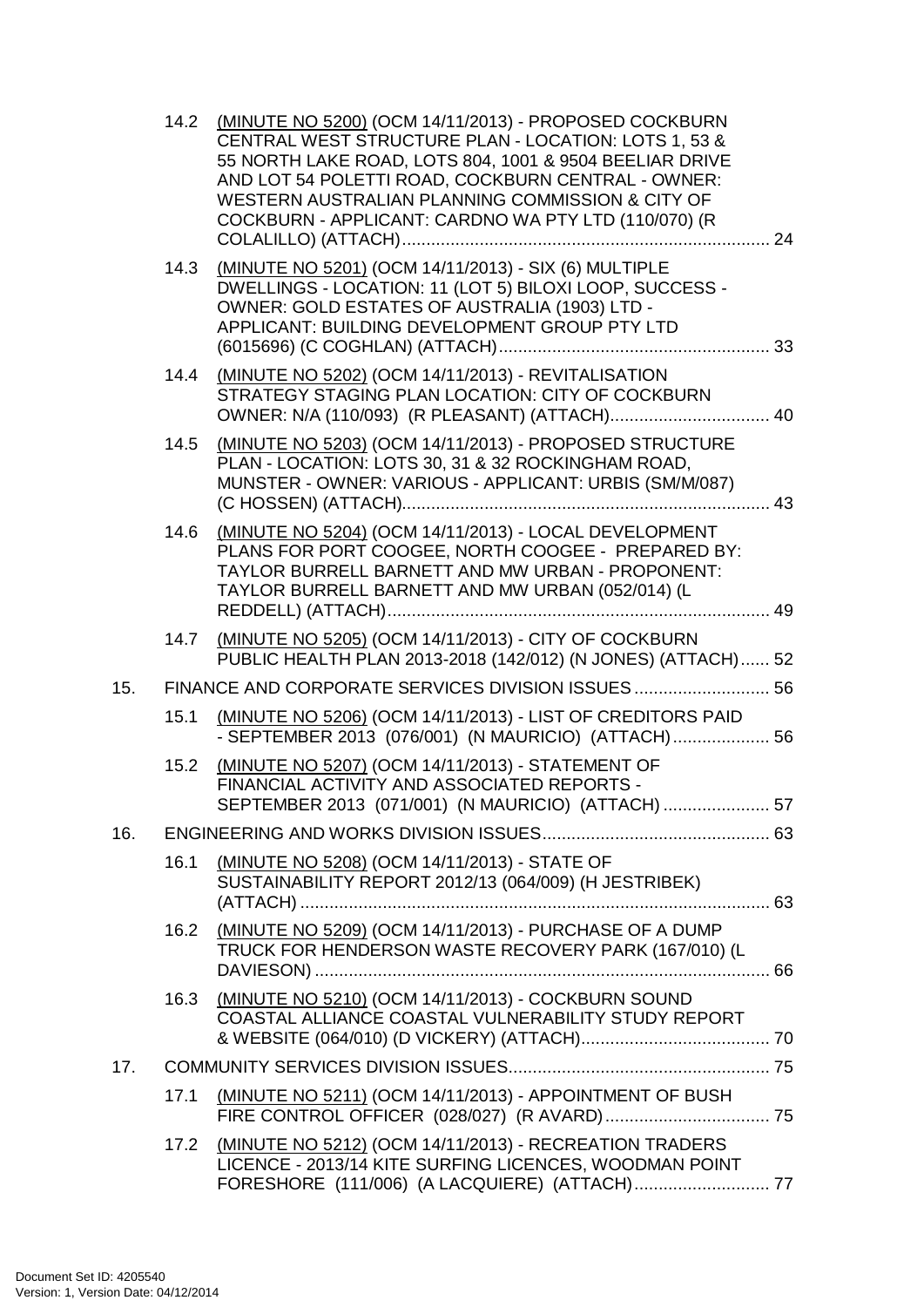| 18. |                                                                                                                                                                           |  |
|-----|---------------------------------------------------------------------------------------------------------------------------------------------------------------------------|--|
| 19. | MOTIONS OF WHICH PREVIOUS NOTICE HAS BEEN GIVEN  82                                                                                                                       |  |
| 20. | NOTICES OF MOTION GIVEN AT THE MEETING FOR CONSIDERATION                                                                                                                  |  |
| 21. | NEW BUSINESS OF AN URGENT NATURE INTRODUCED BY                                                                                                                            |  |
| 22. | MATTERS TO BE NOTED FOR INVESTIGATION, WITHOUT DEBATE 83                                                                                                                  |  |
| 23. |                                                                                                                                                                           |  |
|     | (MINUTE NO 5213) (OCM 14/11/2013) - MINUTES OF THE CHIEF<br>23.1<br>EXECUTIVE OFFICER PERFORMANCE & SENIOR STAFF KEY<br>PROJECTS APPRAISAL COMMITTEE - 5 NOVEMBER 2013 83 |  |
| 24  | (MINUTE NO 5214) (OCM 14/11/2013) - RESOLUTION OF COMPLIANCE                                                                                                              |  |
| 25  |                                                                                                                                                                           |  |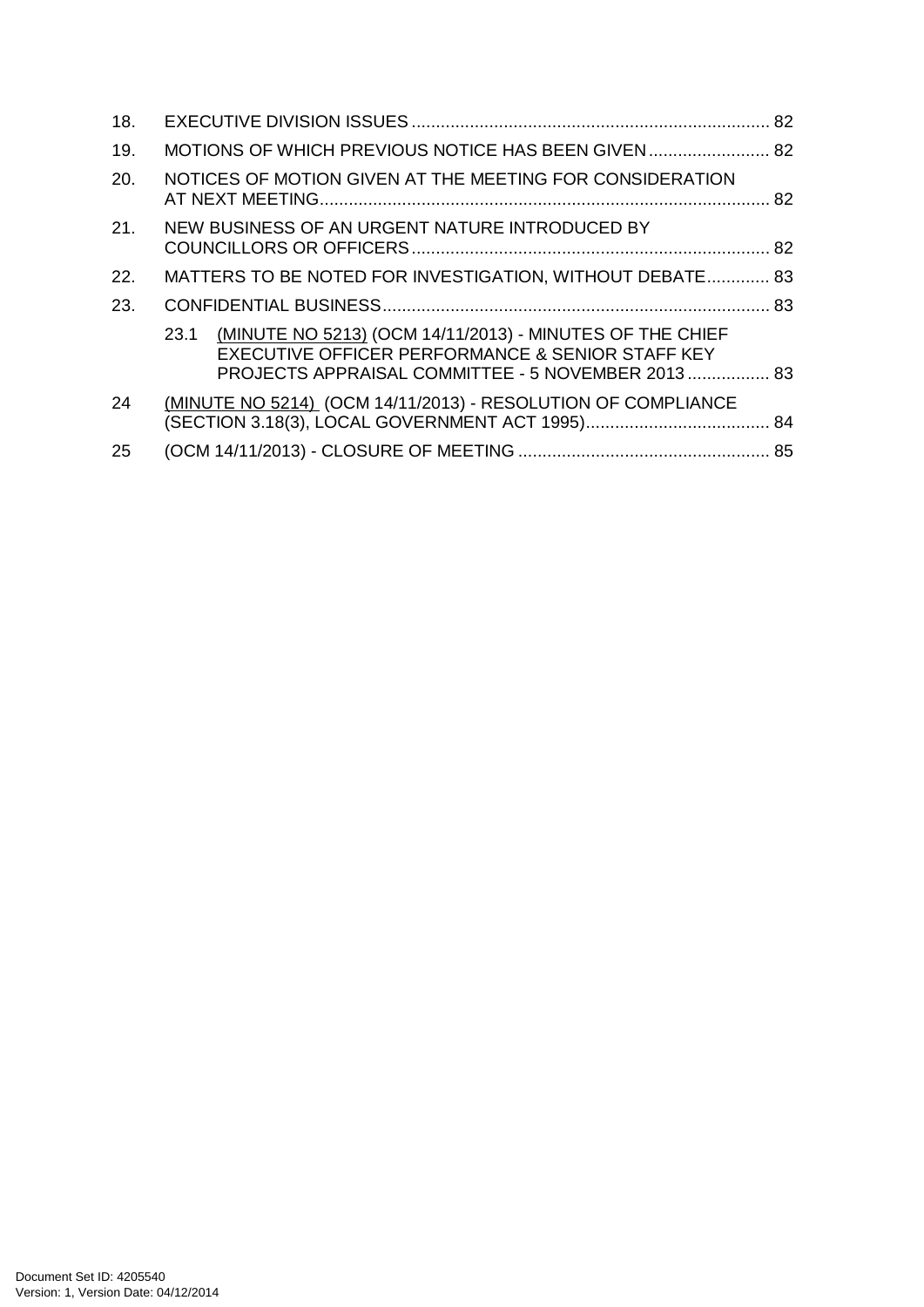Document Set ID: 4205540<br>Version: 1, Version Date: 04/12/2014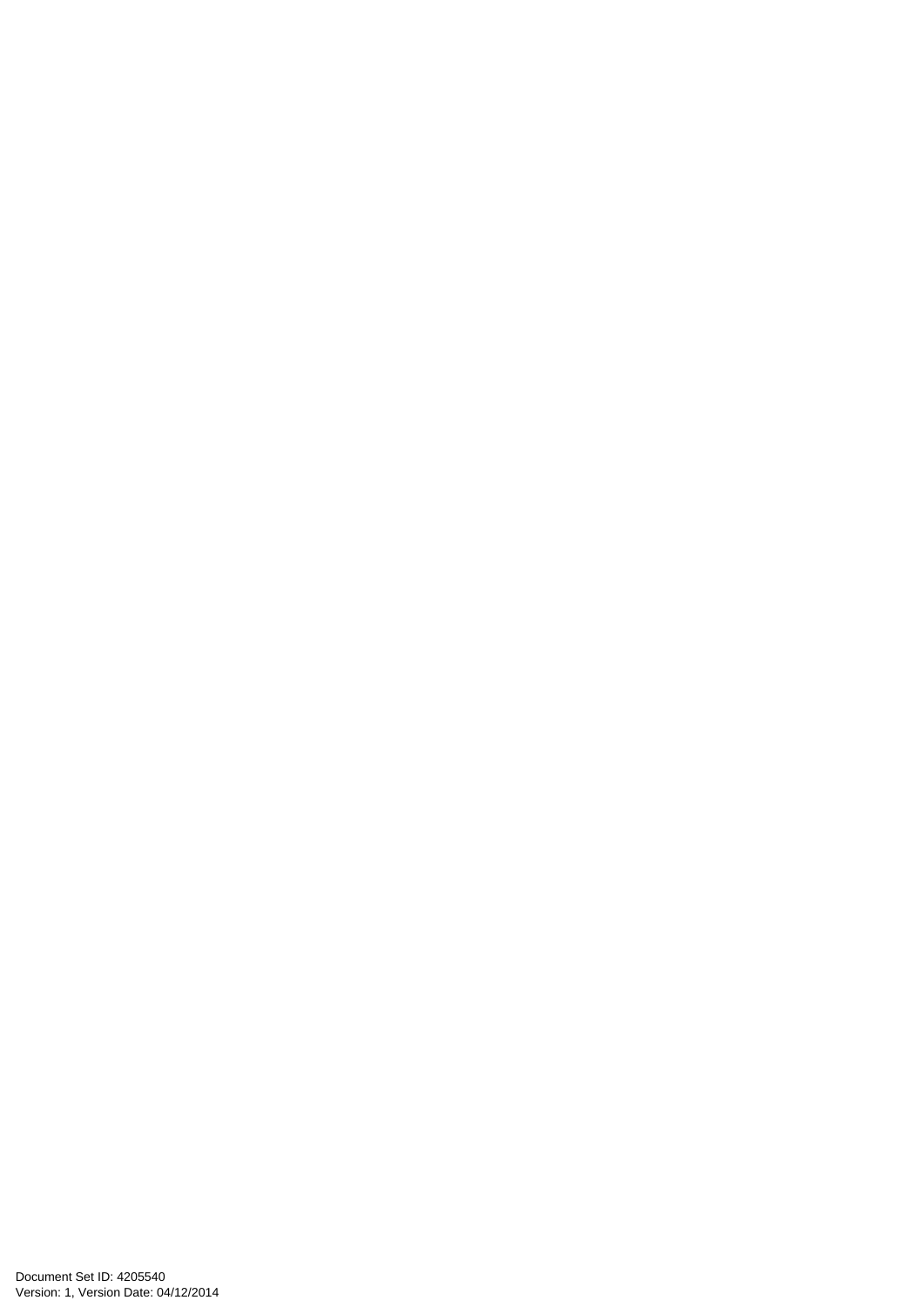# **CITY OF COCKBURN**

# **MINUTES OF ORDINARY COUNCIL MEETING HELD ON THURSDAY, 14 NOVEMBER 2013 AT 7:03 PM**

#### **PRESENT:**

#### **ELECTED MEMBERS**

| Mr L Howlett       | Mayor (Presiding Member)    |
|--------------------|-----------------------------|
| Mrs C Reeve-Fowkes | Deputy Mayor                |
| Mr K Allen         | Councillor(arrived 7.06 pm) |
| Ms L Wetton        | Councillor                  |
| Mr Y Mubarakai     | Councillor                  |
| Mr S Portelli      | Councillor                  |
| Ms L Smith         | Councillor                  |
| Mr S Pratt         | Councillor                  |
| Mr B Houwen        | Councillor                  |
| Mr P Eva           | Councillor                  |

#### **IN ATTENDANCE**

| Mr S. Cain      | $\blacksquare$ | <b>Chief Executive Officer</b>                                               |
|-----------------|----------------|------------------------------------------------------------------------------|
| Mr D. Green     | $\sim 100$     | Director, Governance & Community Services                                    |
| Mr S. Downing   | $\sim 100$     | Director, Finance & Corporate Services                                       |
| Mr M. Littleton | $\sim 10$      | Director, Engineering & Works                                                |
| Mr D. Arndt     | $\sim 100$     | Director, Planning & Development                                             |
| Mrs L. Jakovich | $\blacksquare$ | PA to Directors - Planning and Development /<br><b>Engineering and Works</b> |
| Ms L. Boyanich  | $\sim 100$     | Media Liaison Officer                                                        |

#### **1. DECLARATION OF MEETING**

The Presiding Member declared the meeting open at 7.03 pm.

The Presiding Member welcomed the newly elected members, Clrs Lyndsey Wetton and Philip Eva JP to their first Ordinary Meeting of Council, and the reelected members, Clrs Carol Reeve-Fowkes, Lee–Anne Smith OAM, Kevin Allen and Bart Houwen. The Presiding Member also congratulated Clr Reeve-Fowkes who has been elected as Deputy Mayor for the next two years.

Clr Kevin Allen entered the meeting, the time being 7.06 pm.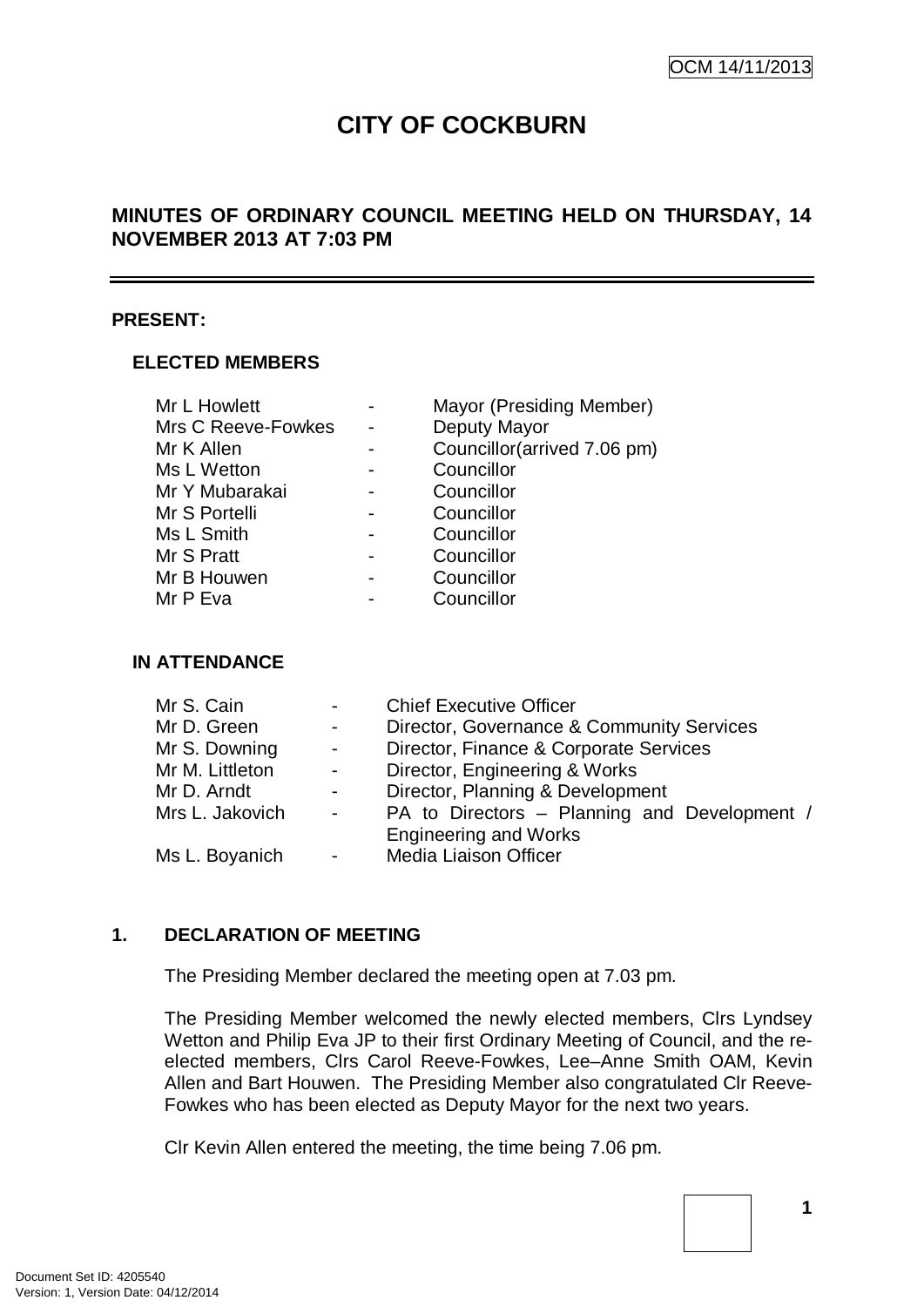#### **Get Connected Expo**

This was held at the City of Cockburn on Tuesday night and was a resounding success and well attended by many businesses, members of the community, Councillors and staff. This was one of the more outstanding opportunities for all to get together. Congratulations to all concerned.

#### **Local Government Reform**

The Premier and Minister for Local Government made an announcement at the City of Cockburn on 30 July this year and in that announcement they foreshadowed that the City of Cockburn will merge with the City of Kwinana. However, they made a further release starting off with the City of Perth in early November showing how the City of Perth will be shaped from the government's perspective. Then this week they made a further announcement of the remaining map for the Perth metro area with some significant surprises particularly concerning the City of Cockburn because gone was the proposed merger recommended by the government between the City of Cockburn and Kwinana and in its place was effectively the carving up of the City of Cockburn giving large portions to the City of Melville, City of Fremantle and the remaining portion (approximately 60% of the population) being merged with the City of Kwinana.

Our Council is outraged with this proposal. There was no consultation with the City of Cockburn in the process from 30 July 2013 through to that announcement by the State Government and certainly no hint to us that this was going to occur. Fittingly, our community is also outraged. That resulted in a Cockburn Community Steering committee being formed last night at a meeting called of community leaders across Cockburn and they came from organisations, resident's groups, sporting clubs, arts and culture and right across the spectrum. It was good to see those people here last night prepared to move forward and put a submission to the Local Government Advisory Board and also to the state government stating a very clear case for the City of Cockburn in terms of its communities of interest and special things that make up living in the City of Cockburn.

Congratulations to all those people who attended last evening, but I also thank those who put their hand up to become part of a steering group and bring forward the perspective to the Local Government Advisory Board and also to the state government. We have all been pleased with the amazing response from our community not only last night, but when it was first leaked inadvertently by the state government when they were talking about the City of Perth. On their presentation, there was a map in the top right hand corner which we pulled out and we saw Cockburn and what was a clear picture of the government's direction. That particular map was dated 1 October 2013, which was before the submissions the government was seeking which were to be submitted before 4 October 2013. It was very clear of the government's

**2**

Document Set ID: 4205540<br>Version: 1, Version Date: 04/12/2014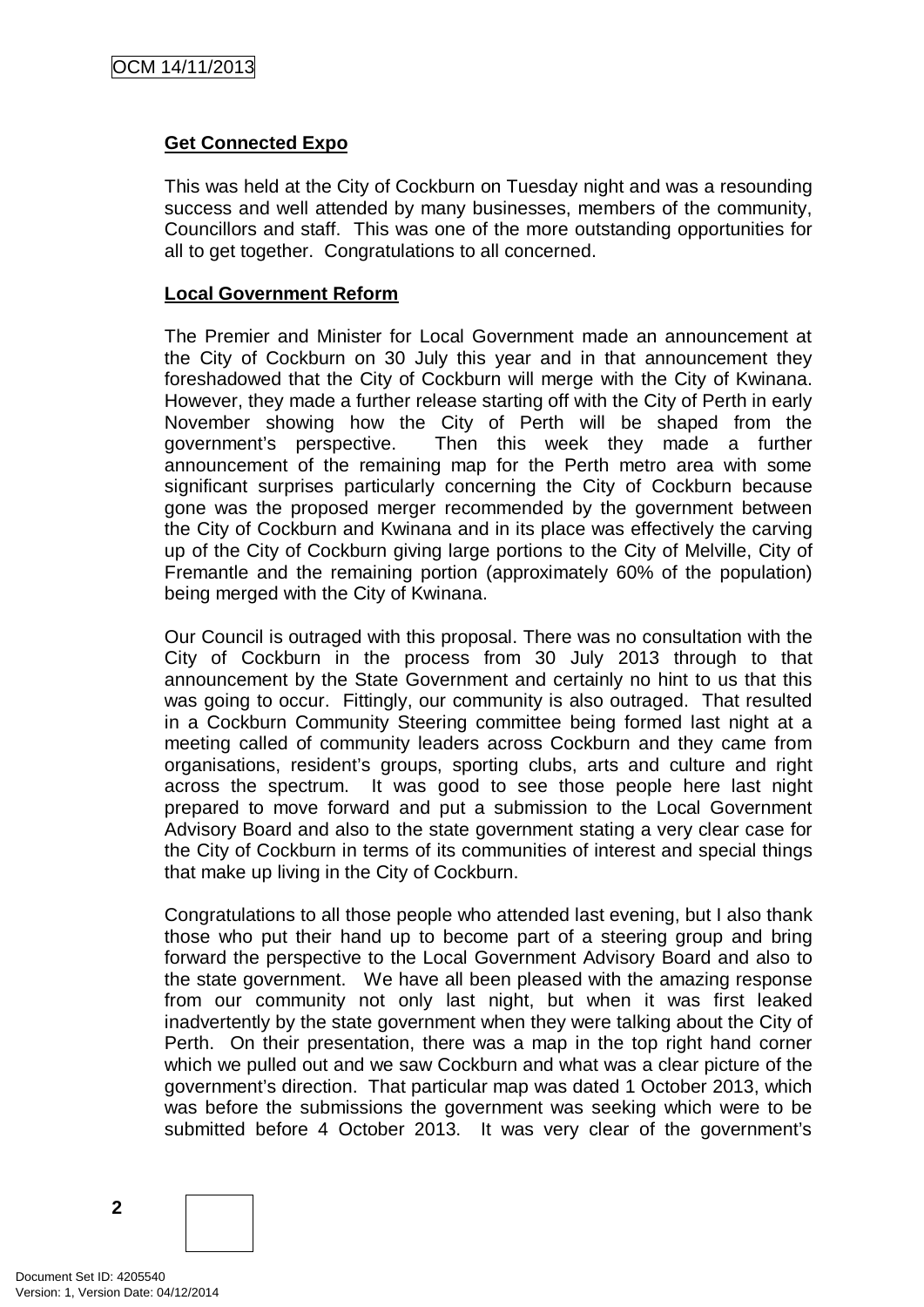intention before they received any submissions from local governments that they had made their mind up about the future outline and direction of local governments in the Perth metropolitan area.

Our communities responded. There are petitions out there in our community, in shops everywhere and there are thousands of signatures already. You can go onto the City's website and download all the information and the petition. There is a minimum of 250 signatures required, but there won't be this amount, we will have tens of thousands of signatures. Thank you to our local members and committee members. A rally at Parliament House will be organised in due course.

I can see the impact this has had on our staff who are very professional and chose local government as a career. They have been working extremely hard in putting this information out there and doing whatever they can.

Everyone in the community is telling me to tell the government to keep their hands off Cockburn from business leaders, indigenous leaders, community people and people of all nationalities. The whole multicultural City of Cockburn is behind us and we are not going to give up any of the City of Cockburn to Kwinana, Fremantle or Melville. We will make sure this does not happen. Our slogan is "Hands off Cockburn".

#### **2. APPOINTMENT OF PRESIDING MEMBER (If required)**

Nil.

#### **3. DISCLAIMER (To be read aloud by Presiding Member)**

Members of the public, who attend Council Meetings, should not act immediately on anything they hear at the Meetings, without first seeking clarification of Council's position. Persons are advised to wait for written advice from the Council prior to taking action on any matter that they may have before Council.

#### **4. ACKNOWLEDGEMENT OF RECEIPT OF WRITTEN DECLARATIONS OF FINANCIAL INTERESTS AND CONFLICT OF INTEREST (by Presiding Member)**

Nil

# **5. APOLOGIES AND LEAVE OF ABSENCE**

Nil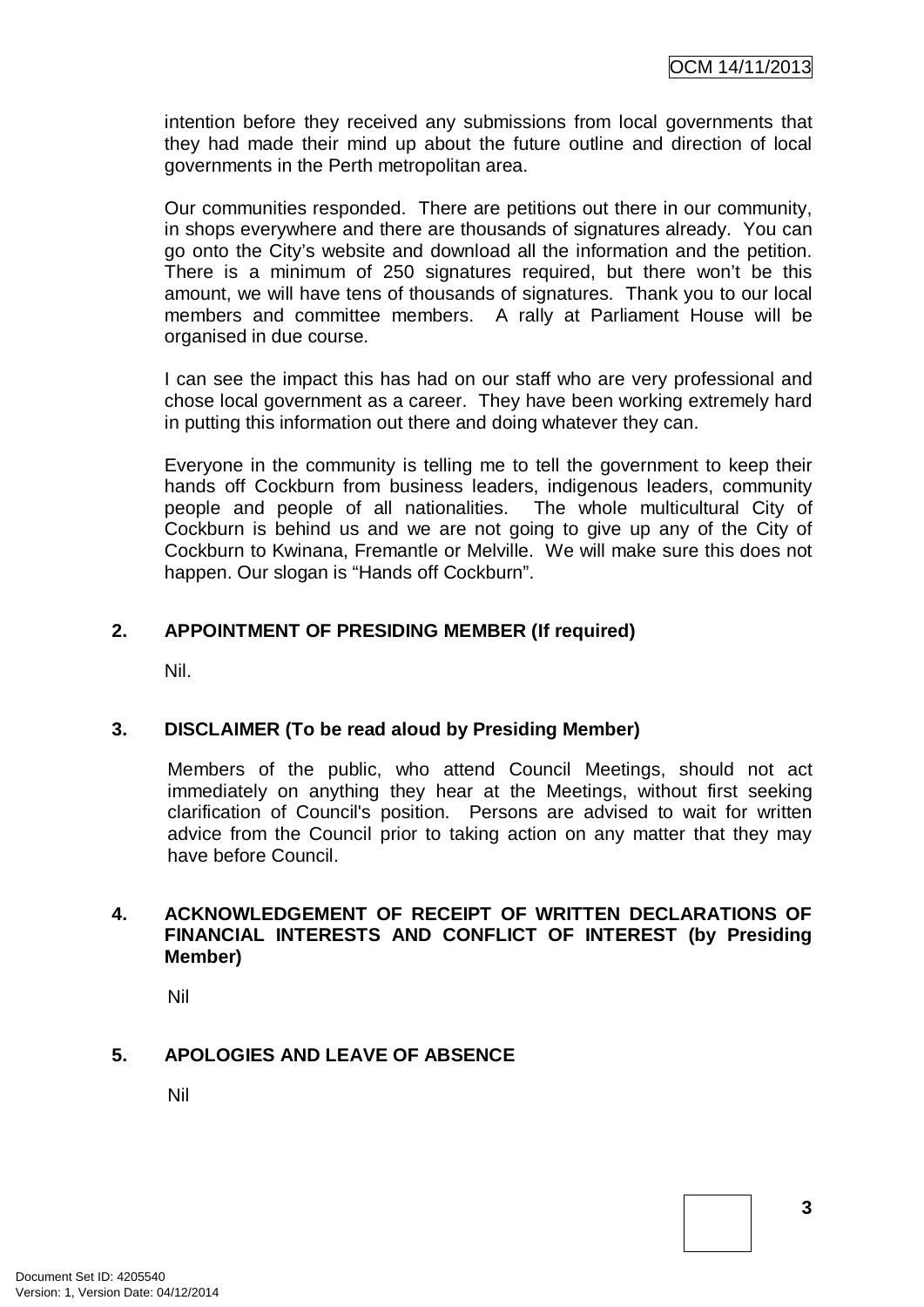#### **6. ACTION TAKEN ON PREVIOUS PUBLIC QUESTIONS TAKEN ON NOTICE**

Nil

#### **7 (OCM 14/11/2013) - PUBLIC QUESTION TIME**

#### *Items Not on the Agenda*

Ms Joanne Mazzuchelli, Munster

As Ms Mazzucchelli was not present, a response will be provided in writing.

Colin Crook, Spearwood

- *Q1. Could you please clarify the length and boundaries of Coogee Beach and if it is a NO DOG Beach.*
- A1. South of Port Coogee rock wall to the Coogee Beach Surf Lifesaving Club. This is a 'no dog allowed' area.
- *Q2. What length of Cockburn's foreshore is now 'dogs off the leash' classified. Are the lands adjacent to these beaches being policed for law breaking owners who do NOT understand the laws.*
- A2. The length of the 'no dogs on beach' extends from the boundary with City of Fremantle south to the power station and approximately 500 metres on the southern side of Woodman Point, west of the power boat club. Owners need to have control of their dogs. The City will make sure Rangers make people aware of their obligations on this matter.
- *Q3. Why hasn't there been a 'special electors' or 'Special Council Meeting' regarding Amalgamation. Who is this Council representing?*
- A3. There have been 2 Special Council Meetings on 24 October and 19 September 2013 to deal with this matter.
- *Q4. At this time, how much in 'surplus' funds' are invested in longterm (over 1 year) deposits. How can these deposits be reduced in term without penalty if Council so desire. What was the peak amount involved in long term investments prior to the crisis 2007. Was it \$17,878,670.*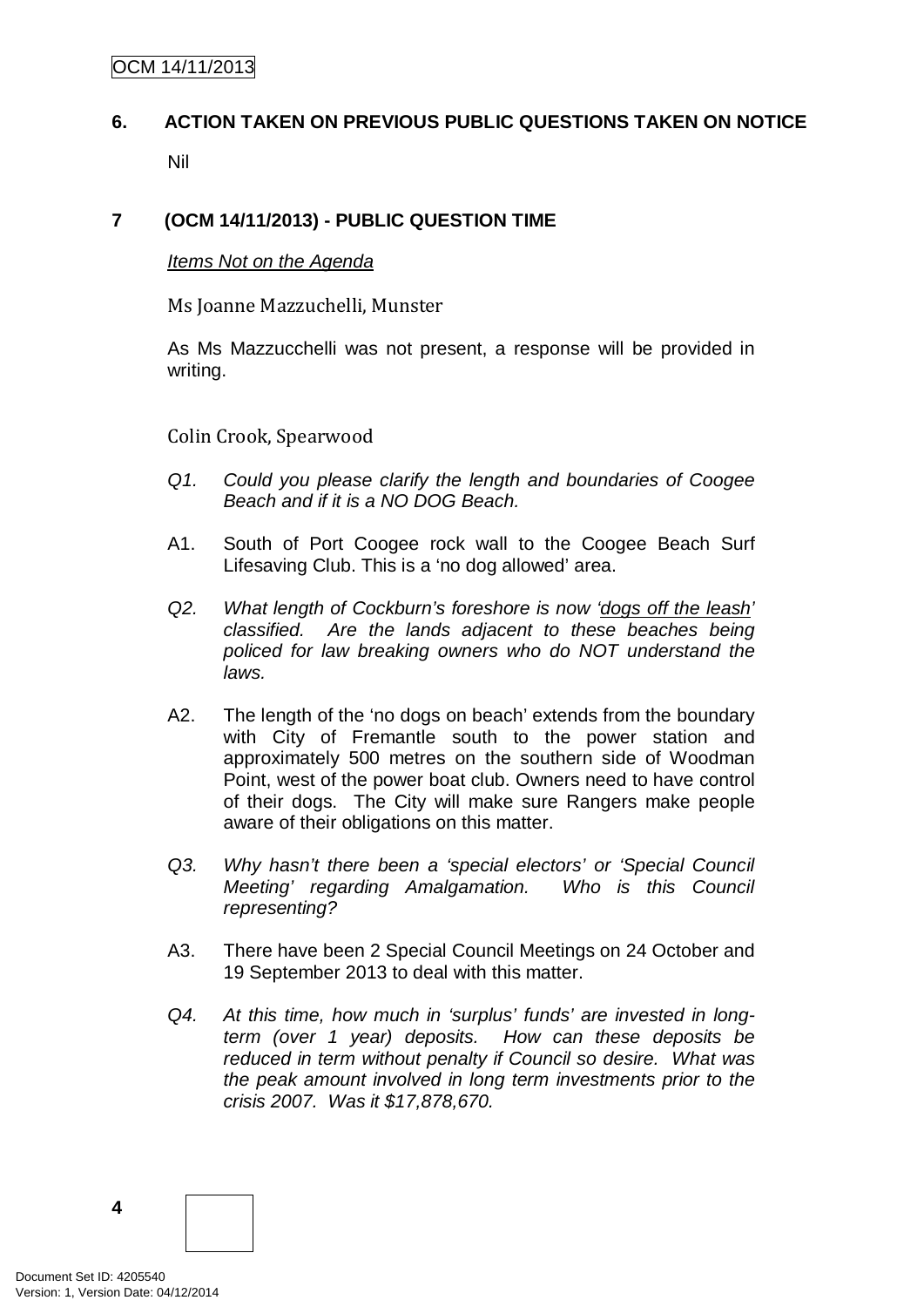- A4. The City is restricted from investing any funds in any form of cash investment (including term deposits) beyond 1 year as a result of amendments to the Local Government Act. When the amendments were passed into law, the council had six investments maturing beyond one year but as the amendments to the Act contained a sunset clause not forcing the Council to prematurely dispose of these investments thus incurring a penalty. The Council exercised this option contained in the Act. Two of the six investments have since matured and have been redeemed for face value. The other four investments have been retained as they continue to earn the Council interest beyond the current benchmark interest rate of approximately 2.5% and the 4% earned on term deposits. As I was not here prior to 2007 I am not able to comment on the peak quantum of investments held for greater than twelve months.
- *Q5. When is Council going to erect a plaque at Coogee Beach commemorating the late Joseph Raffa, an icon of the Friends of Coogee Beach.*
- A5. We are working on this matter. A plaque has been designed and now a suitable place a Coogee Beach will be located for this plaque to rest. The family members of Mr Raffa will be contacted to go through the wording on the plaque and get their endorsement. The Presiding Member will personally notify Mr Crook once this has all been finalised.
- *Q6. Why is Council proposing a shark proof net at Coogee Jetty when the people have not been consulted. Some people have been consulted, but not the regular visitors to this area.*
- A6. The City has supported a trial of an Echo Shark barrier by a local entrepreneur and developed by a local manufacturing company The trial will be for this summer period and will be completed in April 2014. Installation was anticipated to be in November 2013, it has been delayed.
- *Q7. Can BBQ equipment be erected in the shade shelter in the northern car park at Coogee Beach.*
- A7. Council is currently development a landscape Master Plan for Coogee Beach and this request will be considered as part of that strategy.

All other questions will be referred to the administration for consideration.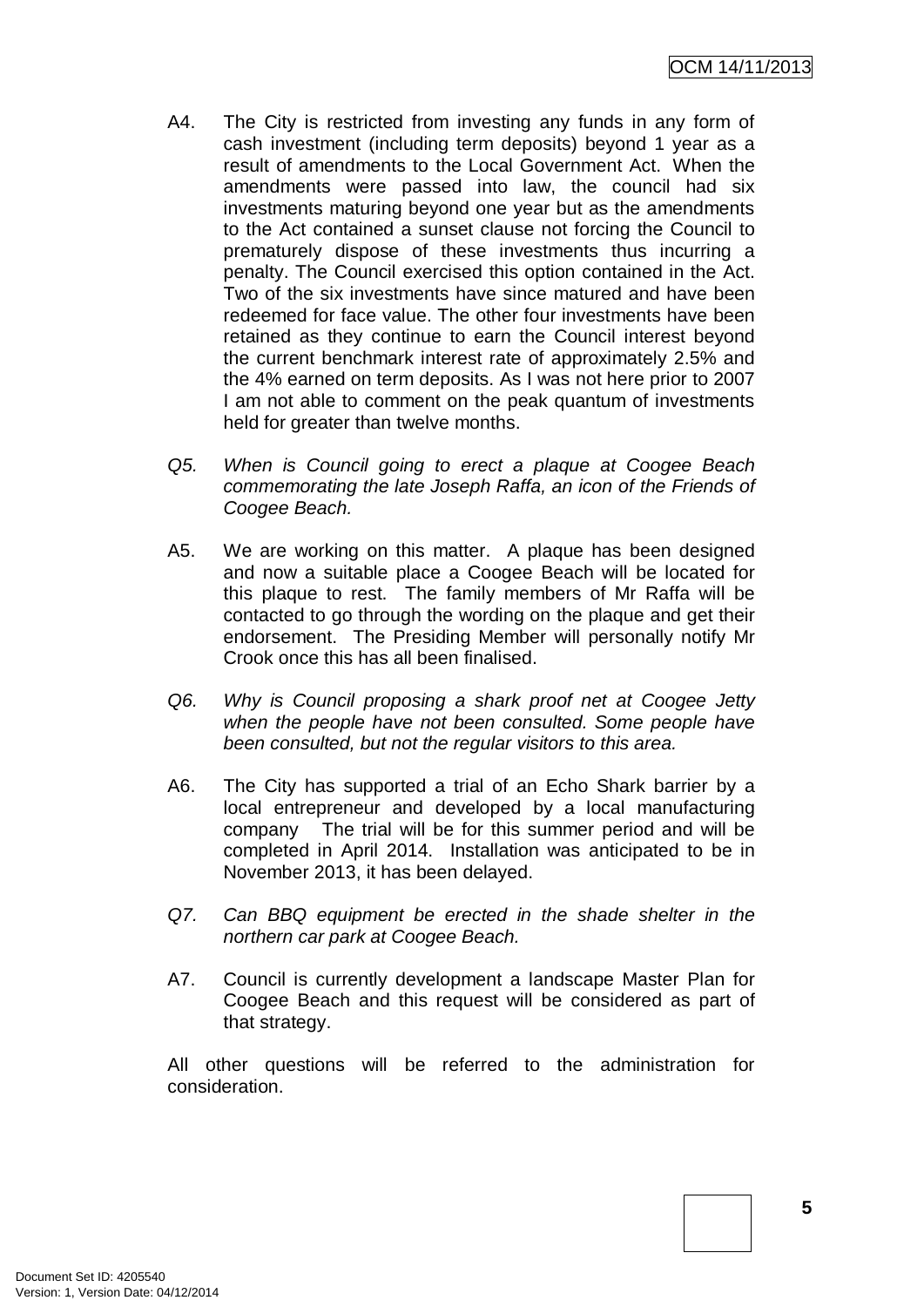#### Ray Woodcock, Spearwood

- *Q1. How long before Council will install a CCTV camera on a lighting pole situated at the eastern end of the jetty at Coogee Beach. One CCTV camera was installed at Coogee Beach Reserve, why wasn't one installed at the eastern end of the jetty at Coogee Beach in the first place.*
- A1. The location is not suitable. The area you refer to is not suitable for a CCTV camera because it would be ineffective after a few days of operation due to the high winds, sea spray, salt etc. To provide the cabling, a suitable pole and camera in that location would cost \$20,000 and the cost for service would be \$200 per service per fortnight. It is not cost effective nor is it a high priority CCTV location or one that would be suitably effective.
- *Q2. Will the elected Council representatives amend its standing orders or whatever it takes that will let ratepayers attend Council Briefing sessions.*
- A2. Talks will be held with the City's administration and Elected Members on this matter.

#### Ari Holt, South Lake

- *Q1. I have heard of a 'Future Fund' that exists within the City of Cockburn and I believe this is made up of surplus funds from previous years. Am I correct?*
- A1. No we don't have a 'Future Fund', we have surpluses and in accordance with Council Policy and Council Resolution any surplus gets invested into the community infrastructure reserve which goes to build community infrastructure assets for the community.
- *Q2 Why has there been a mention of 'a Future Fund".*
- A2. In the Local Government Act which governs the financial operations of a Council indicates that reserves are created for specific purposes such as community infrastructure, parks roads etc. We can't create a 'future fund' for a generic purpose.
- *Q2. With these surpluses, if Cockburn disappears, what will happen to these surpluses? The surplus should be given back to the residents of the City of Cockburn if this eventuates.*
- A2. Under the Local Government Act Schedule 2.1 Section 11, 'Disaggregation of Councils' which the Government is planning for the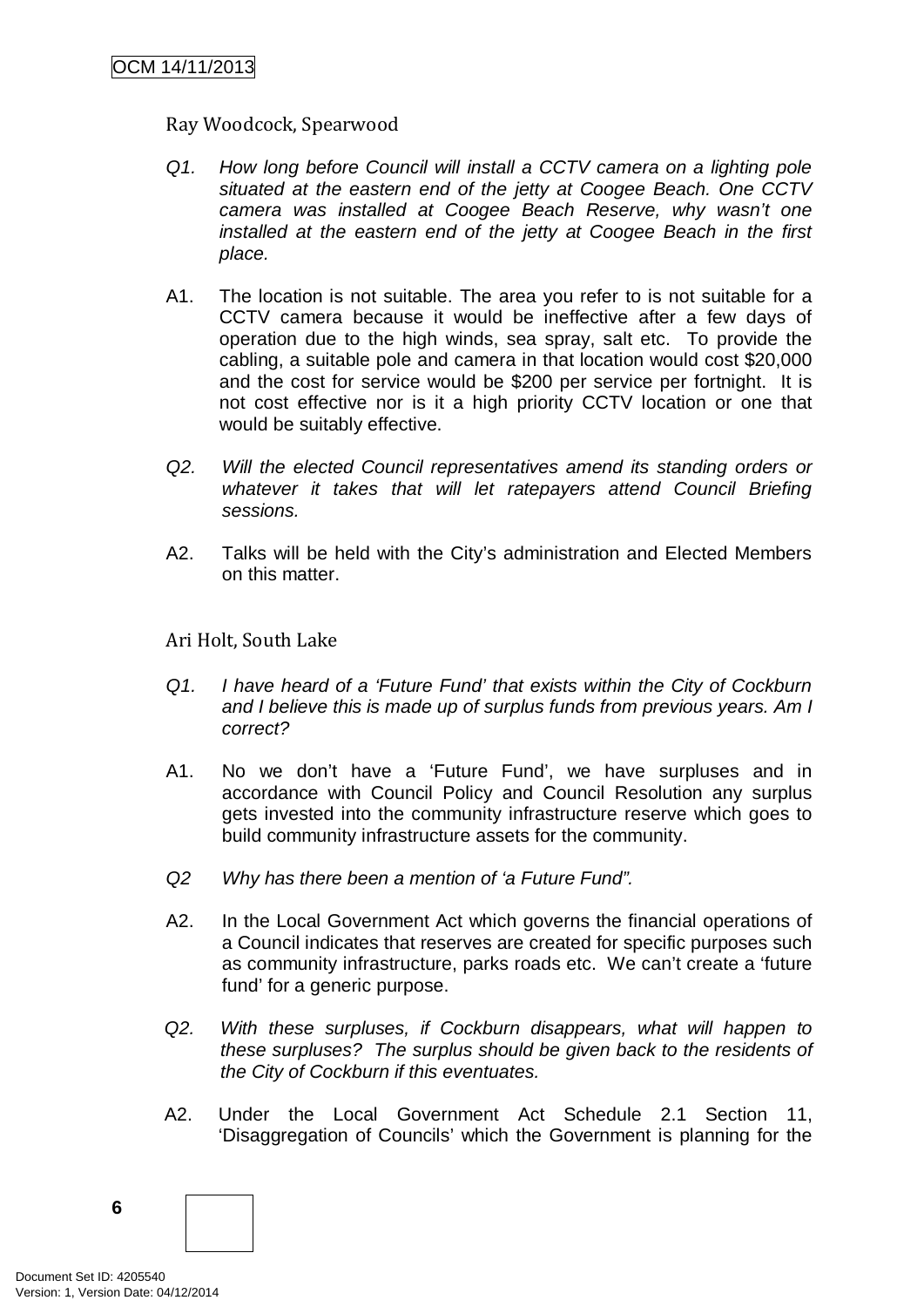City of Cockburn under its current proposal to the Local Government Advisory Board, all matters are up for negotiation between the competing councils and the funds including cash reserves, the assets of council, the liabilities of council will have to be negotiated to go to the various parties including Fremantle/ Melville, Kwinana / Cockburn or Cockburn. Therefore, it is a matter for negotiation. There is no specific rule which the Government has done because there was only one disaggregation of council, which was the City of Perth in 1994 and that was done by an Act of Parliament.

All those funds will go to the various parts of other Councils including cash reserves that represent them. If 26% of our ratepayers go to another Council, then 26% of those funds will go to the other Council.

#### Patrick McBride, Spearwood

Q1. There is a bell here. People are allowed 3 minutes, yet people have messed up here. People know well that their questions cannot be answered in the 3 minutes. Can I suggest Council write a letter letting people know that their questions cannot be answered in 3 minutes.

Michael Separovich, Munster

- Q1. What the total cost of the Cockburn Coastal district structure plan was going to be. The full area between South Fremantle and Port Coogee, with Port Coogee being the second development; what will be the total cost to the Council?
- A1. The area is not just part of the Coastal Structure Plan, it is a lot more. We cannot give a specific amount at this time.
- Q2. If Fremantle take 26% of our land and ratepayers, are they in a position to develop that area of land.
- A2. The City has a Town Planning Scheme and we have a special provision in the Town Planning Scheme Amendment No. 81 that deals with the development contribution frameworks. We have community infrastructure in that plan in those areas you mentioned. If we were not in the City of Cockburn we will not be able to collect any contributions if those boundaries change and those areas and residents are no longer within the City of Cockburn. The boundaries have moved elsewhere. These are some of the real complexities that the government has not looked at when they drew a line on the map.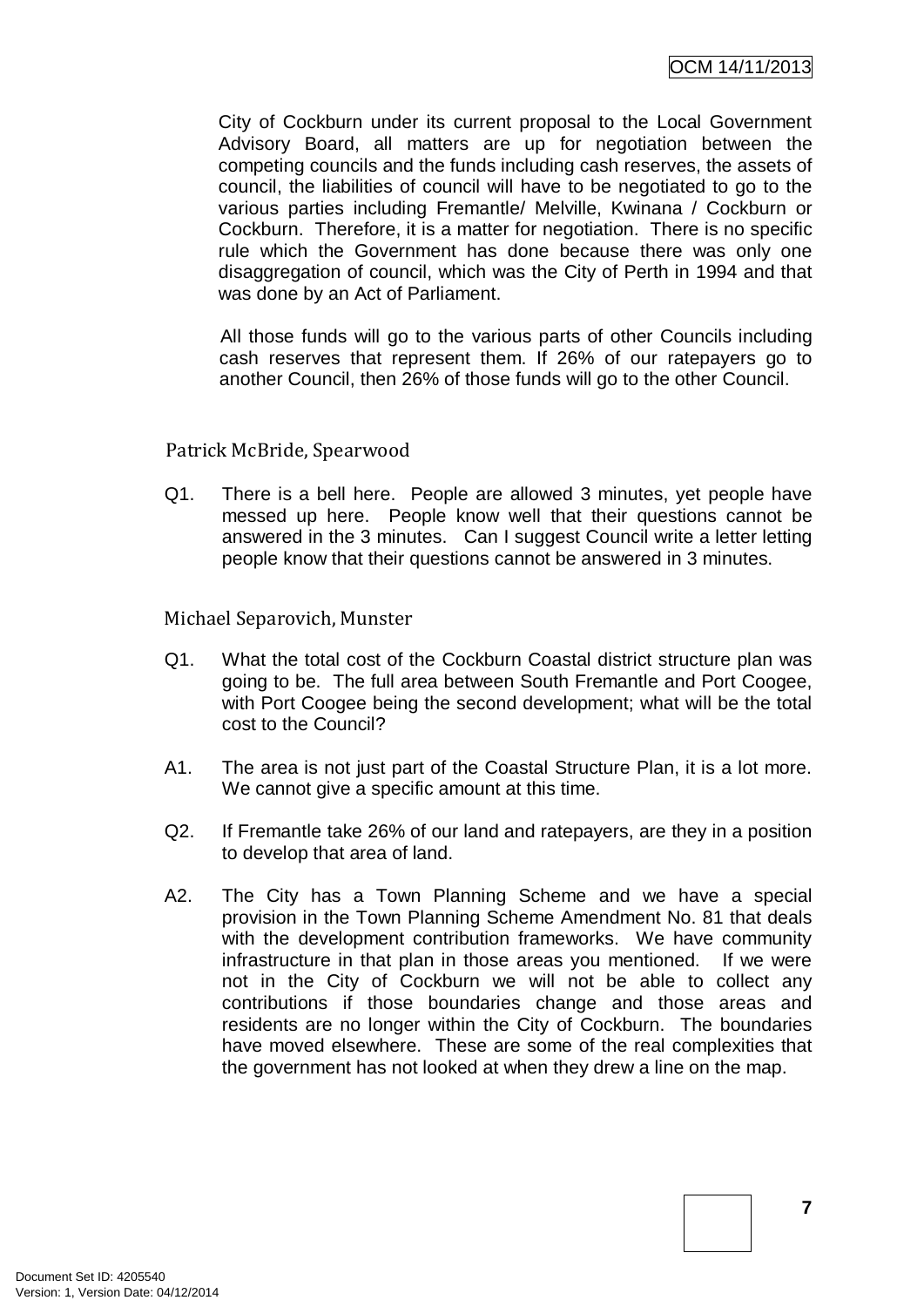#### **8. CONFIRMATION OF MINUTES**

#### **8.1 (MINUTE NO 5195) (OCM 14/11/2013) - ORDINARY COUNCIL MEETING - 10 OCTOBER 2013**

#### **RECOMMENDATION**

That Council adopt the Minutes of the Ordinary Council Meeting held on Thursday, 10 October 2013, as a true and accurate record.

#### **COUNCIL DECISION**

MOVED Clr Y Mubarakai SECONDED Deputy Mayor C Reeve-Fowkes that the recommendation be adopted.

**CARRIED 10/0**

# **8.2 (MINUTE NO 5196) (OCM 14/11/2013) - SPECIAL COUNCIL MEETING - 21 OCTOBER 2013**

#### **RECOMMENDATION**

That Council adopt the Minutes of the Special Council Meeting held on Monday, 21 October 2013 as a true and accurate record.

#### **COUNCIL DECISION**

MOVED Clr Y Mubarakai SECONDED Deputy Mayor C Reeve-Fowkes that the recommendation be adopted.

# **CARRIED 10/0**

#### **8.3 (MINUTE NO 5197) (OCM 14/11/2013) - SPECIAL COUNCIL MEETING - 24 OCTOBER 2013**

# **RECOMMENDATION**

That Council adopt the Minutes of the Special Council Meeting held on Thursday, 24 October 2013 as a true and accurate record.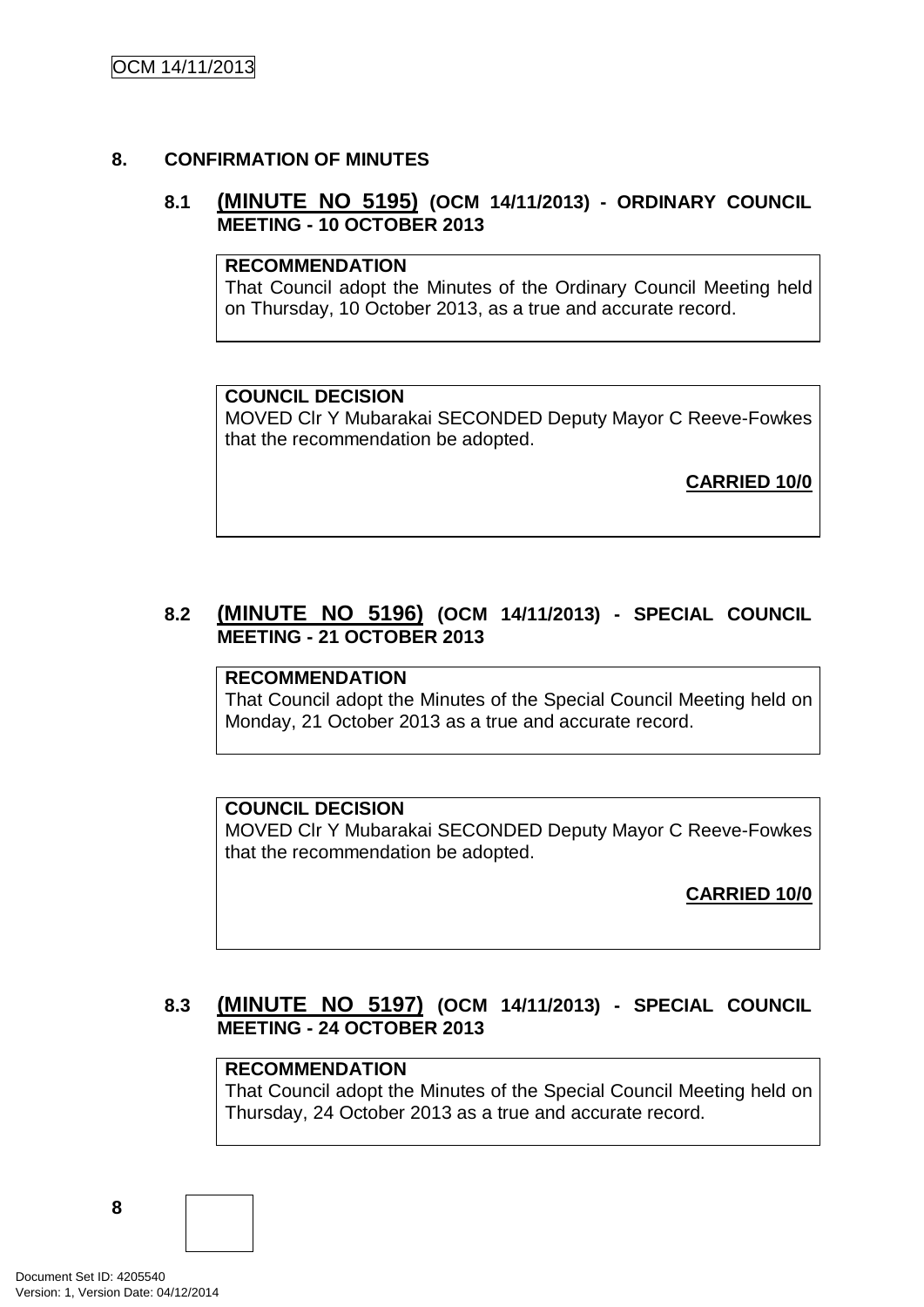#### **COUNCIL DECISION**

MOVED Clr L Smith SECONDED Deputy Mayor C Reeve-Fowkes that the recommendation be adopted.

# **CARRIED 10/0**

# **9. WRITTEN REQUESTS FOR LEAVE OF ABSENCE**

Nil

#### **10 (OCM 14/11/2013) - DEPUTATIONS AND PETITIONS**

#### **Deputations**

Mayor Howlett announced that there were three deputations in total. Two deputations in relation to Item 14.2 – Proposed Cockburn Central West Structure Plan – Location: Lots 1, 53 and 55 North Lake Road, Lots 804, 1001 and 9504 Beeliar Drive and Lot 544 Poletti Road Cockburn Central. There is also one deputation in relation to Item 13.1 – Minutes of the Grants and Donations Committee Meeting.

Dr Eddy Wajon, President of the Murdoch Branch Wildflower Society briefed Council in relation to Item 14.2, disappearing cockatoos and keeping some of our bushland.

Mayor Howlett thanked Dr Eddy Wajon for his deputation and advised them that a decision will be made as part of Council's deliberations tonight.

Mr Luke Willcock from Landcorp and Kelly Lavell from RPS Environmental also briefed Council in relation to the same item regarding what this development means to the City of Cockburn.

Mayor Howlett thanked Mr Willcock for his input and also advised him that this matter will be considered at tonight's meeting where a decision will be made.

Mr Daryll Smith, Cockburn Community Steering Committee briefed Council in relation to Item 13.1 on behalf of the Steering Committee about the amalgamation of the City of Cockburn and advising Council that Petitions are in place against the government proposal.

Mayor Howlett thanked Mr Smith for his deputation and also advised him that this matter will be considered at tonight's meeting where a decision will be made.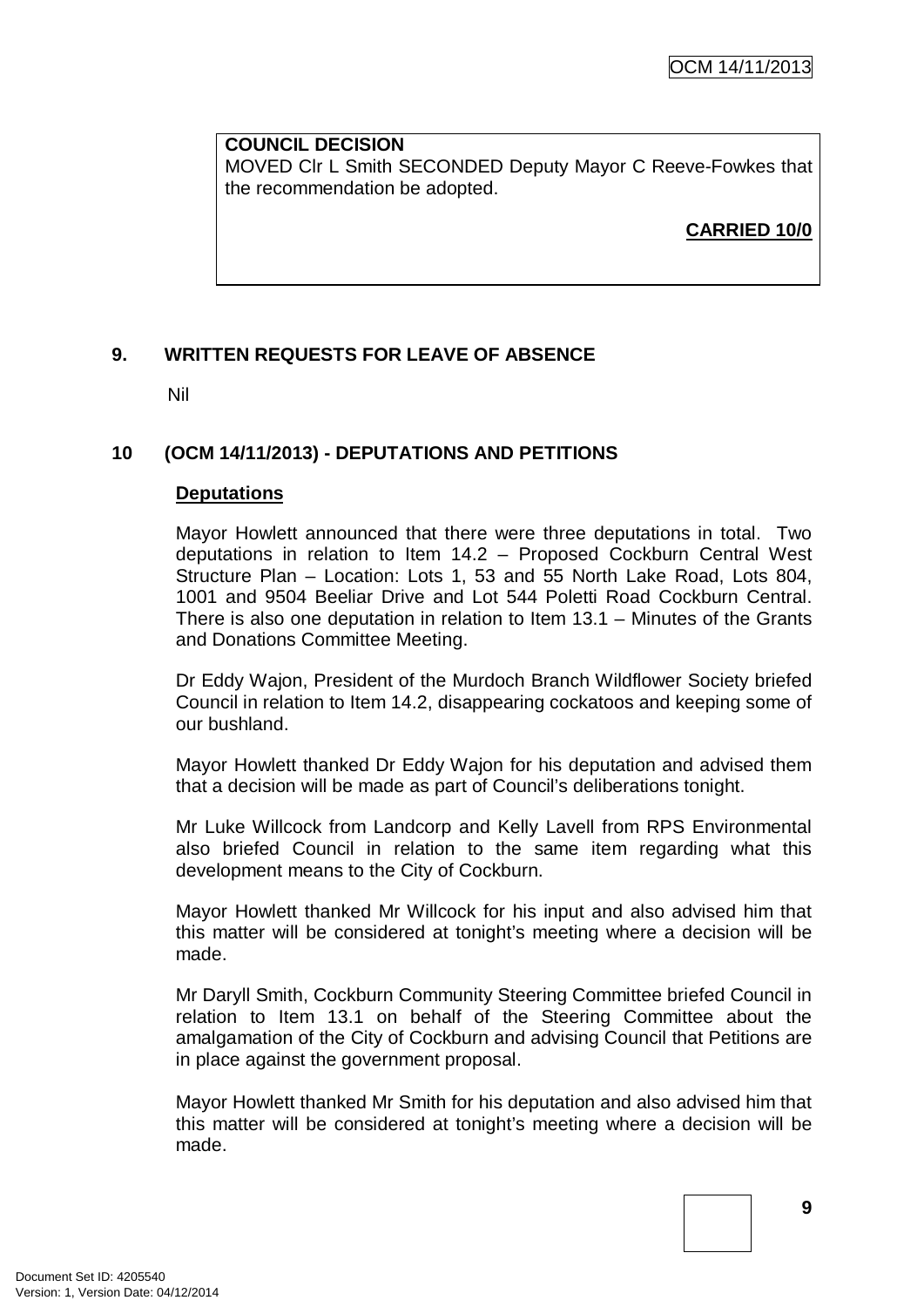#### **Petitions**

Mayor Howlett advised the meeting that he had received a petition, namely:

Mr Ray Woodcock – Petition in relation to the closure of the Cockburn Police Station. The petition outlined reasons why the community was opposing the closure of the Police Station.

#### **11. BUSINESS LEFT OVER FROM THE PREVIOUS MEETING (If adjourned)**

Nil

#### **12 (OCM 14/11/2013) - DECLARATION OF COUNCILLORS WHO HAVE NOT GIVEN DUE CONSIDERATION TO MATTERS IN THE BUSINESS PAPER**

Nil.

**NOTE**: AT THIS POINT IN THE MEETING, THE TIME BEING 8.04 PM THE FOLLOWING ITEMS WERE CARRIED BY AN "EN BLOC" RESOLUTION OF COMMITTEE:

| 14.1 | 15.1 | 16.1 | 17.1 | 23.1 |
|------|------|------|------|------|
| 14.3 | 15.2 | 16.3 | 17.2 |      |
| 14.4 |      |      |      |      |
| 14.5 |      |      |      |      |
| 14.6 |      |      |      |      |
| 14.7 |      |      |      |      |

AT THIS POINT, CLR L SMITH LEFT THE MEETING, THE TIME BEING 8.06 PM.

#### **DECLARATION OF INTEREST – CLR L SMITH**

The Presiding Member read a Conflict of Interest in Item 13.1 "Minutes of the Grants and Donations Committee" pursuant to Section 5.60B(1)(c) of the Local Government Act, 1995.

The nature of her interest is that she is employed by the Halo Leadership Development College and Halo has applied for a donation from the City of Cockburn.

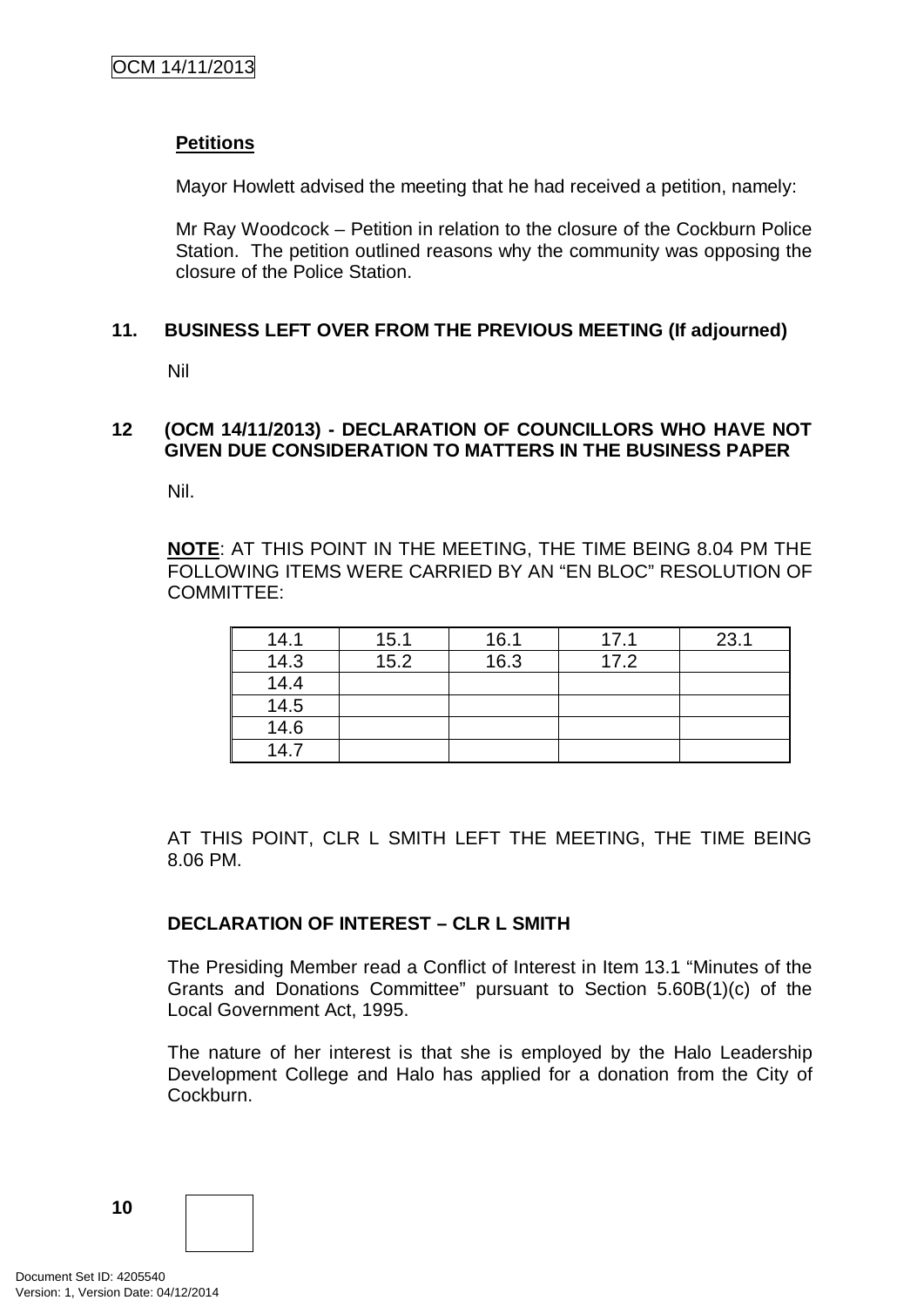#### **13. COUNCIL MATTERS**

#### **13.1 (MINUTE NO 5198) (OCM 14/11/2013) - MINUTES OF THE GRANTS AND DONATIONS COMMITTEE MEETING 15 OCTOBER 2013 (162/003) (R AVARD) (ATTACH)**

#### **RECOMMENDATION**

That Council receive the Minutes of the Grants and Donations Committee Meeting held on Tuesday, 15 October 2013 and adopt the recommendations contained therein.

#### **COUNCIL DECISION**

MOVED Clr K Allen SECONDED Deputy Mayor C Reeve-Fowkes that Council:

- (1) as recommended, and
- (2) provide a donation of up to \$50,000 to the Cockburn Community Steering Committee for the purpose of funding costs directly associated with its proposal to the Local Government Advisory Board; and
- (3) change the percentage of participants which represent residents from the City of Cockburn in the Halo program from 50% to 20% which represents the dollar value of Councils total cost of the program.

**CARRIED 9/0**

#### **Reason for Decision**

At the community meeting held on 14 November 2013, a Steering Committee established to lodge a community proposal to the Local Government Advisory Board, pursuant to the provisions of the Local Government Act, in relation to changing the boundaries of the City of Cockburn, it was mentioned that the Group had sought funding through the Department of Local Government and Communities to assist in meeting costs associated with the preparation of its proposal. Such costs would relate mainly to advertising, printing and distribution of publicity material for the community campaign.

There has been no response to the request from the Department and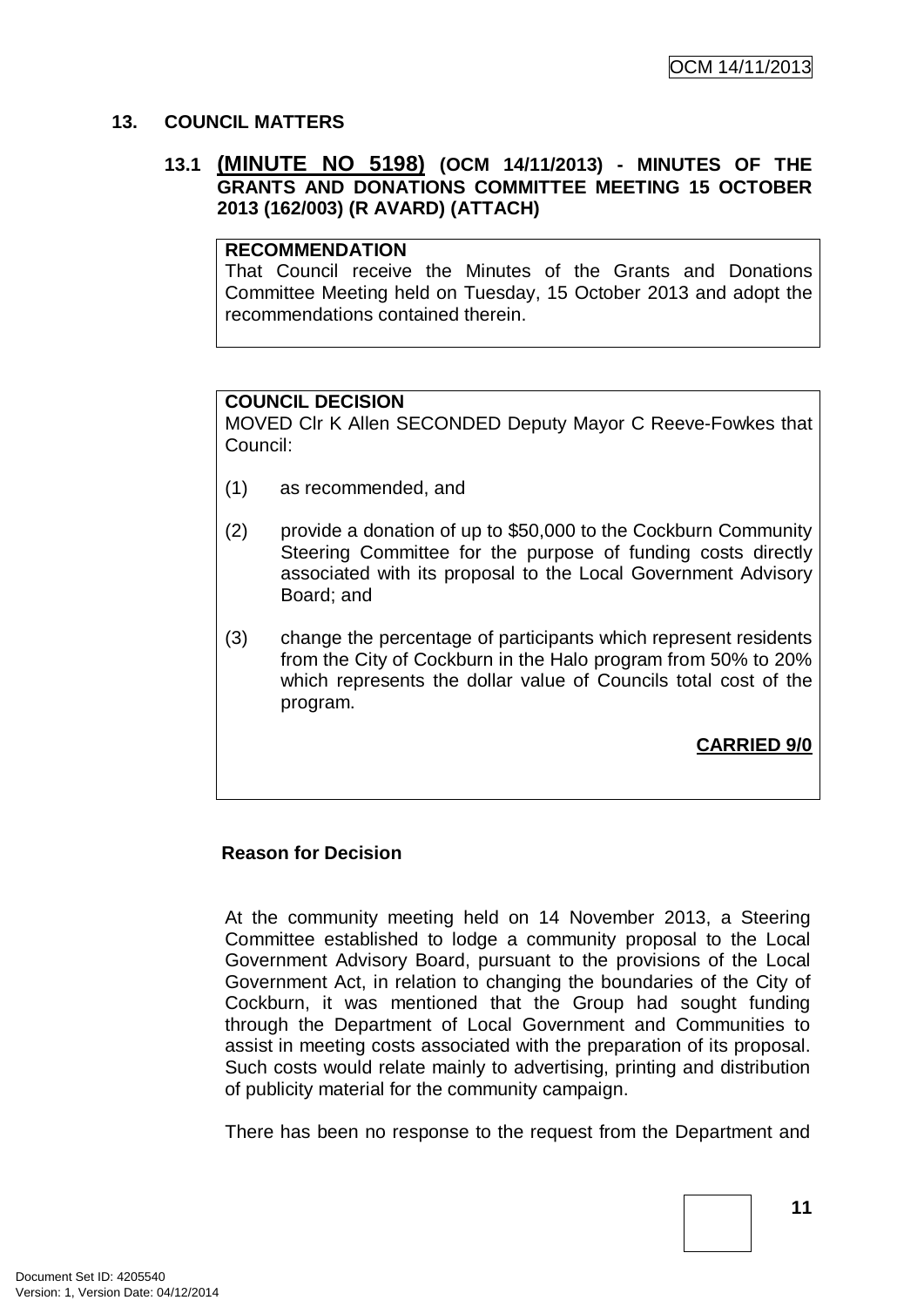given the critical time frame associated with lodging a proposal with the Board by 30 November 2013, the Committee has requested Council funding to assist with its campaign, which is a vital element in enabling it to develop a worthwhile proposal.

Council's Grants and Donations Funding Program is considered an appropriate funding source for this exercise. It is intended that expenditure be paid through the City's accounting system, upon the production of valid and certified invoices, to ensure integrity of the acquittal of this Council's commitment.

In relation to the Halo donation, it is considered reasonable to reduce the participation ratio to 20% of Cockburn residents, given the broad reach of this program.

#### **Background**

The Council of the City of Cockburn established the Grants and Donations Committee to recommend on the level and the nature of grants, donations and sponsorship provided to external organisations and individuals. The Committee is also empowered to recommend to Council on donations and sponsorships to specific groups.

#### **Submission**

N/A

#### **Report**

Council approved a budget for grants and donations for 2013/14 of \$1,013,164 to be distributed as grants, donations and sponsorship.

At its meeting of 16 July 2013 the Committee recommended a range of allocations of grants, donations and sponsorship which were duly adopted by Council on 8 August 2013.

The September 2013 round of grants, donations and sponsorship funding opportunities has now closed and the Committee at its meeting of 15 October 2013, considered revised allocations for the grants and donations budget, as well as the following applications for donations and sponsorship.

A summary of the donations for general operating expenses recommended to Council are as follows:

| Pets of Older Persons                       | \$600    |
|---------------------------------------------|----------|
| St Vincent De Paul Yangebup Conference      | \$5,000  |
| Returned Services League – City of Cockburn | \$10,000 |

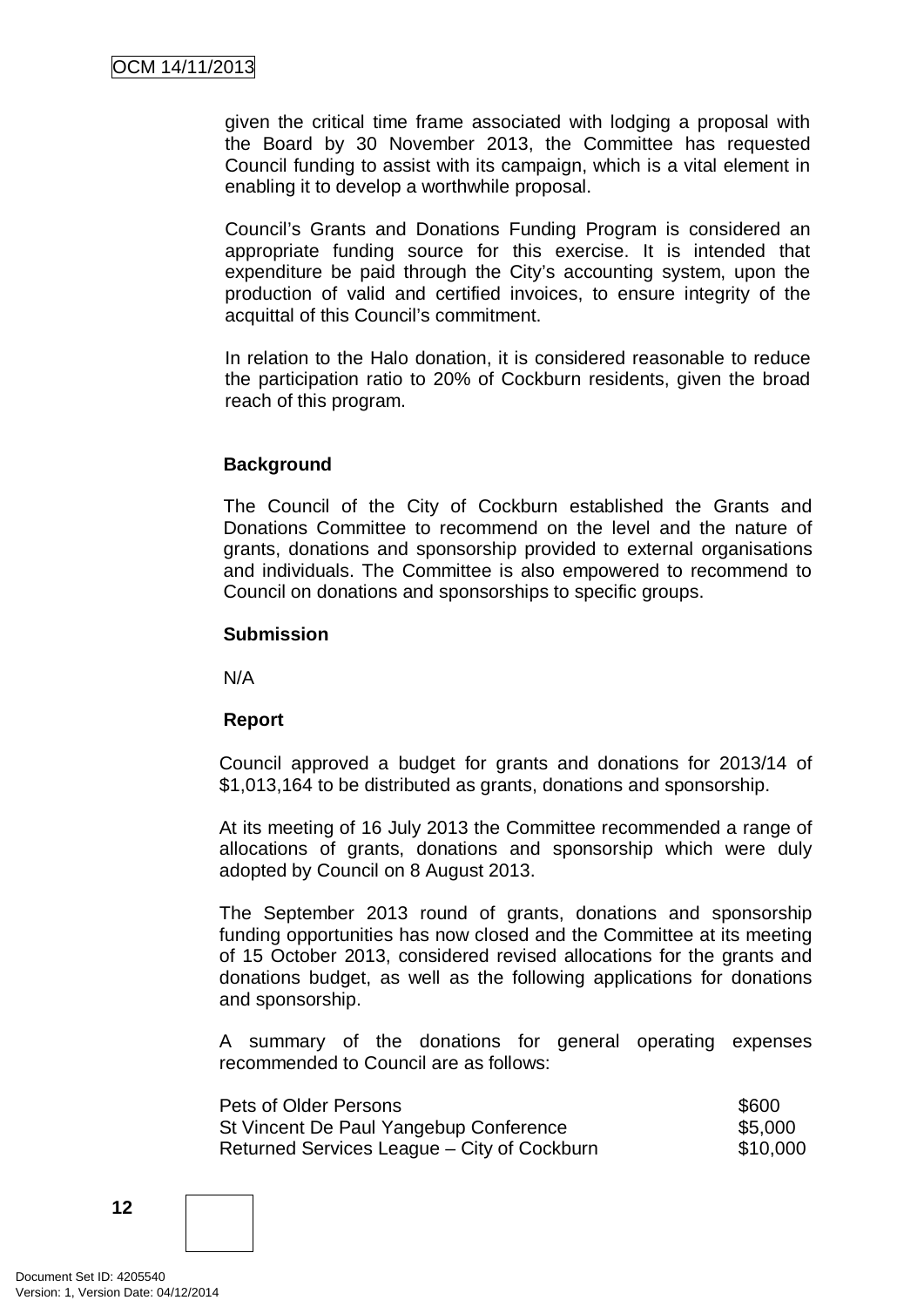| <b>Cockburn Community and Cultural Centre</b> | \$9,000 |
|-----------------------------------------------|---------|
| <b>Yangebup Family Centre</b>                 | \$9,500 |
| <b>Trainingship Cockburn Navy Cadets</b>      | \$2,000 |
| <b>Cockburn Central YouthCARE Council</b>     | \$9,000 |
| Cockburn Toy Library                          | \$4,000 |
| Halo Leadership Development College Inc.      | \$8,000 |

A summary of the sponsorship recommended by the Committee is as follows:

| <b>Beeliar Primary School P&amp;C</b>                 | \$500    |
|-------------------------------------------------------|----------|
| Coogee Jetty to Jetty                                 | \$10,000 |
| Southern Lions Rugby Union Football Club              | \$12,500 |
| Keep Australia Beautiful National Association (KABNA) | \$4,000  |

The KABNA Sustainable Cities 2013 Awards is scheduled for 18 November 2013, therefore KABNA required a decision on their application for sponsorship prior to the November Council Meeting. Due to the excellent opportunity to showcase the local area, the Manager Community Services sought the support of the Chair of the Grants and Donations Committee to approve this application prior to the Grants and Donation Committee meeting of 15 October 2013. The Chair of the Grants and Donations Committee provided support for this application to the value of \$4,000. The KABNA sponsorship application was also supported by the Grants and Donation Committee at its meeting of 15 October 2013.

#### **Strategic Plan/Policy Implications**

#### **Community & Lifestyle**

- Community environments that are socially cohesive and embrace diversity.
- Communities that take pride and aspire to a greater sense of community.
- Promotion of active and healthy communities.

#### **Leading & Listening**

• A responsive, accountable and sustainable organisation.

#### **Budget/Financial Implications**

Council approved a budget for grants and donations for 2013/14 of \$1,013,164 to be distributed as grants, donations and sponsorship.

Following is a summary of the grants, donations and sponsorship allocations proposed by the Committee.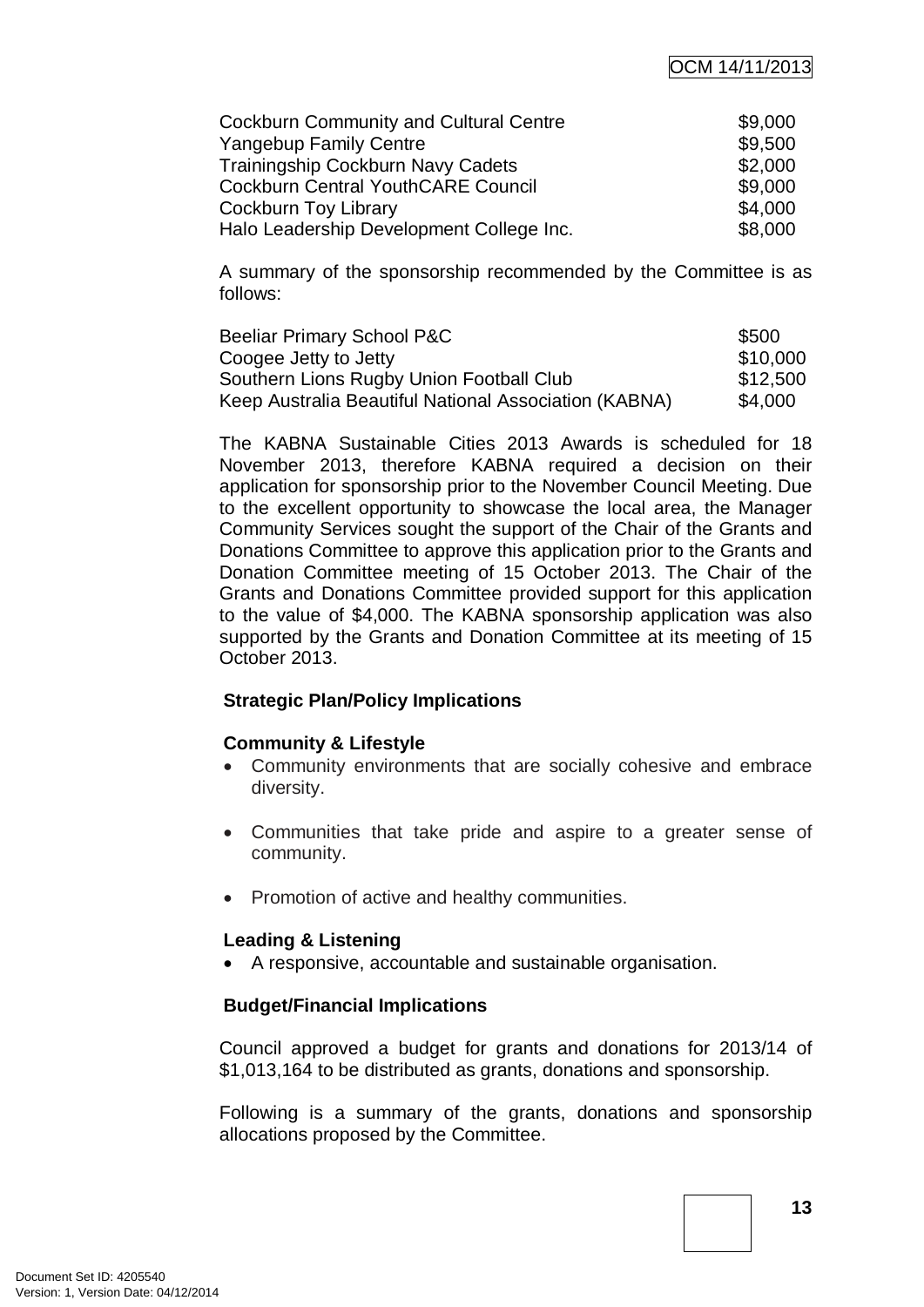| <b>Description</b>       | <b>Allocated</b><br>2013/14 | <b>Proposed</b><br><b>Allocations</b><br><b>Nov 2013</b> | <b>Balance</b><br>remaining for<br>next round |
|--------------------------|-----------------------------|----------------------------------------------------------|-----------------------------------------------|
| Committed/Contractual    | \$415,824                   | \$370,957                                                | \$44,867                                      |
| Donation                 |                             |                                                          |                                               |
| Specific Grant Programs* | \$414,340                   | \$414,340                                                | N/A                                           |
| Donations                | \$138,000                   | \$54,100                                                 | \$83,900                                      |
| Sponsorship              | \$45,000                    | \$23,250                                                 | \$21,750                                      |
| <b>Total</b>             | \$1,013,164                 | \$862,647                                                | \$150,517                                     |
|                          |                             |                                                          |                                               |
| <b>Balance 2013/14</b>   |                             |                                                          | \$150,517                                     |

The next round of grants, donations and sponsorship funding will be advertised in February/March 2014.

*\* Specific Grant Programs include a range of funding programs with varying expenditure to date and committed future expenditure.*

#### **Legal Implications**

N/A

#### **Community Consultation**

In the lead up to the September 2013 round, grants, donations and sponsorship funding opportunities were promoted through the local media and Council networks. The promotional campaign has comprised of:

- Three advertisements running in the City of Cockburn Gazette's City update on 20/08/13, 03/09/13 and 17/09/13.
- Four advertisements running fortnightly in the City of Cockburn Email Newsletter.
- Half Page advertisement in the August 2013 Soundings.
- Promotion to community groups through the Community Development Service Unit email networks and contacts.
- All members of the Cockburn Community Development Group, Regional Parents Group and Regional Seniors Group have been encouraged to participate in the City's grants program.
- Additional Advertising through Community Development Promotional Channels:
	- Community Development Calender distributed to all NFP groups in Cockburn
	- Community Development ENews which goes out monthly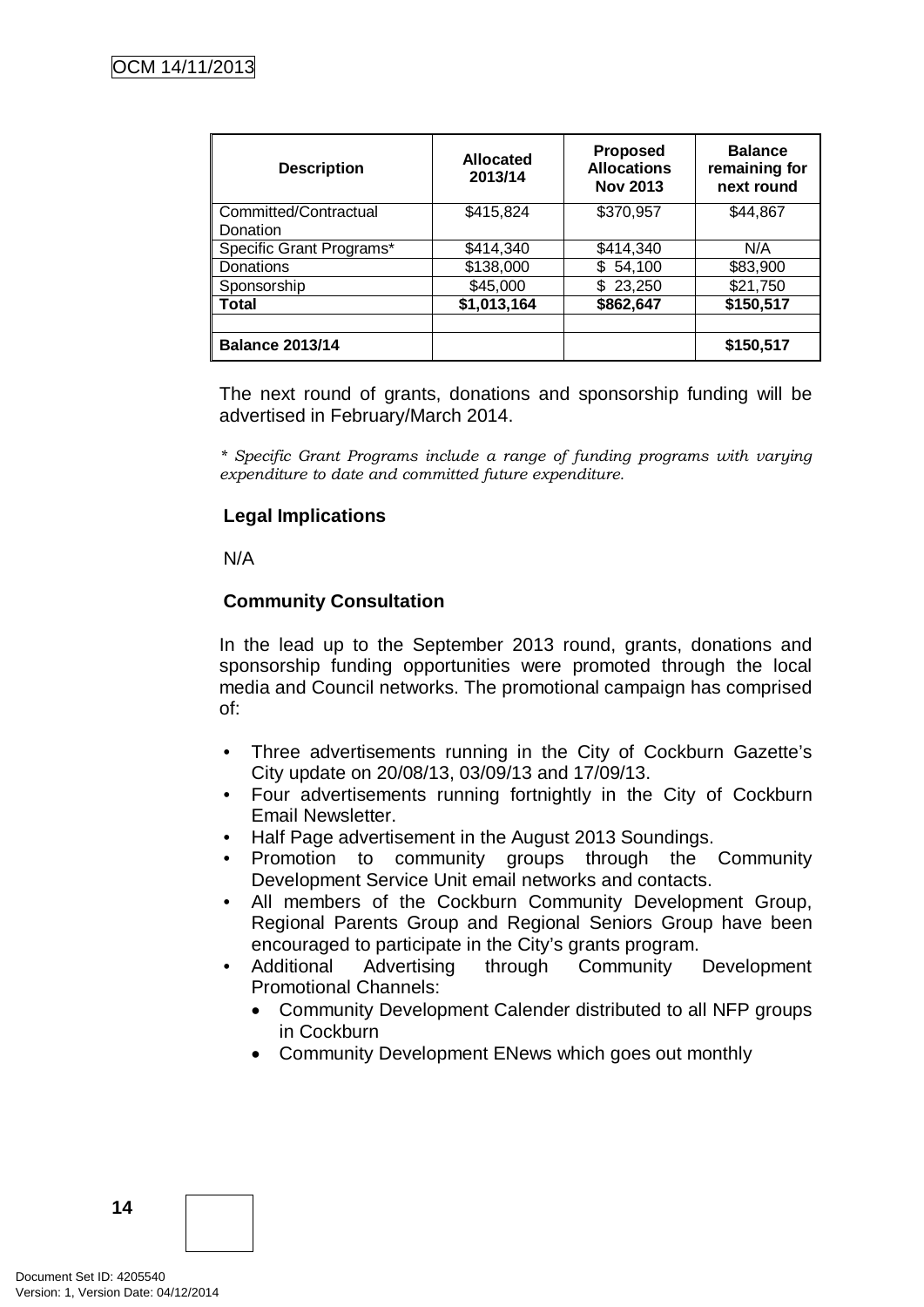# **Attachment(s)**

Minutes of the Grants and Donations Committee Meeting - 15 October 2013.

# **Advice to Proponent(s)/Submissioners**

N/A

# **Implications of Section 3.18(3) Local Government Act, 1995**

Nil.

AT THIS POINT, CLR L SMITH RETURNED TO THE MEETING, THE TIME BEING 8.12 PM.

THE PRESIDING MEMBER ADVISED CLR L SMITH OF THE DECISION OF COUNCIL THAT WAS MADE IN HER ABSENCE.

# **14. PLANNING AND DEVELOPMENT DIVISION ISSUES**

**14.1 (MINUTE NO 5199) (OCM 14/11/2013) - PROPOSED BARFIELD ROAD LOCAL STRUCTURE PLAN - LOCATION: LOTS 48, 49 & 50 FRANKLAND AVENUE, LOTS 14 & 18 BARFIELD ROAD AND LOTS 13 & 51 ROWLEY ROAD, HAMMOND PARK - OWNER: GOLD ESTATES HOLDINGS PTY LTD AND DEPARTMENT OF HOUSING - APPLICANT: ROBERTS DAY (110/074) (R COLALILLO) (ATTACH)**

# **RECOMMENDATION**

That Council:

- (1) endorse the Schedule of Submissions prepared in respect of the Proposed Structure Plan;
- (2) pursuant to Clause 6.2.9.1 of City of Cockburn Town Planning Scheme No. 3 ("Scheme"), adopt the Structure Plan for Lots 48, 49 & 50 Frankland Avenue, Lots 14 & 18 Barfield Road and Lots 13 & 51 Rowley Road, Hammond Park (as shown within Attachment 3) subject to the following modifications:
	- 1. 'Figure 12: Movement Network Plan' being updated to include the Wattleup Road extension as a Neighbourhood Connector B.
	- 2. 'Section 9.0: Detailed Area Plan requirements' of Part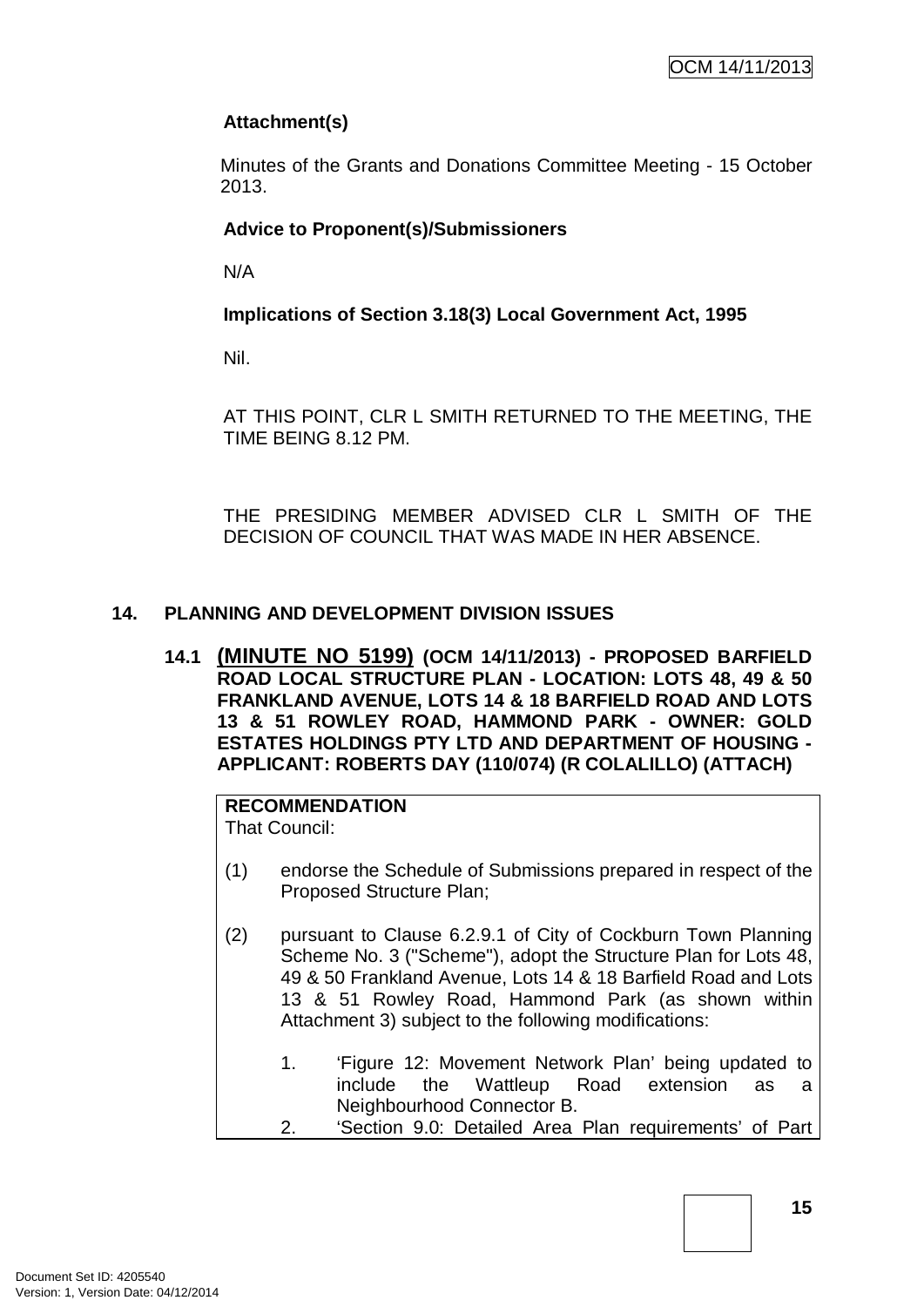One being updated to prescribe the requirement for a Detailed Area Plan for the Local Centre site.

- 3. 'Table 5: Public Open Space Calculations' being updated to include 1yr1h ARI events as 'restricted public open space' in lieu of 'dedicated drainage areas' in accordance with Element 4 of Liveable Neighbourhoods.
- 4. 'Section 8.0 General Subdivision and Development Requirements' of Part One being modified to require that the associated Noise Assessment report be updated/finalised at the subdivision stage (once final levels and road designs are known) and any mitigation measures implanted via appropriate subdivision conditions.
- 5. 'Section 3.4: Movement Networks' of Part Two being updated:
	- (a) to clarify that road connections to Rowley Road are short-medium term only and subject to rationalisation when Rowley Road is upgraded to a strategic freight route;
	- (b) to include provisions so that future landowners are aware that the above road connections are temporary. Implementation measures of which are to be determined at the subdivision stage and may include information packages during the sales process and notifications on title.
- 6. Appendix 4 Transport Impact Assessment being updated:
	- (a) to clarify that road connections to Rowley Road are short-medium term only and subject to rationalisation when Rowley Road is upgraded to a strategic freight route;
	- (b) to include future vehicle counts on major roads to 2023 and 2031.
- 7. 'Plan 1: Barfield Road Local Structure Plan' being amended to include the Western Australian Planning Commission's ("WAPC") Planning Control Area 95 truncated area within the south west of the subject area.
- (3) subject to compliance with (2) above, in pursuance of Clause 6.2.10.1 of the Scheme, the proposed Structure Plan be sent to the WAPC for endorsement;
- (4) advise the proponent and those persons who made a submission of Council's decision;
- (5) advise the proponent that the site is subject to Development Contribution Area No. 13; and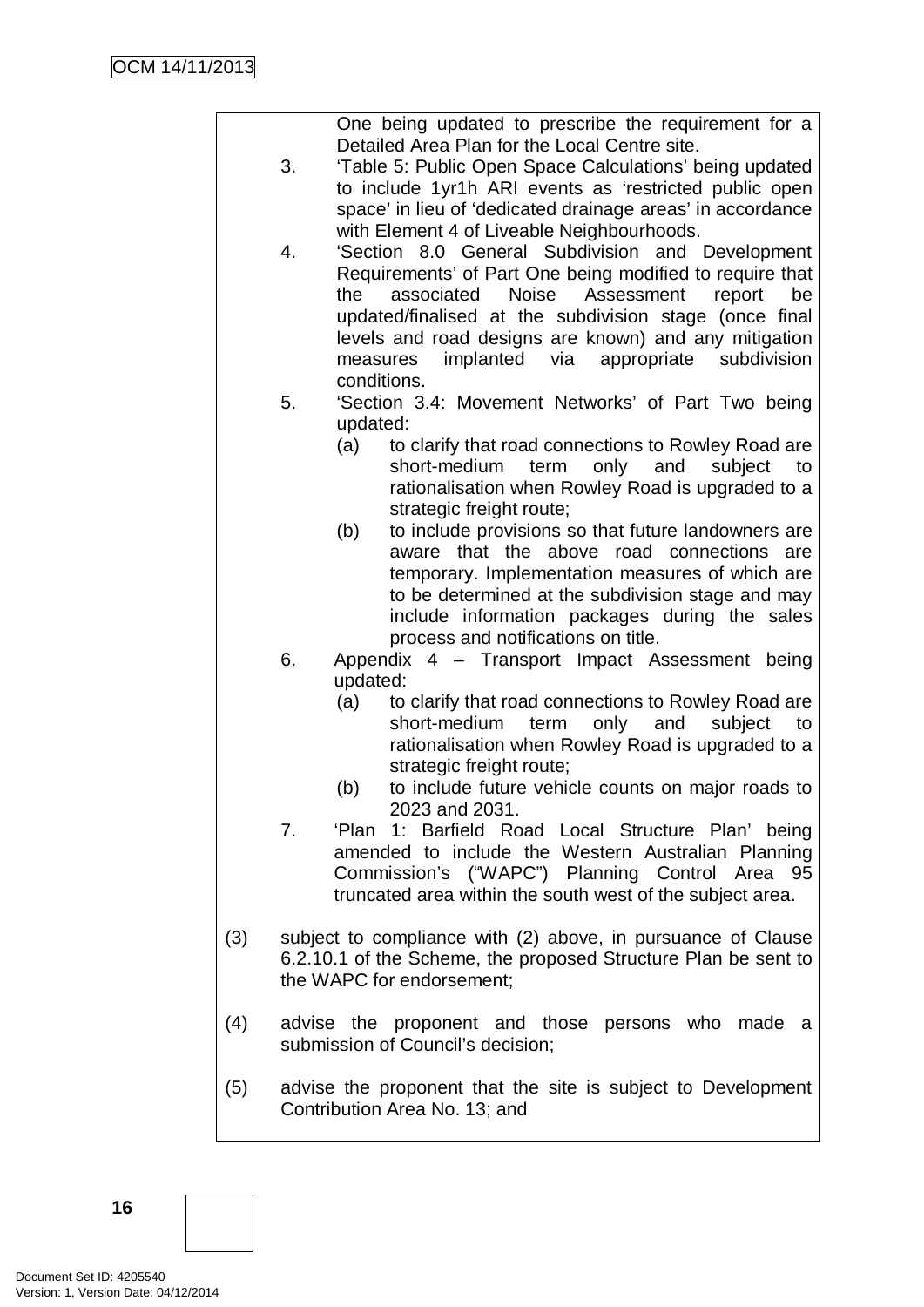(6) advise the proponent that the WAPC is currently in the final processes of an amendment to the City's Scheme, which seeks to introduce new developer contribution arrangements for proposed Development Contribution Area 9 - Hammond Park. Landowners subdividing to create residential allotments will be required to make contributions in accordance with the new developer contribution arrangements once the Scheme Amendment becomes operational.

#### **COUNCIL DECISION**

MOVED Clr L Smith SECONDED Deputy Mayor C Reeve-Fowkes that the recommendation be adopted.

**CARRIED 10/0**

# **Background**

The subject land comprises seven lots with a total combined area of approximately 34 hectares. It is bound by undeveloped land parcels to the north, Barfield Road and Western Power easement to the east, Rowley Road to the south and Frankland Avenue to the west (as shown in Attachment 1).

The subject area is zoned 'Urban' under the Metropolitan Region Scheme ("MRS") and 'Development (DA9)' under the Scheme. Pursuant to Clause 6.2.4 and Schedule 11 of the Scheme, a Structure Plan is required to be prepared and adopted prior to any subdivision and development of land within a Development Area.

In accordance with the above, a Proposed Structure Plan has been submitted to the City by Roberts Day on behalf of the landowners (Gold Estates Pty Ltd and Department of Housing), to guide future residential subdivision for the subject land.

The purpose of this report is to consider the Proposed Structure Plan for adoption in light of the advertising process which has taken place.

#### **Submission**

N/A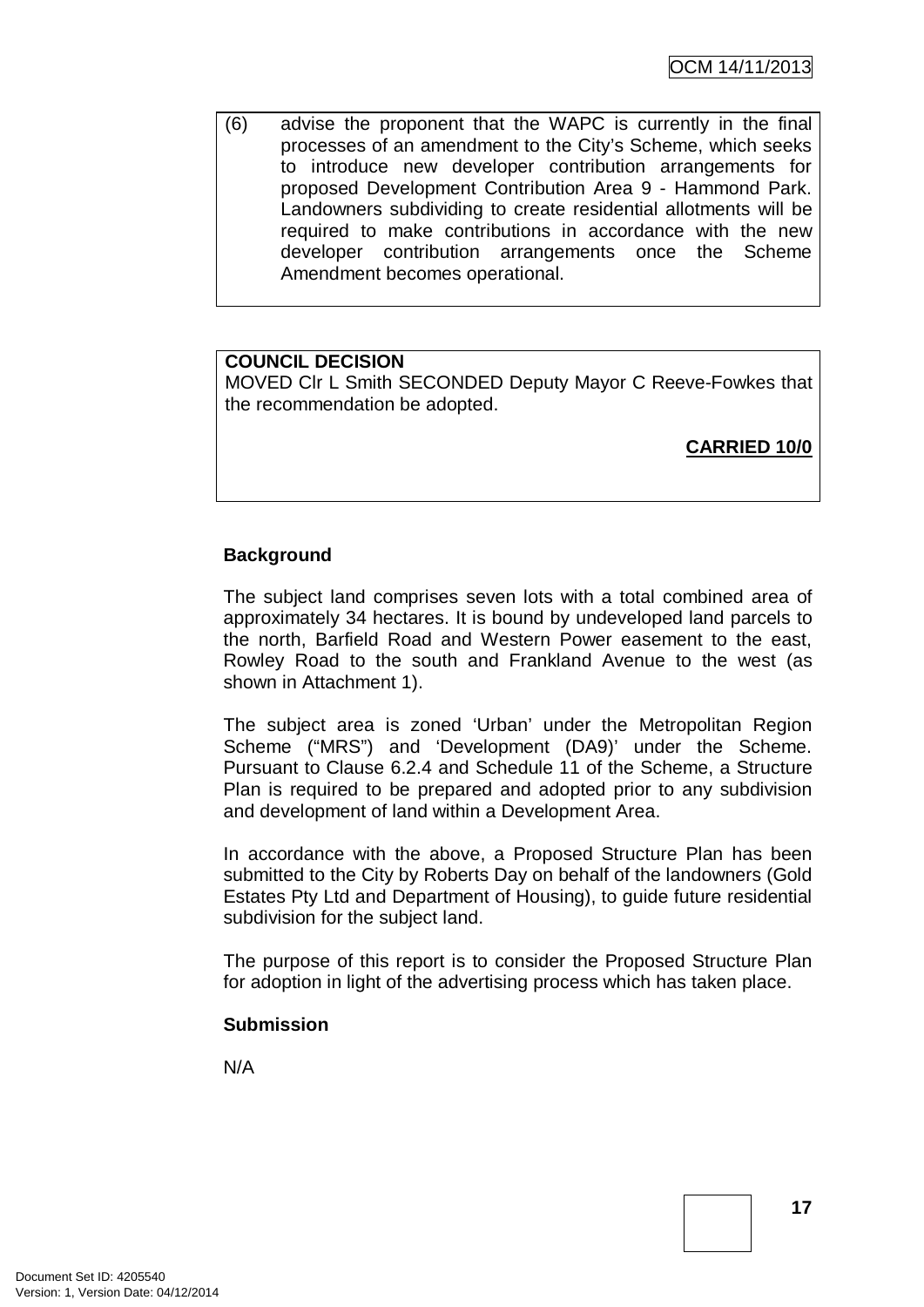#### **Report**

#### Southern Suburbs District Structure Plan - Stage 3

The subject land is located within the Southern Suburbs District Structure Plan - Stage 3 ("SSDSP3") as shown in Attachment 2. The SSDSP3 identifies that the subject area generally will be required to demonstrate the achievement of a minimum 15 dwellings per gross urban zoned hectare of land. This is in accordance with the WAPC's 'Directions 2031 and Beyond' Strategic Plan ("Directions 2031"). In addition, the SSDSP3 outlines the requirement for a 'Local Centre' (Neighbourhood Node) to be provided and the area adjacent to the centre generally being developed at a higher density of 25 dwellings per gross urban zoned hectare of land.

The Proposed Structure Plan has a density of approximately 13.2 dwellings per gross hectare which does not achieve the targets set by the SSDSP3 and Directions 2031. The reduced yield is attributed to the combination of the provision of Public Open Space ("POS") in excess of the standard requirement (based on functional and ecological reasons) and the accommodation of part of the future High School site. Despite this, the Proposed Structure Plan provides for 22.86 dwellings per site hectare of residential land which meets the 22 dwellings per site hectare target set by Liveable Neighbourhoods. In accordance with the SSDSP3, higher densities are provided adjacent to the Local Centre site.

In terms of traffic movement and road network, the SSDSP3 prescribes the following for the subject area:

- *"1. Future residential development shall not directly abut Rowley road. Future local structure planning is to demonstrate a suitable interface treatment (e.g. enlarged service road design with fronting residential development as a minimum) being provided to the future Rowley road freight access route.*
- *2. Future access road to be provided as a full intersection until Rowley road is upgraded and constructed to a regional road at which time the intersection will be converted and maintained as left in/left out access only. (subject to Main Roads WA approval).*
- *3. As part of the upgrading of Rowley road, grade separated pedestrian and vehicular access is to be provided as a continuation of Barfield road, in order to maintain connectivity between future developments to the south of Rowley road this may be further rationalised through subsequent local structure planning to determine how this specific access is created".*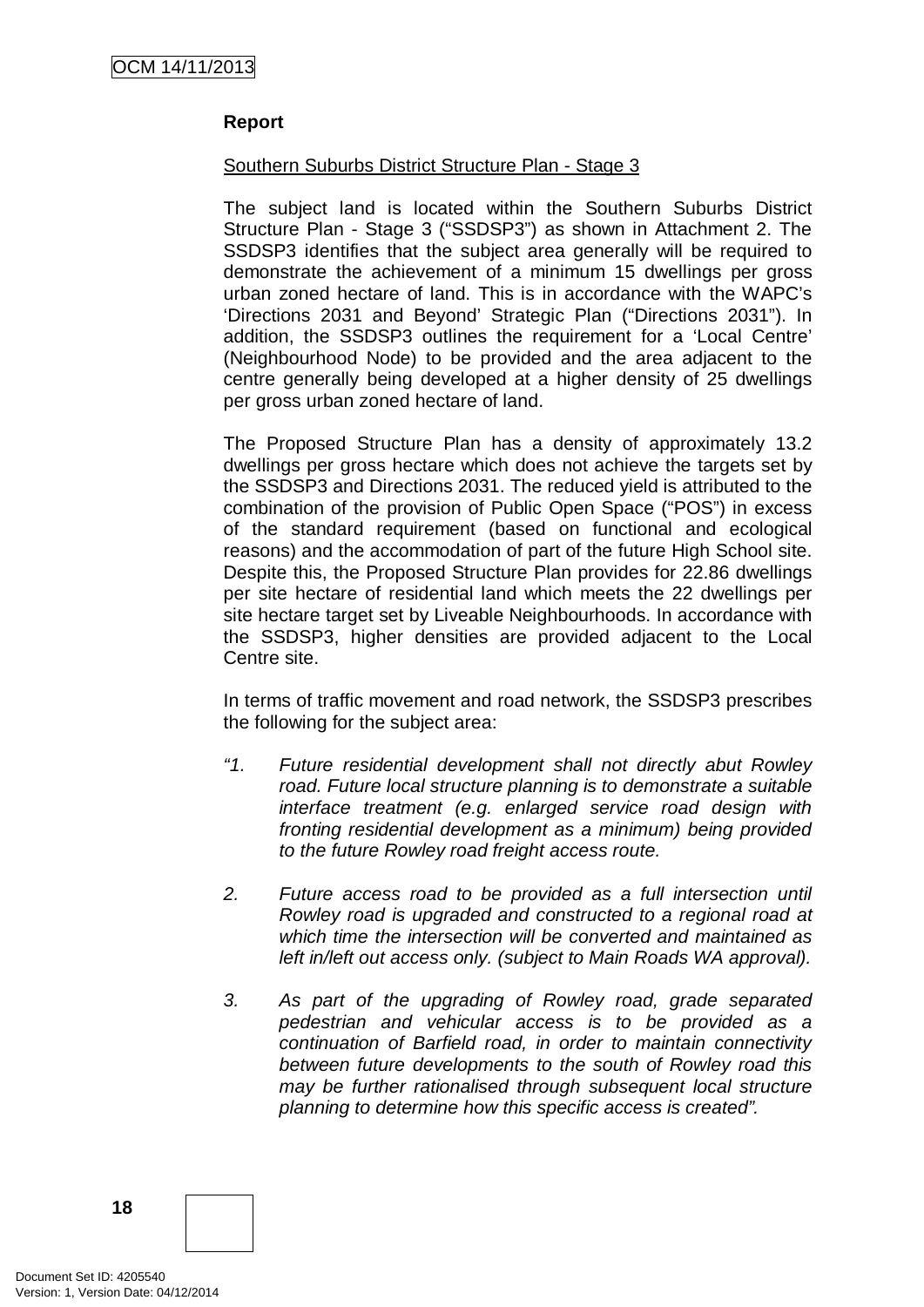In accordance with the above, the Proposed Structure Plan includes an internal road adjacent to Rowley Road so that residential lots do not directly abut Rowley Road. The Proposed Structure Plan ensures that lots front the internal road which has a nine metre landscape verge adjacent to Rowley Road which will effectively screen the future upgraded carriageway and associated noise wall whilst retaining existing vegetation.

In the short to medium term access from the south is proposed to be accommodated via three connections to Rowley Road. These connections will need to be reviewed and rationalised when Rowley Road is upgraded and constructed to a regional road. It is recommended that the structure plan text be updated to include provisions to enable future landowners to be aware that the connections are not expected to be maintained in perpetuity.

Future connection to development south of Rowley Road within the City of Kwinana is proposed to be facilitated through a future grade separated crossing along Barfield Road. This requirement is notated on the Proposed Structure Plan and is consistent with the views of Main Roads WA and the SSDSP3.

The SSDSP3 requires the extension of Wattleup Road through the subject area to Barfield Road. This has been facilitated by the Proposed Structure Plan. However it is recommended that the extended Wattleup Road be designated as a Neighbourhood Connector B with an approximate road reserve width of 20 metres as opposed to an Access Street C (16 metres wide). This will ensure consistency with development to the west of the subject area which includes the future Neighbourhood Centre site and provides for the Wattleup Road extension as a Neighbourhood Connector A with a 24.4 metre width.

#### Proposed Structure Plan

The Proposed Structure Plan design provides for a diversity of lot sizes and housing types, with a potential total of 364 residential lots being proposed. The Proposed Structure Plan comprises a mix of 'R25', 'R30' and 'R40' coded lots, a 'Local Centre' site, portion of High School reservation, local roads and seven areas of POS (including drainage). A copy of the Proposed Structure Plan is shown in Attachment 3.

The Proposed Structure Plan is considered to respond well to requirements of the SSDSP3 and provides for suitable future integration with surrounding undeveloped land. In accordance with the locational criteria specified by the SSDSP3, higher densities have been located adjacent to areas of higher amenity including adjacent to POS and surrounding the Local Centre.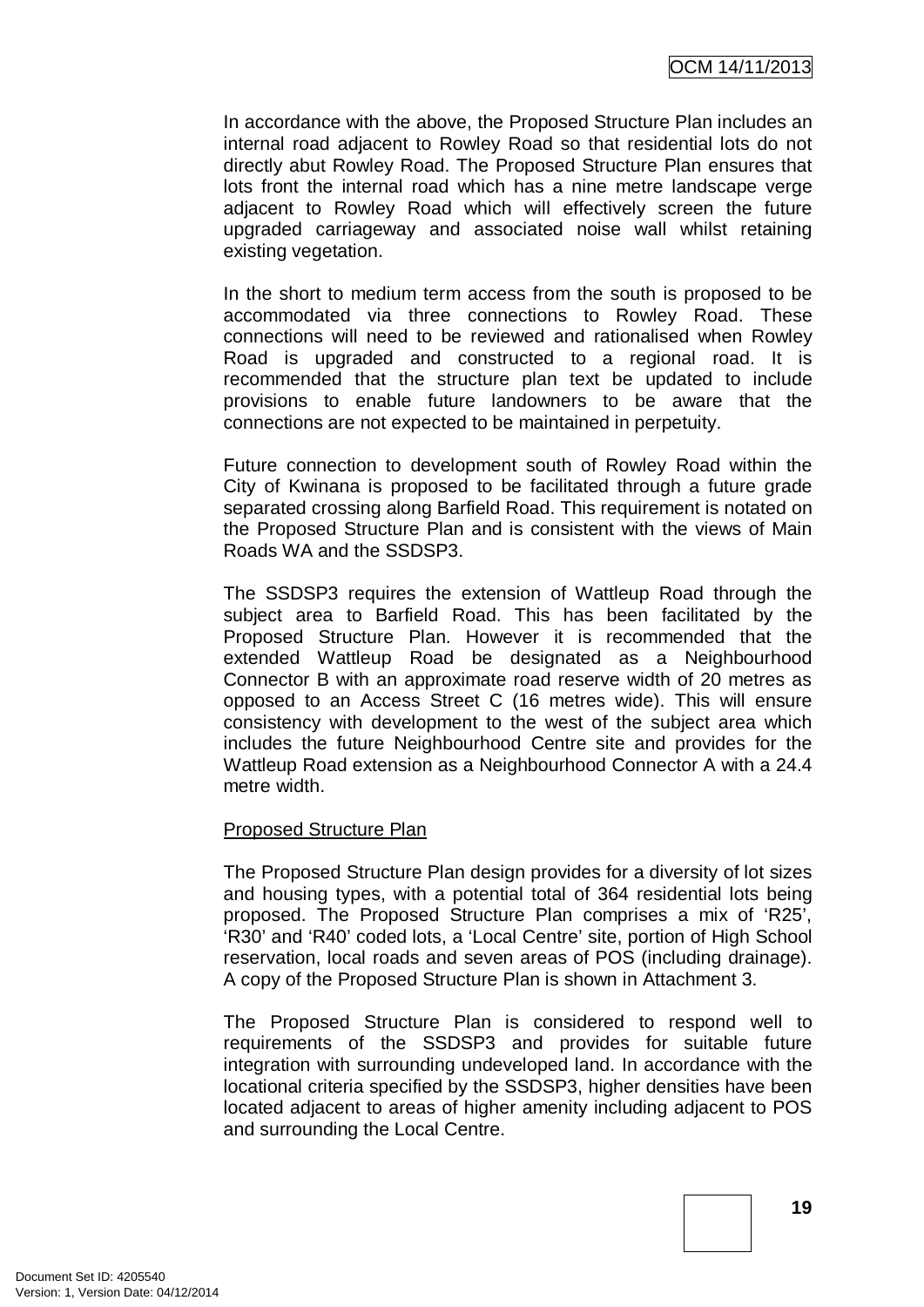The Local Centre site is highlighted as having the potential to accommodate a child care centre. This proposed land use if generally supported noting the adjacent future high school site and lack of similar facilities within the locality. However, in order to provide greater flexibility and for the site to function as a true neighbourhood node, it is recommended that a Detailed Area Plan be required at the subdivision stage. This will allow for alternative forms of commercial development to be considered and encouraged on the site

#### Public Open Space

The SSDSP3 requires all landowners to provide their 10 per cent POS requirement within their own landholding. Reflective of this requirement, approximately 4 hectares of POS is provided as part of the Proposed Structure Plan. The location and configuration of POS is largely consistent with the SSDSP3 and Liveable Neighbourhoods in that a variety of functions including passive and active recreation, drainage and tree retention is proposed. Approximately 11% of POS is provided which represents a notional 'oversupply' of POS in the context of Liveable Neighbourhoods. The increased area of POS is attributed to the City's desire of an east – west linkage to Frankland Reserve and retention of high quality remnant vegetation.

An anomaly exists within the submitted POS schedule whereby minor rain events (1 year 1 hour) are included as 'dedicated drainage areas'. This practice has been accepted in the past however recent advice from officers at the Department of Planning ("DoP") has confirmed that this is technically not in accordance with the requirements of Liveable Neighbourhoods. It is therefore recommended that the POS schedule be updated to include these events as 'restricted public open space'. The modification only results in a minor change to POS provision, with an overall 'surplus' still being provided.

#### Local Water Management Strategy

In accordance with the requirements of the Department of Water ("DoW") and WAPC, a Local Water Management Strategy ("LWMS") has been prepared by Emerge associates, on behalf of the landowner. The LWMS has been assessed and approved by both the DoW and City.

#### **Consultation**

The Proposed Structure Plan was referred to the WAPC for comment in accordance with Clause 6.2.7.2 of the Scheme as it proposes the subdivision of land. A number of technical comments and requests for modification were received. These were undertaken by the applicant to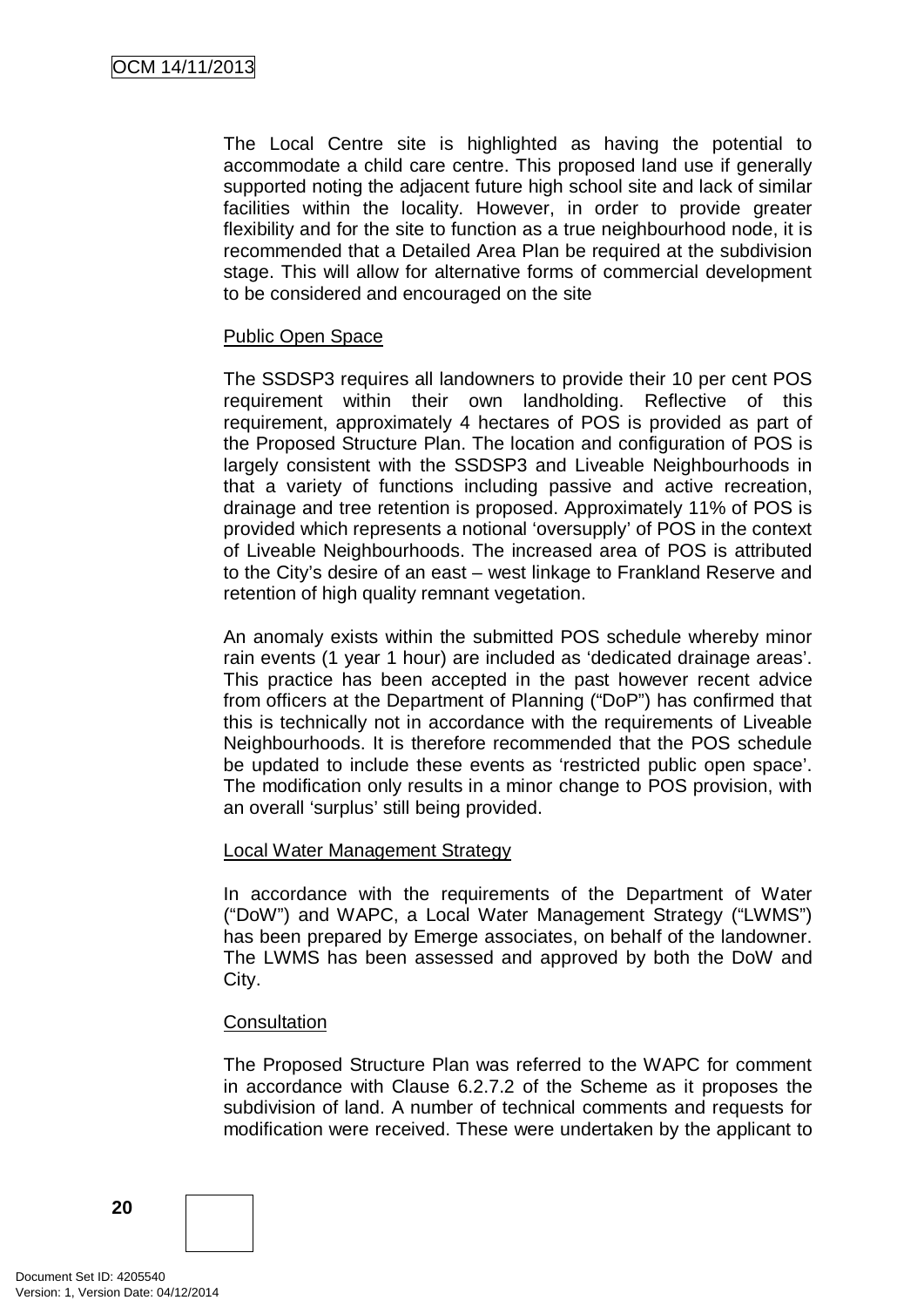the City's satisfaction and the proposal subsequently proceeded to formal advertising.

The Proposed Structure Plan was advertised for public comment for 21 days in accordance with the Scheme requirements. A total of 15 submissions were received, with 1 submission of support, 13 submissions of no objection subject to conditions or modifications and 1 submission objecting. The submissions that were received are set out and addressed in detail within the Schedule of Submissions (Attachment 4).

A number of modifications to the Proposed Structure Plan are recommended as a result of the formal advertising process as detailed below:

• *The Proposed Structure Plan map being amended to include the Planning Control Area 95 truncated area within the south west of the subject area.*

The WAPC's Planning Control Area 95 includes a small portion of land adjacent to the southern end of Frankland Avenue. Although largely inconsequential, this has not been reflected in the structure plan map. It is therefore recommend that the plan be updated to accord with the control area boundary.

• *The Proposed Structure Plan text being modified to require that the associated Noise Assessment report be updated/finalised at the subdivision stage (once final levels and road designs are known) and any mitigation measures implanted via appropriate subdivision conditions.*

The submitted noise assessment is considered a working draft given final lot levels and particulars relating to the design of the future Rowley Road are not yet available. It is recommended Part One of the structure plan document be updated to require that the Noise Assessment be updated and finalised at the subdivision stage where greater accuracy relating to design and mitigation measures will be available.

• *The Proposed Structure Plan text being updated to clarify that road connections to Rowley Road are short-medium term only and subject to rationalisation when Rowley Road is upgraded to a strategic freight route.*

Whilst the current document notes the short to medium term nature of these connections, additional clarification is required. This will ensure that there is no confusion associated with these connections and their role as short to medium term options are clear to all stakeholders.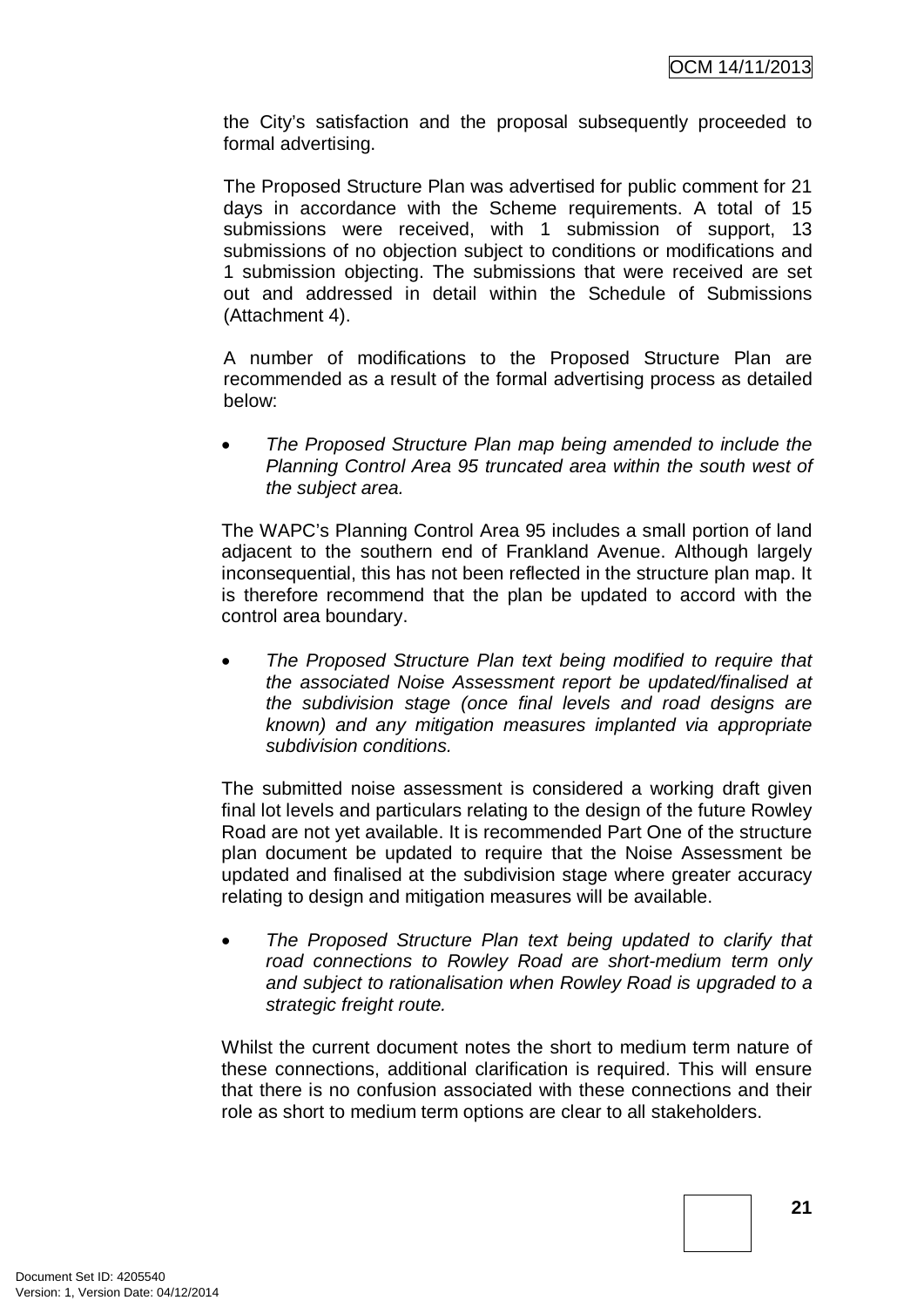- *The associated Transport Impact Assessment (Appendix 4 of Proposed Structure Plan) being updated:*
	- *- to clarify that road connections to Rowley Road are shortmedium term only and subject to rationalisation when Rowley Road is upgraded to a strategic freight route*
	- *- to include future vehicle counts on major roads to 2023 and 2031.*

As per the previous modification above, the document needs to include additional wording to clearly stipulate that the connections to Rowley Road are not to be retained long term. The future vehicle counts update is consistent with the advice received from Main Roads WA and will ensure the Transport Impact Statement is consistent with state government requirements.

#### **Conclusion**

The Proposed Structure Plan is consistent with the City's SSDSP3 and surrounding residential development. The design of the Proposed Structure Plan conforms to Liveable Neighbourhoods principles and integrates with the adjacent road network with street blocks and POS areas provided in a logical manner. Some modifications are required to ensure the proposal responds to future noise mitigation and transport requirements. It is therefore recommended that Council adopt the Proposed Structure Plan subject to the proposed modifications as outlined in this report.

#### **Strategic Plan/Policy Implications**

#### **Growing City**

- To grow our City in a sustainable way by: using land efficiently, protecting the natural environment and conserving biodiversity.
- Development that is soundly balanced between new and existing areas.
- Diversity of housing to respond to changing needs and expectations.

#### **Budget/Financial Implications**

The Structure Plan fees for this proposal have been calculated in accordance with the *Planning and Development Regulations 2009*, including the cost of advertising and this has been paid by the applicant.

The Structure Plan falls within Draft Development Contribution Area 9 – Hammond Park which is the subject of Amendment No. 28 to the

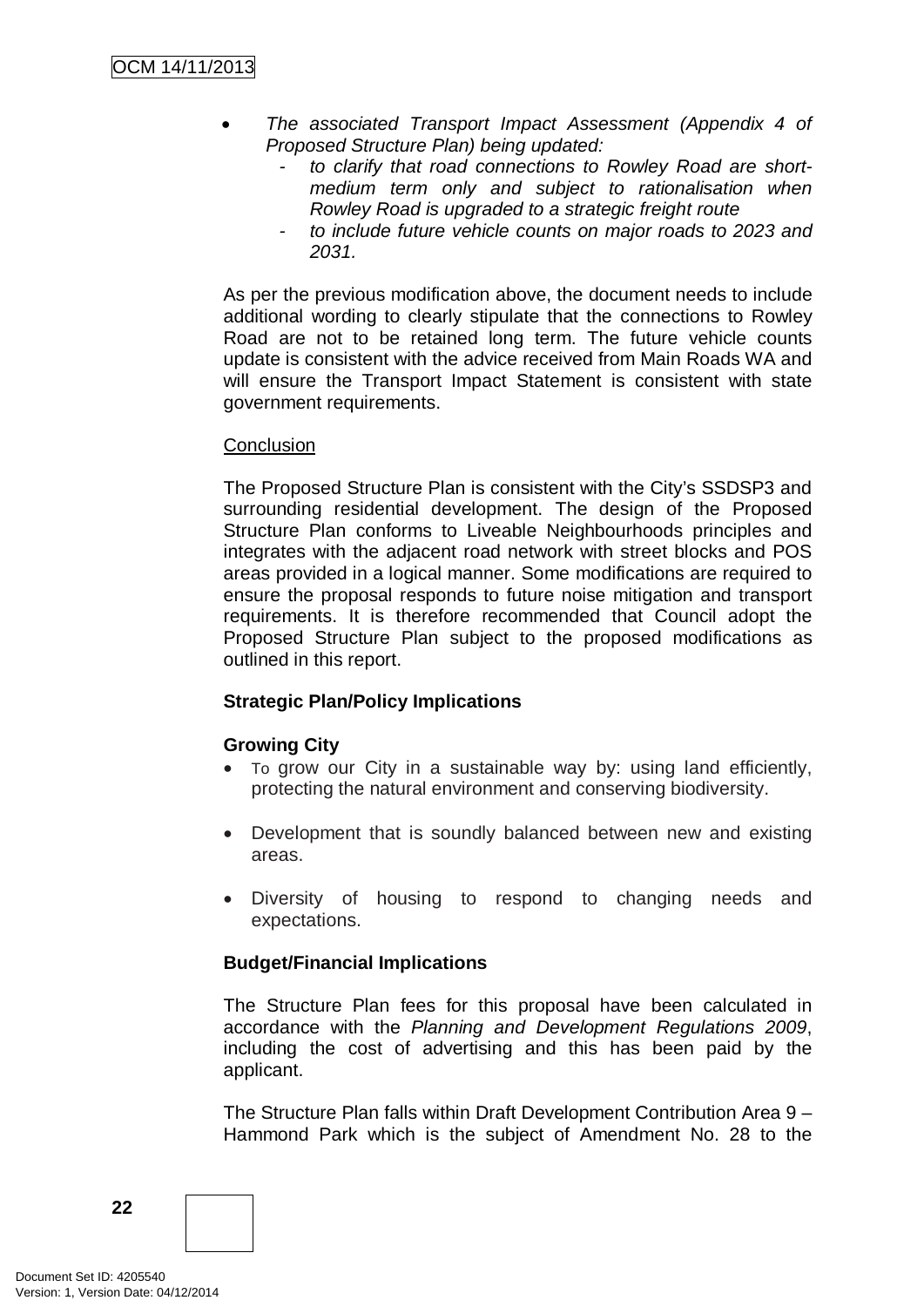Scheme which is yet to be formally approved by the WAPC. Although still technically draft at this stage, Amendment No. 28 is a seriously entertained proposal and as such its requirements have been implemented through the use of legal agreements with subdividers. Once adopted, all the subject landowners will be required to make a proportional contribution to land, infrastructure, works and all associated costs required as part of the development and subdivision of the Southern Suburbs Stage 3 Development Contribution Areas.

Subdivision and development of the subject land is also subject to the requirements of the City's Development Contribution Plan 13 – Community Infrastructure.

#### **Legal Implications**

*Planning and Development Act 2005* City of Cockburn Town Planning Scheme No. 3 *Town Planning Regulations 1967*

#### **Community Consultation**

Community consultation was carried out for a period of 21 days. The proposal was advertised in the newspaper, on the City's website and letters were sent to affected landowners and government/servicing authorities in accordance with the Scheme requirements.

A total of 15 submissions were received. Analysis of the submissions has been undertaken within the 'Report' section above, as well as the attached Schedule of Submissions.

#### **Attachment(s)**

- 1. Location Plan
- 2. Southern Suburbs District Structure Plan Stage 3
- 3. Proposed Barfield Road Local Structure Plan
- 4. Schedule of Submissions

#### **Advice to Proponent(s)/Submissioners**

The Proponent(s) and those who lodged a submission on the proposal have been advised that this matter is to be considered at the 14 November 2013 Council Meeting.

# **Implications of Section 3.18(3) Local Government Act, 1995**

Nil.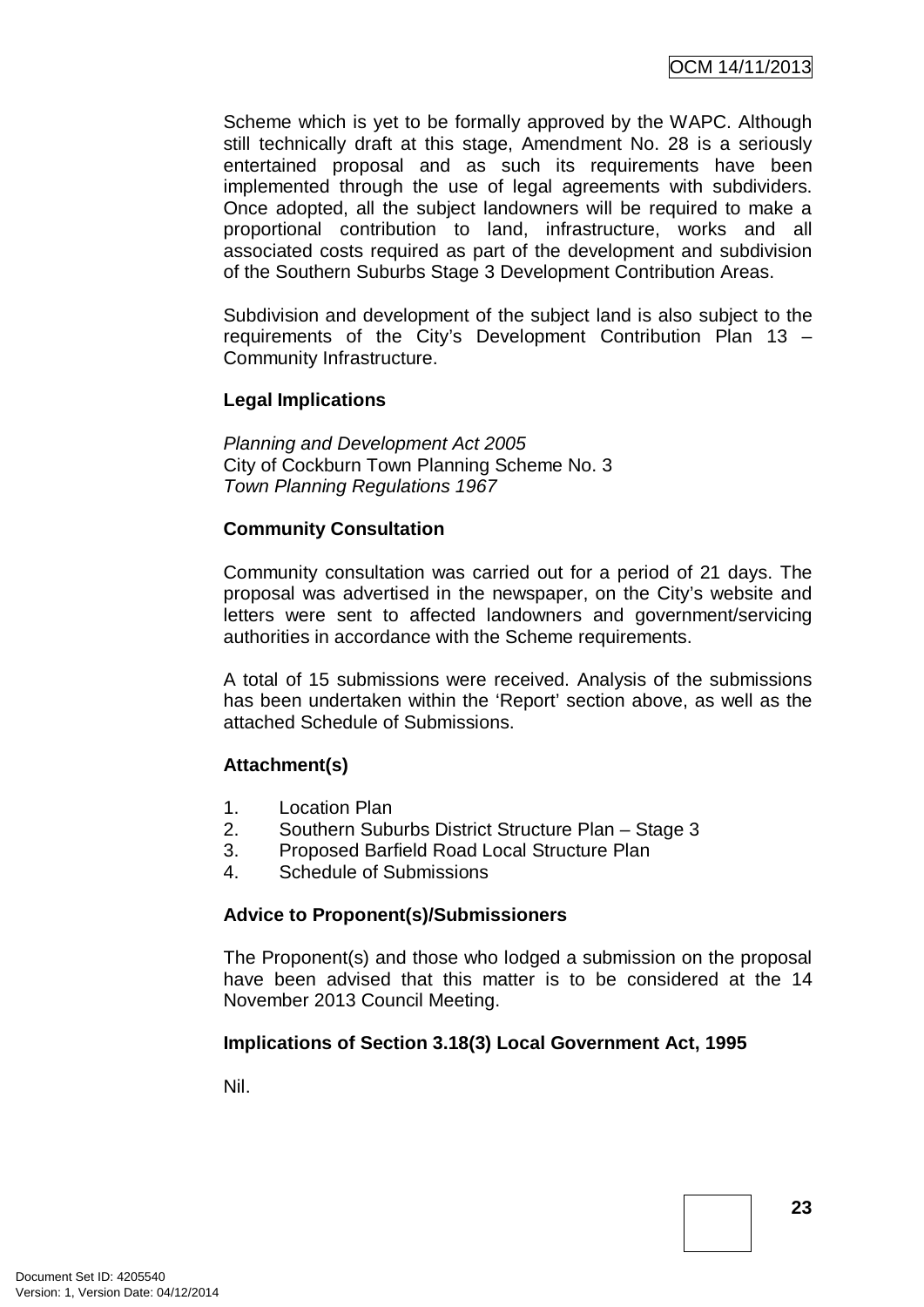**14.2 (MINUTE NO 5200) (OCM 14/11/2013) - PROPOSED COCKBURN CENTRAL WEST STRUCTURE PLAN - LOCATION: LOTS 1, 53 & 55 NORTH LAKE ROAD, LOTS 804, 1001 & 9504 BEELIAR DRIVE AND LOT 54 POLETTI ROAD, COCKBURN CENTRAL - OWNER: WESTERN AUSTRALIAN PLANNING COMMISSION & CITY OF COCKBURN - APPLICANT: CARDNO WA PTY LTD (110/070) (R COLALILLO) (ATTACH)**

#### **RECOMMENDATION**

That Council

- (1) pursuant to Clause 6.2.9.1 of the City of Cockburn Town Planning Scheme No. 3 ("Scheme"), adopt the Cockburn Central West Structure Plan ("Proposed Structure Plan"), as shown in Attachment 4 subject to the following modification conditions:
	- 1. The Proposed Structure Plan document and all associated technical appendices being updated to reflect the new Structure Plan to the satisfaction of the City of Cockburn ("City").
	- 2. The design and function of the retained wetland being to the satisfaction of Department of Parks and Wildlife and the City.
	- 3. The Cockburn Central West Local Water Management Strategy being approved by the Department of Water ("DoW") and the City of Cockburn ("CoC").
	- 4. Appendix E Transport Assessment and Section 3.6 Movement Network being revised to the satisfaction of the Department of Transport ("DoT"), Main Roads Western Australia ("MRWA") and the City in order to portray how traffic generated from the Structure Plan will be managed including upgrades required to the prevailing traffic network surrounding the Structure Plan area.
	- 5. Part 1 of the Structure Plan text being modified to the satisfaction of the City to specify (in accordance with Clause  $6.2.6.1(f)(x)$  of the Scheme) the required developer contribution arrangements towards the upgrade of the following infrastructure items:
		- Poletti Road (including intersections with North Lake Road and Beeliar Drive); and
		- Signal Terrace intersection.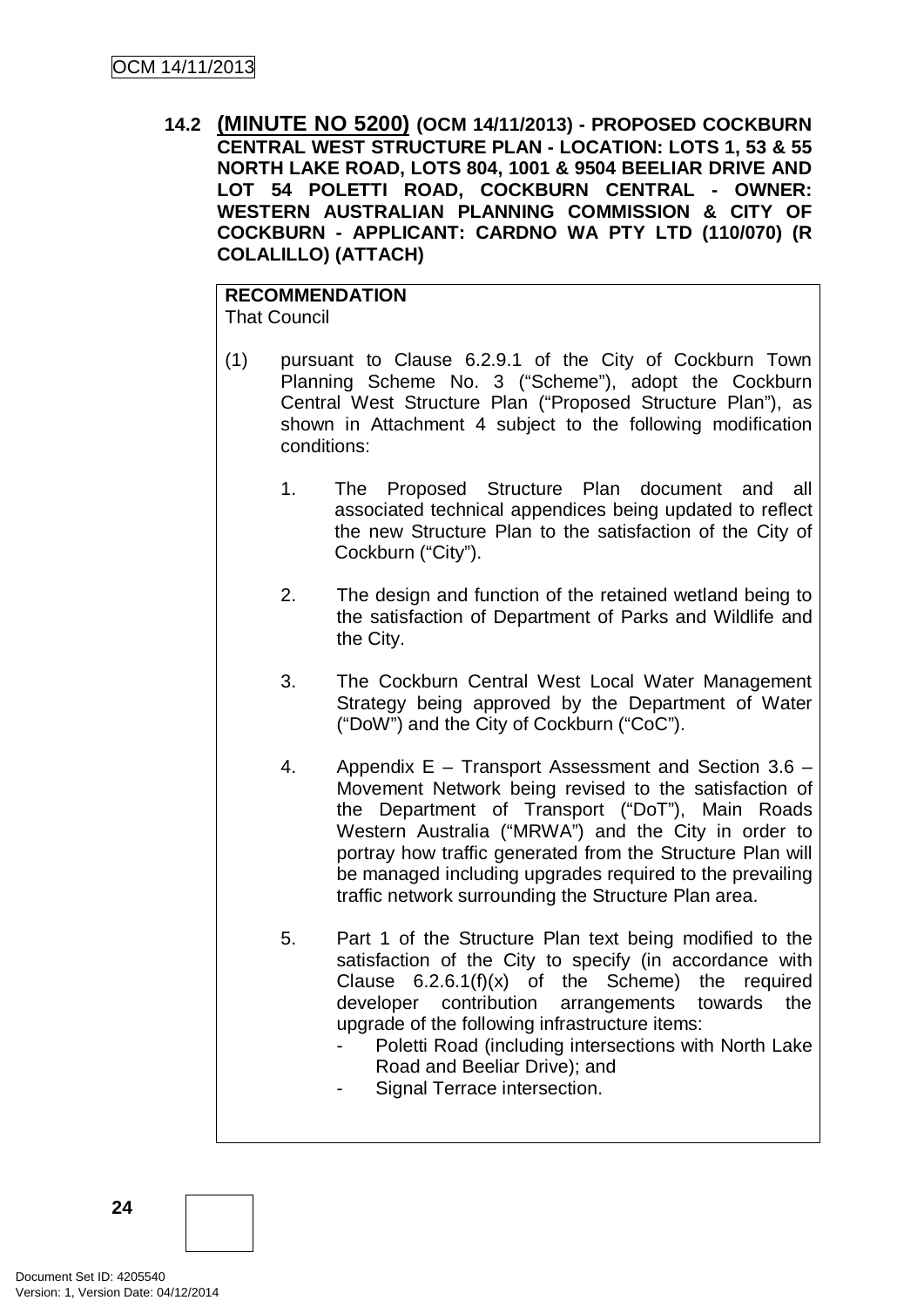- 6. The preparation of a standalone Pedestrian Movement Plan including the analysis and investigation of a possible grade separated pedestrian connection to the Cockburn Central Town Centre, to the satisfaction of the City.
	- 7. Western Power providing its endorsement in relation to the use of the powerline easement for car parking purposes.
	- 8. Rewording Note 1 of Clause 5.2 and Clause 5.3.d of Part One to ensure that grouped dwellings are confined to specific areas within the Structure Plan.
	- 9. Modifying the Land Use Table within Clause 5.2 to include 'Veterinary Consulting Rooms' as an 'A' use, 'Market' as a 'D' use and 'Restricted Use' as an 'X' use.
	- 10. A notation being placed on the Structure Plan map relating to the requirement to upgrade Poletti Road and associated intersections, in accordance with the infrastructure contribution arrangements specific in Part 1 of the Structure Plan text.
	- 11. Modifying Clause 3.14 of Part Two by:
		- (a) deleting reference to the to the requirement for a future Scheme Amendment to modify Development Contribution Plan 13 ("DCP13"); and
		- (b) clarifying that approval of the Structure Plan would change the scope of the previously planned 'Cockburn Central Heritage Park' within DCP 13 to a memorial walk trail which maintains the general intent of the original proposal and provides for additional opportunities to recognise Australia's participation in various theatres of war.
- (2) subject to compliance with (1) above, in pursuance of Clause 6.2.10.1 of the Scheme, the Structure Plan be sent to the WAPC for endorsement;
- (3) advise the proponent that the site is subject to Development Contribution Area No. 13; and
- (4) advise the proponent and those parties that made a submission of Council's decision accordingly.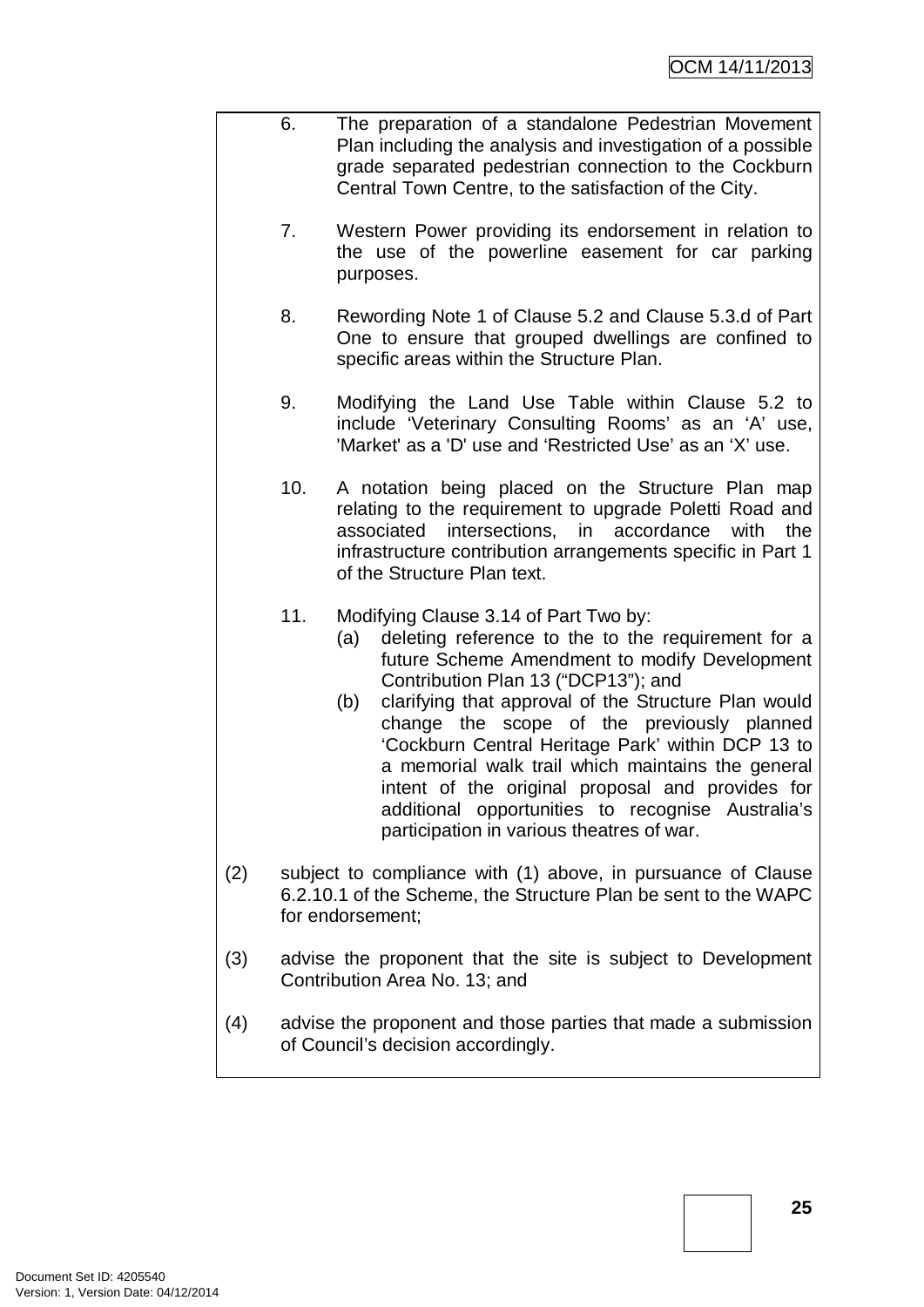#### **COUNCIL DECISION**

MOVED Clr S Portelli SECONDED Deputy Mayor C Reeve-Fowkes that the recommendation be adopted.

# **CARRIED 10/0**

#### **Background**

Cockburn Central West ("CCW") represents 32.5ha of land located within the heart of the southwest urban corridor. The strategic potential of this land is reflective of the foresight which was taken in reserving the broad land precinct by the State Government, in order to meet the future recreation needs of the region. Proposed to be located within the heart of the Cockburn Regional Centre, the precinct will comprise as its major component the City's new recreation facility and playing fields, providing for the community's regional sporting needs into the future.

In light of the above, a Proposed Structure Plan (as shown in Attachment 2) was lodged in June 2013 and subsequently advertised for public comment until early July 2013. Council at its Ordinary Meeting held 12 September 2013 considered the Proposed Structure Plan and resolved to:

- *"(1) defer consideration of this item, and advise the applicant that Council will not be in a position to support the Proposed Structure Plan until it has been modified to demonstrate the suitable retention of the existing resource enhancement wetland located within the eastern portion of the subject land;*
- *(2) advise the applicant that Council will be prepared to consider increased residential densities across the project to offset the impact of retaining the resource enhancement wetland;*
- *(3) advise the applicant that retention of the resource enhancement wetland will require redesign of the movement system within the project area, particularly the location of connections to Cockburn Town Centre; and*
- *(4) notify the proponent and those who made a submission on the proposal of Council's decision."*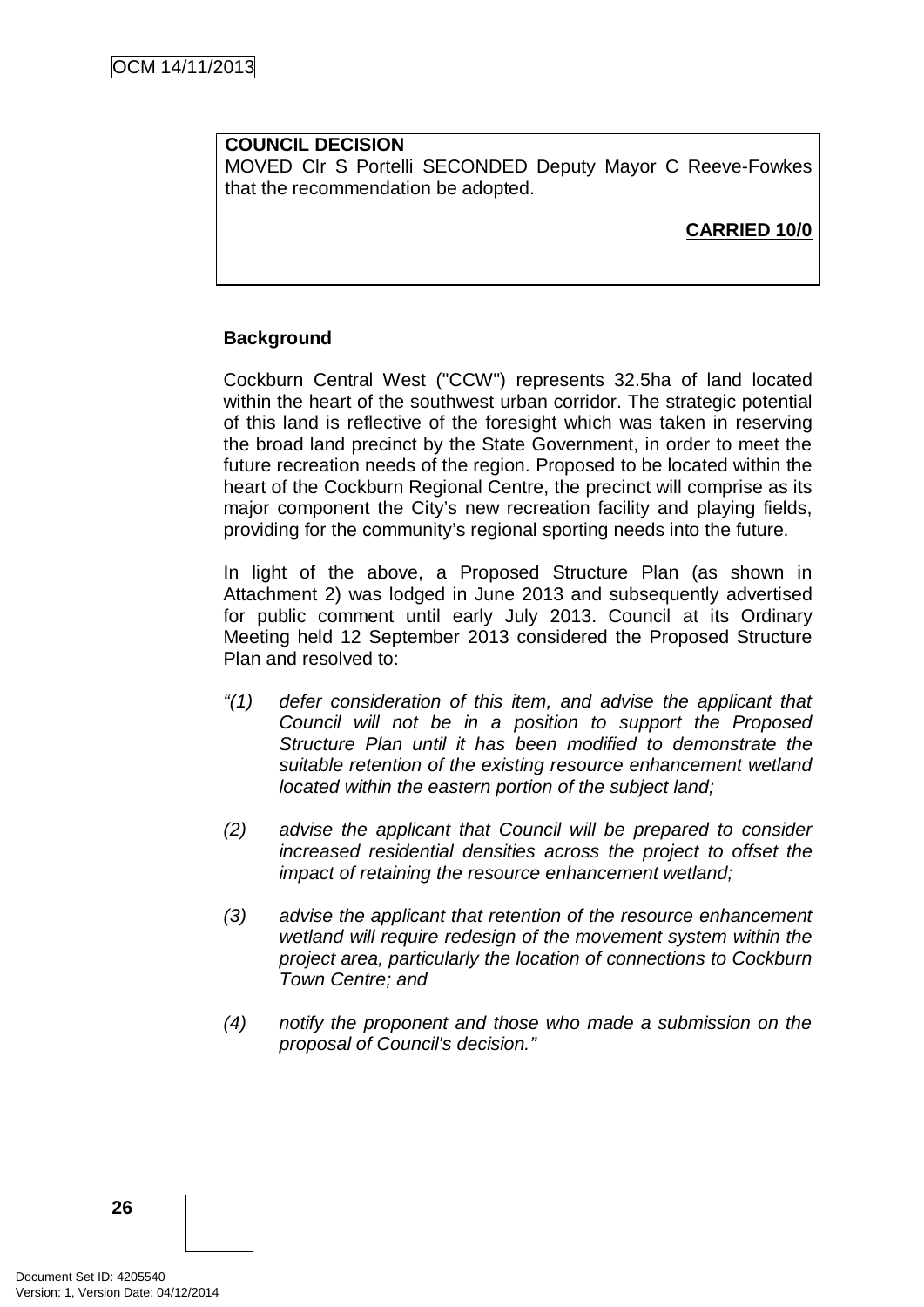Council's reason for the above resolution is as follows:

*"The resource enhancement wetland has and continues to be an essential aspect of this locality and in earlier considerations the wetland was to be retained and enhanced. The proposal to remove the wetland is unacceptable on environmental grounds, and the proponent should revert to the existing scenario where it was to retain the wetland as an important part of the overall development. The densities of the mixed use component can be increased to offset the impact on dwelling yield that will result from retaining the wetland."*

In view of the above resolution of Council, the proponent has now submitted a revised Proposed Structure Plan which aims to satisfy and address Council's requirements.

The purpose of this report is to consider for adoption the revised Proposed Structure Plan noting the updates and modifications undertaken in response to Council's previous resolution.

#### **Submission**

The revised Proposed Structure Plan (as shown in Attachment 4) has been re-lodged by Cardno on behalf of LandCorp, who are managing the strategic planning for Cockburn Central West on behalf of the WAPC, who own the majority of the subject site.

#### **Report**

#### Revised Cockburn Central West Structure Plan

In the time that has elapsed since Council's decision to defer the Proposed Structure Plan, the proponent/s has been actively working towards addressing Council's requirements. This work has progressed to a point whereby a revised Proposed Structure Plan has been developed. The revised plan seeks to retain the majority (approximately 81% - including 100% of 'wet' area) of the Resource Enhancement Wetland ("REW"), whilst maintaining the functional elements of the proposal including suitable development parcels and road linkages.

It is noted that the boundary of the REW is not fully contained within the subject site and technically extends into the existing Cockburn Town Centre Site (CCTC) and Midgegooroo Avenue road reserve. As such the current REW being considered for retention represents approximately half of the original mapped area given that the CCTC is already developed.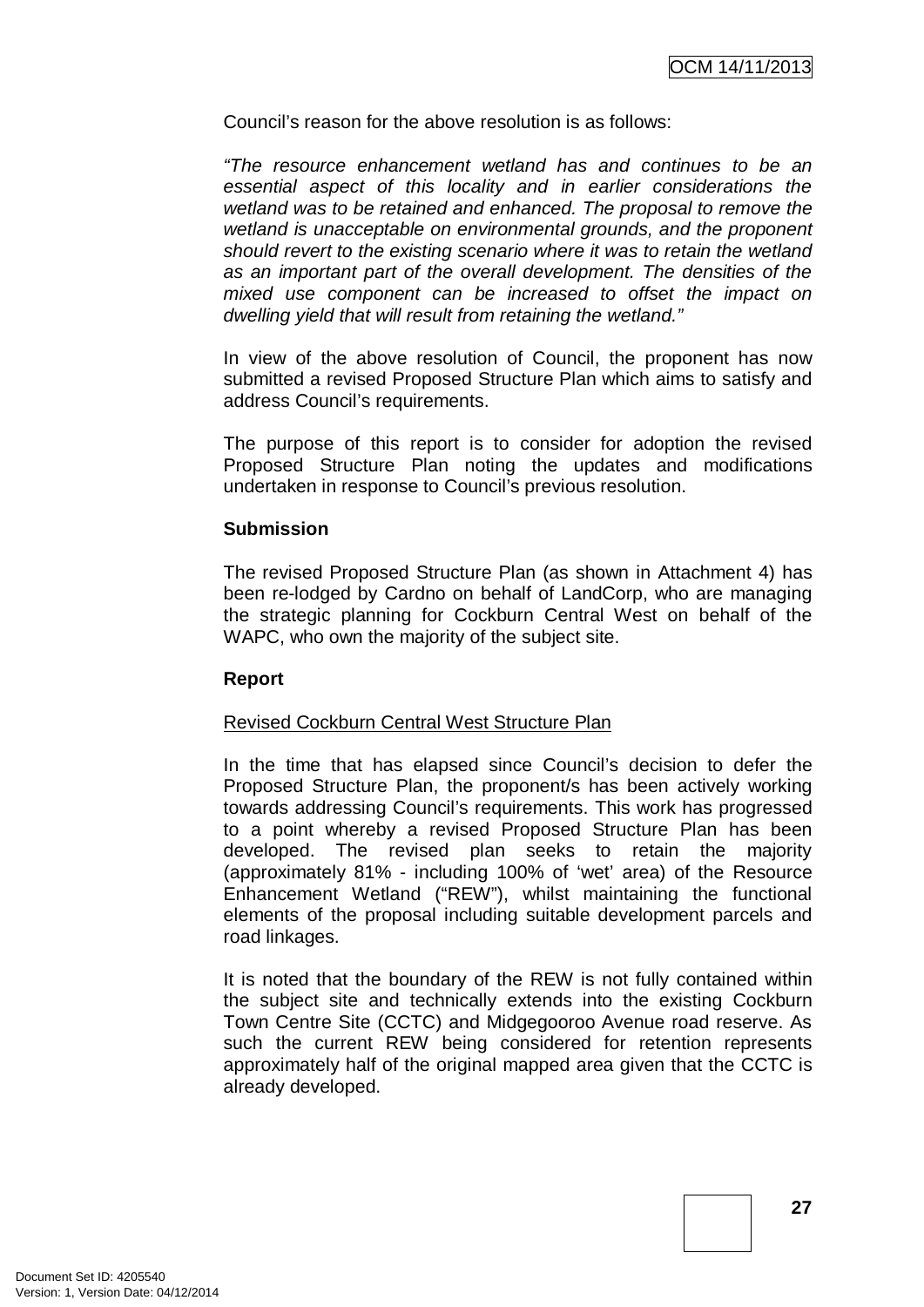It should be noted that the proposed retention of the REW has been achieved noting the backdrop of considerable fixed constraints affecting the proposal. The fixed constraints include the location of the wetland itself, location/scale of the City's Integrated Recreation and Community Facility ("IRCF") and playing fields and the surrounding regional road network. The above constraints also have to be balanced with the reality that appropriate net developable land needs to be provided in order for the site to function as a true 'Activity Centre'.

The major differences with the revised Proposed Structure Plan as opposed to the original proposal are outlined as follows.

#### **Design**

As noted above, the revised Proposed Structure Plan includes the retention of the majority of the REW within the western portion of the subject site. The retention has led to the overall design being modified with the playing fields now located to the north of the City's IRCF site and road access from the existing town centre being reduced to two roads in lieu of the previous three. The location of the IRCF and associated AFL oval have not been altered however a greater development parcel is now located to the south west of the site. The overall intensity and type of development remains consistent.

A breakdown of land uses proposed by the revised Proposed Structure Plan is as follows:

| <b>Item</b>                                                                       | Responsible       | Area              | Proportion |
|-----------------------------------------------------------------------------------|-------------------|-------------------|------------|
| Gross site area                                                                   |                   | 32.5 ha           | 100%       |
| Mixed Use development sites                                                       | WAPC/<br>LandCorp | 10.4 ha           | 32%        |
| Integrated Recreation<br>and<br>Community Facility and Primary<br>AFL Oval (City) | City              | 5.6 ha            | 17%        |
| Western Power easement (inc car<br>parking)                                       | <b>WAPC/City</b>  | 6.5 <sub>ha</sub> | 20%        |
| Public Open Space and Drainage<br>(community playing fields and<br>REW)           | City              | 5.1 ha            | 16%        |
| <b>Road Reserves</b>                                                              | City              | 4.9 ha            | 15%        |

As noted above, the revised design includes the retention of the majority of the REW. Although retention of such wetlands within an urban context is rare, there are examples within the Perth metropolitan area where such development has occurred. These include Claisebrook Lake in East Perth which is bordered by high density mixed use development and the recent Perry Lakes development undertaken by LandCorp. The Perry Lakes example is considered to closely represent the current proposal whereby stormwater is captured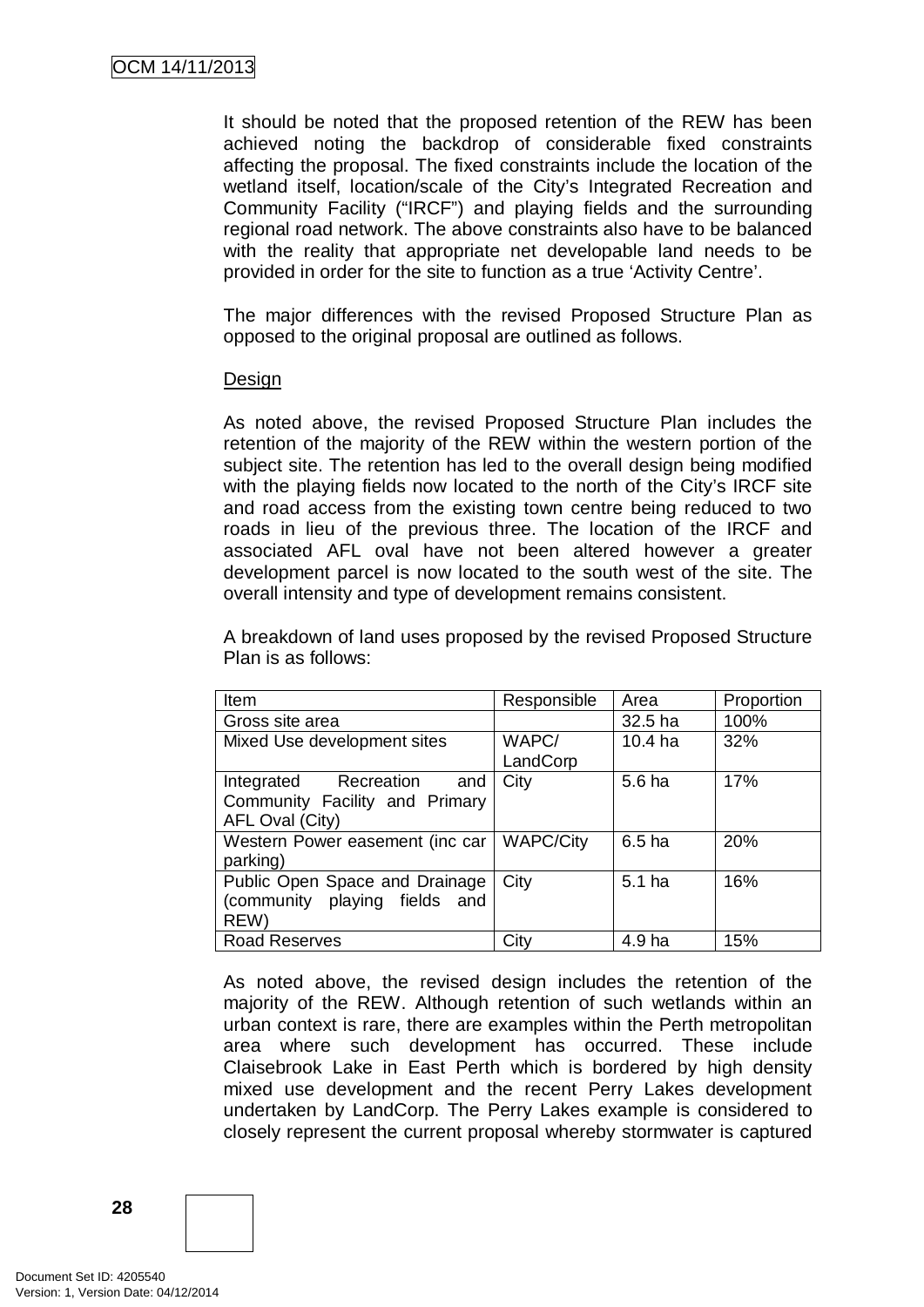from the urban area, treated in a swale system, overflow is controlled at particular points and then flows into an adjacent wetland.

#### Public Open Space

The revised Proposed Structure Plan maintains a strong public open space (POS) focus within the central and northern portions of the site which is in keeping with previous planning for the site. The high level of POS proposed is also aimed at addressing the current POS shortfall within the Cockburn Central Town Centre (notionally 0.98 hectares). From a wider perspective the proposed POS importantly provides for the wider regional open space and recreational functions, which reflects the most senior of objectives that this land development must fulfil.

A total of 3.4 hectares of creditable POS is proposed for the subject area which is 1.67 hectares above the minimum requirement of 10% POS. When considered as a mutual development, there is an overall 'surplus' of POS of approximately 0.69 hectares across the Cockburn Central Town Centre and Cockburn Central West sites. The design and function of these open space areas are important given the urban context in which they are being developed. Therefore it is expected that the City will be actively involved at the detailed design stage to ensure objectives set out in the revised Proposed Structure Plan are delivered.

Noting approximately 80% of the REW is to be retained through the current proposal; theoretically potential exists for the development parcels to the north of the REW (parcels 14 & 15) to be retained as POS to enable 100% of the REW to be retained. In simple terms this could be achieved, however it needs to be recognised that further reducing the developable land parcels will compromise the overall viability of the project. Further erosion of net developable land will also mean that the proposal would not meet its stated 'Activity Centre' objectives.

Should retention of the parcels for POS purposes be pursued despite obvious reservations from the landowner/proponent, based on current market rates, retention would cost in the order of approximately \$10m. The potential benefits gained from this arrangement are considered to be disproportionate to the associated costs. In addition there would be an indicative loss of 256 dwellings or approximately 512 residents.

#### Access

Access to the subject area from the north, west and south remains consistent with the original Proposed Structure Plan. The major revision relates to the former 'wishbone' design of the central road culminating at the intersection of Midgegooroo Avenue and Signal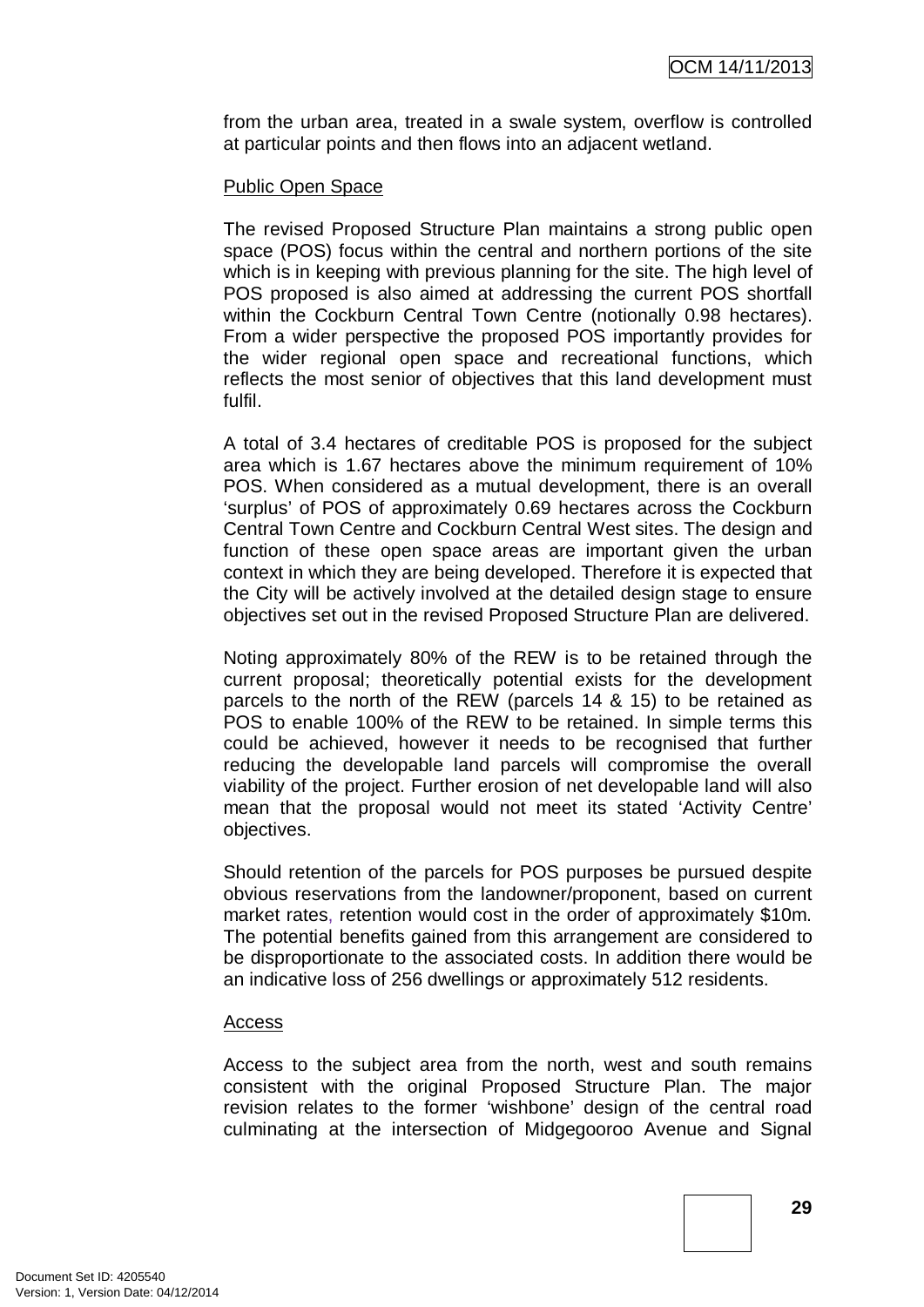Terrace being removed. This has been proposed to be replaced with a horizontal 'H' design with Junction Boulevard and Stockton Bend notionally extending into the subject area.

The redesign is premised on the retention of the REW and has meant that the practicality of a four-way signalised intersection at Midgegooroo Avenue and Signal Terrace cannot be provided for vehicle and pedestrian movements. This places an even greater emphasis at the detailed design of intersection treatments to ensure a seamless transition between the existing Cockburn Central Town Centre and future Cockburn Central West development.

In noting this, there is also the issue of infrastructure upgrade responsibilities associated with the Structure Plan. The Scheme makes it clear that a Structure Plan must, in accordance with Clause  $6.2.6.1(f)(x)$  that a Structure Plan must include details of the proposed method of implementation including any cost sharing arrangements. The City has previously identified cost sharing arrangements being required for Poletti Road upgrade, which as of yet haven't been reconciled by the Structure Plan. To deal with this it is recommended that Part 1 of the Structure Plan text be modified to the satisfaction of the City to specify (in accordance with Clause 6.2.6.1(f)(x) of the Scheme) the required developer contribution arrangements towards the upgrade of the following infrastructure items:

- Poletti Road (including intersections with North Lake Road and Beeliar Drive);
- Signal Terrace intersection.

While this doesn't yet specify the quantum or sharing of contributions, it does make the applicant clear that this issue must be finalised before referral of the Structure Plan to the WAPC for final approval.

#### Local Water Management Strategy

In accordance with the requirements of the DoW and WAPC, a draft Local Water Management Strategy ("LWMS") was been prepared by RPS Group. The LWMS had undergone a preliminary assessment by the DoW and the City. A number of issues were identified by DoW and the City in relation to the proposed LWMS including:

- proposed discharge of 100 year ARI event to Lake Yangebup via North Lake Road swale system;
- use of 'artificial' lined lakes; and
- public open space irrigation capacity.

Most of the above issues were addressed by the applicant and any outstanding matters relating to water management were to be addressed prior to approval of the Proposed Structure Plan. As the design of the structure plan has now changed, a revised LWMS is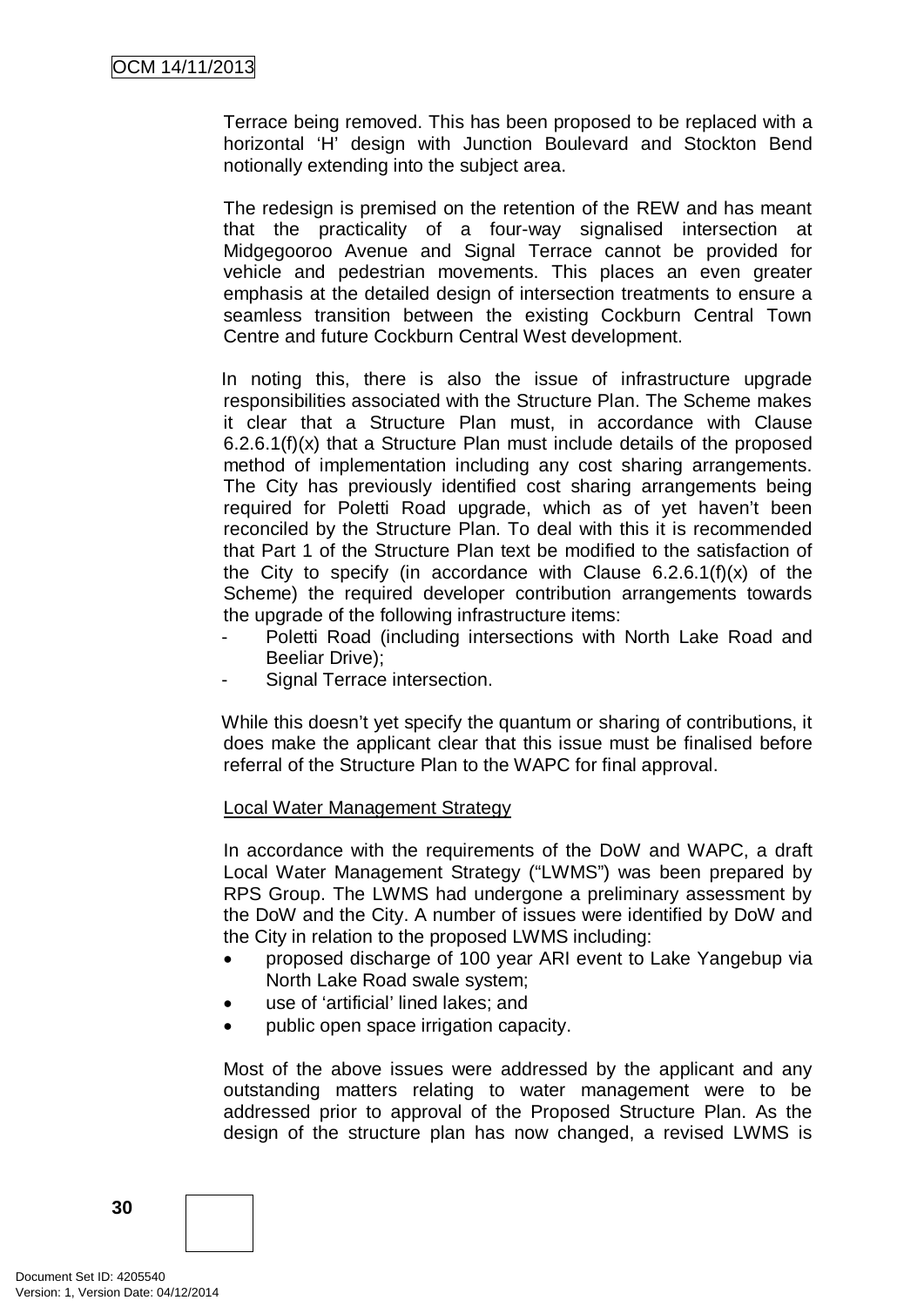required. Preliminary modelling and designs undertaken by the applicant have notionally indicated that many of the previously identified issues would now be obsolete or able to be suitably addressed.

As further work is required in this regard, it is recommended that approval of the Proposed Structure Plan proceed subject to a condition requiring the final endorsement of the LWMS by DoW and the City. As part of this, a further modification is also required to ensure the design and functionality of the wetland is to the satisfaction of the City, DoW and DPaW.

#### Previous Modification Foreshadowed

In the Council report of September 2013, a number of modifications were foreshadowed. As the Structure Plan has changed, there hasn't been sufficient time to integrate these modifications as previously foreshadowed. Accordingly the requirement to undertake these modifications remains. These include:

- The Proposed Structure Plan document and all associated technical appendices being updated to reflect the new Structure Plan to the satisfaction of the City.
- The design and function of the retained wetland being to the satisfaction of Department of Parks and Wildlife and the City.
- Appendix E Transport Assessment and Section 3.6 Movement Network being revised to the satisfaction of the Department of Transport ("DoT"), Main Roads Western Australia ("MRWA") and the City in order to portray how traffic generated from the Structure Plan will be managed including upgrades required to the prevailing traffic network surrounding the Structure Plan area.
- Part 1 of the Structure Plan text being modified to the satisfaction of the City to specify (in accordance with Clause  $6.2.6.1(f)(x)$  of the Scheme) the required developer contribution arrangements towards the upgrade of the following infrastructure items:
	- 1. The preparation of a standalone Pedestrian Movement Plan including the analysis and investigation of a possible grade separated pedestrian connection to the Cockburn Central Town Centre, to the satisfaction of the City.
	- 2. Western Power providing its endorsement in relation to the use of the power line easement for car parking purposes.
	- 3. Rewording Note 1 of Clause 5.2 and Clause 5.3.d of Part One to ensure that grouped dwellings are confined to specific areas within the Structure Plan.
	- 4. Modifying the Land Use Table within Clause 5.2 to include 'Veterinary Consulting Rooms' as an 'A' use, 'Market' as a 'D' use and 'Restricted Use' as an 'X' use.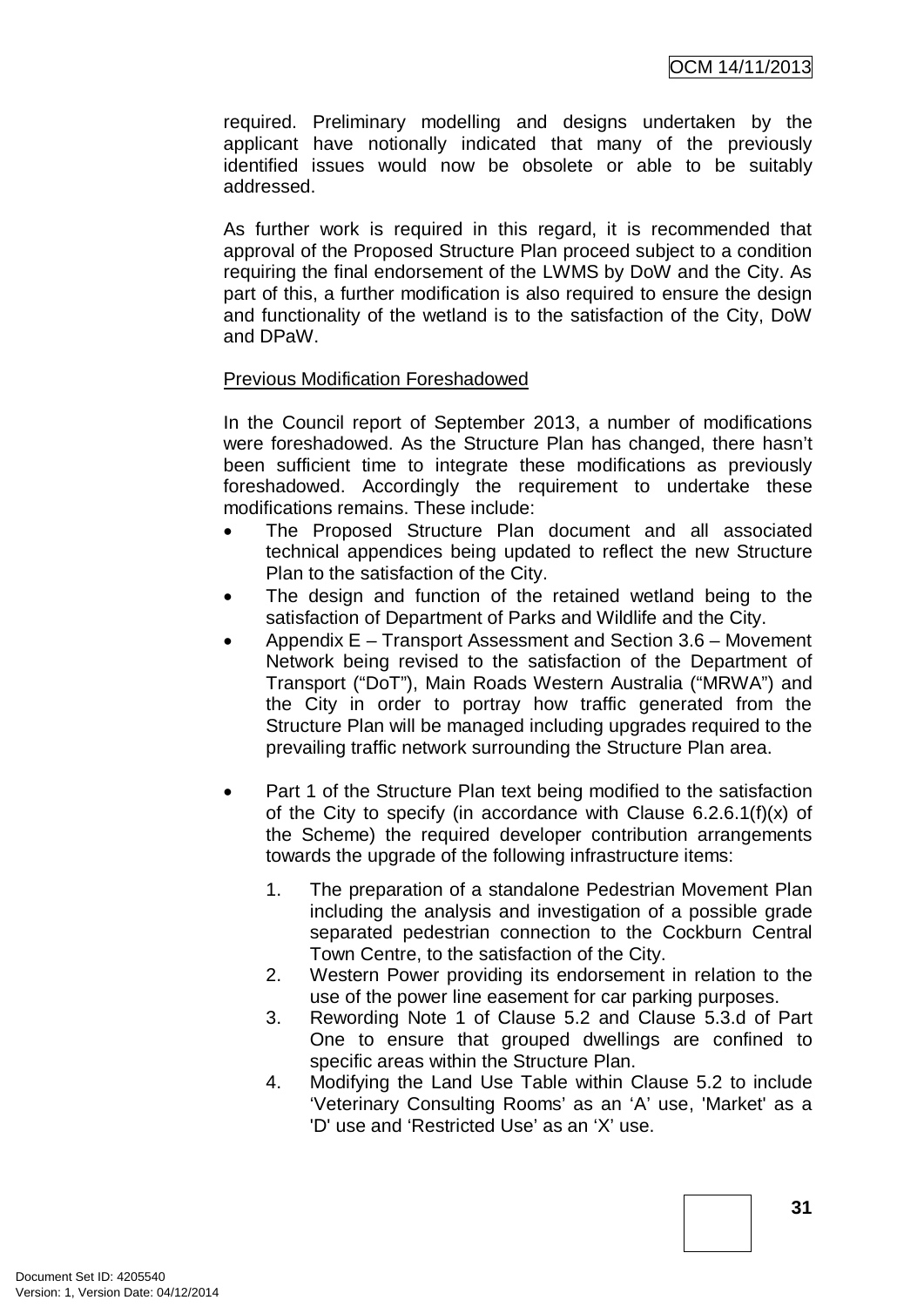- 5. A notation being placed on the Structure Plan map relating to the requirement to upgrade Poletti Road and associated intersections, in accordance with the infrastructure contribution arrangements specific in Part 1 of the Structure Plan text.
- 6. Modifying Clause 3.14 of Part Two by:
	- (a) deleting reference to the to the requirement for a future Scheme Amendment to modify Development Contribution Plan 13 ("DCP13"); and
	- (b) clarifying that approval of the Structure Plan would change the scope of the previously planned 'Cockburn Central Heritage Park' within DCP 13 to a memorial walk trail which maintains the general intent of the original proposal and provides for additional opportunities to recognise Australia's participation in various theatres of war.

#### **Conclusion**

The revised Proposed Structure Plan is generally consistent with the requirements of the City and WAPC however relevant modifications and conditions are required prior to approval as outlined in this report. It is recommended that it be adopted on this basis.

#### **Strategic Plan/Policy Implications**

#### **Growing City**

• Diversity of housing to respond to changing needs and expectations.

#### **Infrastructure**

• Community facilities that meet the diverse needs of the community now and into the future.

#### **Budget/Financial Implications**

The Structure Plan fees for this proposal have been calculated in accordance with the *Planning and Development Regulations 2009*, including the cost of advertising and this has been paid by the applicant.

Subdivision and development of the subject land is also subject to the requirements of the City's Development Contribution Plan 13 – Community Infrastructure, together with the requirements identified as part of the Local Structure Plan.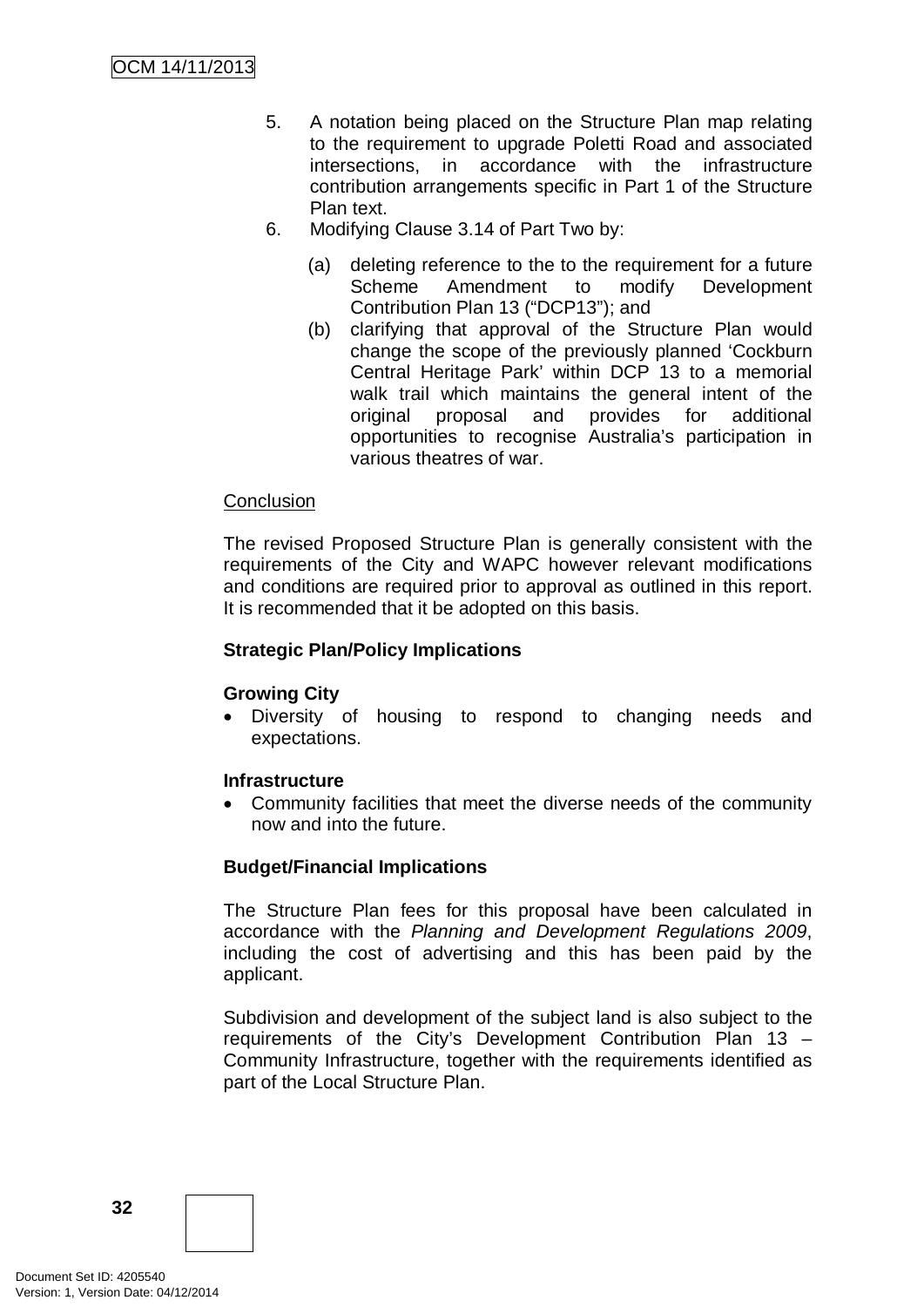# **Legal Implications**

*Planning and Development Act 2005* City of Cockburn Town Planning Scheme No. 3 *Town Planning Regulations 1967*

#### **Community Consultation**

Community consultation was undertaken in relation to the previous iteration of the Proposed Structure Plan. A total of 21 submissions were received and detailed analysis of the submissions was undertaken as per the attached Schedule of Submissions. The issues and concerns raised within the submissions are the key factors in Council's decision to defer consideration of the item. Updates in relation to how the revised Proposed Structure Plan addresses the bulk of the matters raised during the advertising process are outlined with the 'Report' section above.

## **Attachment(s)**

- 1. Location Plan
- 2. Previous Cockburn Central West Structure Plan
- 3. Copy of 12 September 2013 Ordinary Council Meeting Minutes
- 4. Proposed Revised Cockburn Central West Structure Plan
- 5. Schedule of Submissions related to Previous CCWSP

#### **Advice to Proponent(s)/Submissioners**

The Proponent(s) and those who have lodged a submission have been advised that this matter is to be considered at the 14 November 2013 Ordinary Council Meeting.

## **Implications of Section 3.18(3) Local Government Act, 1995**

Nil.

**14.3 (MINUTE NO 5201) (OCM 14/11/2013) - SIX (6) MULTIPLE DWELLINGS - LOCATION: 11 (LOT 5) BILOXI LOOP, SUCCESS - OWNER: GOLD ESTATES OF AUSTRALIA (1903) LTD - APPLICANT: BUILDING DEVELOPMENT GROUP PTY LTD (6015696) (C COGHLAN) (ATTACH)**

# **RECOMMENDATION**

That Council

(1) grant Planning Approval for six (6) multiple dwellings at No. 11 (Lot 5) Biloxi Loop Success, in accordance with the attached plans and subject to the following conditions and advice notes: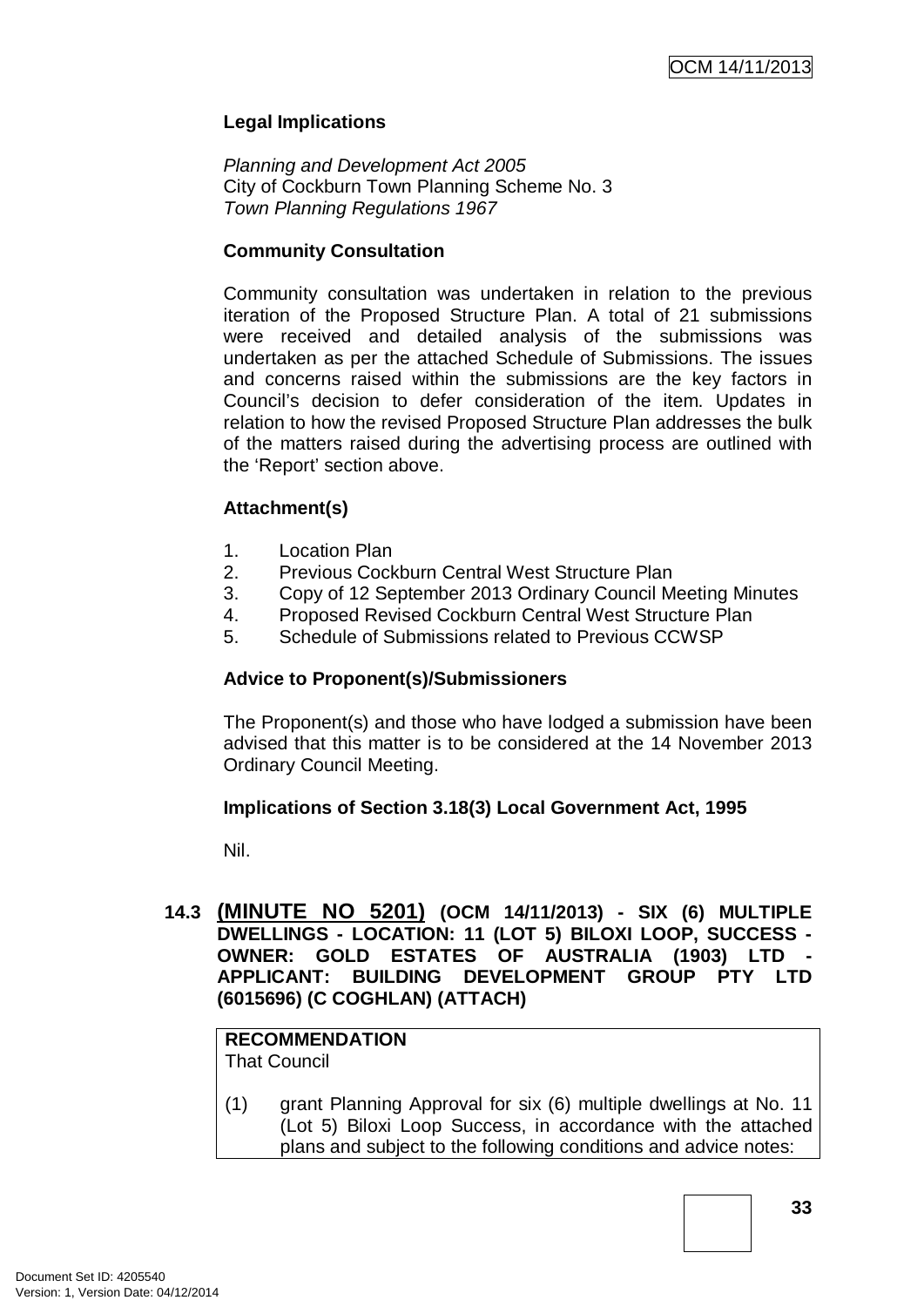# **Conditions**

- 1. All stormwater being contained and disposed of on-site to the satisfaction of the City.
- 2. No construction or related activities causing noise and/or inconvenience to neighbours after 7.00pm or before 7.00am, Monday to Saturday, and not at all on Sunday or Public Holidays.
- 3. The landscaping installed in accordance with the approved detailed landscape plan, must be reticulated or irrigated and maintained to the satisfaction of the City.
- 4. All service related hardware (air conditioning condenser units, solar hot water units etc.) are to be positioned in locations where they are not visible from adjoining properties and the public realm, or effectively screened.
- 5. A detailed Waste Management Plan for the development must be submitted to and approved in writing by the City of Cockburn prior to lodging a Building Permit application. The plan must be in accordance with the City's Waste Management Policy and should be prepared in consultation with the City of Cockburn Manager Waste Services. The development must operate in accordance with the requirements of the approved Waste Management Plan, to the ongoing satisfaction of the City of Cockburn.
- 6. Prior to the lodgment of a Building Permit Application, a colour and materials schedule shall be submitted to and approved by the City. The schedule should include reference to the materials proposed and include their finish and colour. The development shall be constructed in accordance with the approved materials schedule.
- 7. Walls, fences and landscape areas are to be truncated within 1.5 metres of where they adjoin vehicle access points where a driveway and/or parking bay meets a public street or limited in height to 0.75 metres.
- 8. Prior to occupation of the building hereby approved, the parking bays, driveways and points of ingress and egress shall be sealed, kerbed, drained, line marked and made available for use in accordance with the approved plans.
- 9. All visitor bays are to be clearly marked and made available

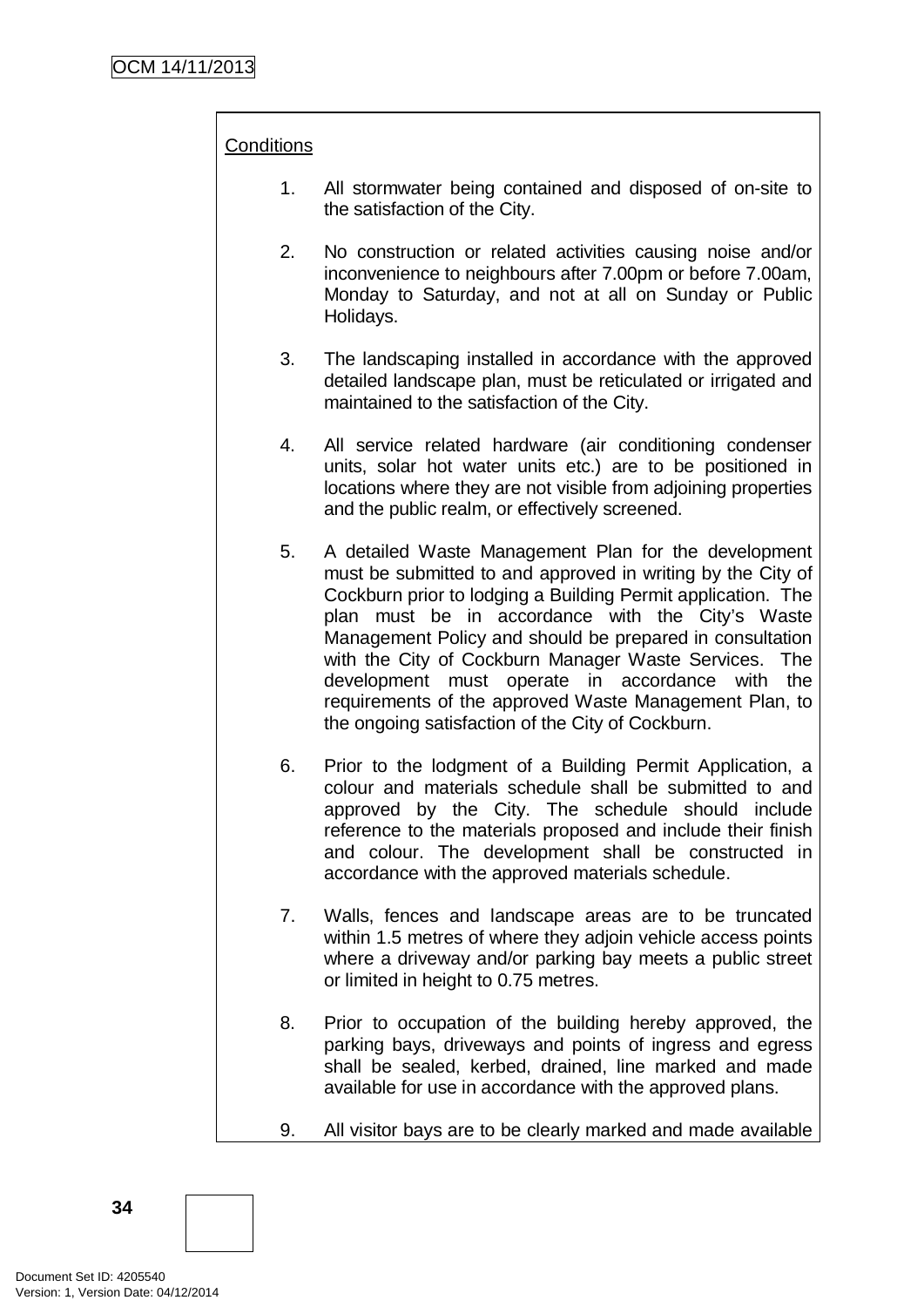for use by visitors to the site at all times.

- 10. Prior to the occupation of the development hereby approved, 2 covered bicycle stands are to be provided in close proximity to the entrance of the building and thereafter maintained to the satisfaction of the City.
	- 11. The proposed crossover must be located and constructed in accordance with the City's requirements.
	- 12. The development site must be connected to the reticulated sewerage system of the Water Corporation prior to occupation.
	- 13. Arrangements being made to the satisfaction of the Western Australian Planning Commission for the pro-rata subdivider contributions towards those items listed in the City of Cockburn Town Planning Scheme No. 3 for Development Contribution Area 13 – Community Infrastructure.
	- 14. Prior to the lodgement of a building permit application, the applicant is to provide to the City's Manager, Environmental Health a written confirmation from a recognised acoustic consultant confirming that all recommendations made in the Noise Report prepared by Lloyd George Acoustics (Reference: 13082479-01) dated 30 August 2013 have been incorporated into the proposed development.

A final assessment of the completed development must be conducted by the acoustic consultant to certify that recommendations made in the Noise Report prepared by Lloyd George Acoustics (Reference: 13082479-01) and dated 30 August 2013 have been incorporated into the proposed development. A report confirming compliance with the requirements to the satisfaction of the Manager, Environmental Health must be provided prior to occupation of the development.

# Advice Notes

- 1. This is a planning approval only and does not remove the responsibility of the applicant/owner to comply with all relevant building, health and engineering requirements of the City, with any requirements of the City of Cockburn Town Planning Scheme No. 3, or the requirements of any other external agency.
- 2. With regards to Condition No. 1, the on-site storage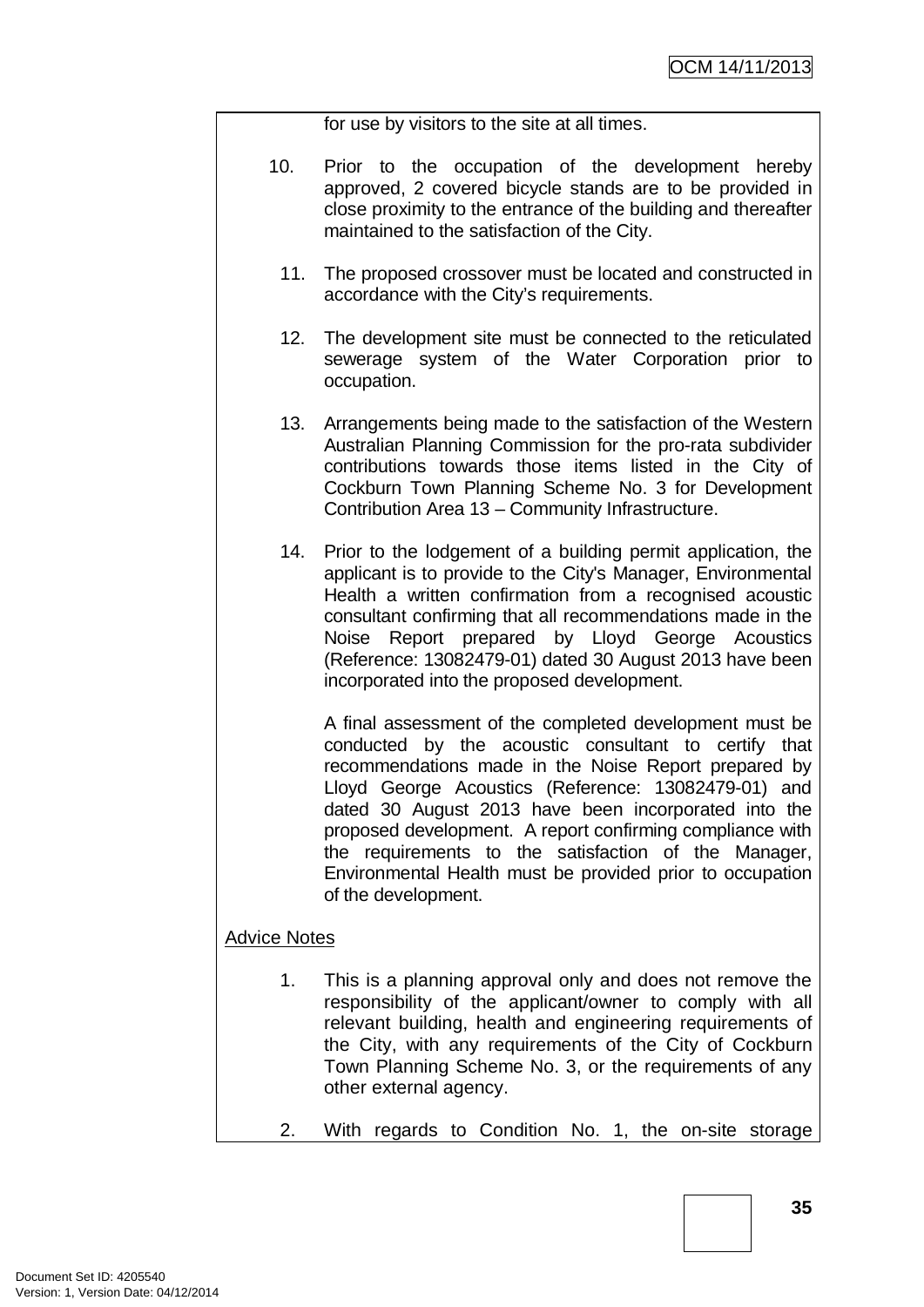capacity shall be designed to contain a 1 in 20 year storm of a 5 minute duration. This is based on the requirements to contain surface water by Building Codes of Australia.

- 3. With regards to Condition No. 11, you are advised to contact the City's Engineering Services on 9411 3554 for a copy of the City's crossover requirements.
- (2) notify the applicant and those who made a submission of Council's decision.

# **COUNCIL DECISION**

MOVED Clr L Smith SECONDED Deputy Mayor C Reeve-Fowkes that the recommendation be adopted.

**CARRIED 10/0**

# **Background**

The subject land is located at No. 11 (Lot 5) Biloxi Loop on the southern edge of the Magnolia gardens estate in Success. The site abuts a power line corridor to the west with the land to the south zoned 'railways' under the MRS and Scheme for future development as a train station. The proposal is for six multiple dwellings in a two storey building served by a central driveway. Each dwelling has two bedrooms and one bathroom.

The application is being referred to the Council for determination as it does not accord with the Detailed Area Plan which identifies the site as a 'triplex' development. This could be inferred that the site may be developed with up to three dwellings.

## **Submission**

The applicant seeks approval to construct six (6) multiple dwellings. The development comprises of one (1) building consisting of ground floor car parking for the residential units, three (3) ground floor units, three (3) first floor units with balconies, store rooms, bin storage and visitor parking.

The proposal is generally compliant with requirements of the *Residential Design Codes 2013*. However, due to the 'triplex' notation contained on the DAP, the proposal was advertised to nearby

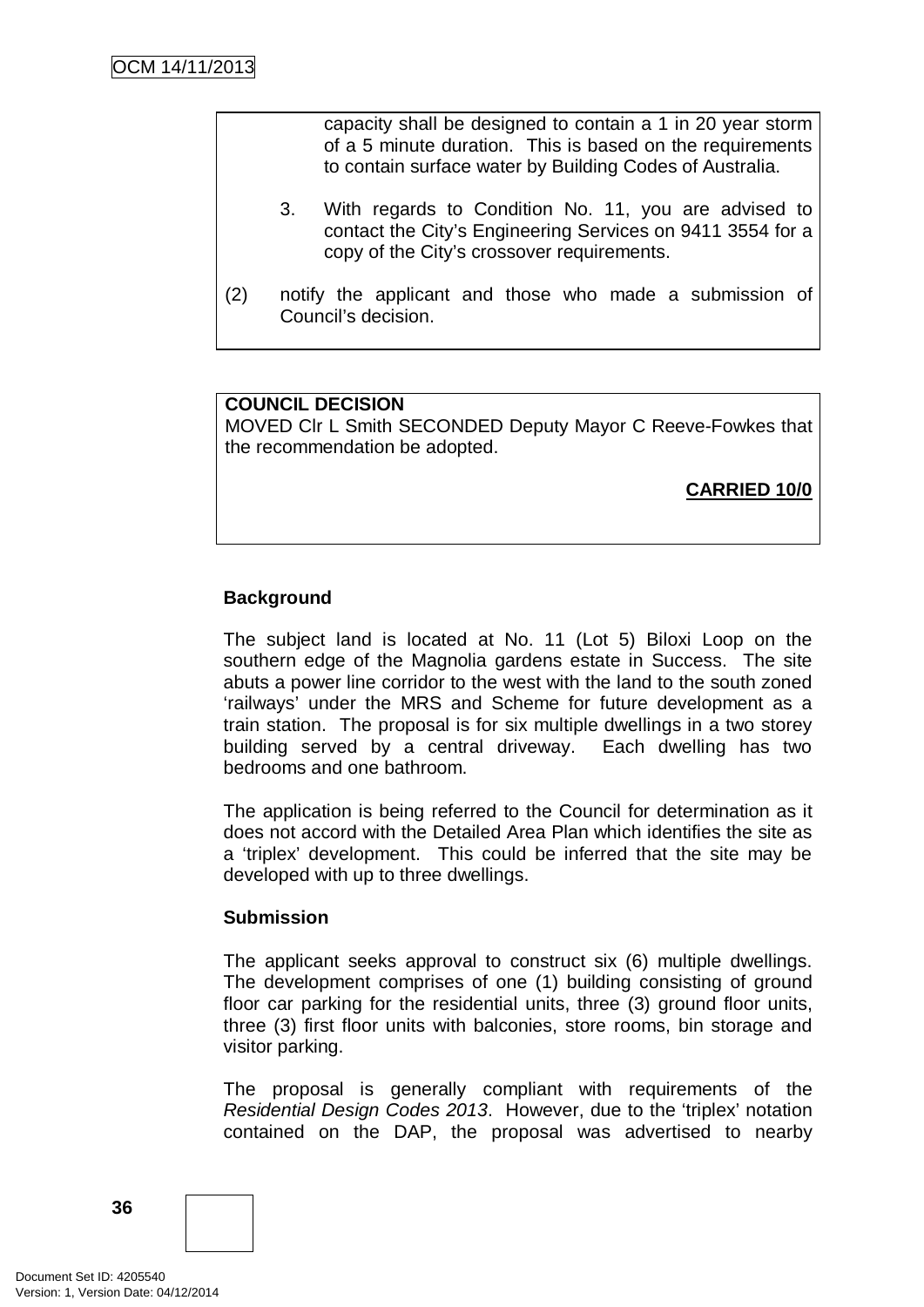landowners. During advertising an objection was received meaning staff no longer has delegation to approve the application. The application is therefore being referred to Council for determination.

#### **Report**

#### Statutory Framework

#### *Metropolitan Region Scheme (MRS)*

The subject site is zoned 'Urban' under the MRS and the proposal is consistent with this.

## *Town Planning Scheme No.3 (TPS 3)*

The subject site is zoned 'Development' under the City's Town Planning Scheme No. 3 (TPS No.3). As per the Magnolia Gardens Phase 2 & 3 structure plan, the designated zoning is Residential 'R40'. As per the requirements of TPS No. 3 Multiple Dwellings are a 'D' use which means that *"the use is not permitted unless the local government has exercised its discretion and has granted planning approval."* Council therefore has the discretion to issue planning approval for the proposed development.

#### *Detailed Area Plan*

The Detailed Are Plan (DAP) which was approved in June 2013 identifies the subject site as a 'triplex'. There are no specific design requirements specified in the DAP for the triplex site, nor are there any restrictions on how it may be developed. The DAP does not prevent the consideration of multiple dwellings as a land use on the site, rather is silent on the matter

#### *State Planning Policy 3.1 (Residential Design Codes 2013)*

The proposal has been assessed under Part 6 of the *Residential Design Codes of Western Australia 2013* (R-Codes) which were modified in November 2010 to incorporate provisions for multiple dwellings in areas with a coding of R30 or greater. This part of the R-Codes provides development assessment criteria for multiple dwellings.

The proposal generally complies with the deemed-to-comply requirements. Two minor setback variations on the western side on the ground and first level of 1m in lieu of 1.5m and 1.2m in lieu of 1.182m respectively are proposed which comply with the design principles of the R-Codes.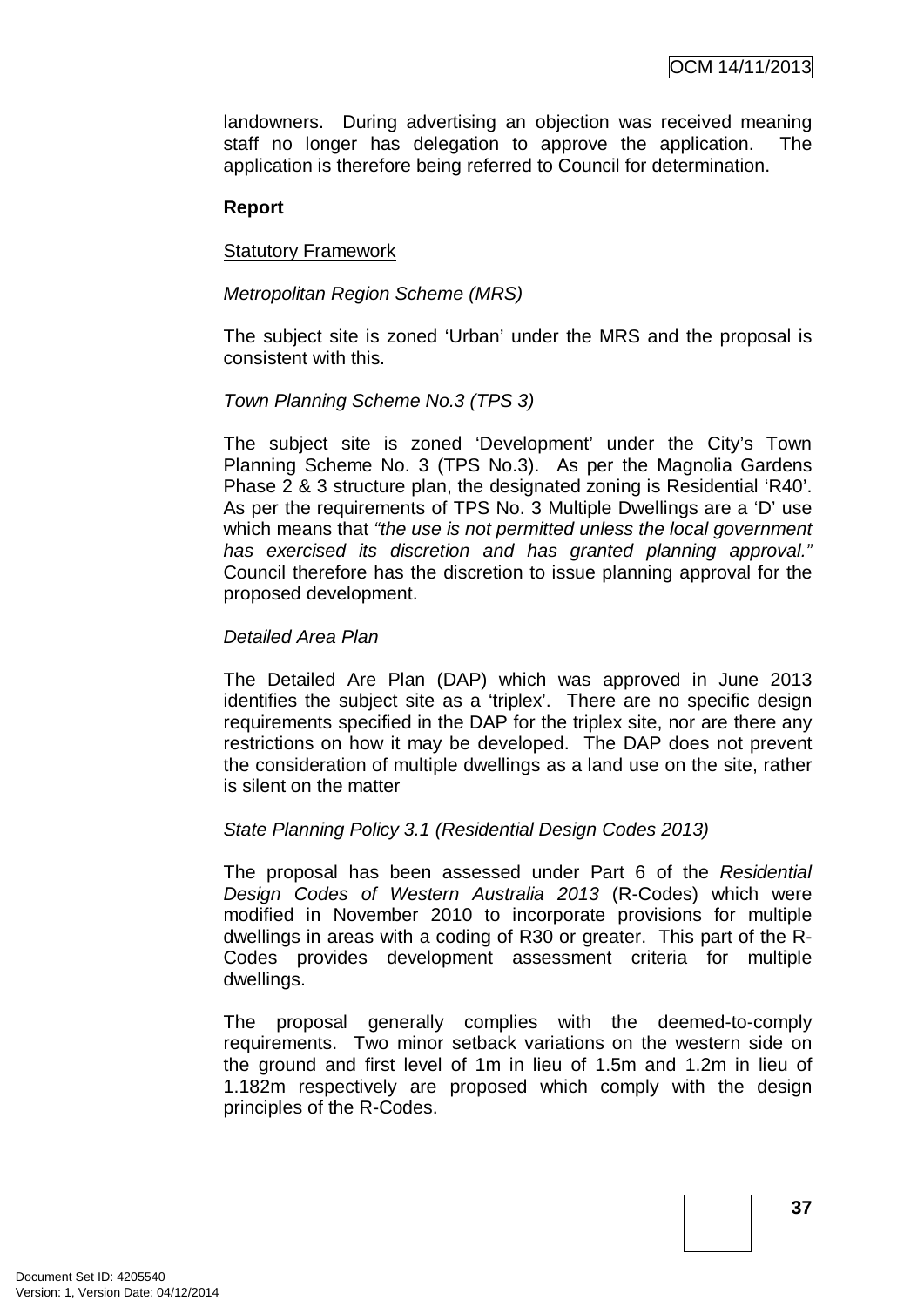The other variations are an excess of hard surface in the street setback area and the unconcealed visitor bays. These variations are also considered minor and are unavoidable due to the shape of the lot and small street frontage. Both of these minor variations are also considered to meet the design principles and therefore meet the requirements of the R-Codes.

## Neighbour Consultation

Advertising was carried out to three adjoining landowners to advise that a development application had been lodged that proposed multiple dwellings as an alternative to a triplex development which was shown on the DAP. One response was received and the following planning issues were raised in the objection:

- 1. Land was purchased on the proviso that the DAP showed the subject land as a triplex block.
- 2. Inappropriate land use considering the nature of the development which is not in harmony with the neighbourhood.
- 3. Safety issues associated with a large number of vehicles accessing the development.
- 4. An increased risk of cars parking of verges.
- 5. Increase in the number of bins on the road for waste collection and the risk of bins being placed on the adjoining property's verge.
- 6. Concerns regarding overshadowing.

Whilst the DAP identifies the site as 'triplex', the R40 coding enables multiple dwellings to be considered. The issues relating to vehicle access, car parking, shadowing are fully compliant with the requirements of the R-Codes and Council Policy.

Traffic generated by the development is not considered excessive and will be adequately accommodated within the site. The bulk and scale of the building is appropriate and is a similar built form outcome to what could be proposed for three, two storey grouped dwellings in a terraced form. The building is two storeys which is as of right in residential areas is not considered to detract from the amenity of the locality.

The City's Waste Manager has reviewed the proposal and believes the development is capable of adequate waste disposal. If Council resolves to approve the application a condition should be imposed requiring the application to provide a Waste Management Plan for approval by the City prior to applying for a Building Permit.

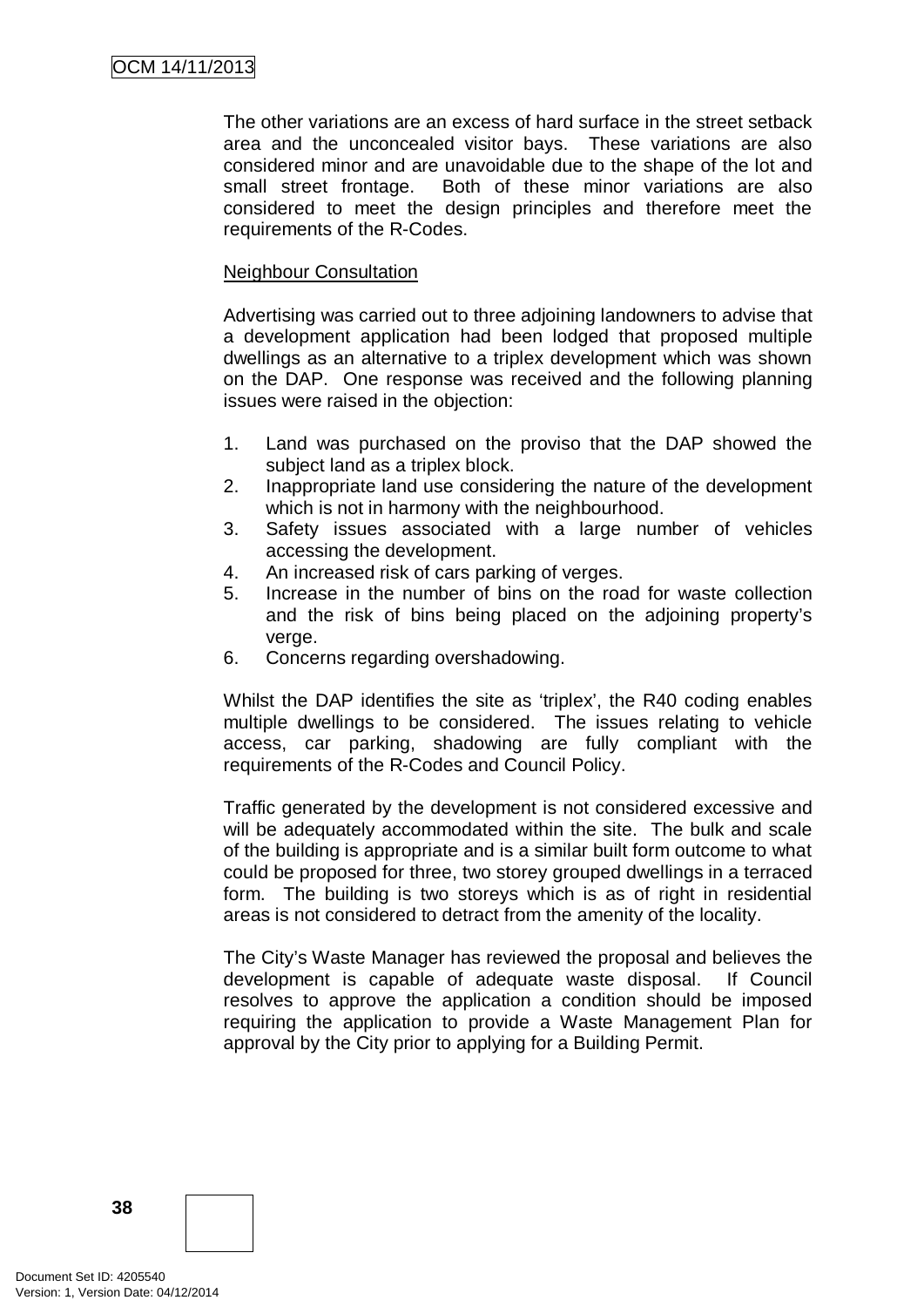# **Conclusion**

The proposal consisting of six multiple dwellings is considered to provide additional dwellings and housing diversity with close proximity to the future train station. The proposal is supported for the following reasons:

- 1. Whilst the DAP specified the subject site as 'triplex', under Part 6 of the R-Codes multiple dwellings are able to be considered.
- 2. The development complies with the requirements of the R-Codes and Council Policy.
- 3. The scale of the development is appropriate and does not impact negatively on the amenity of adjoining landowners.
- 4. The proposal is consistent with the State Government's Directions 2031 document which promotes density near transport corridors.
- 5. The proposal will provide a housing type (apartments) which is relatively uncommon in the area adding to a diversity of housing and residents within the area.
- 6. Whilst the DAP identifies the site as suitable for 'triplex' development it does not specifically restrict the site to a triplex development.

It is recommended that Council approve the application, subject to the conditions confirmed in the officer's recommendation.

# **Strategic Plan/Policy Implications**

## **Growing City**

- Development that is soundly balanced between new and existing areas.
- Diversity of housing to respond to changing needs and expectations.

## **Moving Around**

• Facilitate and promote healthy transport opportunities.

# **Budget/Financial Implications**

N/A

# **Legal Implications**

City of Cockburn Town Planning Scheme No 3 Planning and Development Act 2005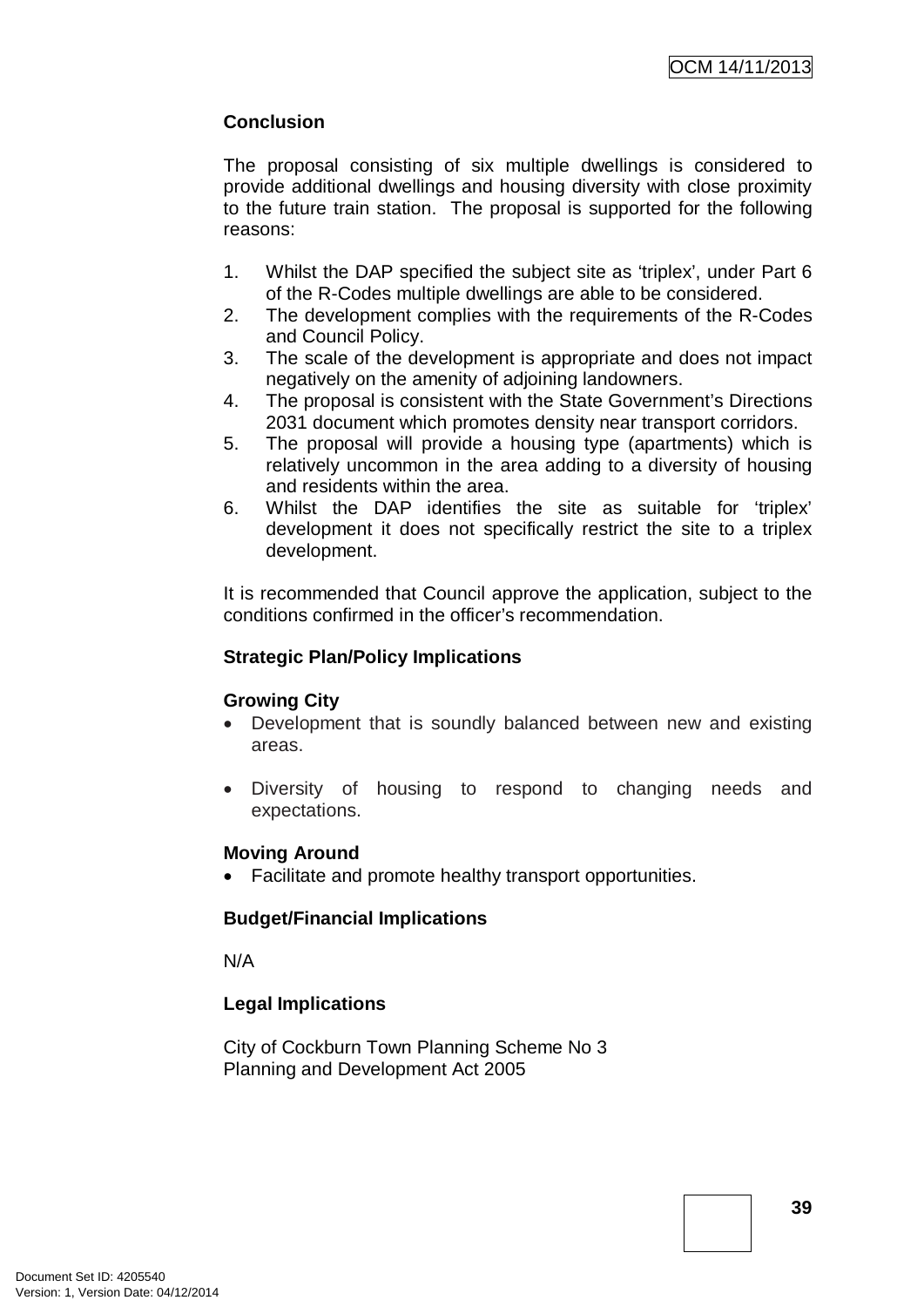## **Community Consultation**

This was undertaken with three (3) adjoining landowners with one (1) objection being received. Further detail is contained in the Neighbour Consultation section of the report above.

#### **Attachment(s)**

- 1. Location Plan
- 2. Site Pan
- 3. Landscape Plan
- 4. Ground Floor Plan
- 5. Upper Floor Plan
- 6. Elevations
- 7. Perspective

## **Advice to Proponent(s)/Submissioners**

The Proponent(s) and those who lodged a submission on the proposal have been advised that this matter is to be considered at the 14 November 2013 Council Meeting.

## **Implications of Section 3.18(3) Local Government Act, 1995**

Nil

# **14.4 (MINUTE NO 5202) (OCM 14/11/2013) - REVITALISATION STRATEGY STAGING PLAN LOCATION: CITY OF COCKBURN OWNER: N/A (110/093) (R PLEASANT) (ATTACH)**

#### **RECOMMENDATION**

That Council supports the Revitalisation Strategy Staging Plan as follows:

Stage 1 – North Lake and Bibra Lake (2014/2015).

Stage 2 – South Lake (2015/2016).

Stage 3 – Yangebup (2016/2017).

Stage 4 – Southern portion of Spearwood and Munster (2018/2019).

## **COUNCIL DECISION**

MOVED Clr L Smith SECONDED Deputy Mayor C Reeve-Fowkes that the recommendation be adopted.

**CARRIED 10/0**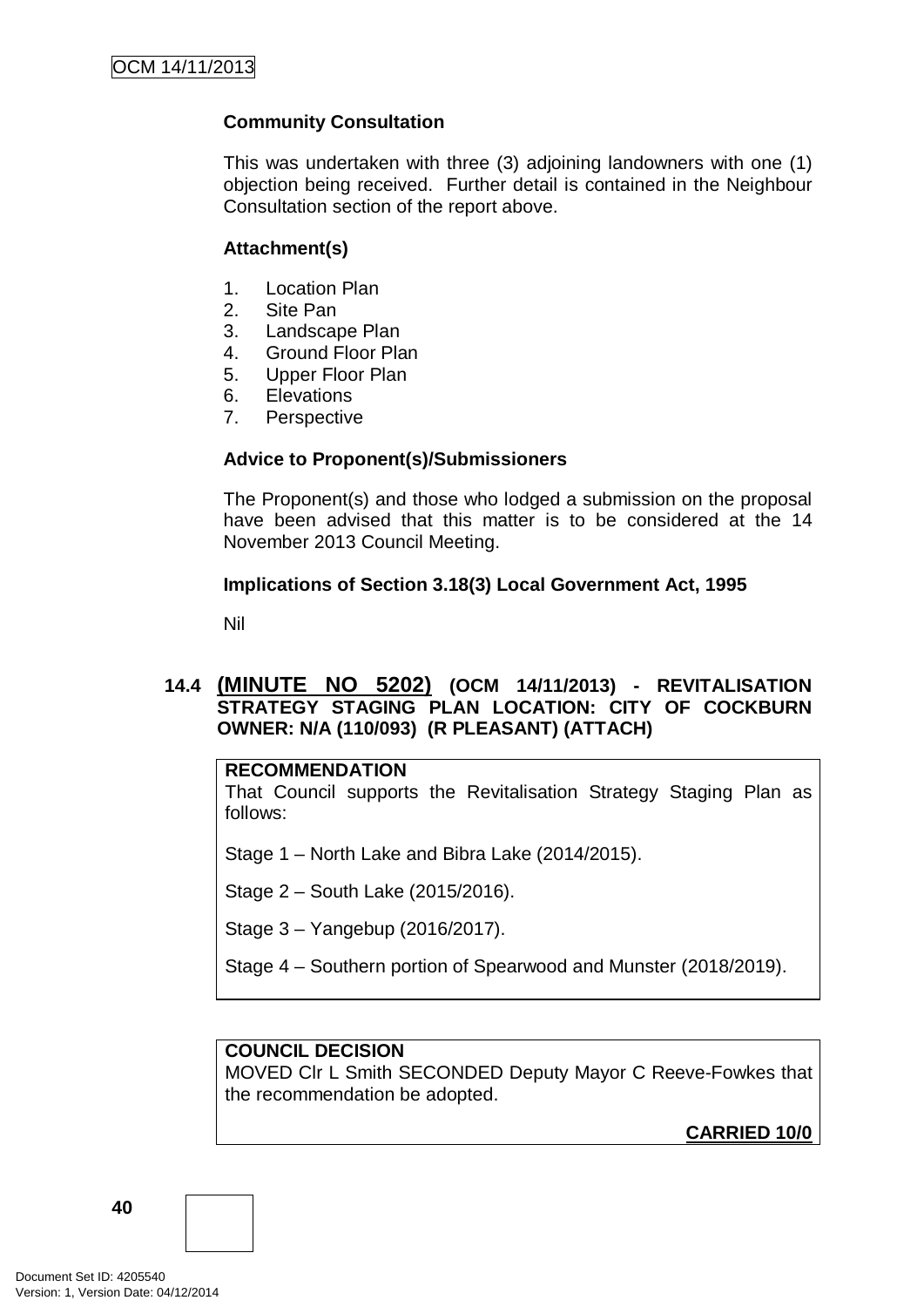## **Background**

The City is currently undertaking the Coolbellup Revitalisation Strategy of which is the third revitalisation strategy to be prepared within the City of Cockburn. This follows the Phoenix Revitalisation Strategy undertaken in 2009 and the Hamilton Hill Revitalisation Strategy in 2012.

The City is now proposing a program to undertake further strategies across the City. This aligns with the City's recently adopted Corporate Business Plan, which endorsed a specific action for a staging plan related to the 'grow sustainably' theme of the Strategic Community Plan.

The preparation of revitalisation strategies is predominantly driven through 1) the need to promote further housing choice options as suburbs and communities throughout the locality grow, change, and age and 2) to guide investment in the public realm to help support growing residential populations which may result as part of uplifting of residential densities.

The need to identify greater densities as a combat to urban sprawl is in part a response to "Directions 2031 and Beyond" – the Western Australian State Government's strategic plan for the Perth metropolitan and Peel regions. The plan anticipates a population increase to 2.2 million by 2031, which will translate directly into the need for another 328,000 houses and 353,000 jobs. The City has been actively addressing this challenge through providing innovative planning responses via the revitalisation strategies.

It is recommended that Council endorse the staging plan as proposed by this report.

## **Submission**

N/A

## **Report**

#### **Background**

A key theme of the City of Cockburn Corporate Business Plan 2013/13- 2016/17 is for the *City to grow sustainably – integrating social, economic, environment and cultural considerations, and ensuring that the City embraces the natural environment.* As a direct result of this vision, the Corporate Plan has identified the need to prepare a Revitalisation Strategy Staging Plan.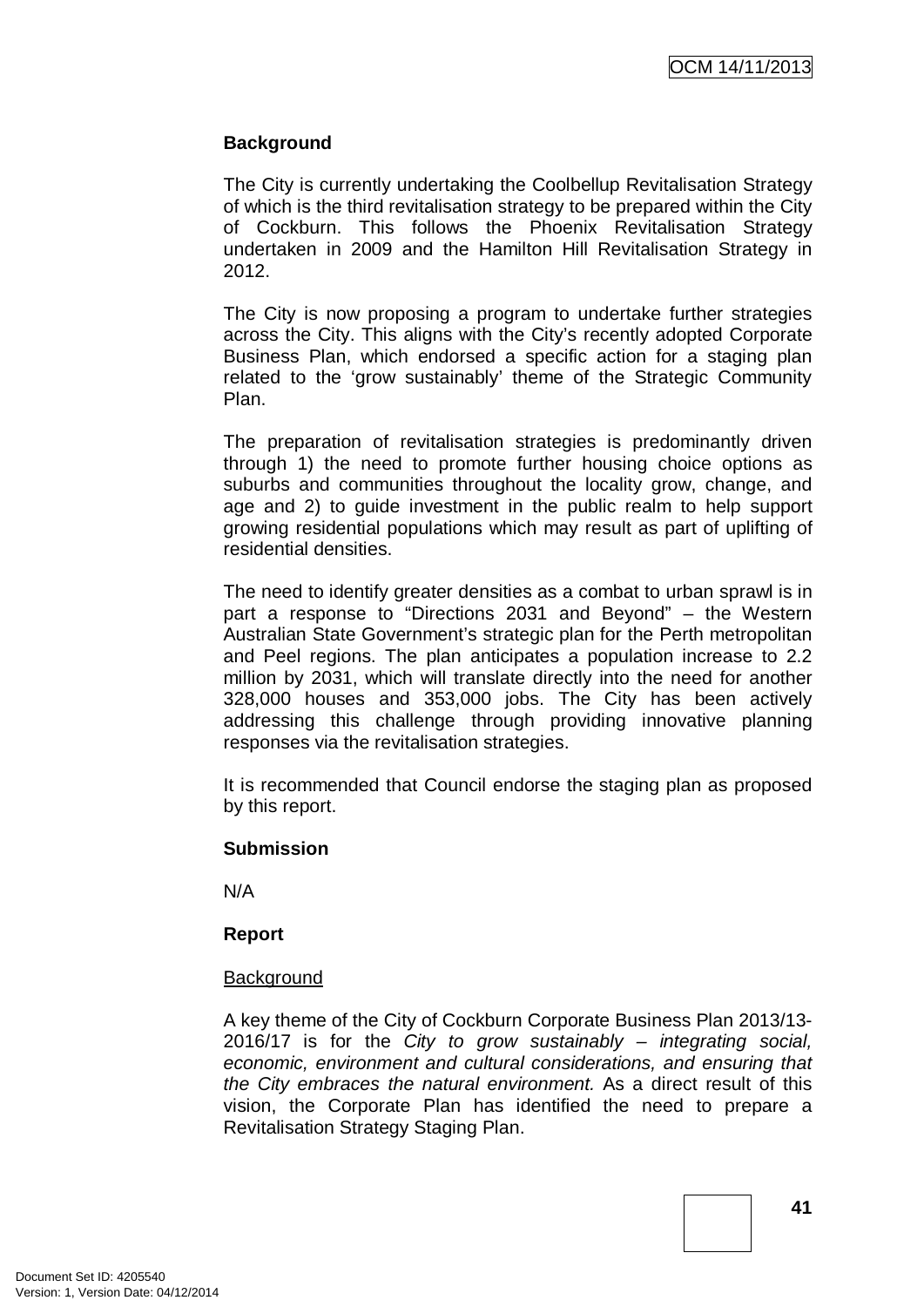Revitalisation strategies present an opportunity to address a variety of suburb specific opportunities including:

- The upgrading of infrastructure and public open space.
- Guidelines and initiatives for the enhancement of local centres and activity centres.
- Streetscape and transport infrastructure improvements.
- Strategies to protect and enhance important local characteristics.
- Provide a coordinated approach in managing change relating to aging building stocks in older suburbs.

## Proposed staging

Following the completion of the Coolbellup Revitalisation Strategy, the following stages are proposed for Council endorsement. This staging is in partnership with the Preliminary Revitalisation Strategy Staging Plan Map which forms Attachment 1 to this report.

Stage 1: North Lake and Bibra Lake (2014/2015).

Stage 2: South Lake (2015/2016).

Stage 3: Yangebup (2016/2017).

Stage 4: Southern portion of Spearwood and Munster (2018/2019).

A key influence on the order of the three stages relates to the current quality and age of housing stock, centres and infrastructure. It is viewed that the Lakes area will require upgrading/redevelopment first, followed by Yangebup and finally south Spearwood/Munster.

This staging is considered to also provide for important positioning of the Lakes suburbs to leverage from the new Fiona Stanley Hospital Precinct which will begin operation in 2014. The location of these suburbs very close to the health precinct is considered a significant advantage and an important driver for revitalisation across the suburbs.

## **Strategic Plan/Policy Implications**

#### **Growing City**

- To grow our City in a sustainable way by: using land efficiently, protecting the natural environment and conserving biodiversity.
- Diversity of housing to respond to changing needs and expectations.

#### **Infrastructure**

• Community facilities that meet the diverse needs of the community now and into the future.

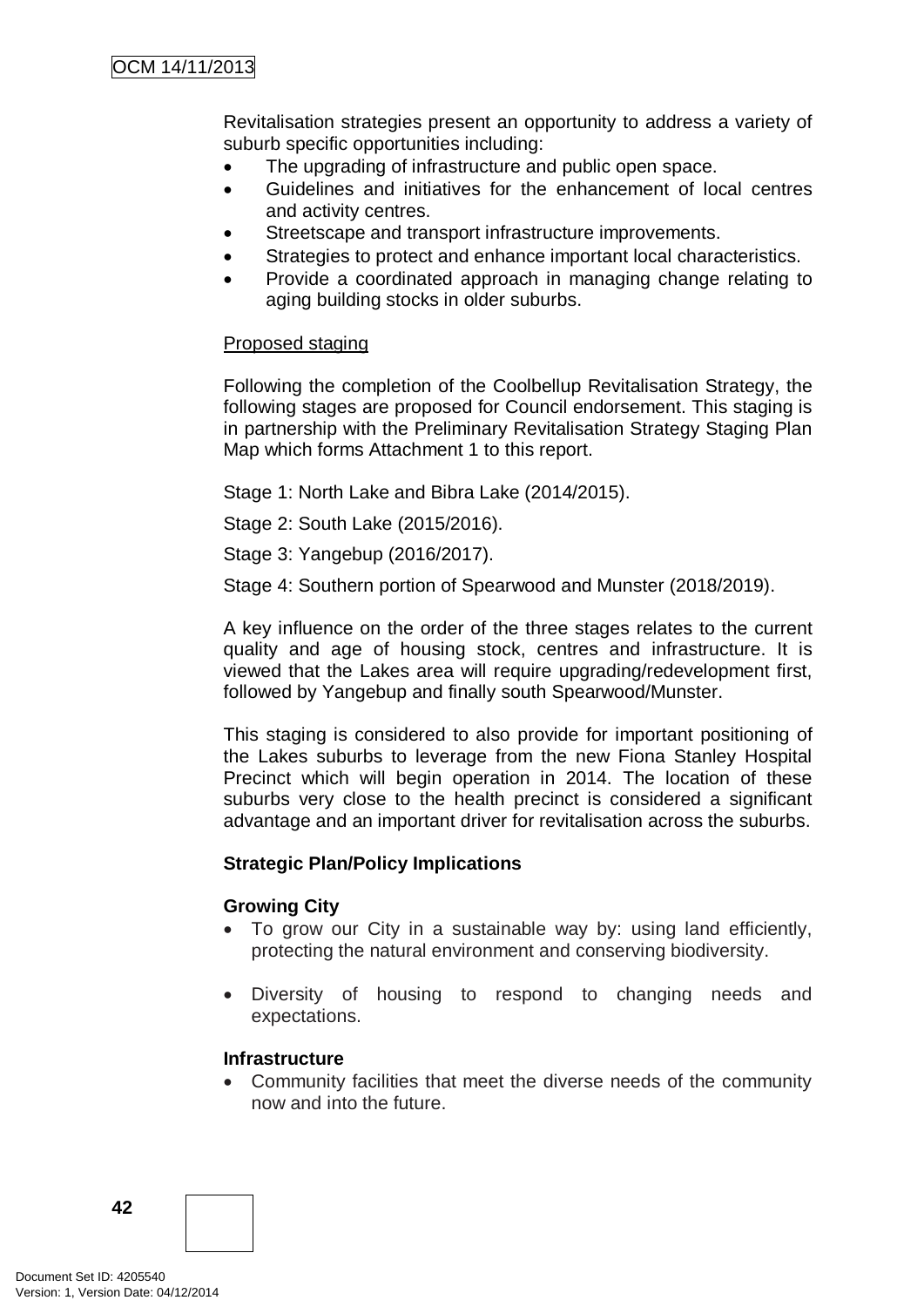## **Corporate Business Plan**

The Corporate Business Plan identified the need to develop and adopt a Revitalisation Staging Plan relating to the timing and progress of revitalisation strategies to be undertaken by the Strategic Planning Department in 2013/2014.

## **Budget/Financial Implications**

The project will be undertaken internally by Council staff with any minor costs associated with the project being funded from the town planning studies budget.

## **Legal Implications**

N/A

## **Community Consultation**

N/A

# **Attachment(s)**

Preliminary Revitalisation Strategy Staging Plan Map

# **Advice to Proponent(s)/Submissioners**

N/A

**Implications of Section 3.18(3) Local Government Act, 1995**

Nil.

#### **14.5 (MINUTE NO 5203) (OCM 14/11/2013) - PROPOSED STRUCTURE PLAN - LOCATION: LOTS 30, 31 & 32 ROCKINGHAM ROAD, MUNSTER - OWNER: VARIOUS - APPLICANT: URBIS (SM/M/087) (C HOSSEN) (ATTACH)**

# **RECOMMENDATION**

That Council

- (1) pursuant to Clause 6.2.9.1 of City of Cockburn Town Planning Scheme No. 3 ("Scheme"), adopts the Proposed Structure Plan for Lots 30, 31 & 32 Rockingham Road, Munster (as shown in Attachment 2) subject to the following modifications:
	- 1. The Structure Plan map be modified in accordance with the plan shown in Attachment 3 of this report.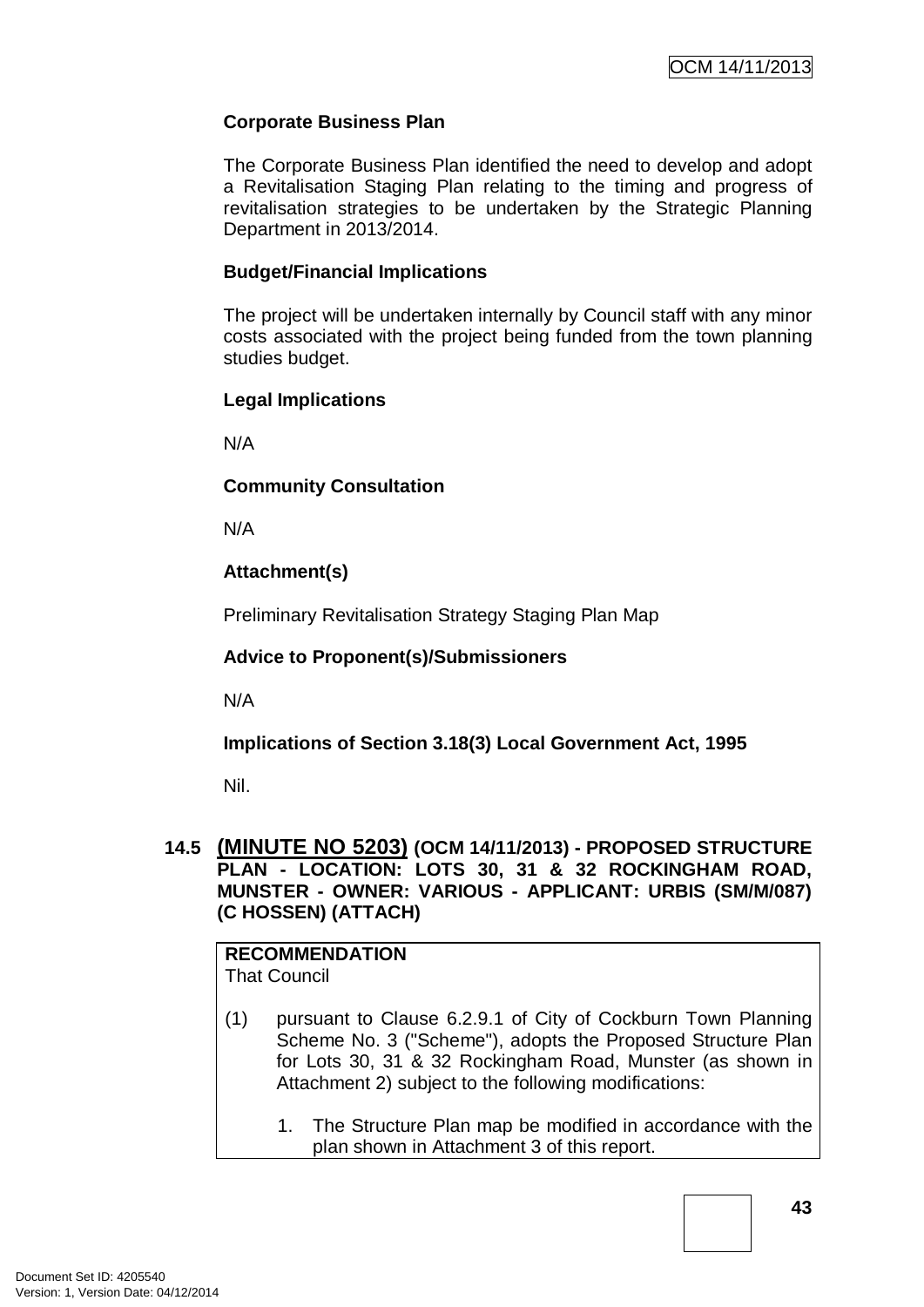- 2. An Acoustic Report be prepared to the satisfaction of the City and incorporated into the Structure Plan documentation.
	- 3. The Structure Plan text be updated to reflect the modifications to the Structure Plan map, as outlined in (a) above.
- (2) in pursuance of Clause 6.2.10.1 of the Scheme, send the Structure Plan once modified to the Western Australian Planning Commission for endorsement;
- (3) endorse the schedule of submissions prepared in respect of the Structure Plan;
- (4) advise the proponent and those persons who made a submission of the Council's decision; and
- (5) advise the proponent that the site is subject to both Development Contribution Areas No. 6 and No. 13.

# **COUNCIL DECISION**

MOVED Clr L Smith SECONDED Deputy Mayor C Reeve-Fowkes that the recommendation be adopted.

**CARRIED 10/0**

# **Background**

The purpose of this report is to consider for adoption the Proposed Structure Plan for Lots 30, 31 and 32 Rockingham Road, Munster ("subject land"). The Proposed Structure Plan seeks to provide the development framework for the subject land incorporating a range of residential densities and associated road network.

The Proposed Structure Plan has been advertised for public comment and also referred to authorities for comment. This report now seeks to specifically consider the Proposed Structure Plan for adoption, in light of the advertising process and assessment by officers.

## **Submission**

N/A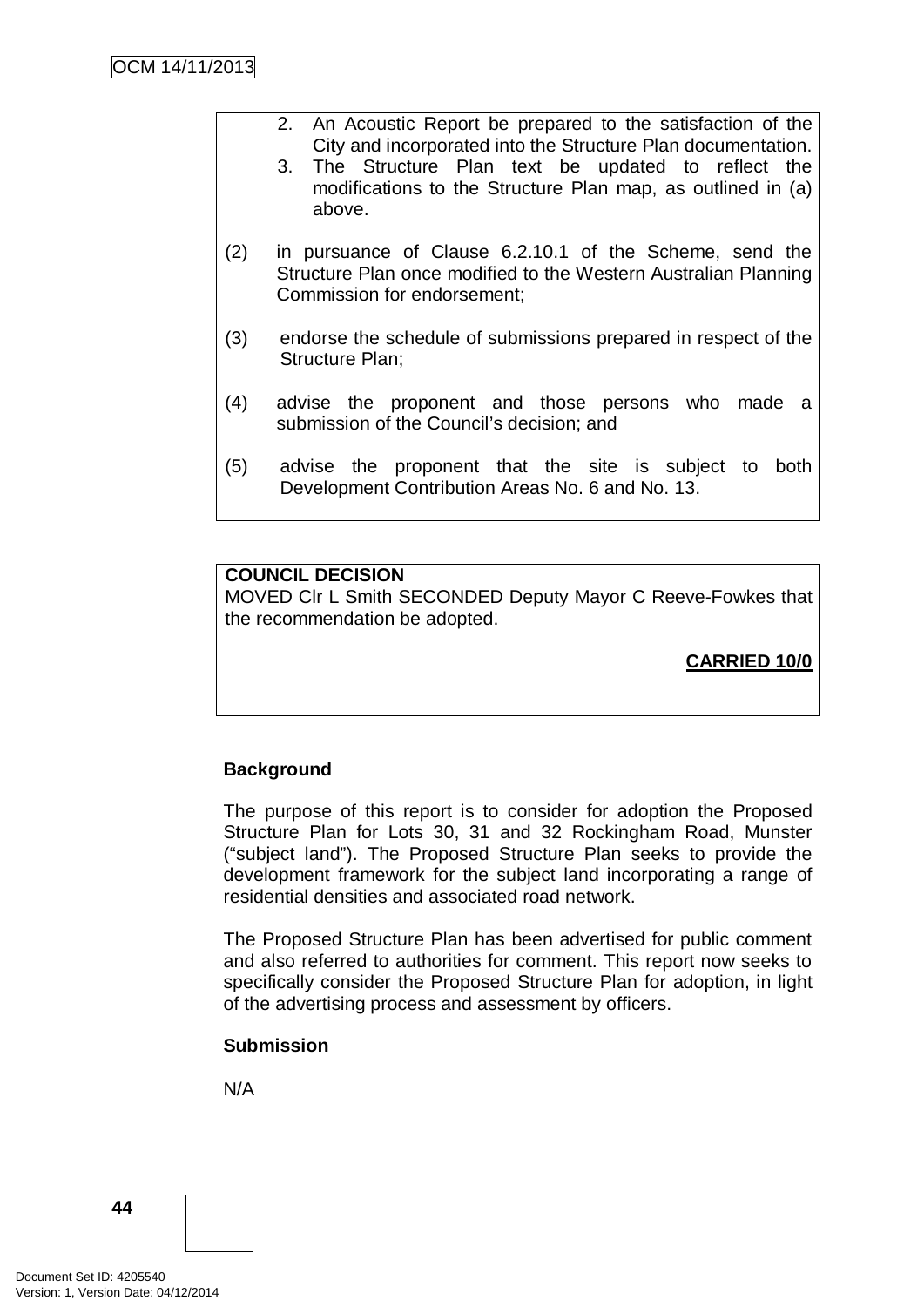## **Report**

#### Planning Background

The subject land is 1.21 ha in size and is located between Rockingham Road on its west, Stock Road on its east and Howe Street to the north. Existing residential development is to the immediate south. Undeveloped former market garden land, subject to endorsed Structure Plans, faces the site to the west. A location plan is shown in Attachment 1.

The subject area is zoned 'Urban' under the Metropolitan Region Scheme ('MRS') and 'Development' under the City of Cockburn Town Planning Scheme No. 3 ('Scheme'). The subject land is also located within Development Area 5 (DA5) and is subject to both Development Contribution Areas No. 6 (DCA6) and No. 13 (DCA13).

Pursuant to Clause 6.2.4 and Schedule 11 of the Scheme, a Structure Plan is required to be prepared and adopted prior to any subdivision and development of land within a Development Area. In accordance with this, a Proposed Structure Plan has been submitted to the City by Urbis on behalf of the landowner of Lot 31.

Lot 30 is in the ownership of the Department of Housing ('DoH'). The DoH has previously had approval for grouped dwellings, from the Western Australian Planning Commission, in accordance with the powers inferred to State Government authorities under the provisions of Section 5 and 6 of the *Planning and Development Act 2005* and the *Public Works Act 1902*. The DoH has been consulted throughout the Structure Plan process.

## Proposed Structure Plan

The Proposed Structure Plan provides for a diversity of lot sizes and housing types with approximately 30 residential lots proposed with densities of R40 and R80. The remainder of the lot comprises of a single public access road, as indicated in Attachment 3.

## **Residential Density**

The proposed densities of R40 and R80 will assist in the provision of a range of dwelling choices across the site. Directions 2031 and Beyond ("Directions 2031") and Liveable Neighbourhoods ("LN") promote 15 dwellings per gross hectare as the standard density for new greenfield development in urban areas. These densities are generally conducive to the densities found in surrounding residential area which are predominantly R40. The structure plan area is projected to achieve 18 dwellings per gross hectare. The higher densities are further supported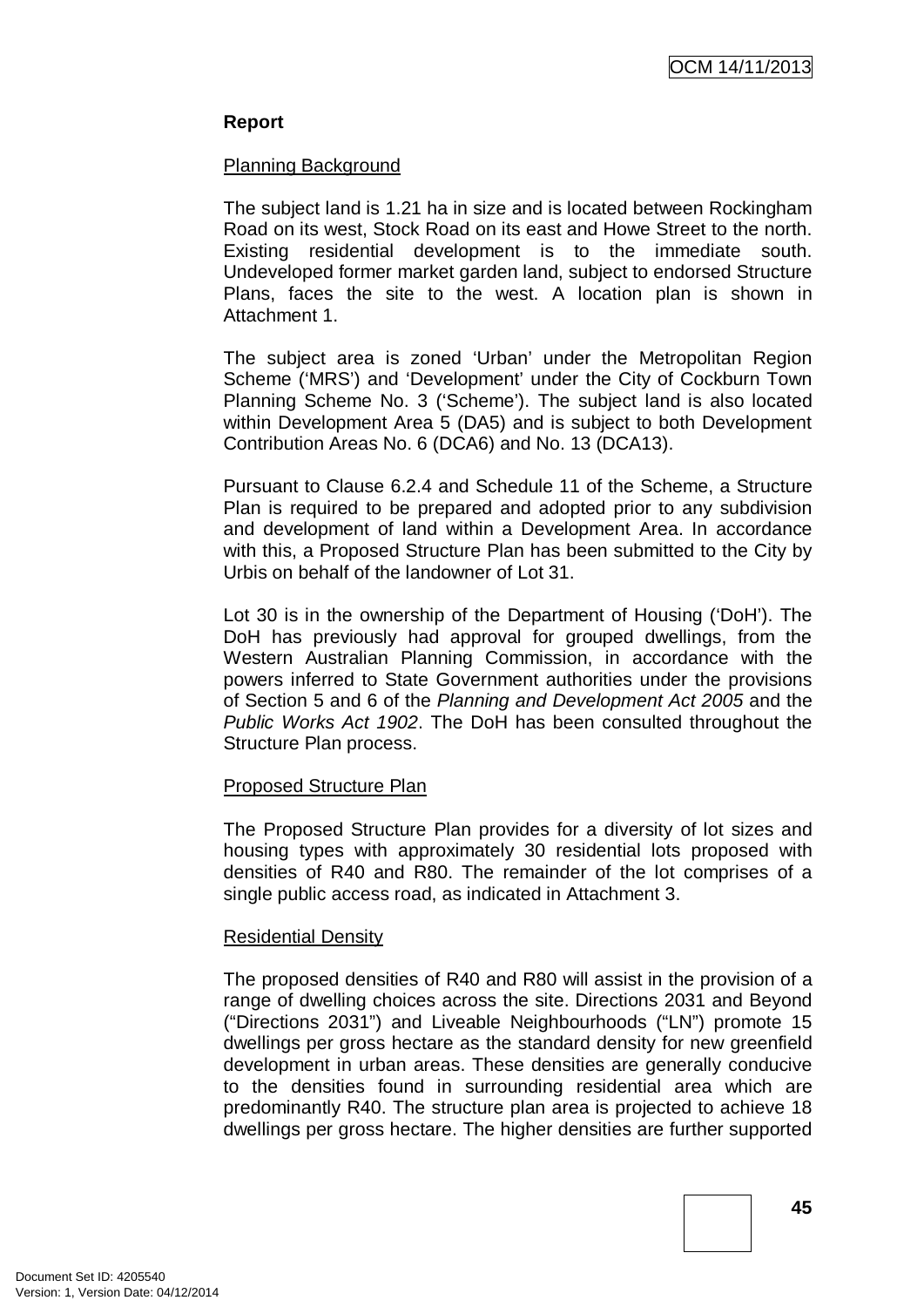by the sites proximity to the Munster Local Centre and the 920 high frequency bus route that runs past the site.

Higher density lots have been proposed at the rear of the site to take advantage of the views to the west as a direct result of the fall across the site from east to west. Detailed Area Plan will be required over all lots fronting POS, laneway lots and lots smaller than 350m².

#### Public Open Space

As per Liveable Neighbourhoods the Proposed Structure Plan requires a total of 10% of the gross subdividable area to be ceded as Public Open Space ('POS') across the site.

The Structure Plan as recommended for adoption does not provide any land for public open space and proposes this to be provided for by way of a cash-in-lieu arrangement with the City. The advertised version of the Structure Plan proposed a minor land component across Lot 31 and 32, as possible Public Open Space. It has become more apparent however through the assessment process that the POS is unlikely to be secured in a viable format due to the fragmented nature to which subdivision and development will proceed. With Lot 31 being the only lot which has indicated a likelihood for subdivision and development in the short term, this would leave the City with a POS area of only 350m². This is also compounded by the inability to require the owner of Lot 30, the DoH, to provide a land component due to the City not being the approval authority of development on that land. For this reason it is accepted that cash in lieu of POS is appropriate for the implementation of this Structure Plan.

Considering the size, form and function of such a space and the direction given by Element 4 and A2 of Appendix 2 of Liveable Neighbourhoods, and in consultation with the City's Parks and Environment Department, it was deemed appropriate to allow for the removal of the POS in this instance.

It should be noted that the provision of 10% of the subdivisional area for POS remains the preferred and optimal position of the City within new residential developments. The allowance of cash-in-lieu in this instance does not set a precedent and all future proposals in the surrounding locality will each be judged on their planning merits.

#### Access

The Proposed Structure Plan features one public access road that straddles the boundary of Lots 30 and 31. This shared road will allow for the appropriate servicing of future lots. A cul-de-sac is proposed at the end of the road to the standard required by the City. The shared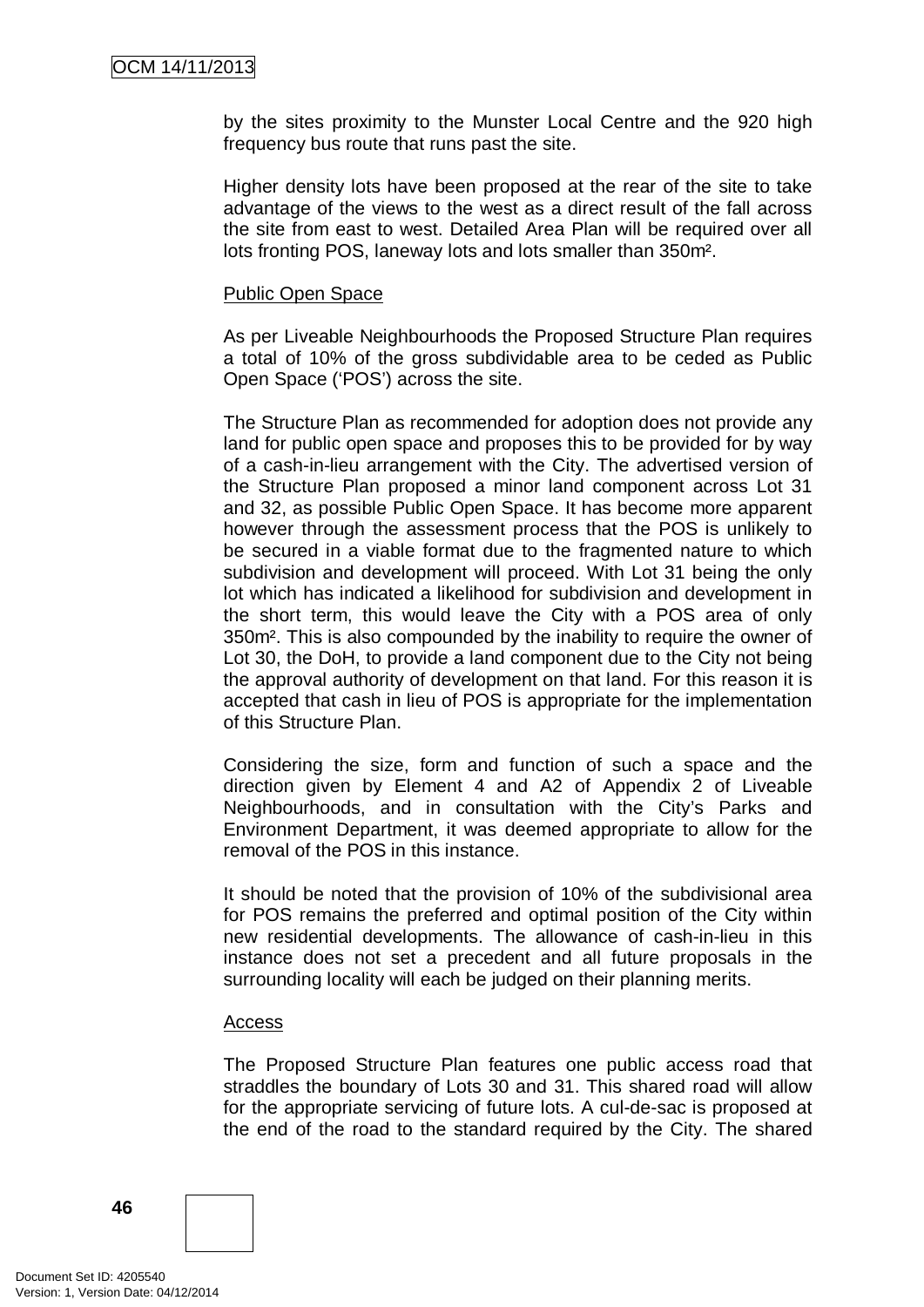arrangement has been negotiated between the two affected landowners and in conjunction with the WAPC as part of their assessment of a lodged Public Works grouped dwelling development approval over Lot 30.

Howe Street to the north of the subject site will allow for access to future development on Lot 32.

#### Community Consultation

The Proposed Structure Plan was advertised in the Cockburn Gazette for public comment for a period of 21 days from 3 September 2013 to 24 September 2013. The Proposed Structure Plan was advertised to nearby and affected landowners and also referred to relevant government authorities.

In total 7 submissions were received from government agencies for the Proposed Structure Plan, no objections were received. One submission was received from the owners of Lot 31 Rockingham Road noting their preference for no land being given up for POS and that a cash-in-lieu contribution being made instead. The Council recommendation supports this submission for the reasons outlined above and in the Schedule of Submissions.

All of the submissions received are set out and addressed in the Schedule of Submission (Attachment 4).

#### **Conclusion**

It is recommended that the Council adopt the Structure Plan for Lots 30, 31 & 32 Rockingham Road, Munster, subject to modification and pursuant to Clause 6.2.10 of the Scheme refer it to the Western Australian Planning Commission for their endorsement.

## **Strategic Plan/Policy Implications**

#### **Growing City**

- To grow our City in a sustainable way by: using land efficiently, protecting the natural environment and conserving biodiversity.
- Development that is soundly balanced between new and existing areas.

#### **Moving Around**

• Facilitate and promote healthy transport opportunities.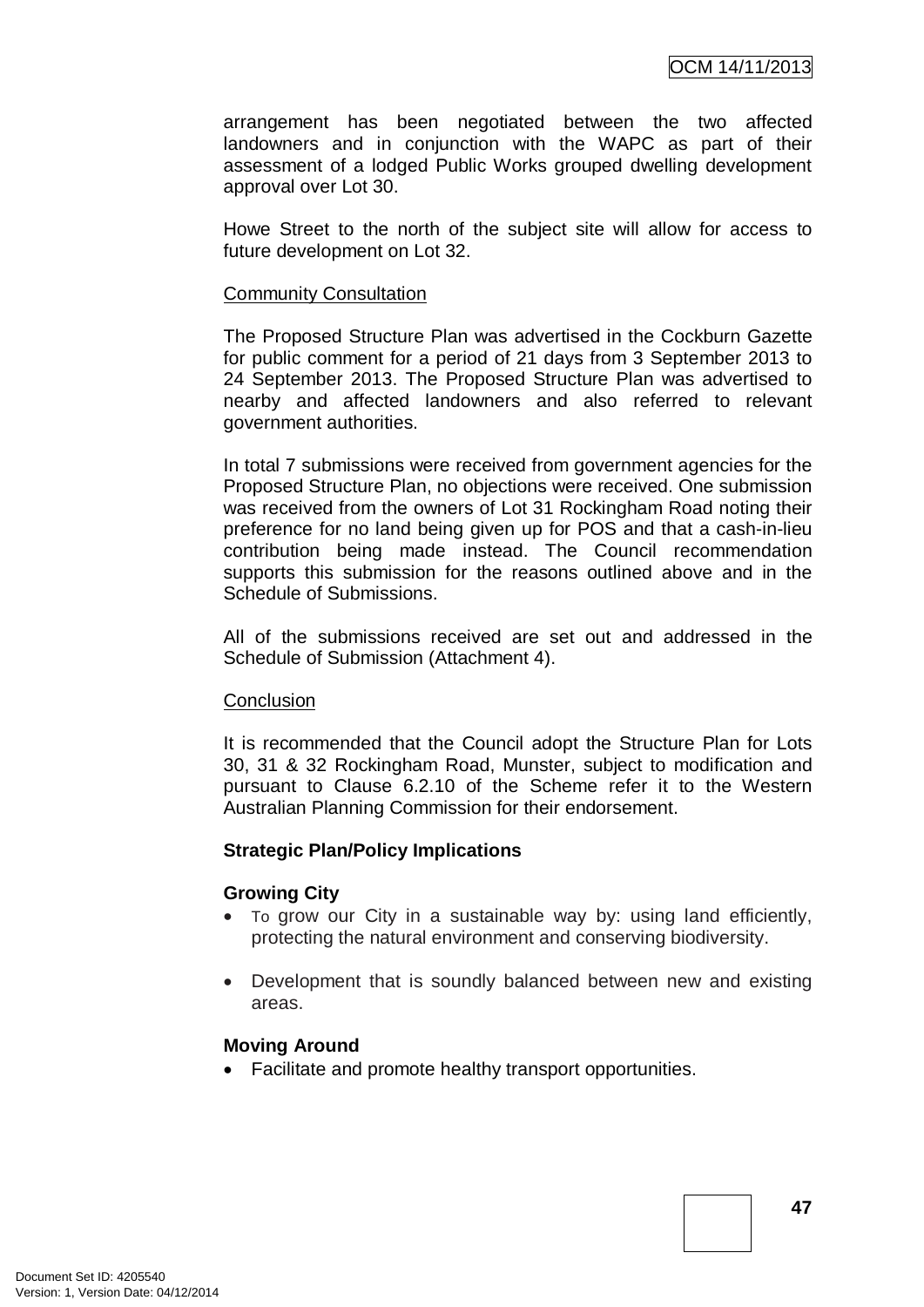## **Budget/Financial Implications**

The required fee was calculated on receipt of the Proposed Structure Plan and has been paid by the proponent. The site is subject to both Development Contribution Areas No's 6 and 13. There aren't any other direct financial implications associated with the Proposed Structure Plan.

## **Legal Implications**

Clause 6.2.9.1 of the Scheme requires Council to make a decision on the application within 60 days from the end of the advertising period of such longer period as may be agreed by the applicant. The advertising period concluded on 24 September 2013.

#### **Community Consultation**

In accordance with Clause 6.2.8 of the City's Scheme, the Proposed Structure Plan was advertised from 3 September 2013 to 24 September 2013. This included a notice in the Cockburn Gazette, letters to landowners within the Structure Plan area, adjoining landowners and State Government agencies.

Analysis of the submissions has been undertaken within the 'Report' section above, as well as the attached Schedule of Submissions (Attachment 3).

## **Attachment(s)**

- 1. Location Plan
- 2. Structure Plan as advertised
- 3. Structure Plan– for adoption
- 4. Schedule of Submissions

## **Advice to Proponent(s)/Applicant**

The Proponent(s) and those who lodged a submission on the proposal have been advised that this matter is to be considered at the 14 November 2013 Council Meeting.

## **Implications of Section 3.18(3) Local Government Act, 1995**

Nil.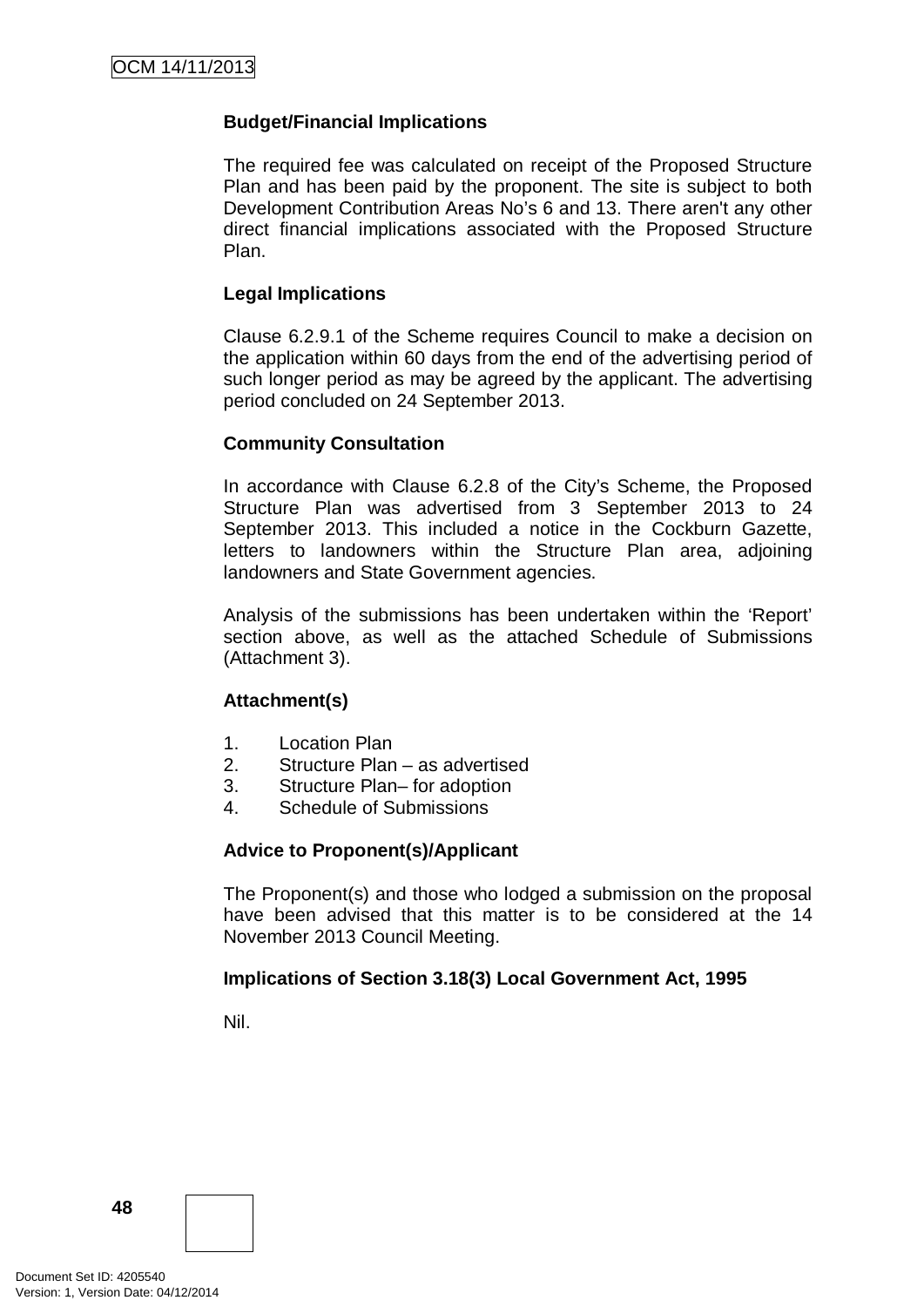**14.6 (MINUTE NO 5204) (OCM 14/11/2013) - LOCAL DEVELOPMENT PLANS FOR PORT COOGEE, NORTH COOGEE - PREPARED BY: TAYLOR BURRELL BARNETT AND MW URBAN - PROPONENT: TAYLOR BURRELL BARNETT AND MW URBAN (052/014) (L REDDELL) (ATTACH)**

# **RECOMMENDATION**

That Council

- (1) approve the Local Development Plan (DAP13/13) presented for, Lot 123 Perlinte View, North Coogee pursuant to the provisions of Clause 6.2.15.5(a) of the City of Cockburn Town Planning Scheme No. 3;
- (2) approve the amended Local Development Plan and Jetty Design Guidelines (DAP13/14) presented for Stage 4C "Seaspray" lots, North Coogee pursuant to the provisions of Clause 6.2.15.5(a) of the City of Cockburn Town Planning Scheme No. 3; and
- (3) advise the applicant accordingly.

# **COUNCIL DECISION**

MOVED Clr L Smith SECONDED Deputy Mayor C Reeve-Fowkes that the recommendation be adopted.

**CARRIED 10/0**

# **Background**

Two new Local Development Plans (LDP) for Port Coogee were recently submitted to the City for approval. The first, submitted by Taylor Burrell Barnett, comprises an amended LDP and Jetty Design Guidelines for Stage 4C "Seaspray" lots as a result of an approved revision to the subdivision layout. The second, submitted by MW Urban, seeks to have a new LDP approved for Lot 123 Perlinte View, located at the southern tip of the estate as required by the Local Structure Plan.

Previously Local Development Plans were known as Detailed Area Plans (DAPs). However the revised Residential Design Codes (R-Codes) published on August  $2^{nd}$  2013 has changed the name of these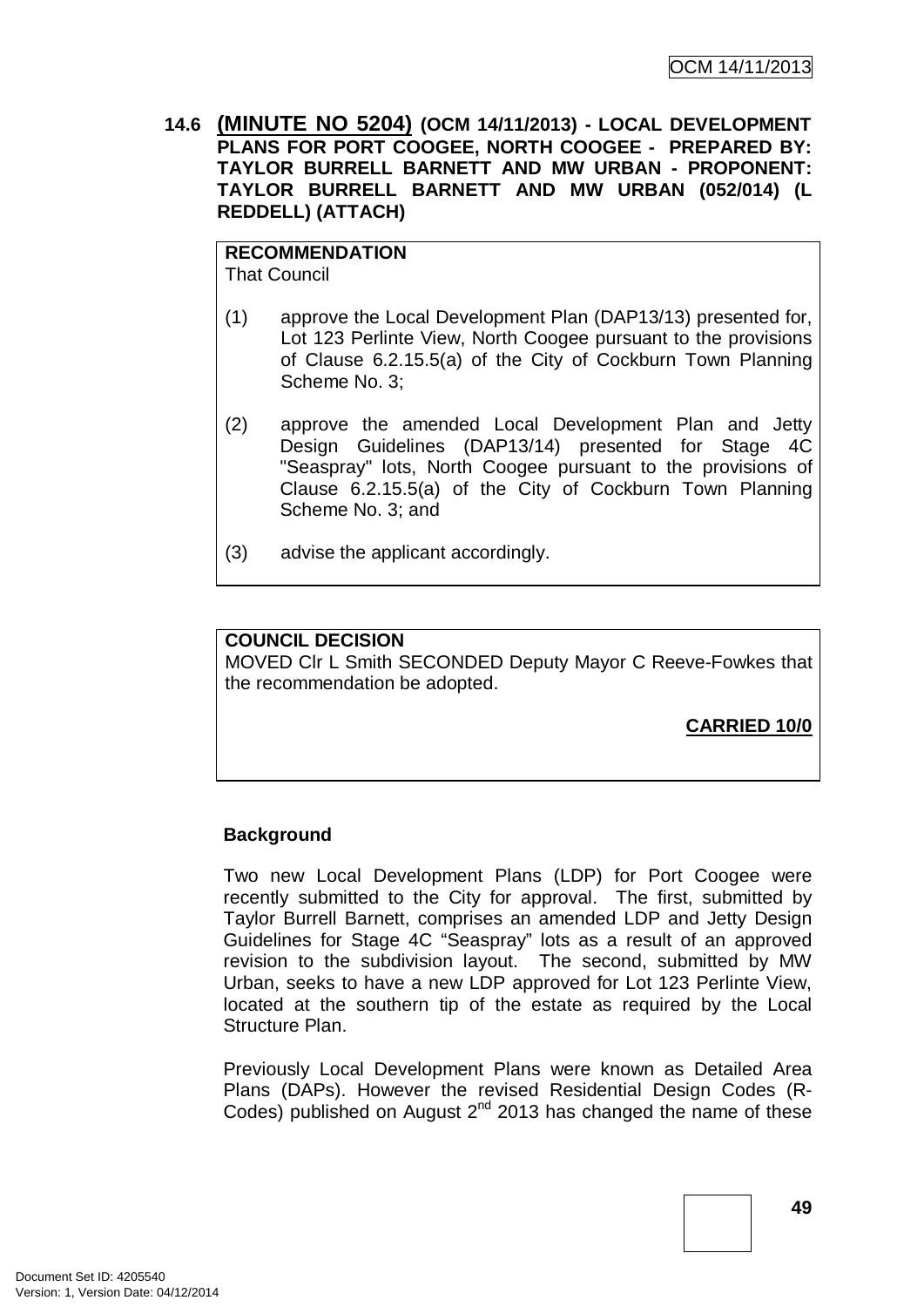plans to LDPs. The City's digital recording systems and records however continue to identify these plans with the prefix DAP.

#### Lot 123 Perlinte View

Lot 123 Perlinte View, to which DAP13/13 relates, is located at the southern tip of the Port Coogee estate in the 'dry land residential' area and is identified for high density residential development (R80) and pursuant to Clause 6.4.2.1 of the Port Coogee Revised Local Structure Plan is also subject to additional use provisions. The additional use provisions require that a non-residential use of between 200-500sqm be provided with Fast Food, Convenience Store, Restaurant, Exhibition Centre and Shop uses able to be considered subject to specific requirements.

#### Stage 4C – Seaspray Lots

The 'Stage 4C - Seaspray' DAP was approved by Council on 11 December 2008. The proposed changes relate to Lots 24-27 on the revised plan which result from the subdivision of existing lots 300, 301, 880 and 881. Conditional subdivision approval to create revised lot areas but no additional lots was issued by the WAPC (Ref No.s 147286 and 147334) and included conditions requiring that the existing LDP and the related Jetty Design Guidelines be modified to reflect the new lot areas.

## **Submission**

The attached LDPs address principally;

- Key elements to be considered in the design of dwellings
- Dwelling setback requirements
- The extent of permissible boundary walls
- Building height
- Access and parking requirements.

Where the LDPs do not refer to an alternate standard, the applicable standard is that prescribed in the Residential Design Codes (R-Codes) or the City's Town Planning Scheme No. 3 and /or policies where the R-Codes do not apply.

## **Report**

Approval is required in accordance with the provisions of section 6.2.15.5 of Town Planning Scheme No. 3.

TPS No. 3 Clause 6.2.15.8 provides the power for a DAP (now LDP) to be amended.

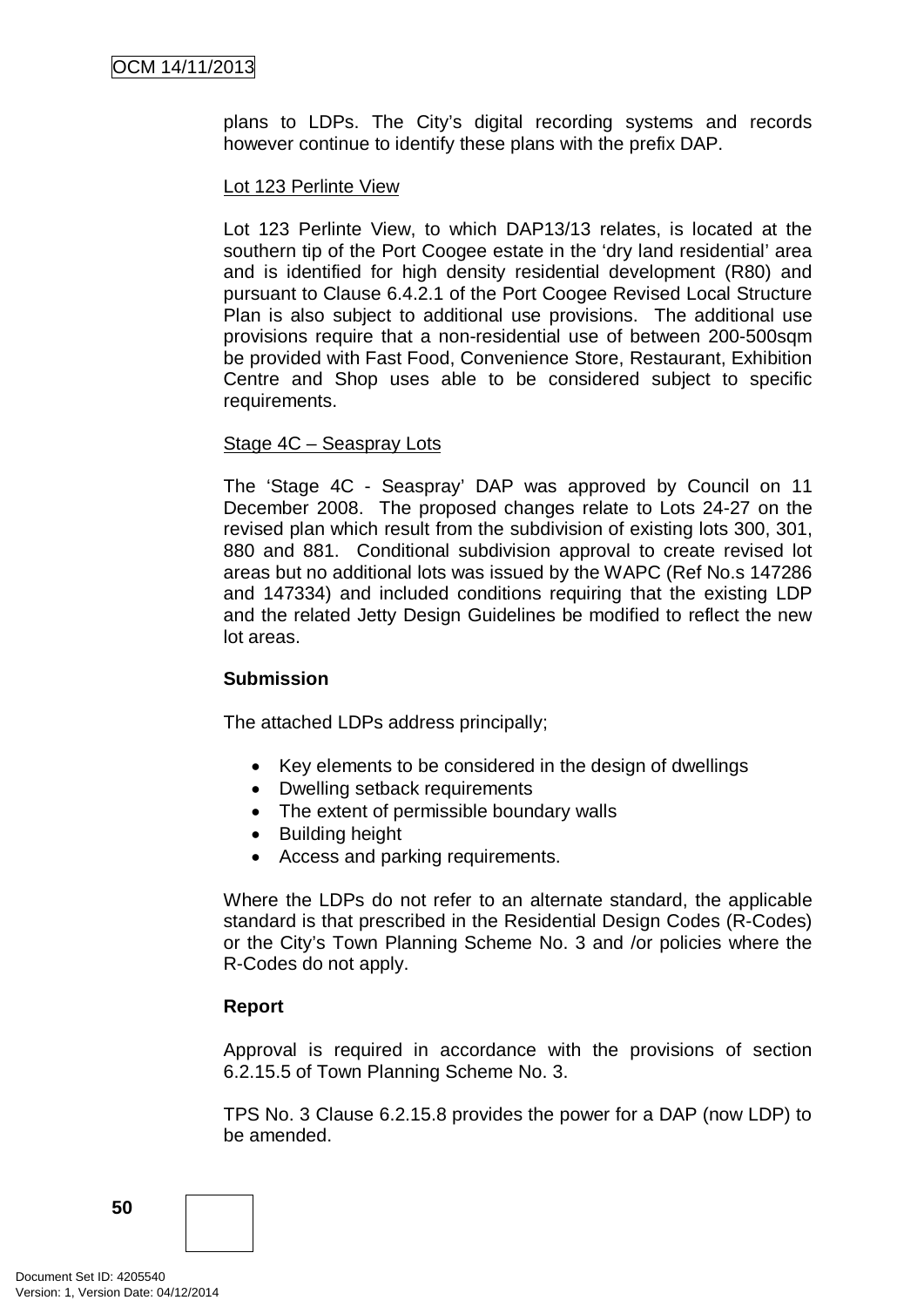The proposed LDP's provide a site specific layer of planning information to be considered in the design and development of the lots covered by the respective documents. The information is to be considered within the framework of the Structure Plan adopted by Council for Port Coogee, as well as the R-Codes and the City's Planning Scheme and/or Policies.

Subsequent to an initial assessment of the proposed LDP's, a number of minor changes were made to the documents to assist all stakeholders in the interpretation of their content. No major changes to the technical content of the LDPs were required. In this regard, the technical content of these LDPs reflect the on-going refinement of the existing Port Coogee DAPs.

It is noted that DAP13/13 for Lot 123 Perlinte View does not designate a specific non-residential use (from those allowed by Clause 6.4.2.1 of the LSP) that should be applied but allows this to be considered on its merits as part of any development application made to the City. The proposed LDP only deals with design considerations for the site.

The proposed LDPs are consistent with the provisions of TPS No. 3, the current version of the R-Codes and the Port Coogee Revised Local Structure Plan. No other issues are raised and it is recommended that they be approved.

Since the Port Coogee Local Structure Plan (LSP) was first endorsed by the Western Australian Planning Commission, 24 DAPs in the Port Coogee area have been approved by Council in accordance with the Officer's recommendations. The majority of the Port Coogee area is covered by approved DAPs/LDPs and therefore having Council to continue to determine the DAPs/LDPs, particularly where there are no changes to the officer's recommendations is an inefficient use of the City's resources. It is therefore, intended that an item be included for the next DAPPS meeting amending the delegated authority to include the ability for officer's to approved DAPs and LDPs for Port Coogee.

#### **Strategic Plan/Policy Implications**

## **Growing City**

• Diversity of housing to respond to changing needs and expectations.

## **Budget/Financial Implications**

Nil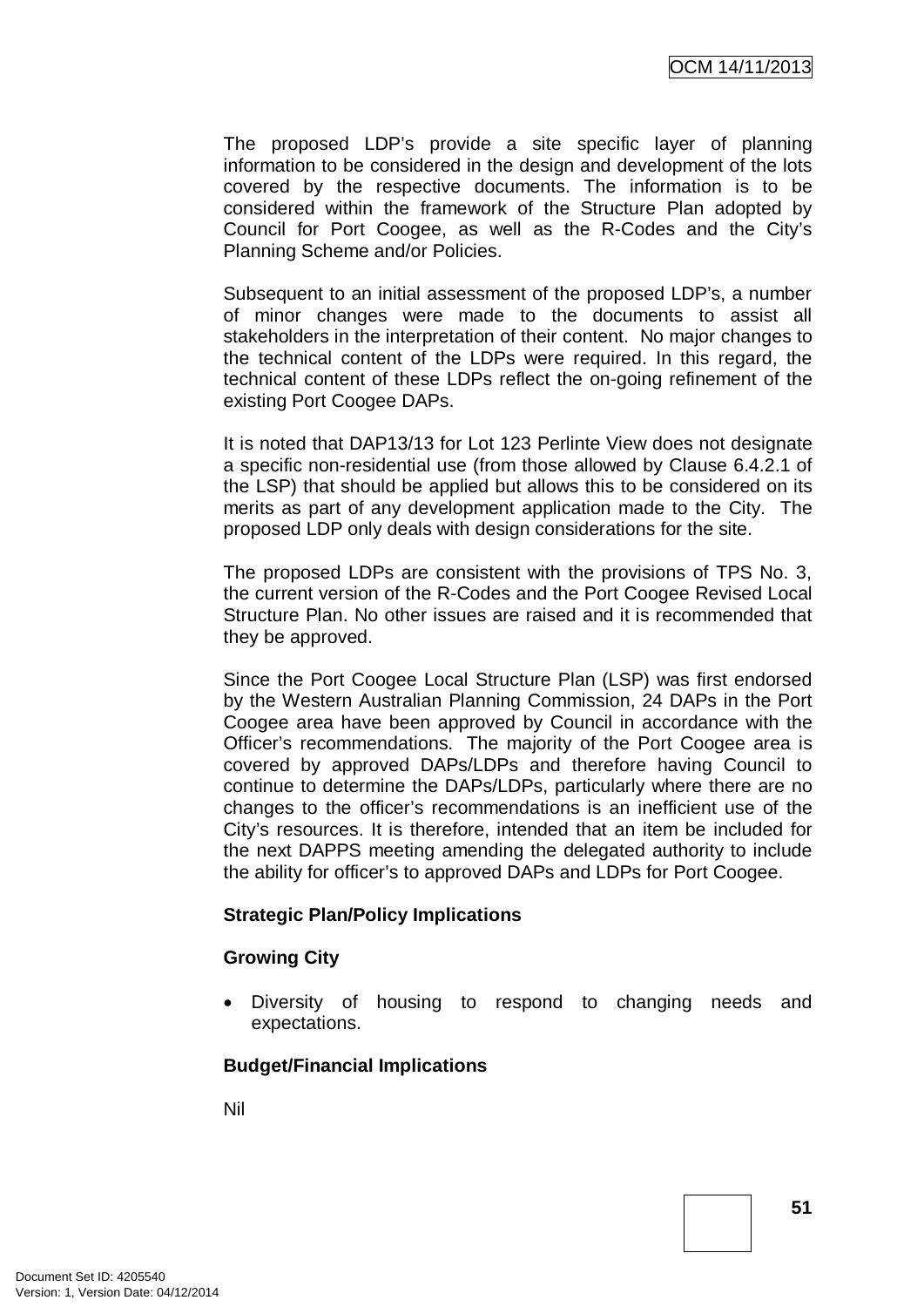## **Legal Implications**

Planning and Development Act 2005 Town Planning Scheme No. 3

#### **Community Consultation**

No advertising of the proposed LDPs was undertaken as the proposed provisions comply with the requirements of the LSP and will not adversely impact on the amenity of any privately owned residential properties. Therefore advertising is not required.

#### **Attachment(s)**

LDP and revised DAP Plans

#### **Advice to Proponent(s)/Submissioners**

The Proponents have been advised that this matter is to be considered at the 14 November 2013 Council Meeting.

#### **Implications of Section 3.18(3) Local Government Act, 1995**

Nil.

# **14.7 (MINUTE NO 5205) (OCM 14/11/2013) - CITY OF COCKBURN PUBLIC HEALTH PLAN 2013-2018 (142/012) (N JONES) (ATTACH)**

#### **RECOMMENDATION**

That Council adopt the City of Cockburn Public Health Plan 2013 – 2018.

# **COUNCIL DECISION**

MOVED Clr L Smith SECONDED Deputy Mayor C Reeve-Fowkes that the recommendation be adopted.

**CARRIED 10/0**

## **Background**

What is a Public Health Plan

A Public Health Plan (PHP) is sometimes called a Health and Wellbeing Plan and it outlines actions necessary to ensure that the occupants of the city have an acceptable level of health today and into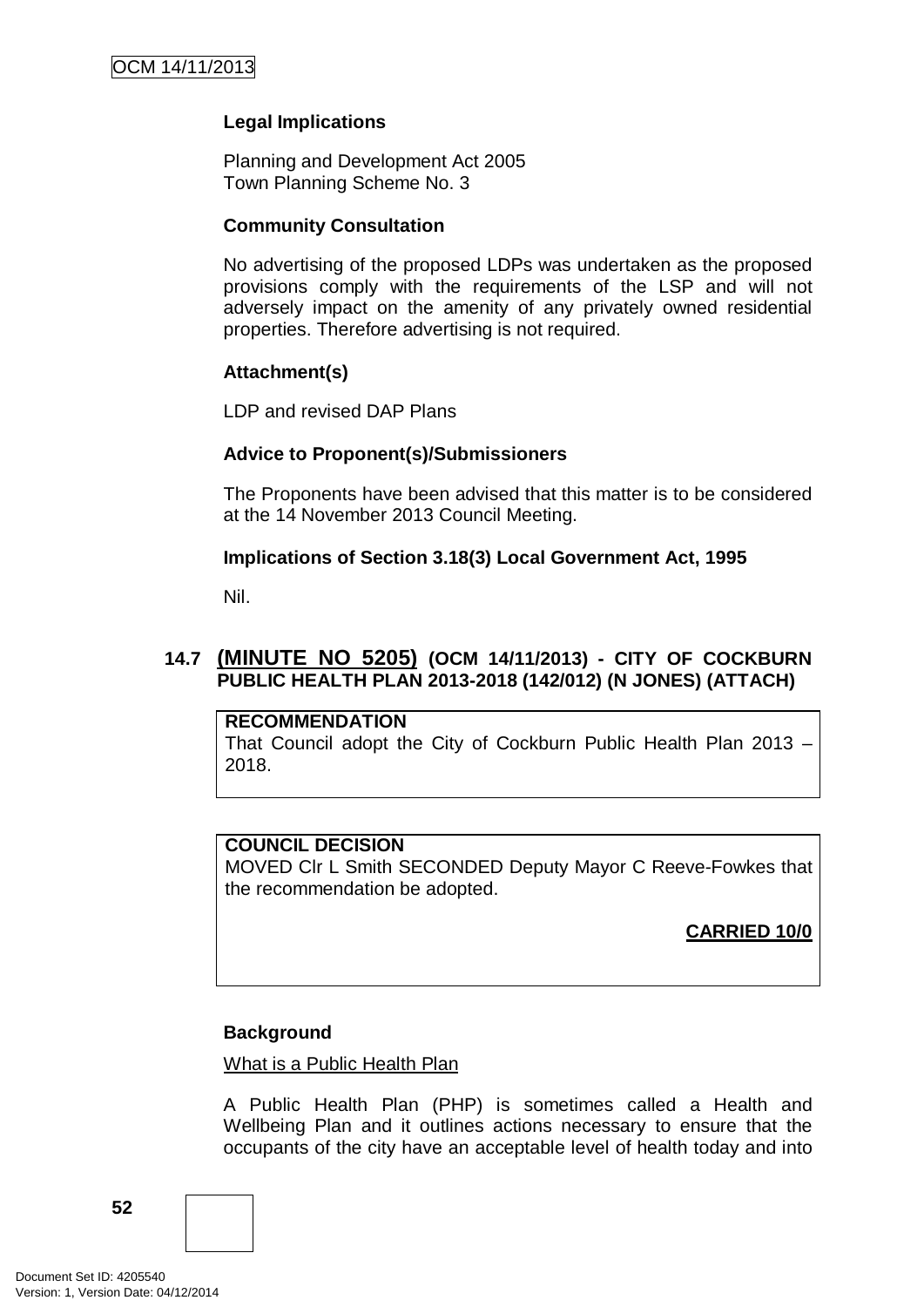the future. This should help to reduce the predicted increase in the cost of providing health services for the aging population and minimise the number of people whose lifestyle is compromised by the symptoms of preventable diseases.

## Why does the City need a Public Health Plan

All Councils have a role to play in Public Health. The State Government is proposing to introduce a new Act to replace the existing Health Act 1911. Using the State Public Health Plan as a guide, Local Governments will be required to develop a Public Health Plan to be reviewed annually and updated every three years. The first objective of the draft Public Health Act is *"to promote public health and wellbeing and to prevent disease, injury, disability and premature death".* This new focus upon promoting health and wellbeing recognises that the traditional focus on health protection through regulations and compliance needs to be supplemented with services and initiatives to encourage healthy lifestyles. Local Government's role in preventive health is being recognised as both essential and underutilized but the funding of an expanded role needs significant attention.

## **Submission**

N/A

## **Report**

The actions in the PHP are listed in the table in part five and are categorised as follows:-

- 1. General Health Promotion opportunities
- 2. Key preventive health priority areas
	- 2.1 Alcohol
		- 2.2 Smoking
		- 2.3 Physical activity and nutrition

In terms of Health Regulation and Health Protection Services there will be little change as these services will remain.

In terms of healthy lifestyles, it is proposed that the City will continue to focus upon existing programs for the life of this plan. Co-Health will be completed in mid-2014 when the Commonwealth funding ceases and following evaluation some of the most effective programs will be retained. The new "Your Move" behaviour-change project will combine Travelsmart and Sport and Recreation programs for about 20,000 households. A new Health Promotion Officer position has been created to coordinate most of the actions.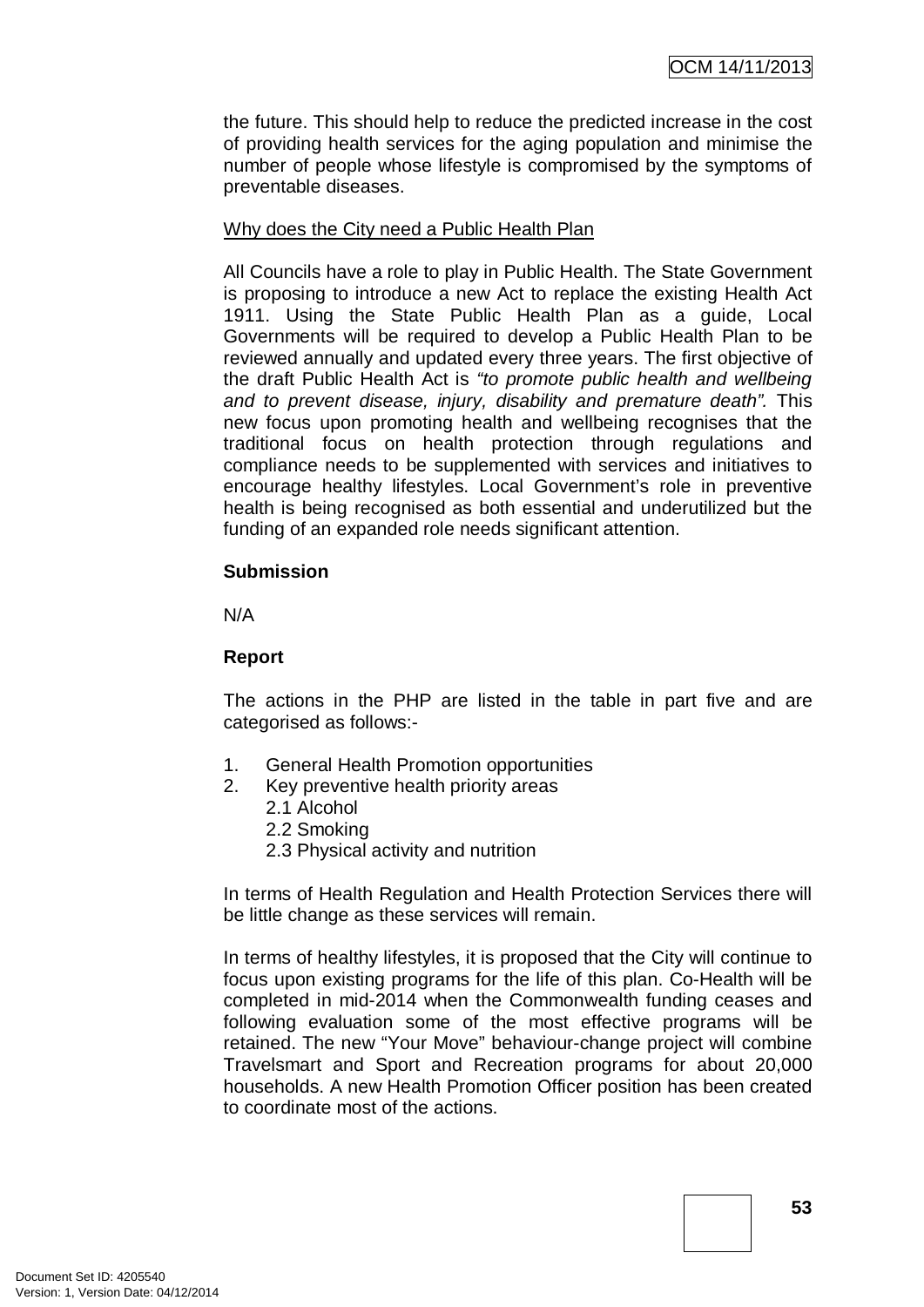The City is to lobby the State and Commonwealth Government to improve the laws controlling the availability and marketing of unhealthy foods, sugary drinks and alcohol. The City is to audit all its suburbs and develop plans to create destinations for all residents to walk/cycle to and for safe accessible paths and public transport. The City's parks will be audited and facilities to attract all age groups identified. The City will review the success and failures of planning legislation to determine the potential for positive improvements to make healthy behaviours the default option for residents and workers. The City will focus on nutrition because 74% of our adults are currently overweight or obese.

There will be a continued focus upon the more vulnerable members of the community. The City will target its lower socio economic suburbs particularly focusing on mental health and suicide in young people. The City will play a more active role in liquor licencing to reduce harmful drinking. The City will look to partner with stakeholders in workplaces and schools to enhance their Healthy Lifestyle services. The City will maintain existing programs to "make smoking history". The City will actively participate in WA Local Government Association's Healthy Communities Working Group and seek to partner with a range of agencies and stakeholders to attain the targets set out in the National Partnership Agreement on Preventative Health.

The table of actions nominates a predicted cost of each action. Where the cost is none or minimal then it will be absorbed into existing services or included in the \$25,000 allocated to Health Promotion. Where the action involves additional costs or is "to be costed", these items will be subject to the normal Council budgetary approvals process.

## **Strategic Plan/Policy Implications**

## **Infrastructure**

• Partnerships that help provide community infrastructure.

## **Community & Lifestyle**

• Promotion of active and healthy communities.

## **Environment & Sustainability**

• Identification and minimisation of impacts to human health risk.

## **Moving Around**

- Facilitate and promote healthy transport opportunities.
- Infrastructure that supports the uptake of public transport and pedestrian movement.

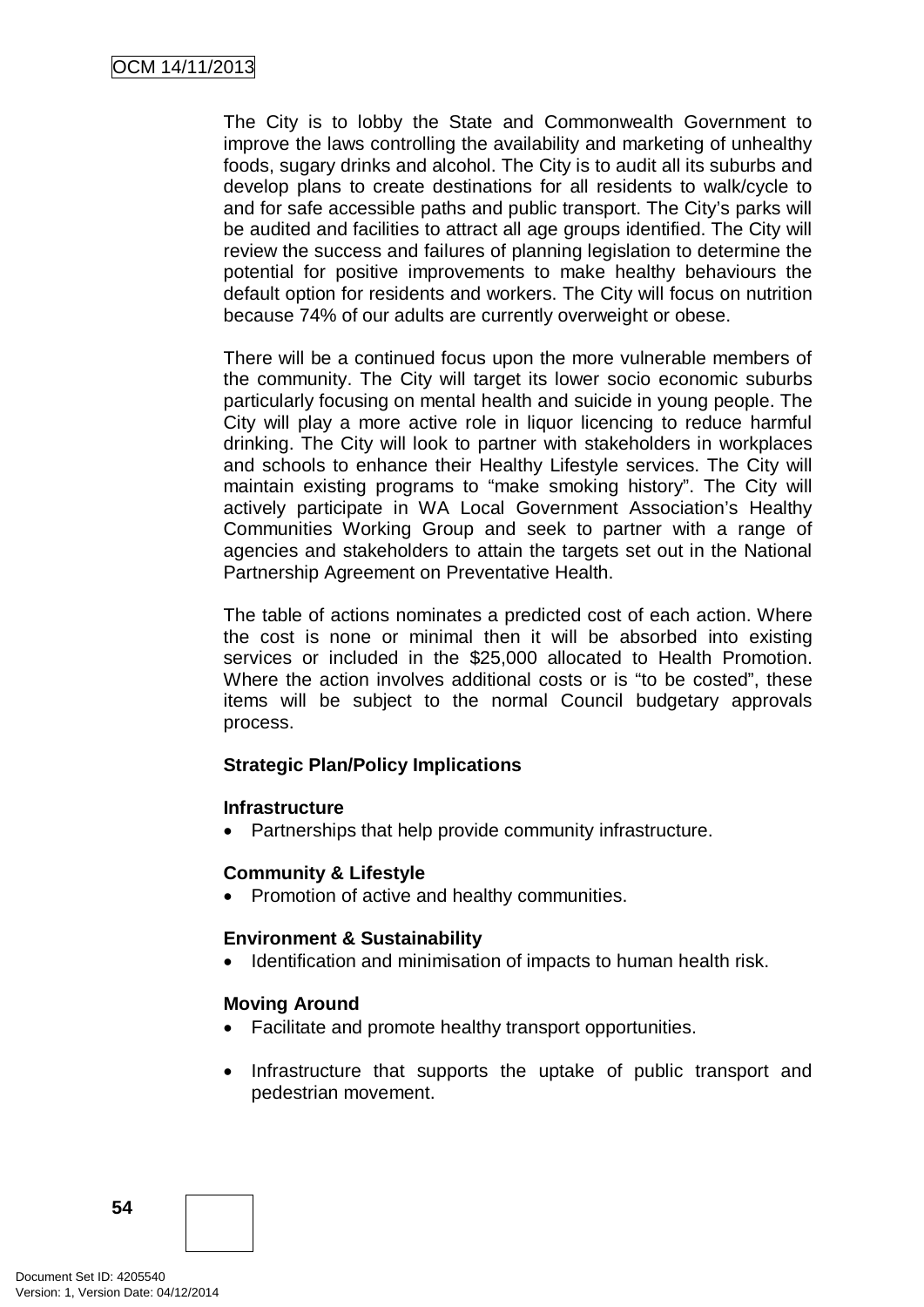## **Budget/Financial Implications**

The financial implications of the PHP do not involve significant additional expenditure. The cost of continuing to provide traditional focus on health protection through regulations and compliance is about \$1 million per year and will remain largely unchanged subject to the projected need for additional Environmental Health Officers as the City's population grows. The Health Promotion Officer position represents an additional cost of about \$100,000 per year and reflects the need for the City to focus upon promoting health and wellbeing services and initiatives to encourage healthy lifestyles.

The PHP also includes a number of initiatives involving investigations of the value of providing infrastructure to make healthy lifestyles the default option for people in the City of Cockburn. These initiatives relating to infrastructure (facilities in parks, cycle paths etc.) could be extremely expensive therefore they must be carefully researched and evaluated to ensure that they are cost effective and evidence based. The City will look to trial some of these innovative initiatives wherever possible with external funding.

## **Legal Implications**

N/A

## **Community Consultation**

Targeted consultation was carried out with key stakeholders including several divisions within WA Department of Health (South Metropolitan Public Health Unit, Chronic Disease Prevention, and Environmental Health Directorate), Department of Sport and Recreation, Department of Transport, Medicare Local, and expert Council officers. Results from Community Surveys were also taken into account. No further community consultation is planned.

## **Attachment(s)**

Public Health Plan

## **Advice to Proponent(s)/Submissioners**

N/A

**Implications of Section 3.18(3) Local Government Act, 1995**

Nil.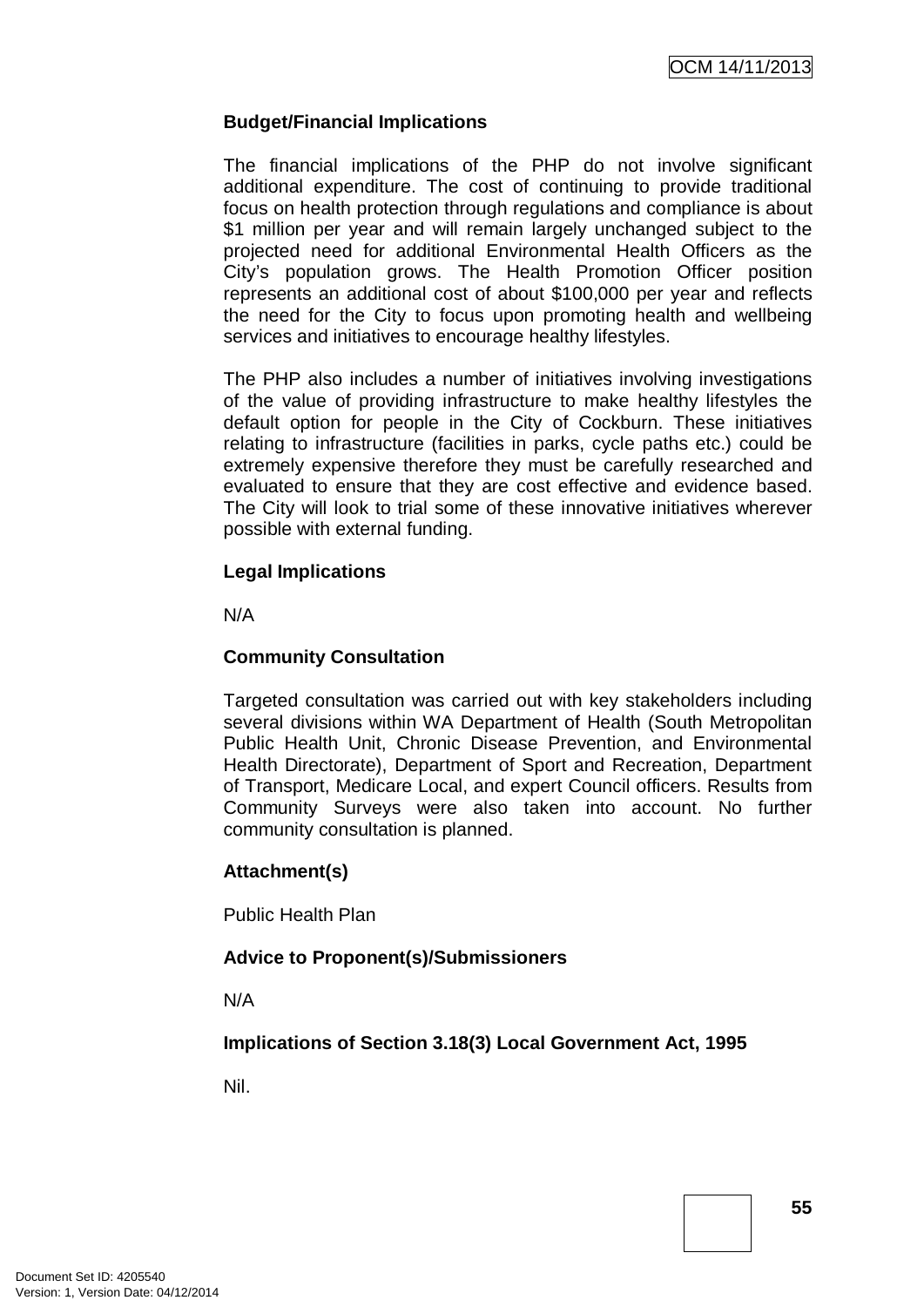### **15. FINANCE AND CORPORATE SERVICES DIVISION ISSUES**

## **15.1 (MINUTE NO 5206) (OCM 14/11/2013) - LIST OF CREDITORS PAID - SEPTEMBER 2013 (076/001) (N MAURICIO) (ATTACH)**

#### **RECOMMENDATION**

That Council adopt the List of Creditors Paid for September 2013, as attached to the Agenda.

#### **COUNCIL DECISION**

MOVED Clr L Smith SECONDED Deputy Mayor C Reeve-Fowkes that the recommendation be adopted.

**CARRIED 10/0**

## **Background**

It is a requirement of the Local Government (Financial Management) Regulations 1996, that a List of Creditors be compiled each month and provided to Council.

## **Submission**

N/A

## **Report**

The List of Accounts for September 2013 is attached to the Agenda for consideration. The list contains details of payments made by the City in relation to goods and services received by the City.

## **Strategic Plan/Policy Implications**

#### **Leading & Listening**

- Effective and constructive dialogue with all City stakeholders.
- A responsive, accountable and sustainable organisation.

## **Budget/Financial Implications**

N/A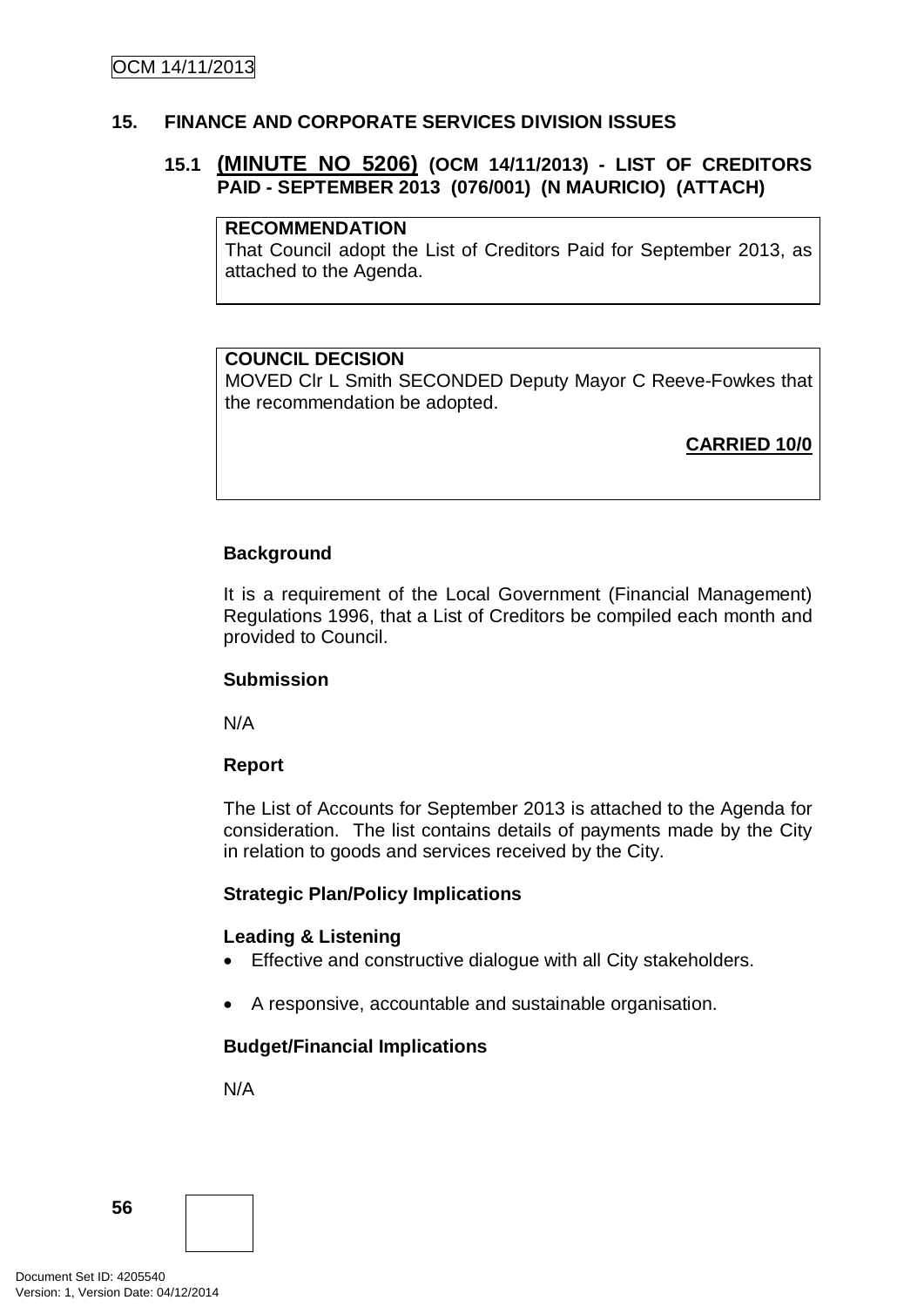# **Legal Implications**

N/A

# **Community Consultation**

N/A

# **Attachment(s)**

List of Creditors Paid – September 2013.

# **Advice to Proponent(s)/Submissioners**

N/A

# **Implications of Section 3.18(3) Local Government Act, 1995**

Nil.

# **15.2 (MINUTE NO 5207) (OCM 14/11/2013) - STATEMENT OF FINANCIAL ACTIVITY AND ASSOCIATED REPORTS - SEPTEMBER 2013 (071/001) (N MAURICIO) (ATTACH)**

## **RECOMMENDATION**

That Council adopt the Statement of Financial Activity and associated reports for September 2013, as attached to the Agenda.

# **COUNCIL DECISION**

MOVED Clr L Smith SECONDED Deputy Mayor C Reeve-Fowkes that the recommendation be adopted.

# **CARRIED 10/0**

# **Background**

Regulations 1996 prescribes that a local government is to prepare each month a Statement of Financial Activity.

Regulation 34(2) requires the Statement of Financial Activity to be accompanied by documents containing: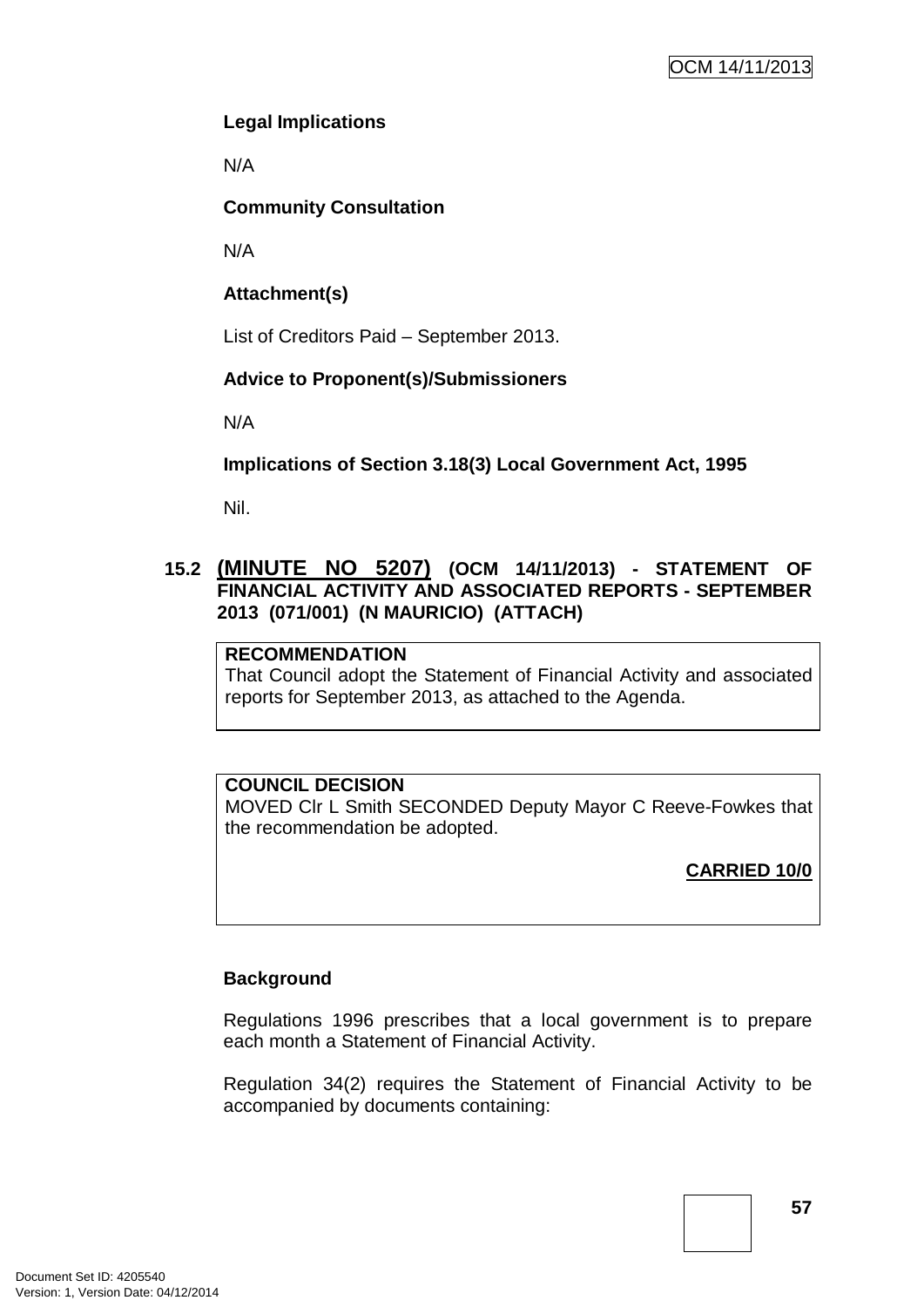- (a) details of the composition of the closing net current assets (less restricted and committed assets);
- (b) explanation for each material variance identified between YTD budgets and actuals; and
- (c) any other supporting information considered relevant by the local government.

Regulation 34(4)(a) prescribes that the Statement of Financial Activity and accompanying documents be presented to Council within 2 months after the end of the month to which the statement relates.

The regulations require the information reported in the statement to be shown either by nature and type, statutory program or business unit. The City chooses to report the information according to its organisational business structure, as well as by nature and type.

Financial Management Regulation 34(5) requires Council to annually set a materiality threshold for the purpose of disclosing budget variance details. Council adopted a materiality threshold variance of \$100,000 from the corresponding base amount for the 2013/14 financial year at the August meeting.

## **Submission**

N/A

## **Report**

## Closing Funds

The City's opening funds of \$10.06M (unaudited) comprises municipal funding of \$6.57M for 2012/13 carried forward capital projects of \$6.57M. The remaining balance constitutes the 2012/13 FY uncommitted closing municipal funds and both items are the subject of a separate agenda item at this month's Council meeting.

The City's closing funds of \$81.33M are \$7.60M higher than the YTD budget forecast. The main cause for this is under-spending tin the capital program and to a lesser extent operating expenditure. These are detailed later in the report.

The revised budget currently shows end of year closing funds of \$0.13M (increased from a balanced budget position of nil). The budgeted closing funds will fluctuate throughout the year, due to the impact of Council decisions. Details on the composition of the budgeted closing funds are outlined in Note 3 to the financial report.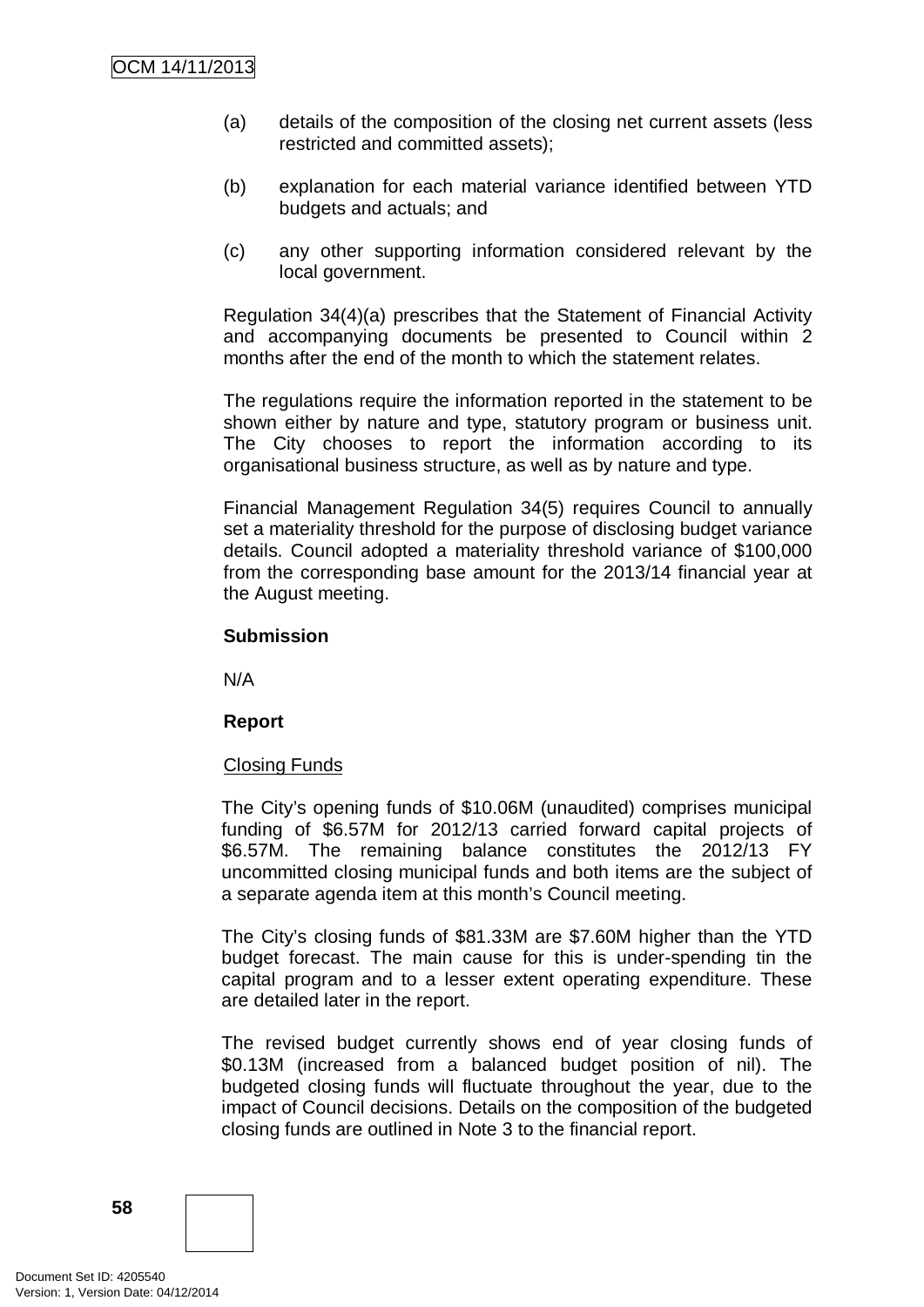### Operating Revenue

Operating revenue of \$89.12M is just below the budget forecast of \$90.02M. However, several significant and compensating variances exist as detailed below:

- Revenue from rates is \$0.67M higher than the YTD budget target.
- Interest on investments exceed YTD budget by \$0.34M.
- Human Services operating grants are \$0.35M ahead of budget mainly due to an extra \$0.25M of surpluses carried forward from the previous year.
- Statutory Planning revenue is \$0.27M ahead of budget (development application fees by \$144K and fines by \$109K).
- Land administration income is \$0.42M ahead of budget due to the Naval Base fees being invoiced ahead of cash flow budget.
- Waste Collection levy is \$0.42M more than the YTD budget.
- Commercial income from the HWRP is \$0.94M behind the YTD budget target set.

Further details of material variances are disclosed in the Agenda attachment.

#### Operating Expenditure

Operating expenditure for August of \$25.95M was \$1.92M less than the budget target of \$27.87M (inclusive of depreciation).

\$1.66M of this variance is attributed to underspending in material and contracts with significant variances in the following units:

- Parks & Environmental Services \$0.66M
- Waste Services \$0.66M
- Community Services \$0.25M
- Governance consultancy costs \$0.21M

Insurance costs are \$0.15M over the YTD budget principally due to higher insurance costs for plant. Grants and donations is showing as \$0.84M underspent and the cash flow budget will be adjusted in October to better reflect the pattern of spending.

Salaries & direct on-costs are \$0.51M over YTD budget due to \$508k of long service and & annual leave net accruals. This is higher than the same period in 2012/13. The impact of these accruals on the salary budget will be reduced over the Christmas period, as leave is taken and booked against the provision. An active management approach is being undertaken to reduce the long service leave accrual by allowing staff to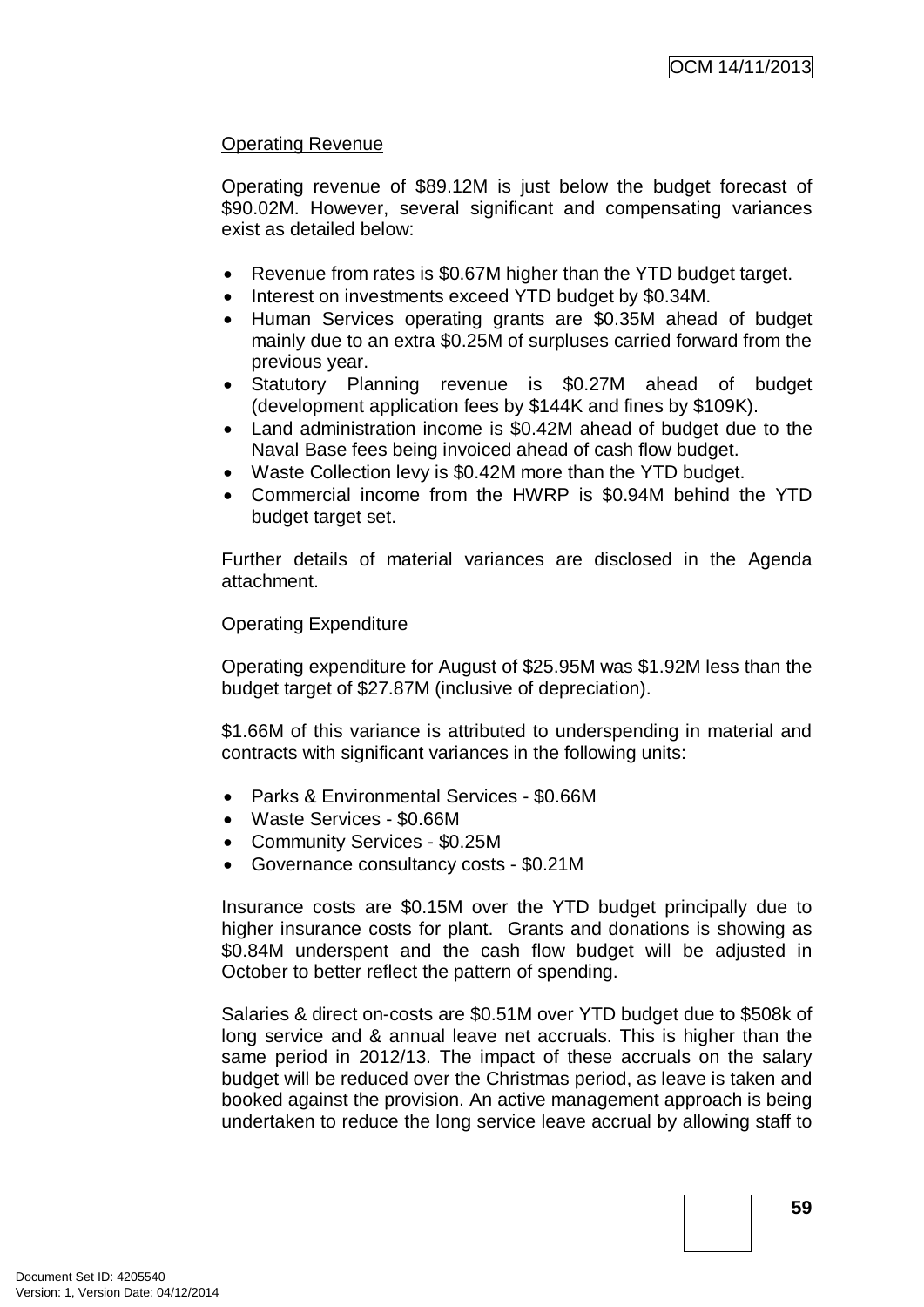qualify earlier through the staff Enterprise Agreement, thus reducing the liability.

Depreciation on buildings is currently \$0.12M below YTD budget (13%) primarily due to the delay in commissioning of the GP Super Clinic & Integrated Health Facility.

The following table shows operating expenditure budget performance at a consolidated nature and type level:

| <b>Nature or Type</b><br><b>Classification</b> | <b>Actual</b> | <b>Amended</b><br><b>Budget</b> | <b>Variance to</b><br><b>Budget</b> |  |
|------------------------------------------------|---------------|---------------------------------|-------------------------------------|--|
|                                                | <b>M\$</b>    | M\$                             | M\$                                 |  |
| <b>Employee Costs</b>                          | 9.90          | 9.42                            | (0.48)                              |  |
| <b>Materials and Contracts</b>                 | 6.89          | 8.55                            | 1.66                                |  |
| <b>Utilities</b>                               | 1.04          | 1.10                            | 0.07                                |  |
| Insurances                                     | 1.29          | 1.13                            | (0.16)                              |  |
| <b>Other Expenses</b>                          | 2.16          | 2.95                            | 0.80                                |  |
| Depreciation (non-cash)                        | 5.34          | 5.49                            | 0.16                                |  |

#### Capital Expenditure

The City's budgeted capital spend to September was \$14.04M but actuals incurred were just \$4.05M. This underspend is heavily impacted by the disruption to the construction of the GP Super Clinic. The following table shows the underspend by asset class:

|                                    | YTD           | YTD            | <b>YTD</b> | Annual        |
|------------------------------------|---------------|----------------|------------|---------------|
| <b>Asset Class</b>                 | <b>Budget</b> | <b>Actuals</b> | Variance   | <b>Budget</b> |
|                                    | \$M           | \$M            | \$M        | \$M           |
| <b>Buildings Infrastructure</b>    | 8.25          | 1.07           | 7.19       | 39.42         |
| Roads Infrastructure               | 3.43          | 1.76           | 1.68       | 15.96         |
| Parks Landscaping & Infrastructure | 0.72          | 0.39           | 0.33       | 6.24          |
| Land Acquisition & Development     | 0.47          | 0.45           | 0.02       | 2.09          |
| Landfill Infrastructure            | 0.13          | 0.01           | 0.12       | 1.69          |
| Plant & Equipment                  | 0.68          | 0.30           | 0.38       | 4.68          |
| <b>Information Technology</b>      | 0.35          | 0.07           | 0.28       | 1.41          |
|                                    | 14.04         | 4.05           | 9.99       | 71.48         |

The 2013/14 budgets for 2013.14 capital projects were cash flowed back in April, based on the best estimates at the time. Now that more detailed and accurate work schedules have been developed, budget cash flows can be updated to suit. A budget cash flow review of capital projects was completed in October, immediately reducing the magnitude of budget variances to be reported in next month's financial report. This review included the GP Super Clinic project.

The significant spending variances by project are disclosed in the attached CW Variance analysis report.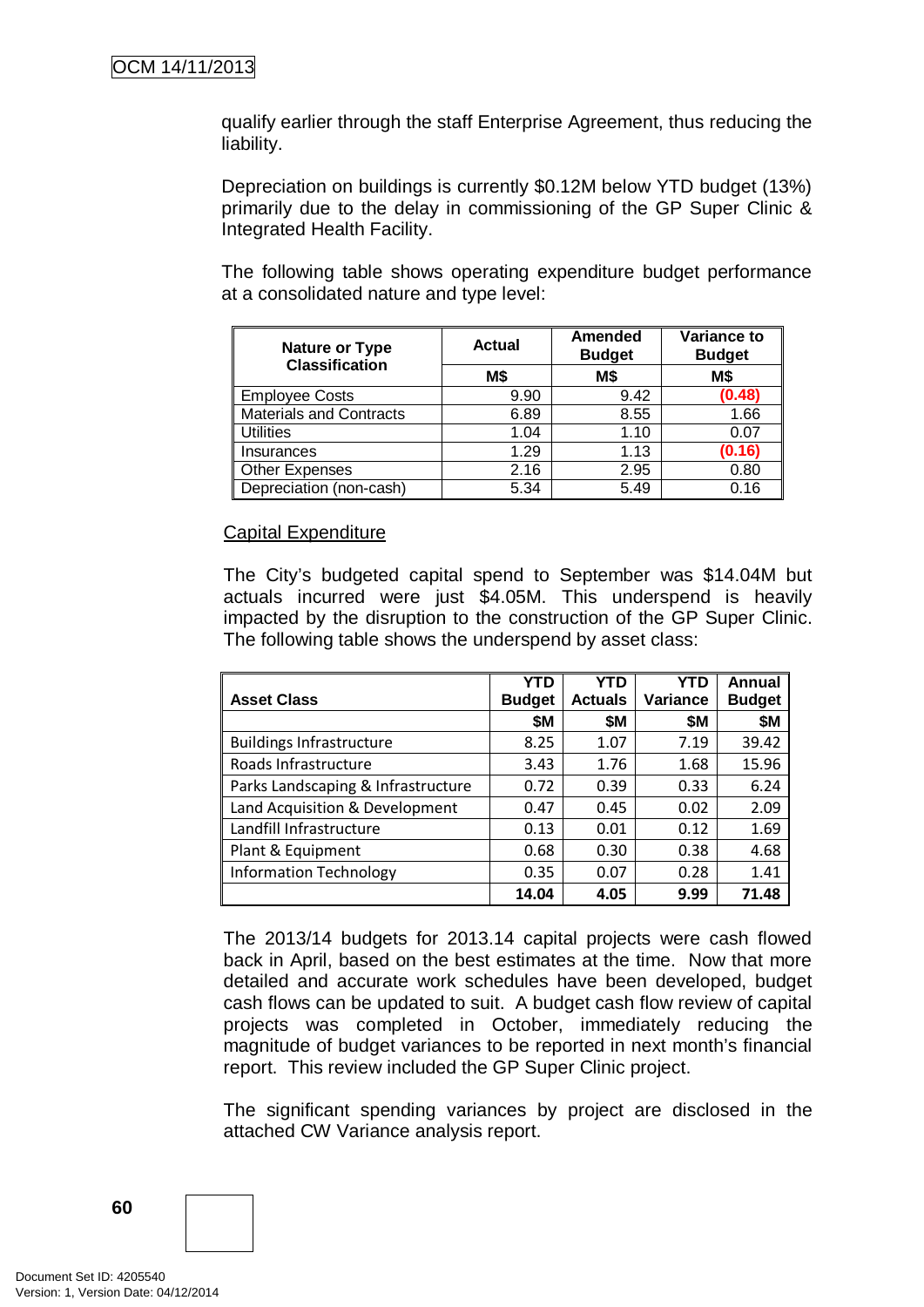## Capital Funding

Capital funding sources are highly correlated to capital spending, the sale of assets and the rate of development within the City (for developer contributions).

#### Significant variances include:

- Transfers from financial reserves were \$9.17M behind budget, this being consistent with the overall underspend in the capital budget for buildings and infrastructure. A primary reason is the disruption to the GP Super Clinic/Success Library project (\$4.7M).
- Developer contributions received under the Community Infrastructure plan (DCA13) were \$1.49M more than the YTD budget due to receipt of several significant contributions.

## Cash & Investments

Council's cash and current/non-current investment holding at September month end was \$140.49M, up significantly from \$122.33M in August. This result was attributable to the receipt of rates payments (both in full and first quarter instalments) due earlier in the month.

\$76.60M represents the balance held in the cash backed reserves and another \$5.39M represents funds held for other restricted purposes such as bonds, restricted grants and infrastructure contributions. The remaining \$58.50M represents the cash/financial investment component of the City's working capital available to fund existing operations and commitments.

The City's investment portfolio made a weighted annualised return of 4.19% in September, down from 4.33% the previous month. Whilst this compares favourably against the adopted benchmark UBS Bank Bill Index result of 2.31%, it does reflect the continued impact of the most recent cut to the official cash rate by the Reserve Bank of Australia (RBA) to 2.50%.

The majority of investments are held in term deposit (TD) products placed with highly rated APRA (Australian Prudential Regulation Authority) regulated Australian banks. These are predominantly invested for terms ranging between six and twelve months in order to lock in current market rates in a falling interest rate environment. Factors considered when investing include maximising the value offered within the current interest rate yield curve and mitigating cash flow liquidity risks. With the recent reduction of the cash rate by the RBA, the total reduction in rates over the latest round of quantitative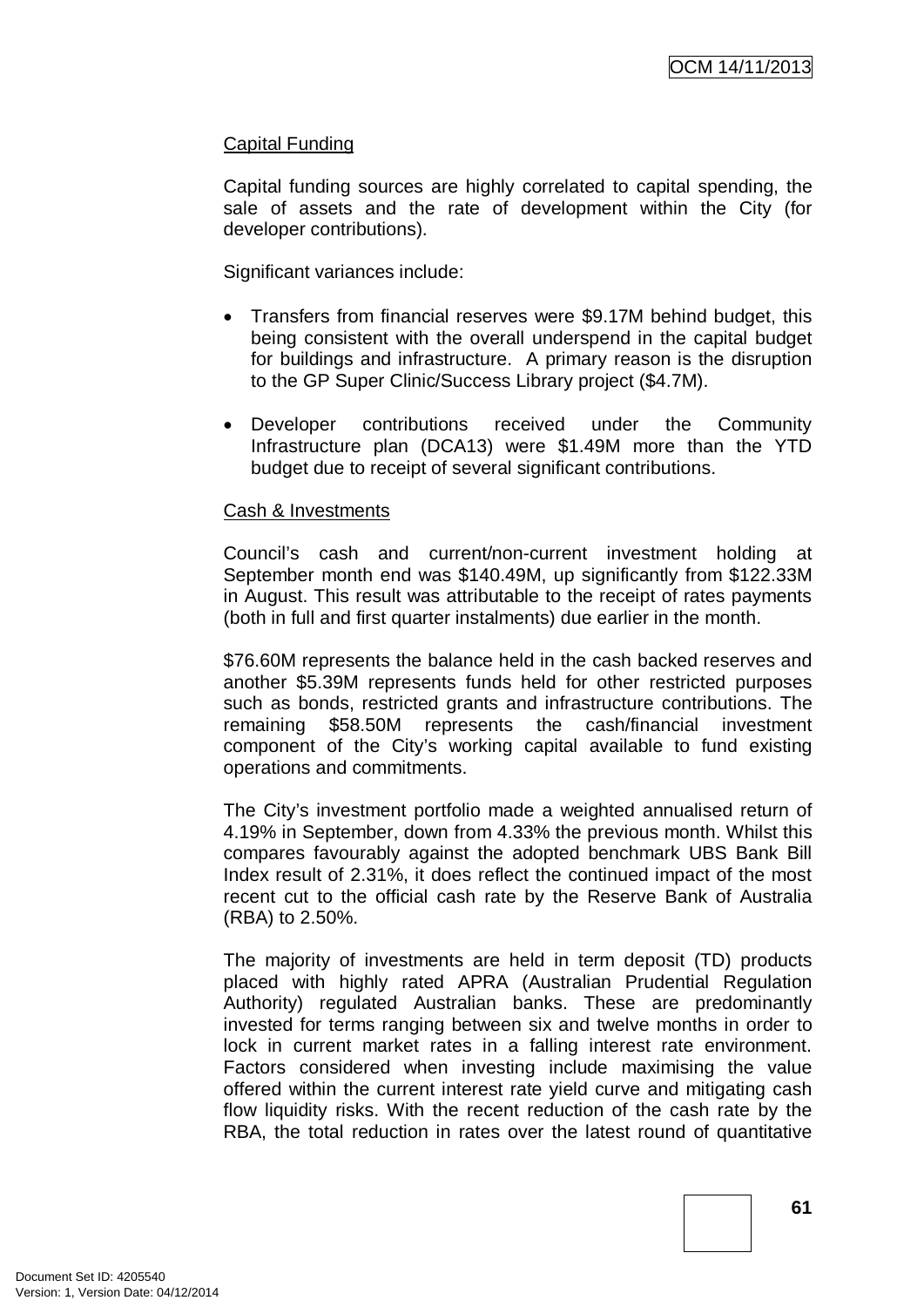easing equates to 225 basis points (2.25%). However, the City's longer horizon investment strategy to invest over terms towards the extent of statutory limits has served to moderate any negative impact on the City's overall interest earnings budget performance.

#### Description of Graphs and Charts

There is a bar graph tracking Business Unit operating expenditure against budget. This provides a very quick view of how the different units are tracking and the comparative size of their budgets.

The Capital Expenditure graph tracks the YTD capital spends against the budget. It also includes an additional trend line for the total of YTD actual expenditure and committed orders. This gives a better indication of how the capital budget is being exhausted, rather than just purely actual cost alone.

A liquidity graph shows the level of Council's net current position (adjusted for restricted assets) and trends this against previous years. This gives a good indication of Council's capacity to meet its financial commitments over the course of the year.

Council's overall cash and investments position is provided in a line graph with a comparison against the YTD budget and the previous year's position at the same time.

Pie charts included show the break-up of actual operating income and expenditure by nature and type and the make-up of Council's current assets and liabilities (comprising the net current position).

#### **Strategic Plan/Policy Implications**

#### **Leading & Listening**

- A responsive, accountable and sustainable organisation.
- Manage our financial and infrastructure assets to provide a sustainable future.
- A culture of risk management and compliance with relevant legislation, policy and guidelines

## **Budget/Financial Implications**

Any material variances identified that will impact on Council's closing budget position will be addressed in the mid-year budget review.

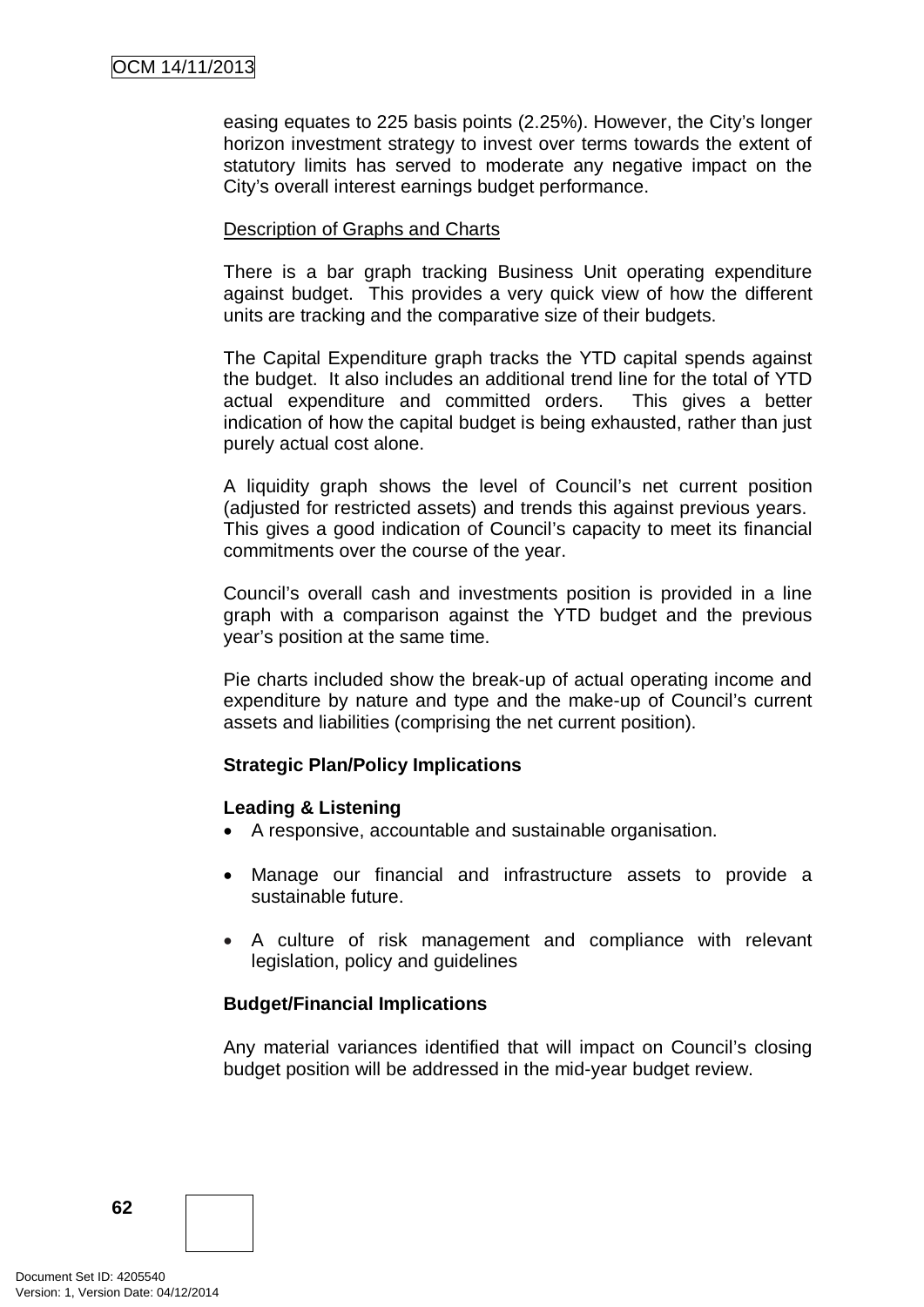# **Legal Implications**

N/A

# **Community Consultation**

N/A

# **Attachment(s)**

Statement of Financial Activity and associated reports – September 2013.

# **Advice to Proponent(s)/Submissioners**

N/A

**Implications of Section 3.18(3) Local Government Act, 1995**

Nil.

## **16. ENGINEERING AND WORKS DIVISION ISSUES**

**16.1 (MINUTE NO 5208) (OCM 14/11/2013) - STATE OF SUSTAINABILITY REPORT 2012/13 (064/009) (H JESTRIBEK) (ATTACH)**

**RECOMMENDATION** That Council adopt the State of Sustainability Report 2012/13.

## **COUNCIL DECISION**

MOVED Clr L Smith SECONDED Deputy Mayor C Reeve-Fowkes that the recommendation be adopted.

**CARRIED 10/0**

## **Background**

In 2012, the City adopted its integrated reporting platform for sustainability. This culminates in an annual State of Sustainability report. This is the City's third annual report.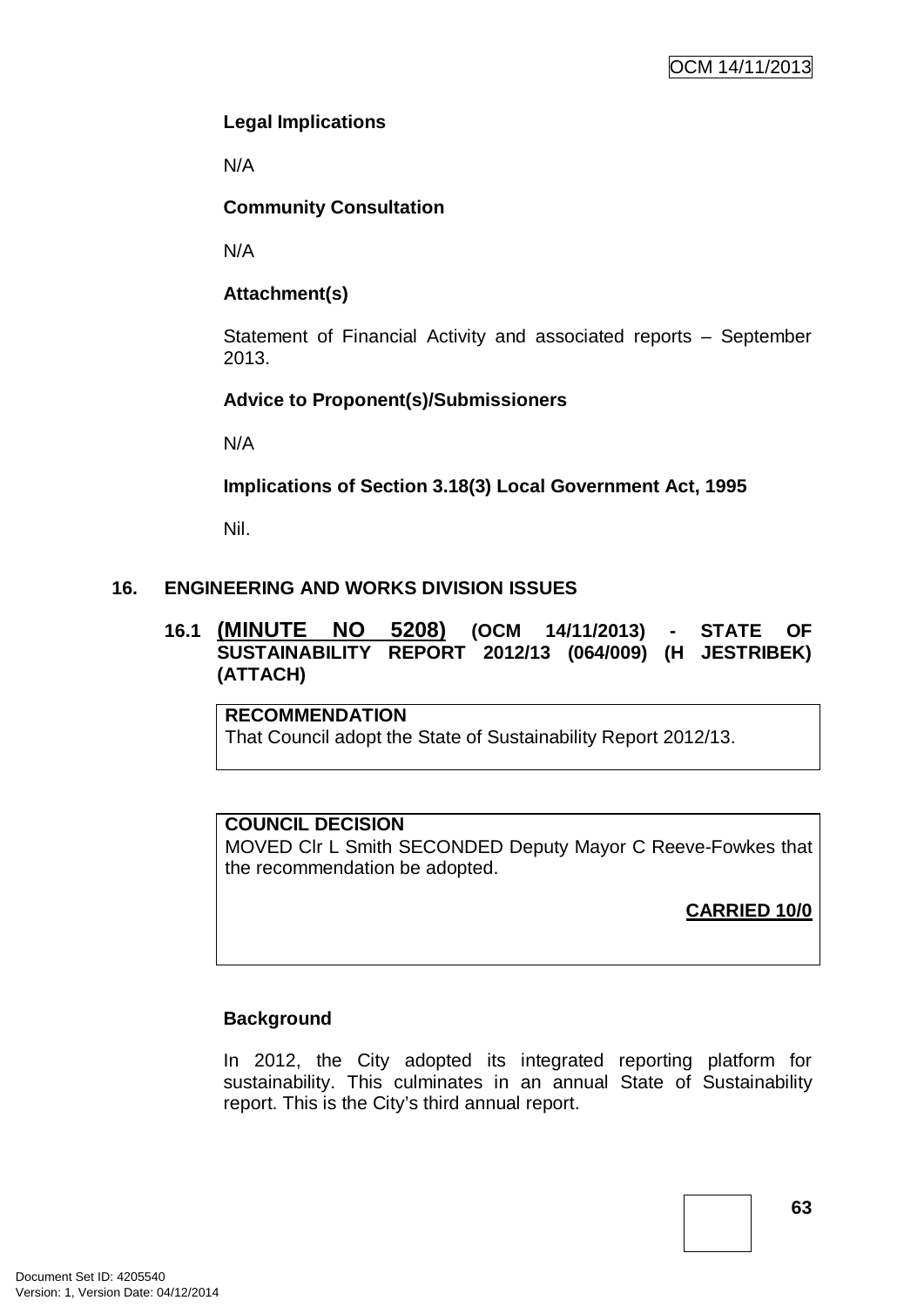The report is aligned to the City's Strategic Community Plan and Sustainability Policy and Strategy.

This report enables the City to publicly track its progress towards sustainability across the key areas of focus: Governance, Economy, Environment and Society.

#### **Submission**

N/A

## **Report**

In the 2012/13 Financial Year, the City had 65 indicators for sustainability across the organisation. The KPIs reported on in this financial year have remained much the same as in the 11/12 financial year. This is because most of the actions identified previously can be reported annually and/or have not as yet been completed.

The City's progress across governance and society has remained relatively constant. The biggest areas of improvement have occurred for the environment and economy. The City has doubled its completion rate for KPIs under environment and significantly improved those for the economy.

The report also uses the traffic light symbols to provide a visual snap shot of progress towards achieving a particular KPI.

Green indicates that the City is on track in achieving its stated KPI; Amber indicates that while the City is making progress, more work is needed; and Red indicates that the City is yet to make progress in achieving a particular KPI.

A summary of the KPIs under the four TBL+1 headings and main achievements are provided below.

**Governance:** The SoS reports on 19 KPIs that measure the City's current progress towards achieving Governance Excellence.

Highlights include:

- Council adoption of asset management plans, which cover an estimated 90% of all City assets, valued at approximately \$860million.
- Adoption of a Waste Management and Education Strategy, which will support a 2% reduction in municipal solid waste.
- Creation of new liveable, walkable and mixed use neighbourhoods.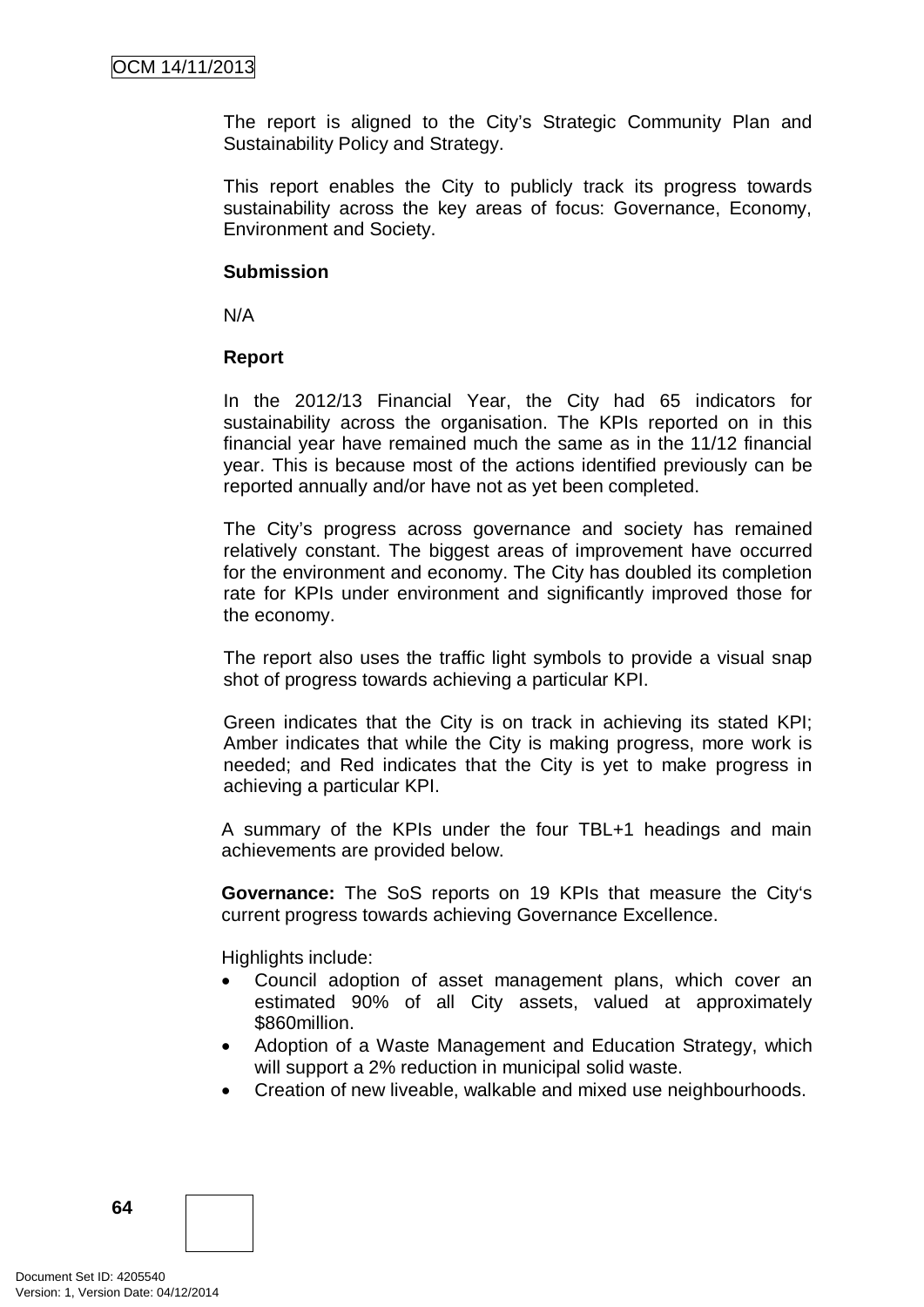**Environment:** The City has identified 14 KPIs to measure its current progress toward achieving best practice in Environmental Management.

- 66% of bushland managed by the City in good or better condition.
- Council achieving WaterWise Council status.
- The Council is on track to achieving its emissions reduction targets.

**Society:** The City has identified 16 KPIs to measure its current progress towards achieving a more socially equitable, diverse and inclusive community.

- 100% of actions within the Reconciliation Action Plan achieved.
- Over 150 diverse environmental education initiatives delivered to the community.
- 15 primary schools engaged in the TravelSmart to School Program.

**Economy:** The City has 16 identified key performance indicators (KPIs) to measure its current progress towards achieving Financial Management.

- Council adoption of an Economic Development Directions Report.
- Trails Master Plan adopted by Council.
- Several new vocational education providers opened in the City.

# **Strategic Plan/Policy Implications**

## **Growing City**

• To grow our City in a sustainable way by: using land efficiently, protecting the natural environment and conserving biodiversity.

## **Infrastructure**

• Community infrastructure that is well planned, managed, safe, functional, sustainable and aesthetically pleasing.

## **Community & Lifestyle**

• Community environments that are socially cohesive and embrace diversity.

## **Leading & Listening**

• A responsive, accountable and sustainable organisation.

## **Environment & Sustainability**

• Greenhouse gas emission and energy management objectives set, achieved and reported.

## **Budget/Financial Implications**

N/A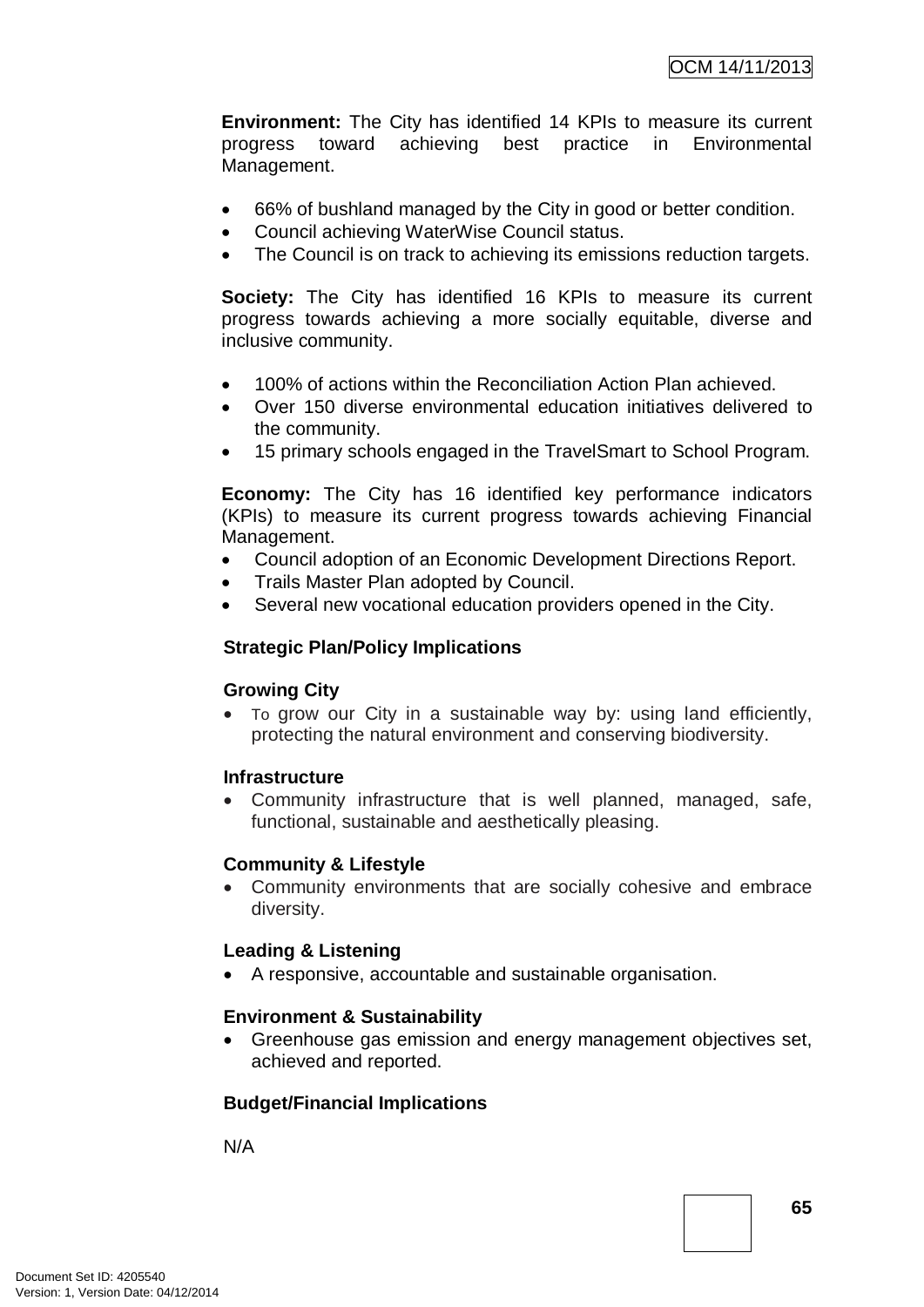# **Legal Implications**

N/A

# **Community Consultation**

N/A

# **Attachment(s)**

State of Sustainability Report 2012/13

## **Advice to Proponent(s)/Submissioners**

The Proponent(s) and those who lodged a submission on the proposal have been advised that this matter is to be considered at the 14 November 2013 Council Meeting.

## **Implications of Section 3.18(3) Local Government Act, 1995**

Nil.

# **16.2 (MINUTE NO 5209) (OCM 14/11/2013) - PURCHASE OF A DUMP TRUCK FOR HENDERSON WASTE RECOVERY PARK (167/010) (L DAVIESON)**

# **RECOMMENDATION**

That Council

- (1) amend the 2013/14 Adopted Municipal Budget by deleting Carry Forward Capital Plant Purchases:
	- CW7780 Heavy Fleet Waste Serves Landfill Excavator (21Tonne – New) \$217,000.
	- CW7781 Heavy Fleet Waste Serves Landfill Excavator (14Tonne – New) \$180,000.
- (2) amend the 2013/14 adopted Municipal Budget by adding the following capital plant purchase.
	- CW7782 Heavy Fleet Waste Services Landfill Dump Truck (30 Tonne – second hand) - \$250,000.
- (3) return the net amount of \$147,000 to the Waste and Recycling Reserve.

**TO BE CARRIED BY AN ABSOLUTE MAJORITY OF COUNCIL**

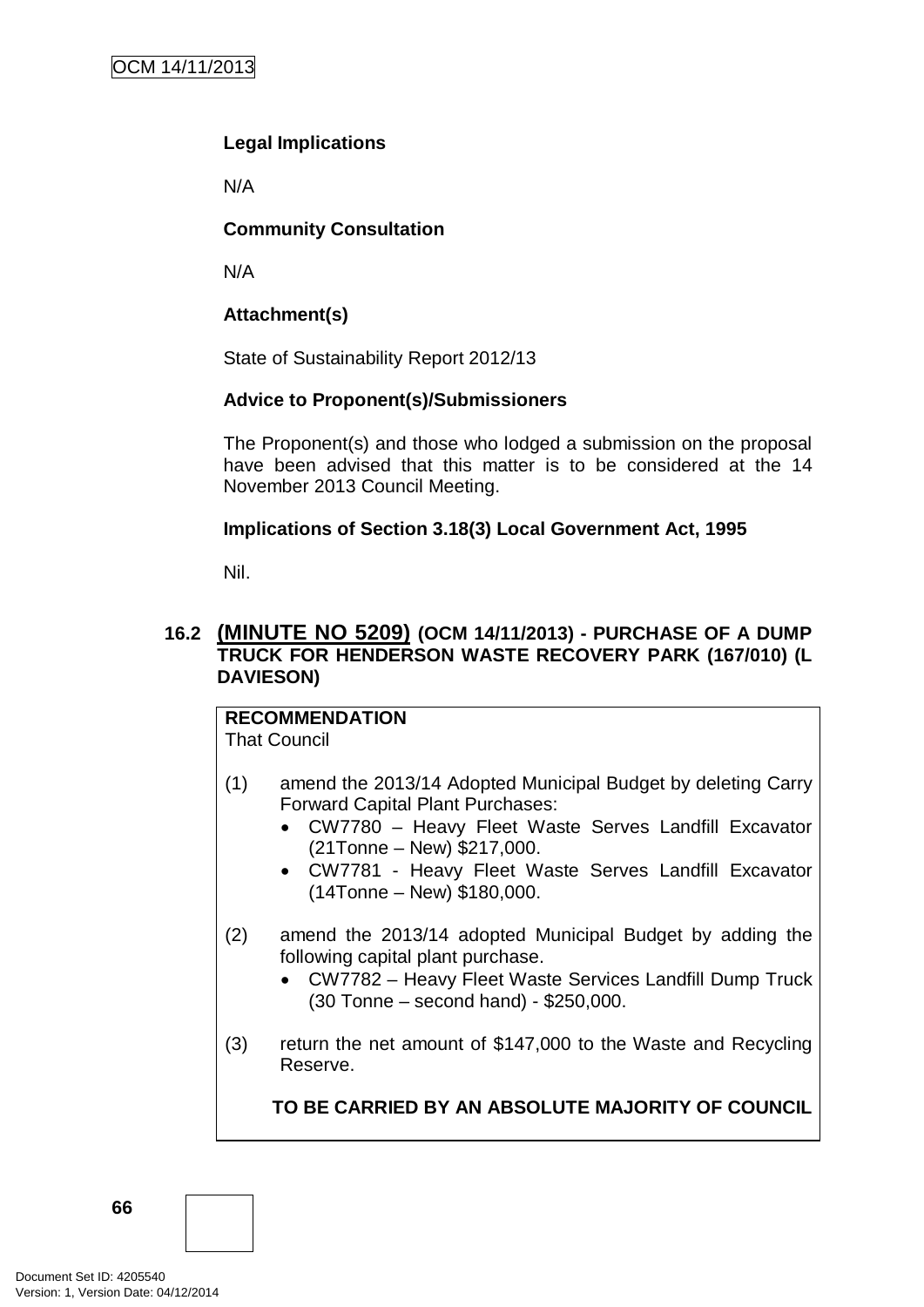### **COUNCIL DECISION**

MOVED Clr L Smith SECONDED Deputy Mayor C Reeve-Fowkes that the recommendation be adopted.

#### **CARRIED BY ABSOLUTE MAJORITY OF COUNCIL 10/0**

## **Background**

For at least the last 10 years the City has managed its landfill using external machinery provided by the commercial sector. Council has experienced a litany of issues with this approach and the last 3 service providers have been unable to provide services to our satisfaction. This has resulted in Council officers engaging in lengthy contractual discussions and ultimately ending the relationship.

Compacting and handling waste is a requirement of our licence and relying on external contractors for this service has proved to be problematic.

Officers have been reluctant to undertake the service in-house in the past due to imposed planning restrictions. Over the past 5 years, Council officers have worked proactively with Landcorp and have obtained agreement to our long term operation at this facility.

As a consequence, the OCM 10 November 2011 (Minute 4673) approved in principle (Option 2 – CoC Service Purchase of all Plant) that the City undertake the waste handling service at the Henderson Waste Recovery Park using its own resources.

Typically the facility requires 7 fundamental plant items:

- 1. Landfill Compactor (Waste compaction).
- 2. Track/Loader Dozer (Application of cover and batter construction).
- 3. Wheeled Loader (Handling cover)
- 4. Water Truck (Dust control)
- 5. Hook Lift Truck (Waste bin transport).
- 6. Large Excavator (Recovery of steel).
- 7. Small Excavator (Recovery of small steel, plastic and wood).

These outsourced machines are augmented by the City's Volvo F90 loader, a hooklift truck, a water truck/fire control unit and 2 all-terrain 4WD vehicles (mules).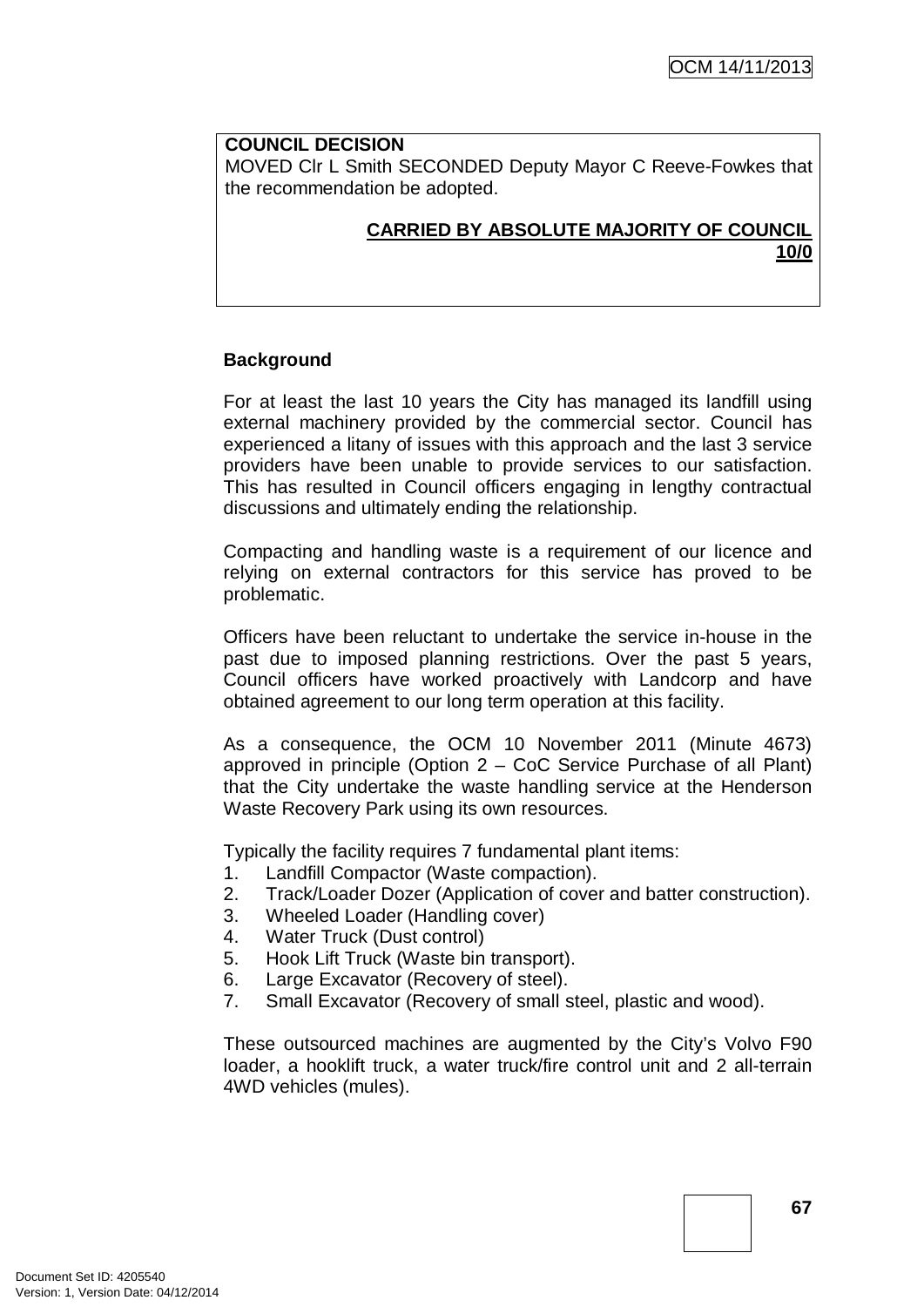Plant items listed above 1 to 5 have been purchased, leaving the 2 excavators as the only outstanding plant items for the Facility.

In the period since this 2011 decision, the City has constructed Cell 7 and 2 leachate ponds, which resulted in 340,000m3 of clean fill suitable for use as daily cover stockpiled at the rear of our facility. To use this material, the clean fill must be transported daily to the active cell. Prior to this, the City would accept subdivisional clean fill, free of charge, delivered direct to active face on the landfill by cartage contractors.

In a protracted dispute with the then Department of Environment and Conservation on whether the Landfill Levy is payable on clean fill, the DEC finally determined that "received" clean fill attracts the Levy and "site derived" does not.

As a result the Henderson Waste Recovery Park (HWRP) now uses exclusively "site derived" clean fill that was stockpiled as a result of the construction of Cell 7 and the leachate ponds. The transportation of this material from the stockpile to the active cell requires a dedicated dump truck.

#### **Submission**

N/A

## **Report**

The 21 tonne excavator primarily removes steel from the active face. The intention is that the 14 tonne excavator will recover smaller steel objects, plastic, mattresses and wood as well as completing sundry tasks throughout the site.

RFT08/2013 Plant (Dry) Hire Services (yet to be awarded), was advertised to ensure that the addition of these two machines to the HWRP operations could not be sourced cheaper through outsourcing the plant. There were 14 tender submissions received and once evaluation was complete, the results were compared with the City's business case for the purchase of these machines. This determined that there was a greater financial benefit to the City for hiring these 2 excavators. As a consequence, the funds allocated for these two machines will not be utilised.

RFT08/2013 also called for the dry hire of a back-up excavator for 18 months and a dump truck (transportation of daily cover) for 3 years. Upon comparison with the City's business case, it was determined advantageous for the City to purchase a second hand 30 tonne dump truck.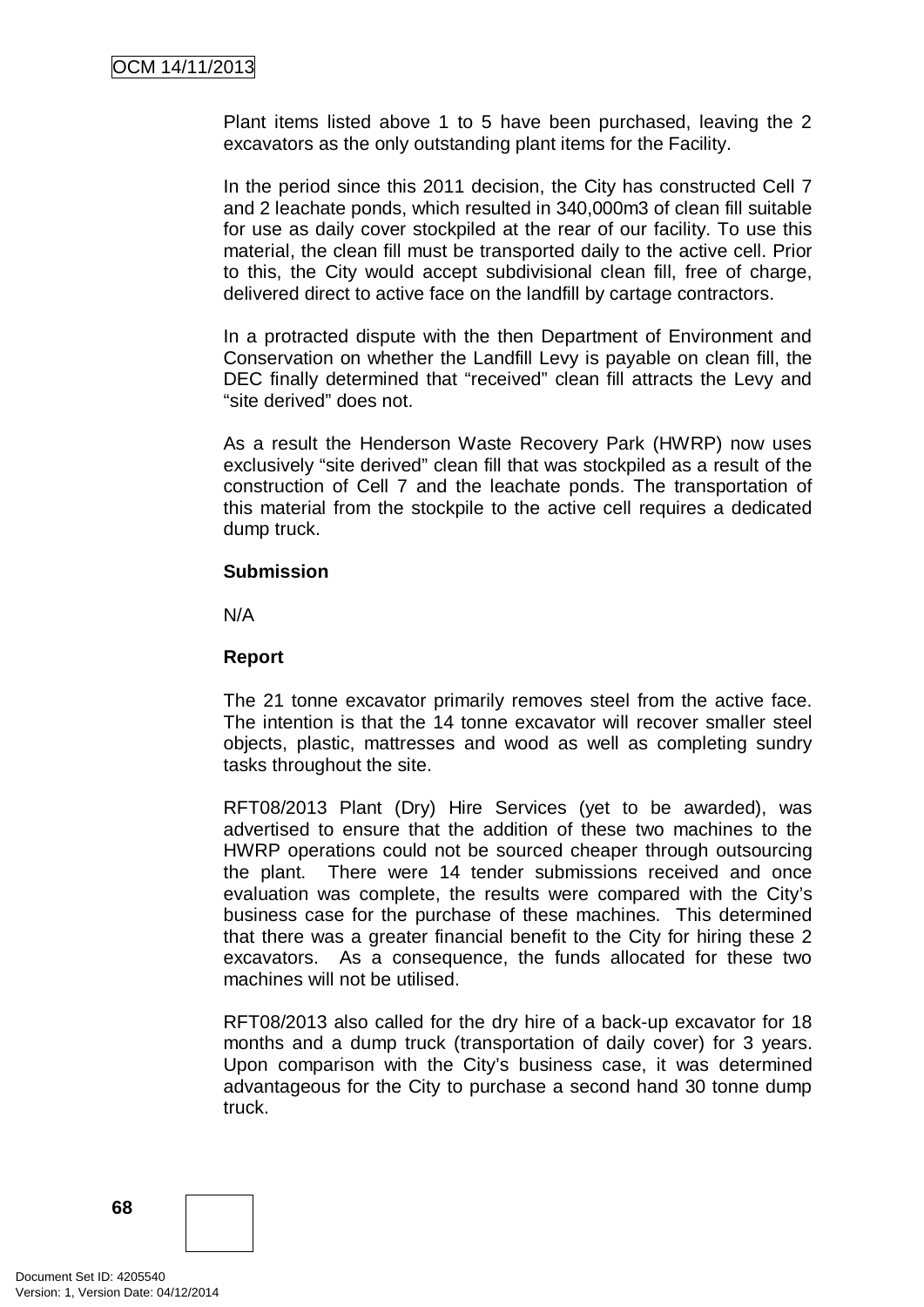The purpose of this report is to obtain approval from Council to use the funds allocated for the purchase of the 2 excavators in the 13/14 budget from the Waste Reserve for the purchase of a second hand 30 tonne dump truck to the value of \$250,000.

# **Strategic Plan/Policy Implications**

# **Environment & Sustainability**

- A community that uses resources in a sustainable manner.
- Community and businesses that are supported to reduce resource consumption recycle and manage waste.

# **Budget/Financial Implications**

The 21 tonne excavator (Capital Works Job No. (CW) 7780 for \$217,000) and the 14 tonne excavator (CW 7781 for \$180,000) were budgeted for purchase in 2013/14 financial year as a carry forward from the 2012/13 Budget. The funds were to be transferred from the Waste and Recycling Reserve. The total funds required were \$397,000.

Whilst at the Ordinary Council Meeting held 10 November 2011 Minute 4673, Council approved the purchase of the 14 and 21 tonne excavators, the financial and operational environment has changed, leading to the requirement to modify the budget to allow for the purchase of a dump truck only. A business case and financial analysis was undertaken to demonstrate that the purchase option was better than the lease/rent option.

It is recommended that a new CW be created for the dump truck and the net return to the Waste and Recycling Reserve will be \$147,000.

# **Legal Implications**

N/A

# **Community Consultation**

N/A

**Attachment(s)**

N/A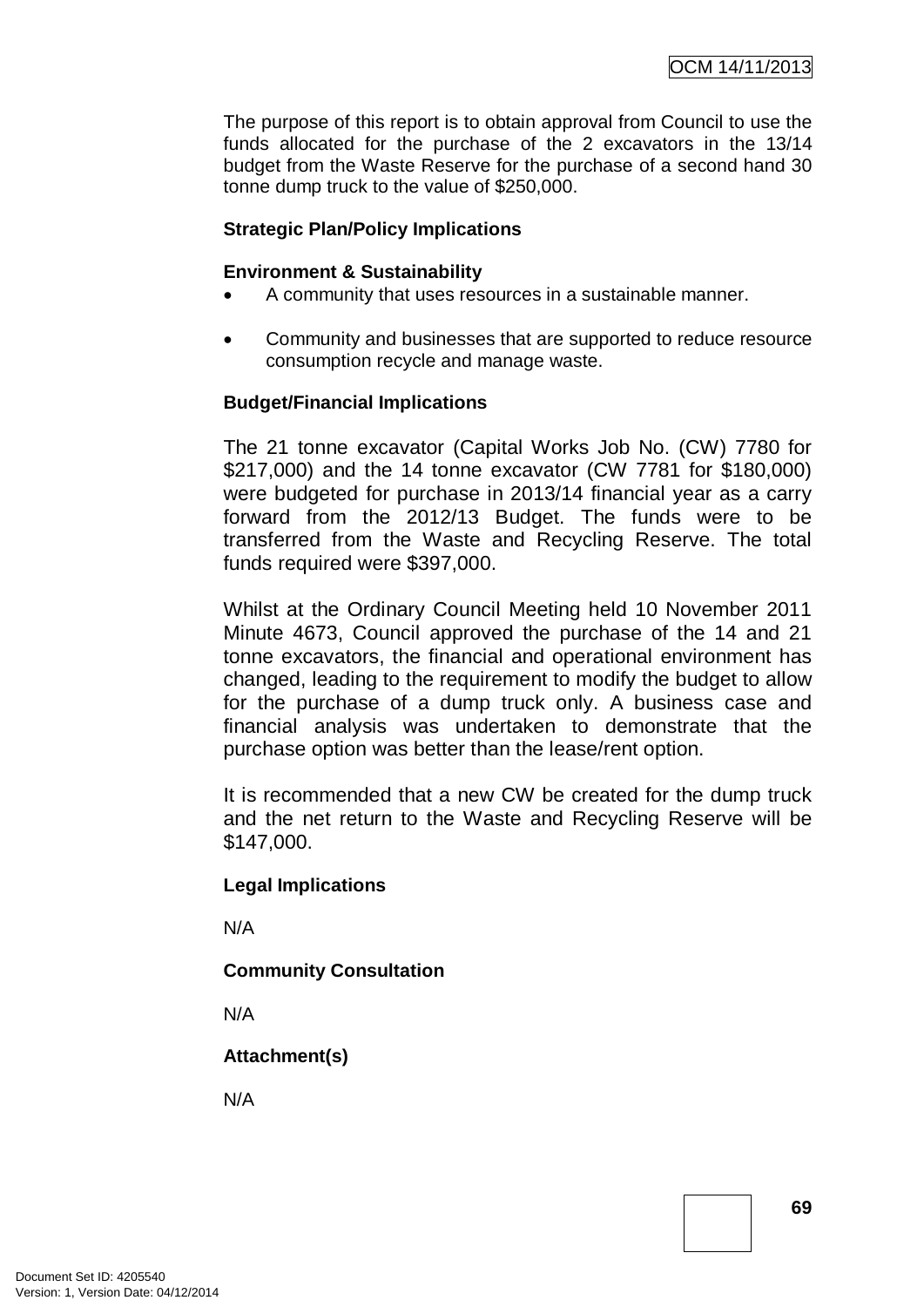# **Advice to Proponent(s)/Submissioners**

All tenderers have been advised of the amended scope to RFT08/2013.

#### **Implications of Section 3.18(3) Local Government Act, 1995**

Nil.

# **16.3 (MINUTE NO 5210) (OCM 14/11/2013) - COCKBURN SOUND COASTAL ALLIANCE COASTAL VULNERABILITY STUDY REPORT & WEBSITE (064/010) (D VICKERY) (ATTACH)**

# **RECOMMENDATION**

That Council

- (1) endorses the Cockburn Sound Coastal Alliance's Coastal Vulnerability Study Report and associated erosion and inundation hazard mapping;
- (2) endorses the Cockburn Sound Coastal Alliance launching a website to inform the public of the CSCA's activities; and
- (3) endorses the Cockburn Sound Coastal Alliance providing a link on its website and by whatever other means enable the public to access the Coastal Vulnerability Study Report and associated inundation and erosion hazard maps, on the basis that suitable disclaimers accompany the report and maps.

# **COUNCIL DECISION**

MOVED Clr L Smith SECONDED Deputy Mayor C Reeve-Fowkes that the recommendation be adopted.

**CARRIED 10/0**

# **Background**

The City of Cockburn joined with the adjacent Councils of Fremantle, Kwinana and Rockingham, the Department of Defence (Defence Support Group) and the Cockburn Sound Management Council to form the Cockburn Sound Coastal Alliance (CSCA) in 2011. The scope of the Alliance is to build and share knowledge concerning the vulnerability of the shared coastline of Cockburn Sound and Owen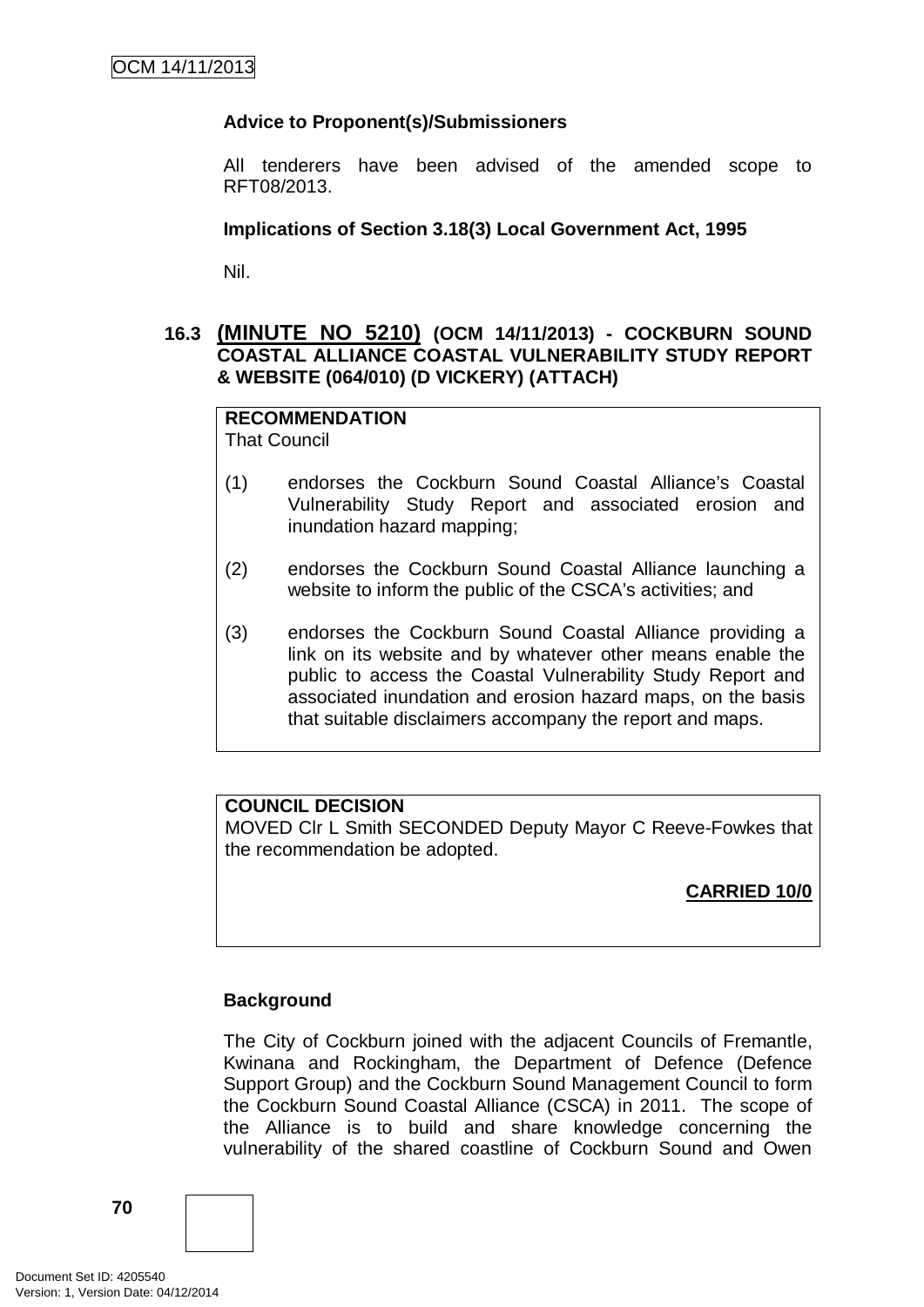Anchorage to the effects of climate change including sea level rise and assist in the development of strategies to address those identified vulnerabilities.

A formal Terms of Reference and Memorandum of Understanding (MOU) for the CSCA were signed by the CEO's or Chairpersons of the member Councils and agencies in October 2011. Subsequently in August 2013 Perth Regional NRM also became a member of the Alliance and signatory to the MOU. Additionally representatives of the Department of Transport (Coastal Infrastructure Branch) and DEC (Climate Change Unit) actively assist the Alliance in its initiatives.

In June 2012 the City of Cockburn, on behalf of the CSCA, awarded a contract (RFT09/2012) to a consortia of Consultants headed up by Coastal Zone Management Pty Ltd to undertake a Cockburn Sound Coastal Vulnerability Study. This is the first of 4 stages of the Alliance's Cockburn Sound Coastal Vulnerability and Flexible Adaptation Pathways Project (refer Attachment 1 for a schematic of the project's stages).

The scope of the Coastal Vulnerability Study Stage 1 was to assess and model the ocean and sediment transfer processes occurring in Cockburn Sound and Owen Anchorage and project the potential erosion and inundation of the coast from Fremantle Fishing Boat Harbour down to Point Peron in Rockingham and the east coast of Garden Island through to the Year 2110 based on various storm event and sea level rise scenarios. The scenarios considered were various levels of storm intensity (measured in terms of Annual Recurrence Interval (ARI) including a 500 year intensity storm) and sea level rise (SLR) values of 0.0m (current day), 0.5m, 0.9m and 1.5m.

The Consultants completed and presented their Cockburn Sound Coastal Vulnerability Report and associated appendices and inundation and erosion maps to the CSCA's member representatives over the period February – March 2013. Subsequent to that various briefings have been provided to the various Local Government councils and other CSCA member agencies by their respective member representatives, including one to the City of Cockburn's elected members on the  $28<sup>th</sup>$  February 2013 (refer to Attachment 2 for a Summary of the study and the Executive Summary of the report).

In July 2013 the City of Cockburn (on behalf of the CSCA) has subsequently awarded the Stage 2 contract RFT 03/2013 to a consortia of Consultants led by Oceanica BMT Pty Ltd.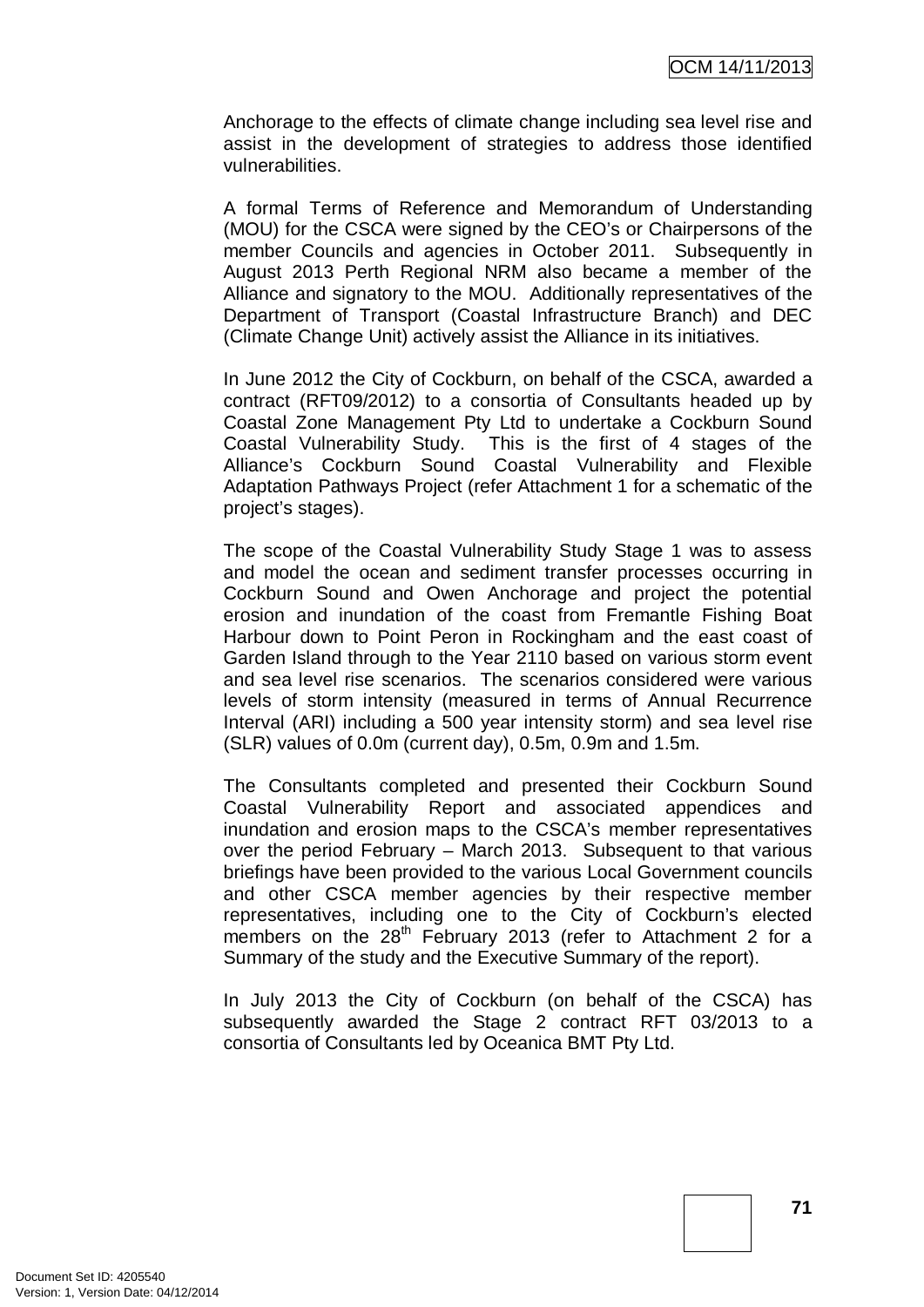This contract is to:

- 1. Undertake a value and risk assessment of those identified assets at risk, in consultation with the principal Stakeholders.
- 2. Develop "first pass" adaptation plans that would address those identified threats. Such plans may include planned retreat, modification or protection actions as outlined in State Planning Policy 2.6.

In parallel to the commissioning of the Stage 2 contract, a CSCA representative working group led by the City's Coastal Project Coordinator developed a communication package including a website that outlines the CSCA's membership and activities to date (refer to Attachment 3). Encompassed in the website is a proposed link to the Stage 1 Coastal Vulnerability Report and associated inundation and erosion hazard maps. The hazard maps have been integrated into each of the participating local authorities GIS Intramaps viewer for internal staff reference and it is proposed that the CSCA website and individual Council websites will enable the public to access the same hazard maps down to a reduced level of resolution and with embodied disclaimers (refer to Attachment 4). This item seeks Councils endorsement for the website and its general content.

# **Submission**

N/A

# **Report**

The Cockburn Sound Coastal Vulnerability Report and its Appendices and associated hazard maps prepared by the Consultants under the City of Cockburn's Contract RFT 09/2012 detail in respect to various scenarios of storm event and sea level rise up to the year 2110:

- 1. Potential projected recession of the coastline from erosion.
- 2. Potential areas of inundation erosion related recession of the coastline.

The Coastal Vulnerability Study report and maps cover the full length of the coastline from the Fremantle fishing boat harbour down to Point Peron in the City of Rockingham, and the east side coast of Garden Island. Modelling associated with the more severe scenarios indicate some potential significant widths of shoreline retreat caused by erosion and wide areas of projected inundation associated with sea level rise and storm surge.

As would be expected, the extent of projected potential coastline recession arising from erosion varies down the coast depending on the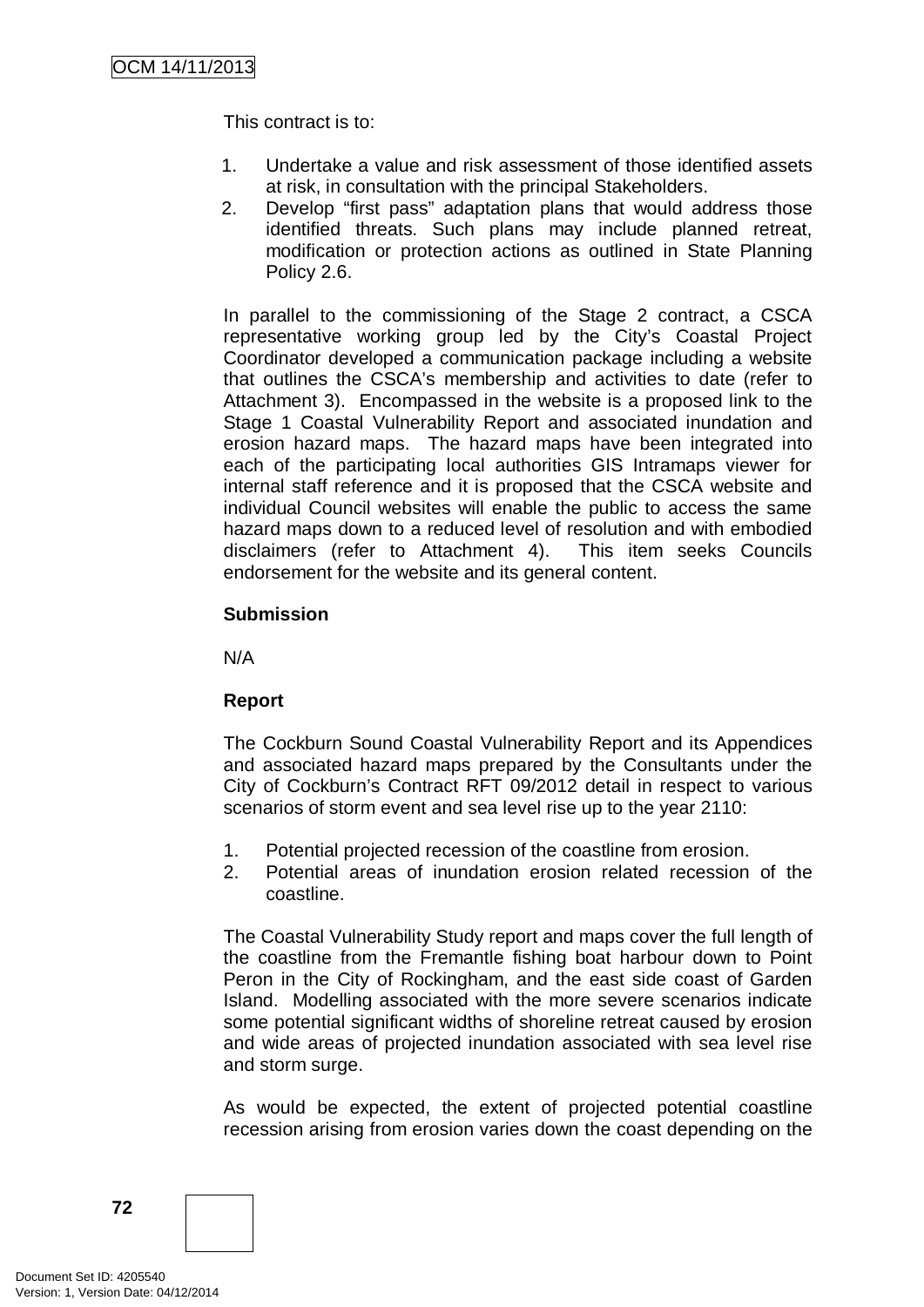geomorphology of the area, being minimal in sections of coastline predominately of a rock nature, such as at Naval Base, whereas much more extensive in areas predominately comprising sand formation, such as south of Catherine Point groyne in North Coogee.

Similarly the extent of projected potential inundation from flooding from the sea varies down the coastline on account of the varying topography, being quite a bit more extensive in parts of the Cities of Fremantle and Rockingham as compared to within the City of Cockburn or Kwinana.

For the most part the projected erosion related coastline recession will impact upon Council or State or Federal Government administered land and assets, the main exception to this being industrial lots fronting the coast in the City of Kwinana. Separately areas of projected inundation include both Council and other government administered land and assets and privately owned property areas.

As articulated in the various riders and disclaimers within the report, the projected erosion and inundation hazard lines and areas are general in nature for any section of coastline and are based on various assumptions concerning retention of existing protection structures and such, and are not meant in themselves to be used for planning of setbacks or to take the place of more site specific coastal vulnerability assessments for a particular development.

Prior to launching the website and releasing the Stage 1 report and maps detailing projected potential erosion or inundation of coastal areas including private property it was thought prudent to seek legal advice concerning this release. Advice was sought from the City's legal advisers McLeods Pty Ltd in regard to the proposed content of the website, proposed wording of disclaimers and the proposed release of the Cockburn Sound Coastal Vulnerability Report and hazard maps to the public via the website or other means (refer to attachment under Confidential cover).

It is evident from the legal advice sought that prior to launching the CSCA website and before the CSCA or any of the participating local governments or other agencies release the Stage 1 Coastal Vulnerability Report and associated erosion and inundation hazard maps to the public, that each local authority passes a resolution to endorse the release of the report and hazard mapping subject to the limitations placed on the information through the various disclaimers prepared (refer Attachment 4). Accordingly each of the participating local authorities (Fremantle, Cockburn, Kwinana and Rockingham) are being asked to present an item to their Council for this purpose.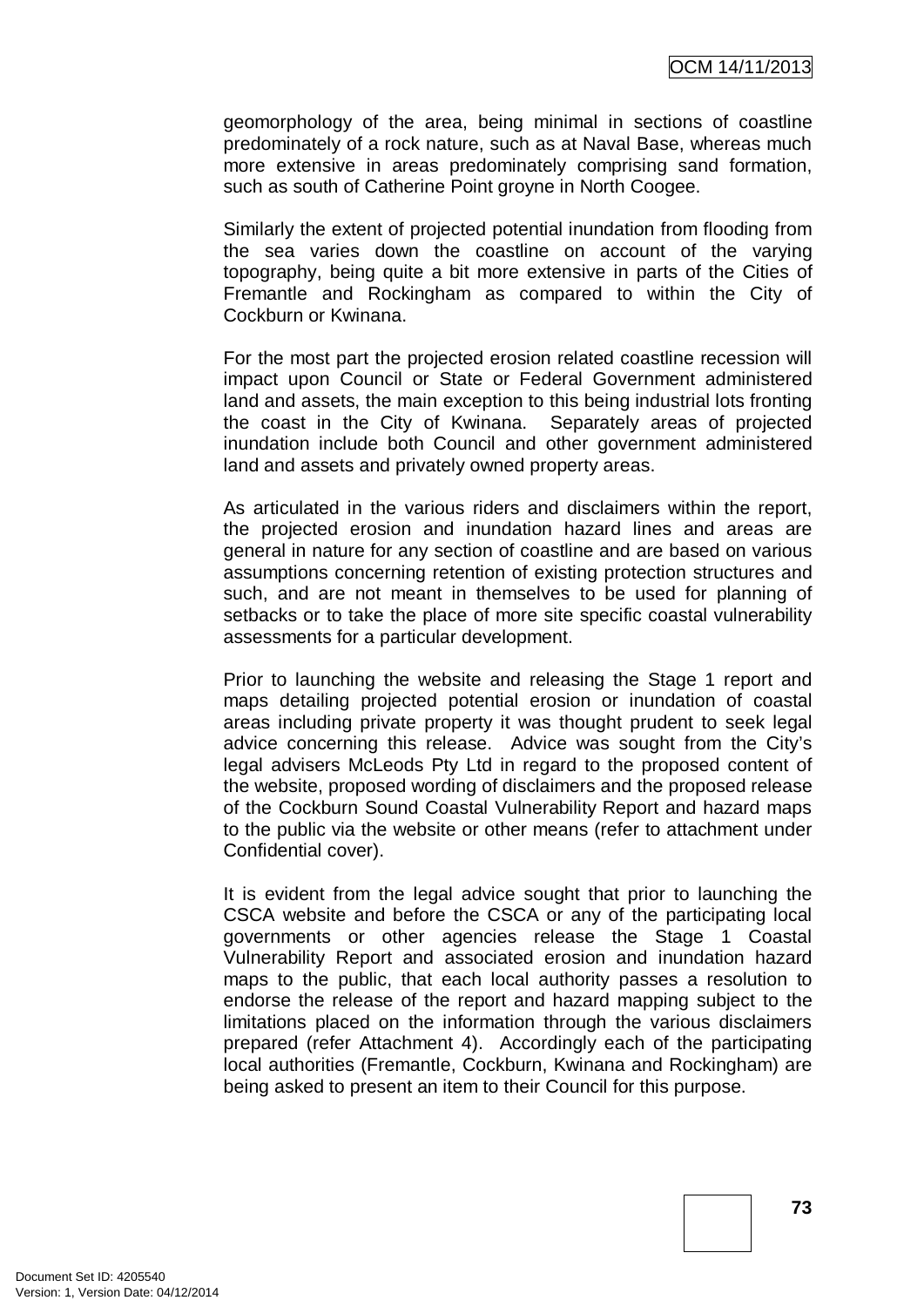# **Strategic Plan/Policy Implications**

# **Leading & Listening**

- Effective and constructive dialogue with all City stakeholders.
- A responsive, accountable and sustainable organisation.
- A culture of risk management and compliance with relevant legislation, policy and guidelines.

# **Environment & Sustainability**

• To protect, manage and enhance our natural environment, open spaces and coastal landscapes.

# **Budget/Financial Implications**

N/A

# **Legal Implications**

The recommendations are in accord with the legal advice received and provide the appropriate legal protection to the City and its officers acting in good faith in use and referral to the Coastal Vulnerability Study and its associated documents.

# **Community Consultation**

None to date. Community consultation occurs in the CSCA's third stage of its Cockburn Sound Coastal Vulnerability & Flexible Adaptation Pathways Project, anticipated to occur mid-2014.

# **Attachment(s)**

- 1. CSCA's Cockburn Sound Coastal Vulnerability & Flexible Adaptation Pathways Project flowchart.
- 2. Coastal Vulnerability Study Report 2 Page Summary & Executive Summary.
- 3. Draft media release and website text/presentation.<br>4. Disclaimers for release of information
- Disclaimers for release of information

# Under Separate Cover

5. Legal Advice from McLeods Barristers & Solicitors entitled 'Climate Change Issues' dated 4 October 2013 is confidential and supplied under separate cover.

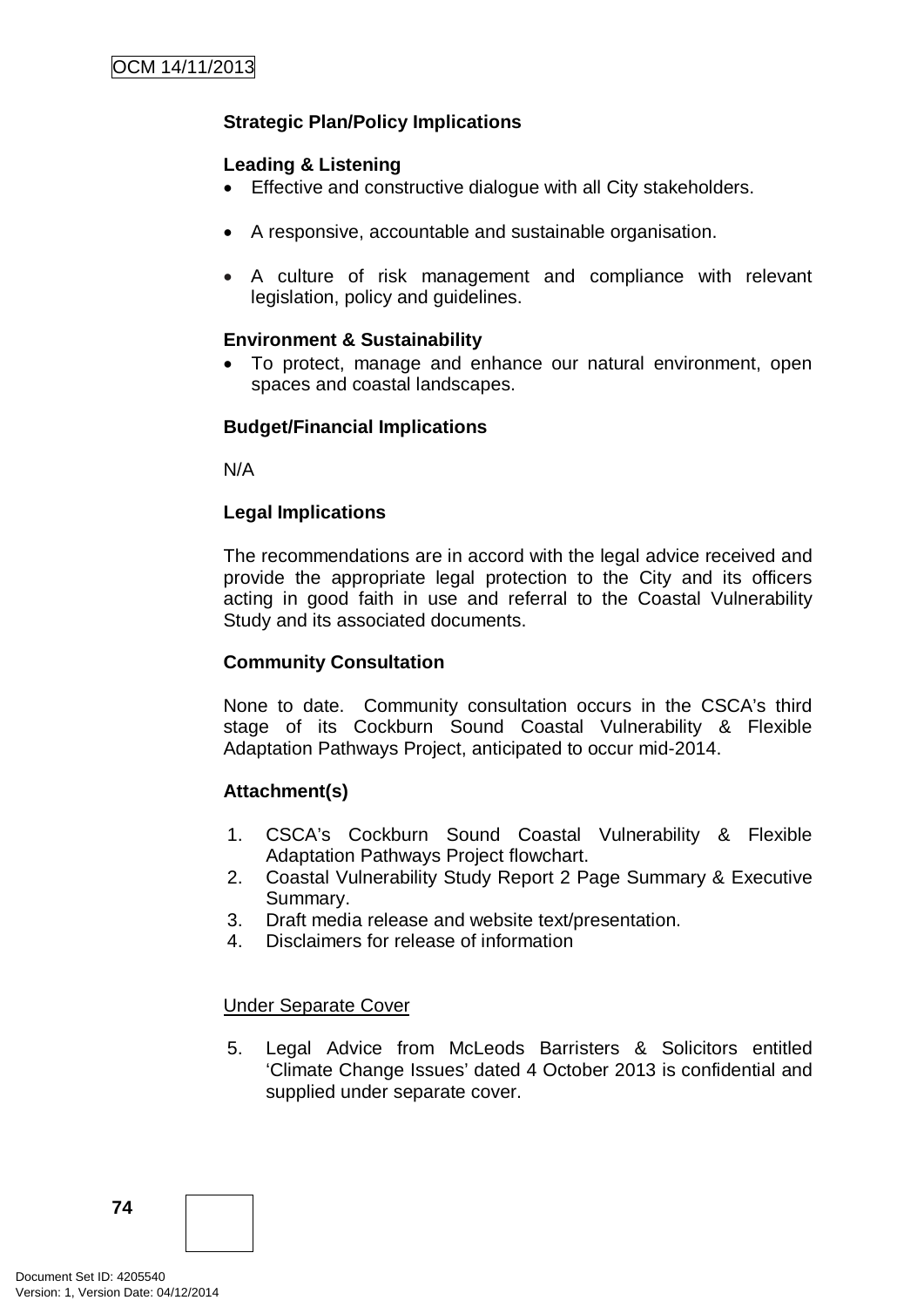# **Advice to Proponent(s)/Submissioners**

N/A.

**Implications of Section 3.18(3) Local Government Act, 1995**

Nil.

# **17. COMMUNITY SERVICES DIVISION ISSUES**

# **17.1 (MINUTE NO 5211) (OCM 14/11/2013) - APPOINTMENT OF BUSH FIRE CONTROL OFFICER (028/027) (R AVARD)**

**RECOMMENDATION** That Council:

- (1) request the Department of Fire and Emergency Services (DFES), under Section 38A of the Bush Fire Act 1954, appoint Mr Terry Wegwermer as the City of Cockburn Chief Bush Fire Control Officer;
- (2) revoke the appointment of Mr Leslie Woodcock as the City of Cockburn Chief Bushfire Control Officer; and
- (3) write to Mr Woodcock thanking him for his services to the Fire and Emergency Services in the City of Cockburn.

# **COUNCIL DECISION**

MOVED Clr L Smith SECONDED Deputy Mayor C Reeve-Fowkes that the recommendation be adopted.

**CARRIED 10/0**

# **Background**

Council, at its meeting of 30 June, 2003, resolved to enter an arrangement with the Department of Fire and Emergency Services (DFES) for the employment of a jointly funded Community Emergency Services Manager. A significant role of this position is that of the Chief Bush Fire Control Officer.

DFES advertised the position of the Community Emergency Services Manager contract prior to a permanent position being advertised and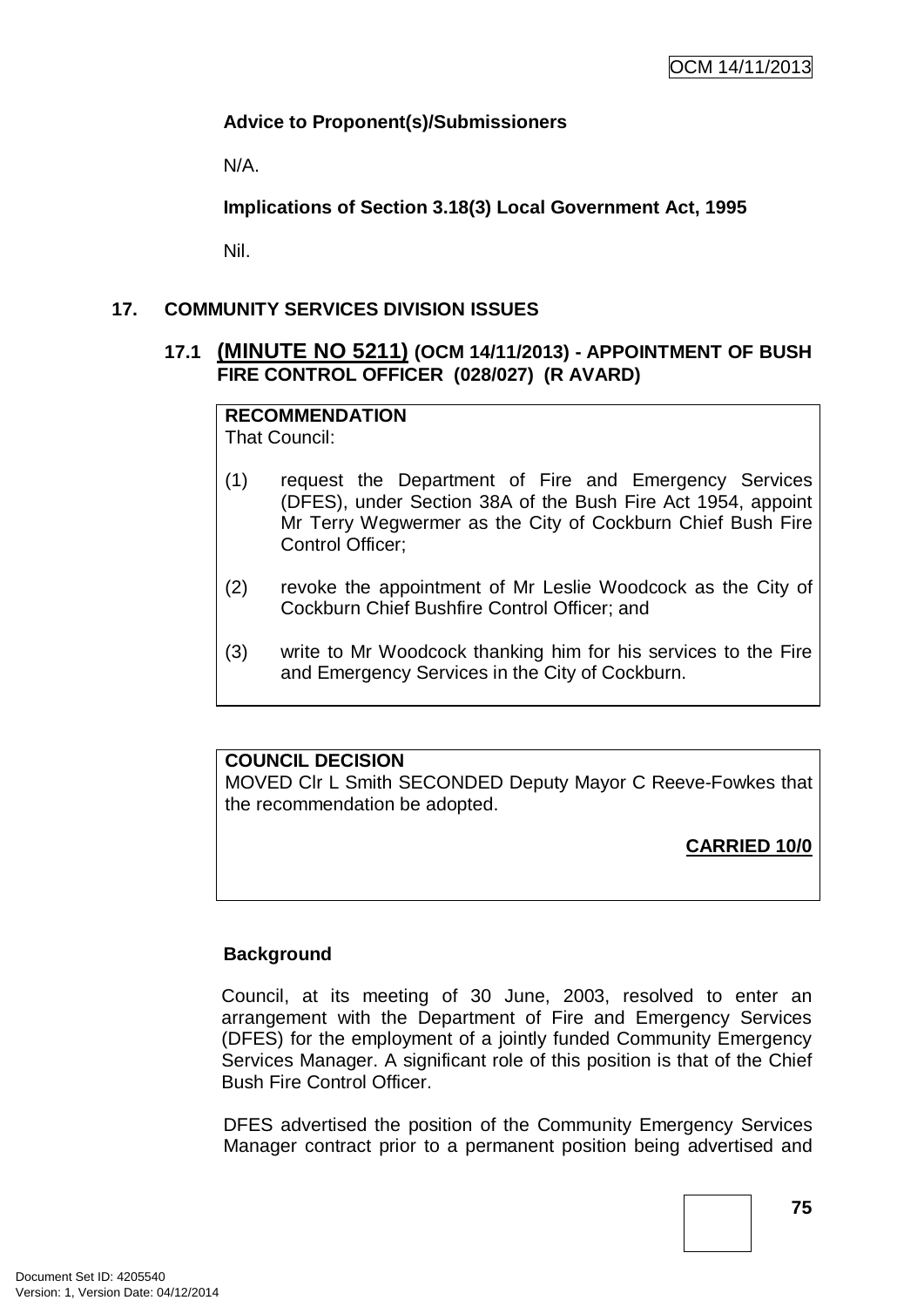filled. The interim contract position was filled by Mr Leslie Woodcock who has taken up a similar position with another authority.

### **Submission**

N/A

# **Report**

The Department of Fire and Emergency Services (DFES) advertised the permanent position of Community Emergency Services Manager and have selected Mr Terry Wegwermer for the position. This position also fulfils the role of Chief Bushfire Control Officer for the City of Cockburn. Under Section 38A of the Bush Fires Act 1954 (the Act) DFES is empowered, at the request of a Local Government, to appoint a member of its staff (as defined in the DFES Act) for the district of that Local Government for the purpose of the Act.

Accordingly, a Council decision is required to make a formal application to DFES to appoint a Chief Bush Fire Control Officer employed by DFES for the City of Cockburn.

#### **Strategic Plan/Policy Implications**

#### **Community & Lifestyle**

Safe communities and to improve the community's sense of safety.

#### **Environment & Sustainability**

• Identification and minimisation of impacts to human health risk.

# **Budget/Financial Implications**

Costs associated with the position are included in the 2013/14 Municipal Budget

#### **Legal Implications**

Bush Fire Officers are required to be appointed by Council under the Bush Fires Act, 1954

# **Community Consultation**

N/A

**Attachment(s)**

N/A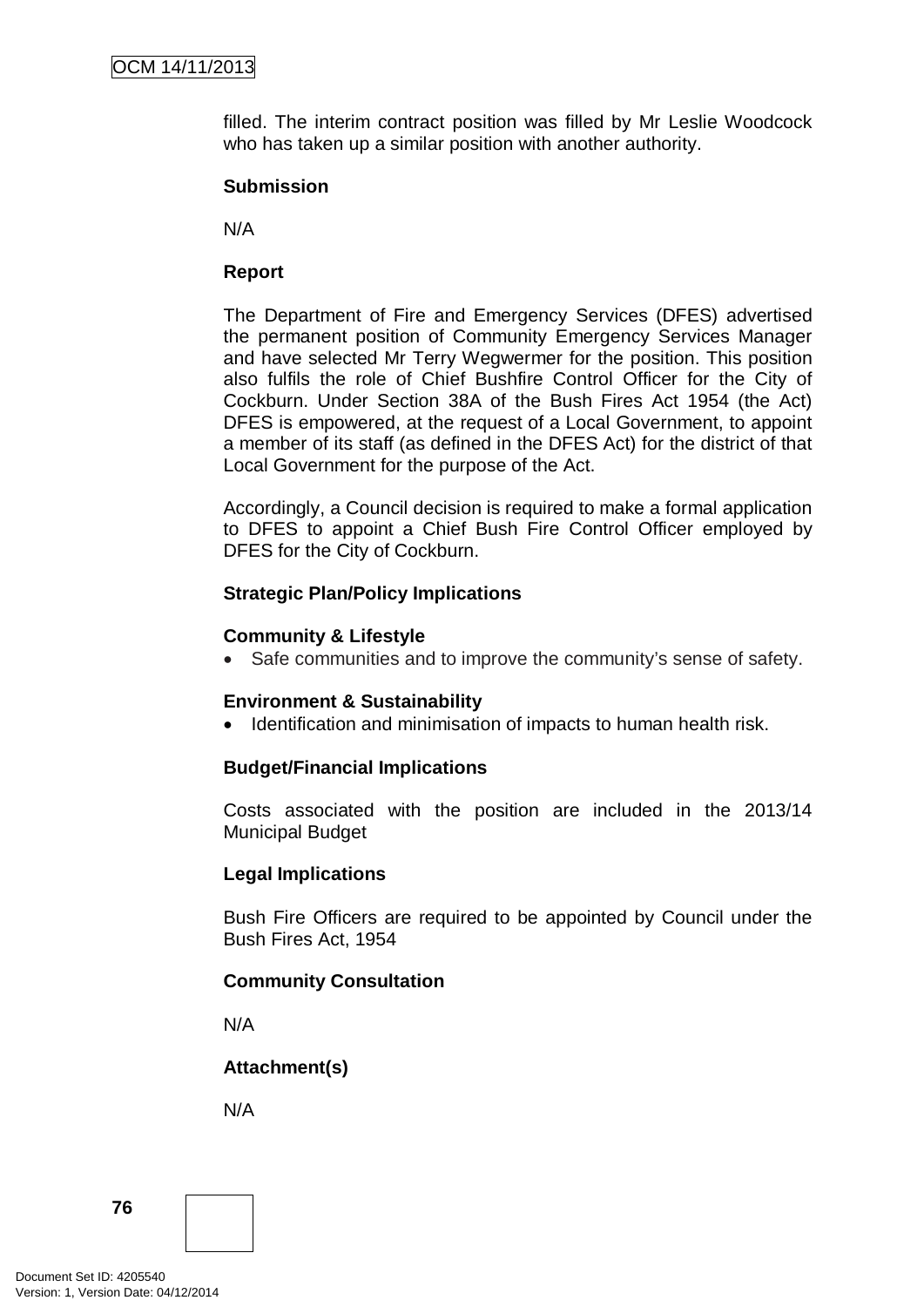# **Advice to Proponent(s)/Submissioners**

N/A

**Implications of Section 3.18(3) Local Government Act, 1995**

Nil.

# **17.2 (MINUTE NO 5212) (OCM 14/11/2013) - RECREATION TRADERS LICENCE - 2013/14 KITE SURFING LICENCES, WOODMAN POINT FORESHORE (111/006) (A LACQUIERE) (ATTACH)**

# **RECOMMENDATION**

That Council

- (1) endorse the conditions applied for Recreation Traders Licences awarded to Elemental Surf, Kite Surf SUP and Perth Kite Surfing School; and
- (2) review the number of licences in a report to be presented to Council in July 2014 for further consideration of future licences for Kite Surfing at Woodman Point.

# **COUNCIL DECISION**

MOVED Clr L Smith SECONDED Deputy Mayor C Reeve-Fowkes that the recommendation be adopted.

# **CARRIED 10/0**

# **Background**

At its Ordinary meeting of Council of February 2013 it was resolved to prohibit kite surfing and other commercial operations at Woodman Point until a formal licencing process was formed to approve such activities on Council managed reserves and foreshores. The policy was initiated due to complaints received by the public and unauthorised commercial operators in relation to safety concerns at Woodman Point caused by the high number of Kite Surfing Schools operating in the area.

Council adopted a Recreation Traders License Policy (SC52) at its Ordinary meeting of June 2013. The purpose of the Recreation and Leisure Traders policy is to provide guidelines to prospective applicants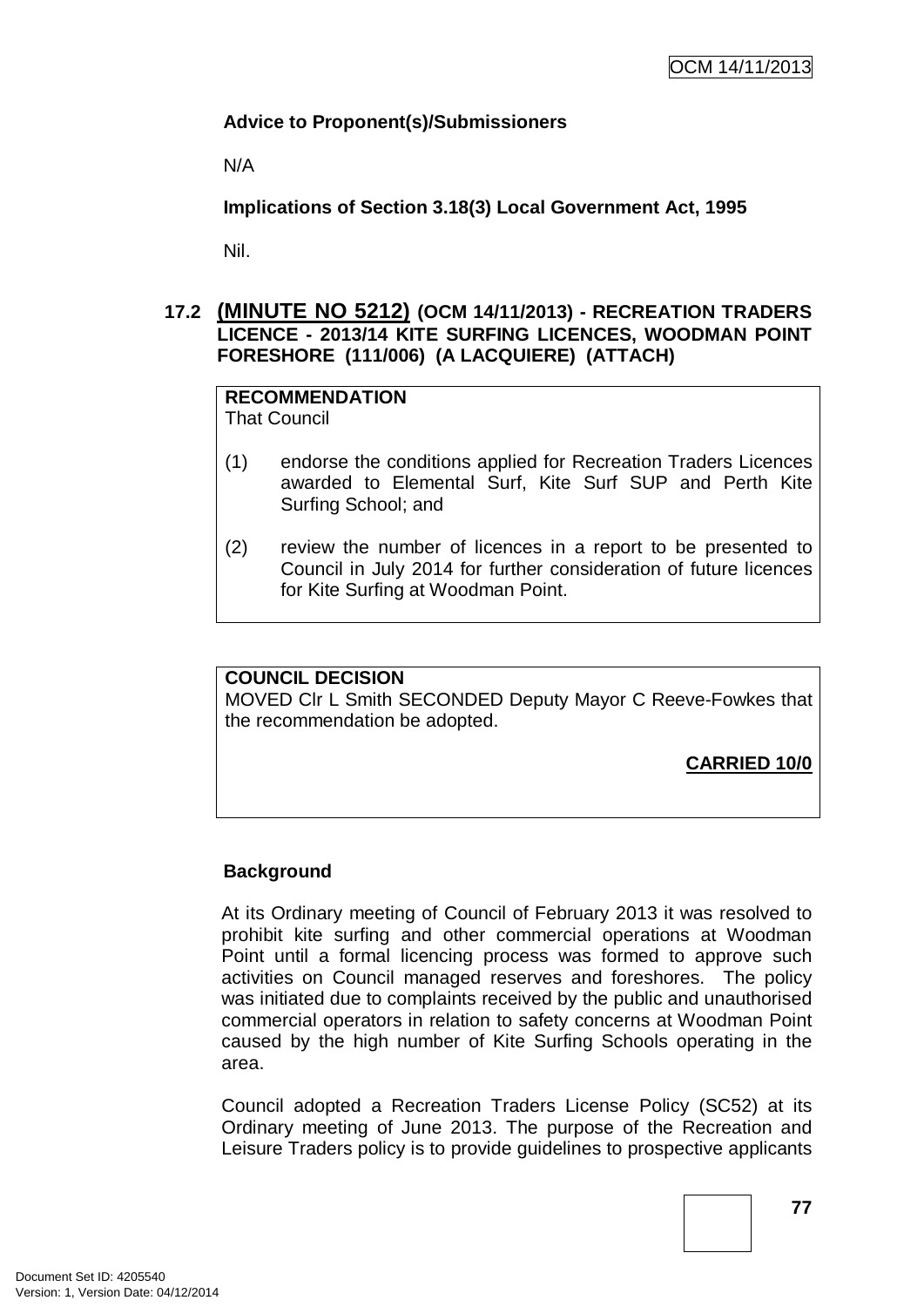to operate on reserves and foreshores under the control of the City, to be issued under the City of Cockburn's Local Laws Part III, 3.4 (n) & (o) and Part VI. The Recreation and Leisure Traders Licence as defined under policy SC52 applies to a person or groups conducting recreational and leisure service for monetary gain on the City's reserves or foreshores. Types of operations may include, but are not limited to fitness classes, equipment hire businesses, tours, carnival rides and personal training.

The implementation of a Recreation Traders Licence ensures that:

- Traders do not negatively impact on the community.
- Traders have the relevant qualifications and insurances in place.
- Traders have appropriate risk and safety management plans in place.
- There is a process in place for assessment and authorisation by the City.
- The reserves and foreshores are managed appropriately and safely.

# **Submission**

The City recently forwarded a license and conditions to one of the successful operators (Elemental Surf) on 21 October 2013. The owner of Elemental Surf, Mrs. Caroline Bradley, has since written to the City (See attachment 1) requesting the Council to amend the conditions set within the license.

# **Report**

Following the adoption of the Recreation Traders Policy in June, the City's administration implemented a process for traders to formally seek approval from the City to conduct authorised activities on Council managed reserves and foreshores.

On 23 July 2013, expressions of interest were called for Kite Surfing Schools wishing to operate a commercial business at Woodman Point. The City advertised the expressions in the Cockburn Gazette, on the City`s website and informed known operators in the area of the process to apply. Applications closed on 30 August at 5.00pm with six submissions received for evaluation as outlined below.

#### Applicant's Name:

Elemental Surf: Kite Surf SUP: Loose Kites: Ocean Adventures: Perth Kite Surfing School: Soulkite: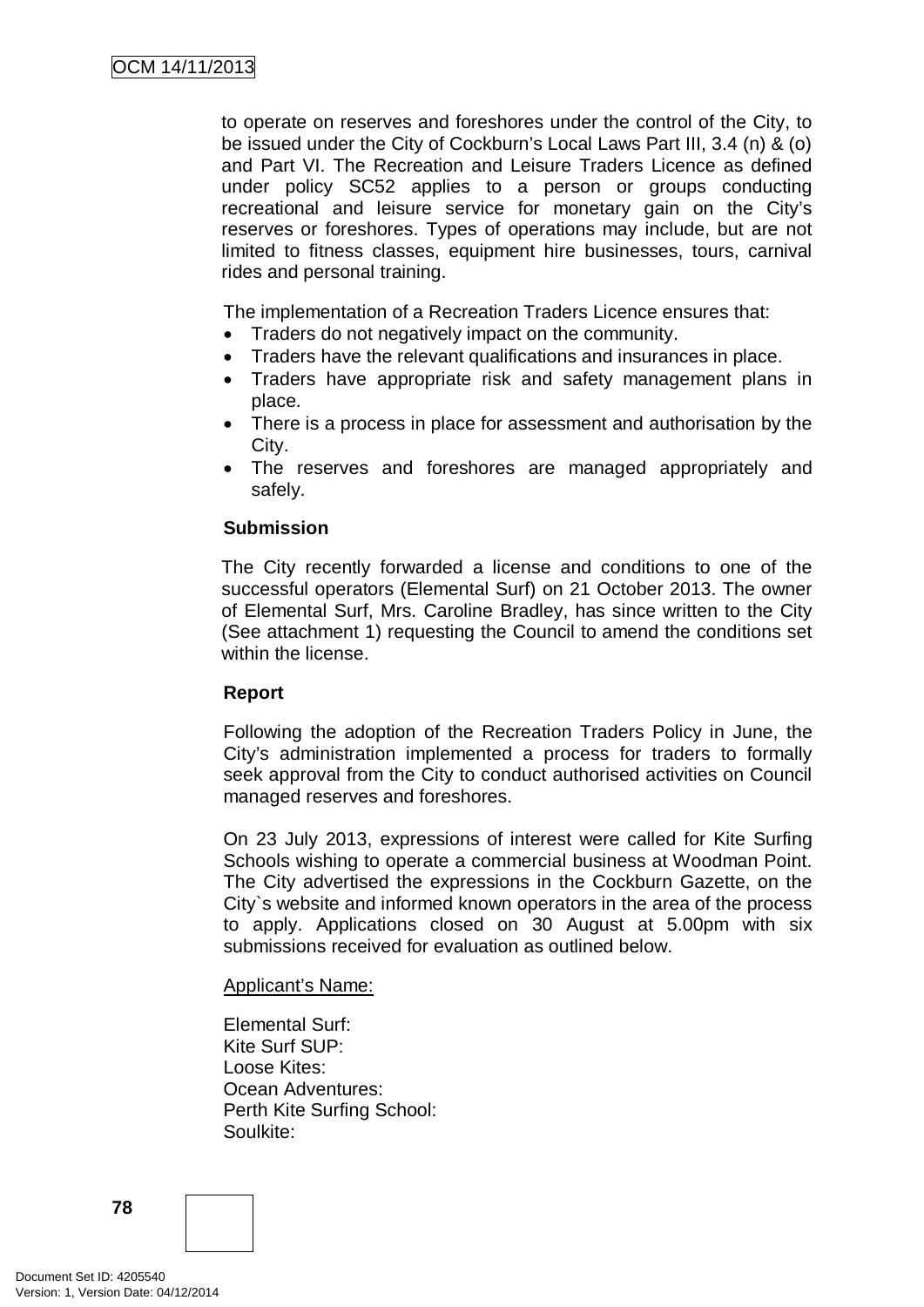Following the closing of expressions of interest, a panel of members was formed to evaluate the submissions received. The panel was selected to ensure there was a wide range of experience from staff that had a broad understanding of specific aspects relevant to the licence. The following staff members appointed to the panel were:

#### Name and Position

Mr Adrian Lacquiere - Recreation Services Coordinator Mr Phillip Oorjitham - Environmental Health Coordinator Mr Bruce Mentz - Ranger & Community Safety Services Manager Mr Anton Lees - Manager Parks & Environment Mr Nathan Johnston - Recreation Development Officer

The City also invited Mr Darren Ellis (President) and Mr Drew Norton (Vice President) of the WA Kite Surfing Association (WAKSA) to provide a briefing to the panel prior to the panel making a decision. The representatives from WAKSA did not take part in the evaluation process and verbally confirmed they had no conflicting interests with any of the schools who had made a submission. WAKSA provided the panel with enough information for the members to comfortably make an informed decision on the number of licences and the conditions that should apply. The representatives from WAKSA recommended the following to be considered:

- 1. The best location to teach kite surfing is from the main beach that faces south.
- 2. Instructors must be accredited with the International Kite Boarding Organisation or British Kite Surfing Association.
- 3. Suggest maximum 2 instructors per school and no more than two clients per instructor.
- 4. No more than three schools operating at Woodman Point.
- 5. Schools to operate no closer than 100m and must allow room for other schools to operate.
- 6. When classes should not take place due to wind strength.

In assessing the 6 submissions the panel took into account the history of the schools, risk management, safety, environmental issues and overall operations. The decision to award licences to 3 schools was based on the information provided by WAKSA who confirmed that up to 3 schools could operate safely along a 1km stretch of beach on the southern side of Woodman Point subject to the considerations advised above.

On the completion of the panel's assessment of all applications the following operators were ranked as the top three and subsequently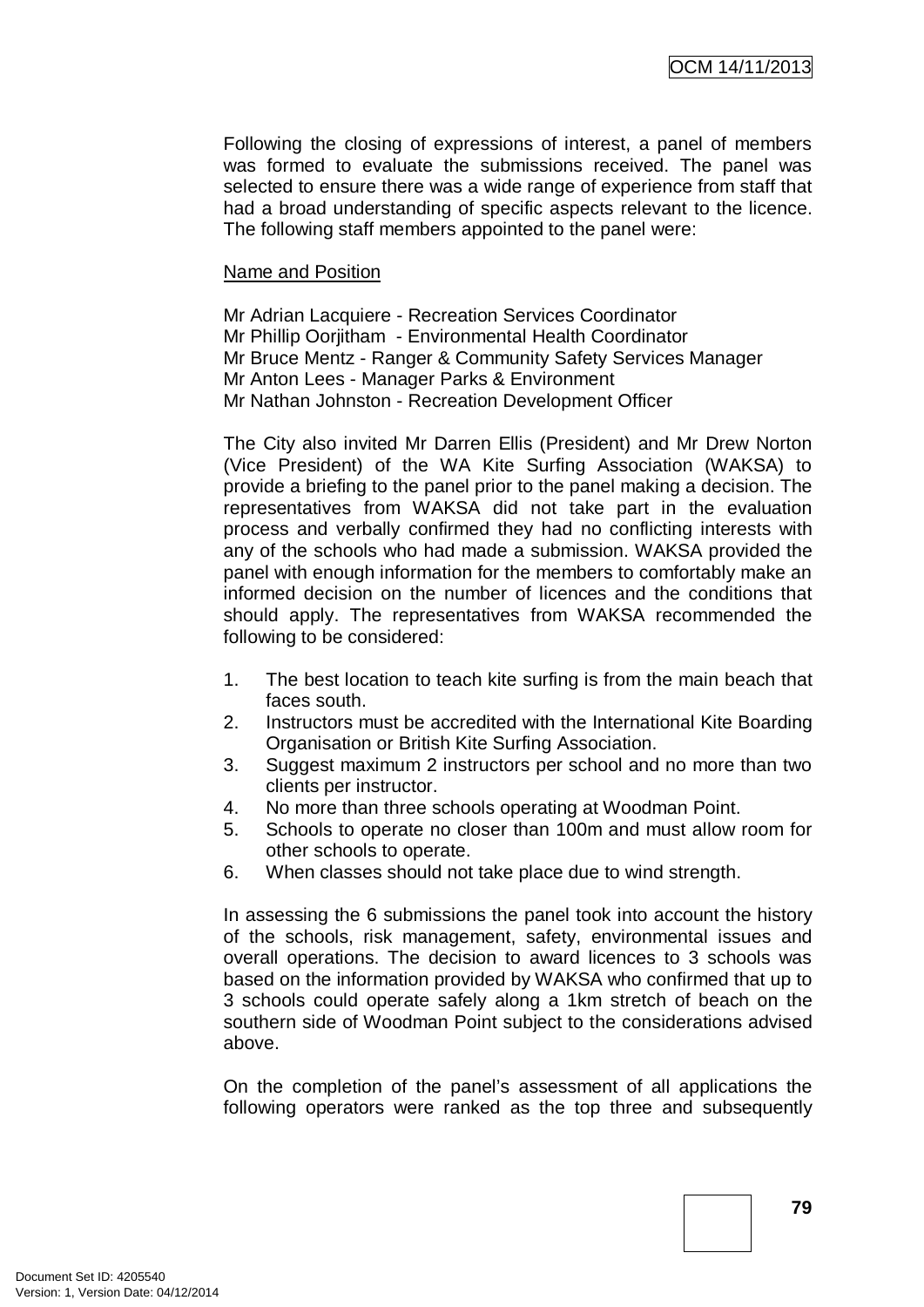would be awarded licences up to May 2014, with extension subject to an internal review.

- Elemental Surf
- Kite Surf SUP
- Perth Kite Surfing School

The City wrote to above operators on Friday 11 October 2013, advising that they were the successful applicants for a Recreation Traders Licence to conduct kite surfing lessons at Woodman Point, subject to payment of the licence fee of \$1,500.

Prior to the official licence being sent to Elemental Surf, on 15 October the City received email correspondence from Elemental Surf owner Mrs Caroline Bradley in regards to her concerns on the restrictions being placed on the number of instructors and participants per school. The City responded on 17 October advising that the conditions on the number of instructors would remain for this season and reiterated that a review would occur in May 2014 on the licences issued. Mrs Bradley advised that she would seek to appeal the conditions set within the licence and was advised to write to the City to raise the matter for consideration. Mrs Bradley has since written to the City requesting the following matters as be formally considered by Council:

- 1. Limit the number of schools to 1 or 2 schools only, allowing Elemental Surf to keep their regular number of instructors.
- 2. Re-evaluate the commercial operating zone and decrease the size given the close proximity to the dog beach.

Under policy SC52 clause (n), Council reserves the right '*to withdraw permission for the use of the site, to alter the location of the site and/or vary conditions of use in relation to any Recreational Traders Licence issued'.* 

The decision to allow up to three commercial operators was based on the advice received from WAKSA who were specifically asked how many licences the foreshore could accommodate. Over the past years there have been reports of up to 8 schools in operation at Woodman Point and therefore the panel restricted the number of operators to 3, in accordance with the WAKSA recommendation. The number of instructors was restricted to a maximum of 2 per school at any one time with a maximum of 2 participants per instructor. This was deemed fair and appropriate by the panel members and allowed a controlled maximum number of clients being taught within the area at any one time. The area allowed for the commercial operators stretches approximately 1km with a condition that the schools remain at least 100m apart. It was considered safe to allow up to 6 instructors with up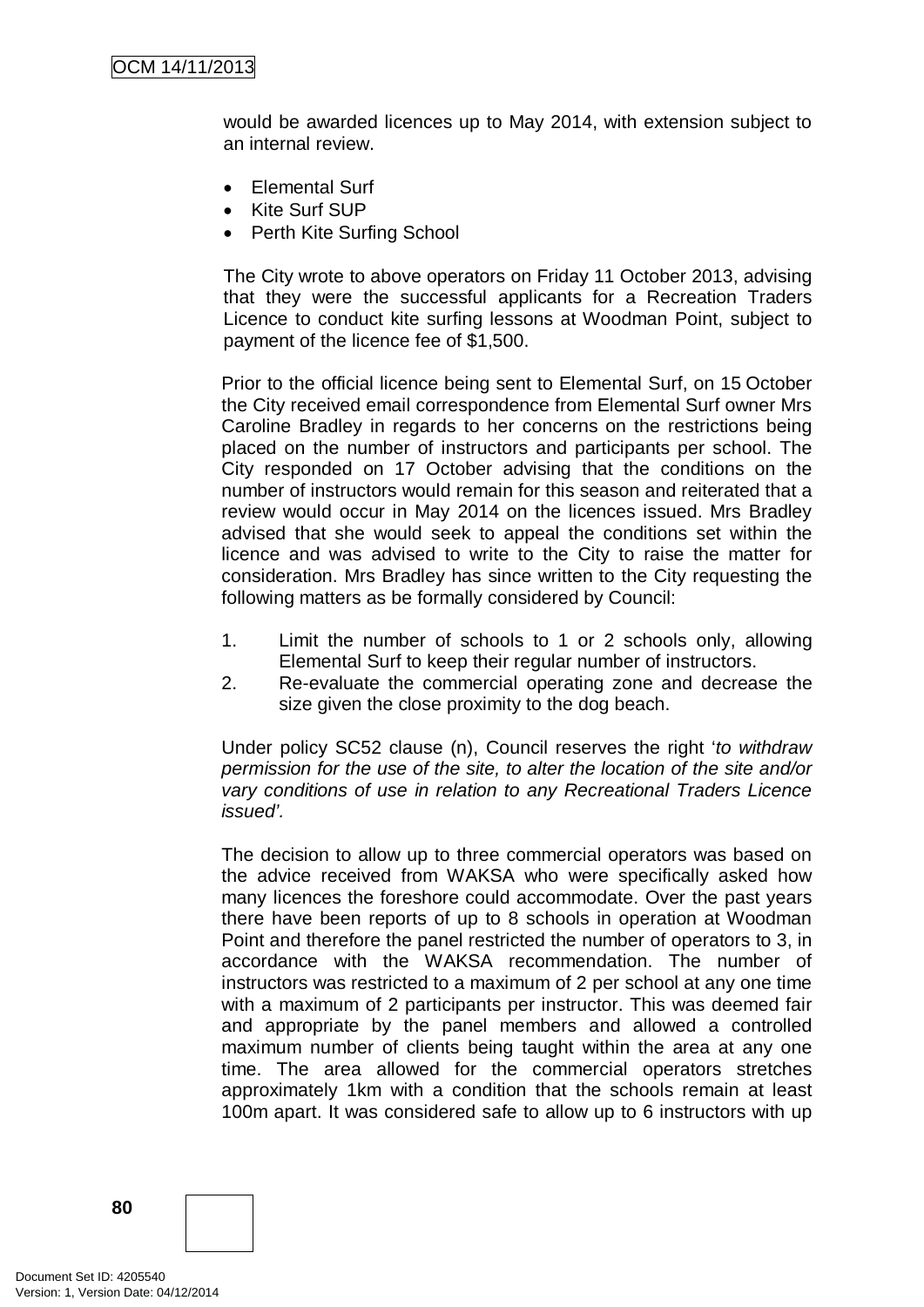to 2 students per instructor giving a total of 12 students on the beach at any one time.

Mrs Bradley has been operating Elemental Surf at the site without authority for a number of years and had requested between 4-5 instructors in her application. The condition set by the City to have a maximum of 2 instructors with a maximum of 2 students per instructor (Attachment 2) was based the maximum recommended number of schools operating at the same time allowing for a safe environment for lessons to be taught. If the request to reduce the number of licences to 2 instead of 3 is supported, the City could allow a maximum of 3 instructors per licence. That is maintaining the maximum of 12 students at any one time. Should Council resolve as such, a reassessment of the submissions received would be required and one licence withdrawn.

The Woodman Point location also has a stretch of approximately 450m as a gazetted dog exercise area as outlined on Attachment 3. Mrs Bradley considers that kite surfing should not be taught where there are dogs present due to the risk of dogs disrupting lessons. The City is unaware of any incidents and has received no reports to date in regards to conflict between dogs and kite surfers however as a matter of due diligence the City staff will monitor any potential conflicts between schools and the dog exercise area over the coming licence period. Should any conflicts of concern arise the City would reserve the right to alter conditions or reduce the number of licences according to the circumstances. The area is not a heavily used dog exercise area and tends to be even less popular when there are high wind conditions that suit kite surfing.

# **Strategic Plan/Policy Implications**

# **Growing City**

• Investment in industrial and commercial areas, provide employment, careers and increase economic capacity in the City.

# **Community & Lifestyle**

• Promotion of active and healthy communities.

# **Leading & Listening**

- A responsive, accountable and sustainable organisation.
- A culture of risk management and compliance with relevant legislation, policy and guidelines

# **Budget/Financial Implications**

Licence Fees of \$1500 per annum income to the City.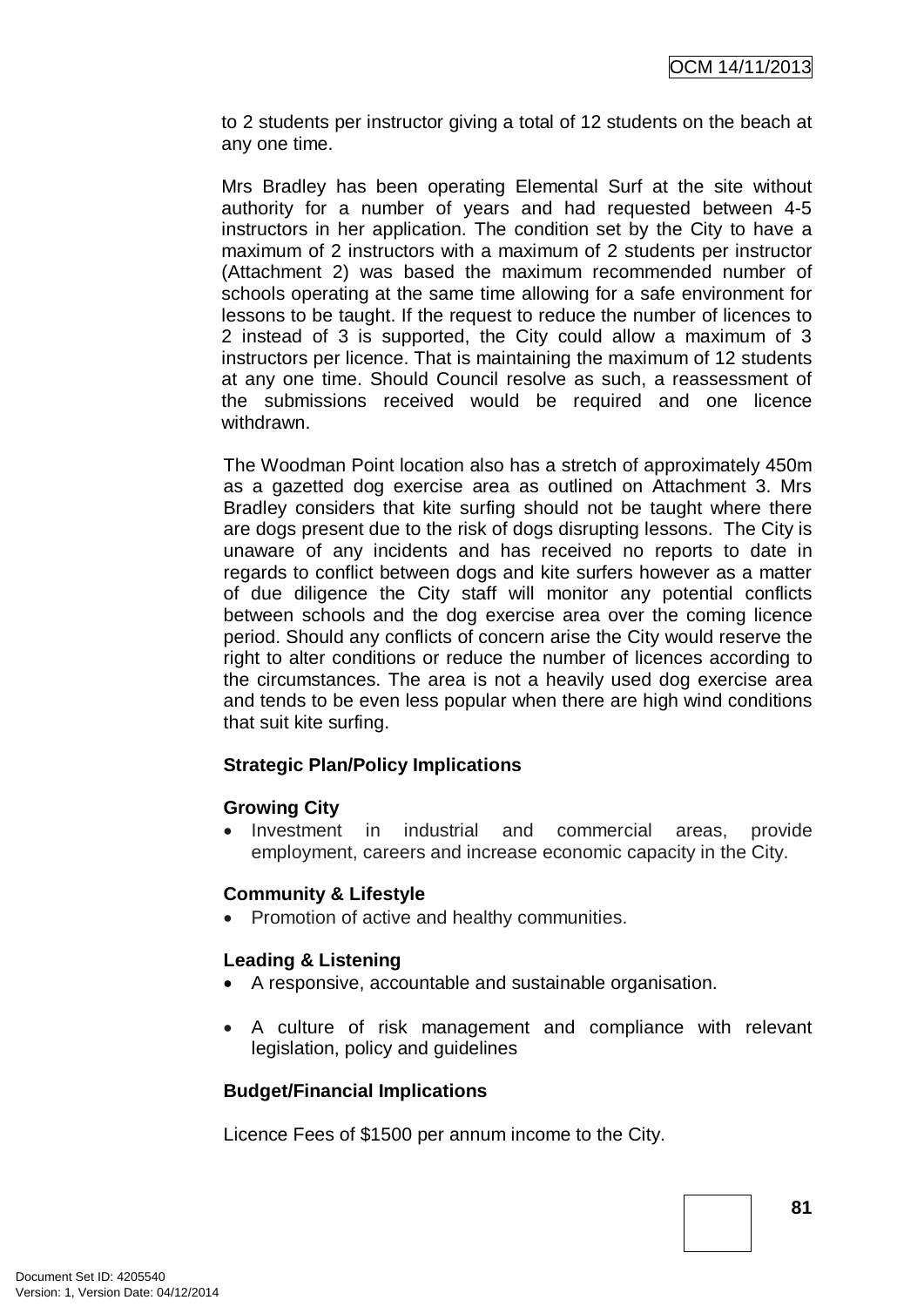# **Legal Implications**

The City of Cockburn Local Laws requires commercial operators to be licensed to regulate this activity. Licensees are required to have current Public Liability Insurance coverage of \$10 million.

# **Community Consultation**

Expressions of Interest were invited in the Cockburn Gazette and on Council`s website from 23 July – 30 August 2013.

# **Attachment(s)**

- 1. Letter from Elemental Surf owner, Mrs Caroline Bradley.
- 2. Copy of Licence conditions.
- 3. Dog Exercise Area map.

# **Advice to Proponent(s)/Submissioners**

The Proponent(s) and those who lodged a submission on the proposal have been advised that this matter is to be considered at the 14 November 2013 Council Meeting.

# **Implications of Section 3.18(3) Local Government Act, 1995**

Nil.

# **18. EXECUTIVE DIVISION ISSUES**

Nil

# **19. MOTIONS OF WHICH PREVIOUS NOTICE HAS BEEN GIVEN**

Nil

# **20. NOTICES OF MOTION GIVEN AT THE MEETING FOR CONSIDERATION AT NEXT MEETING**

Nil

# **21. NEW BUSINESS OF AN URGENT NATURE INTRODUCED BY COUNCILLORS OR OFFICERS**

Nil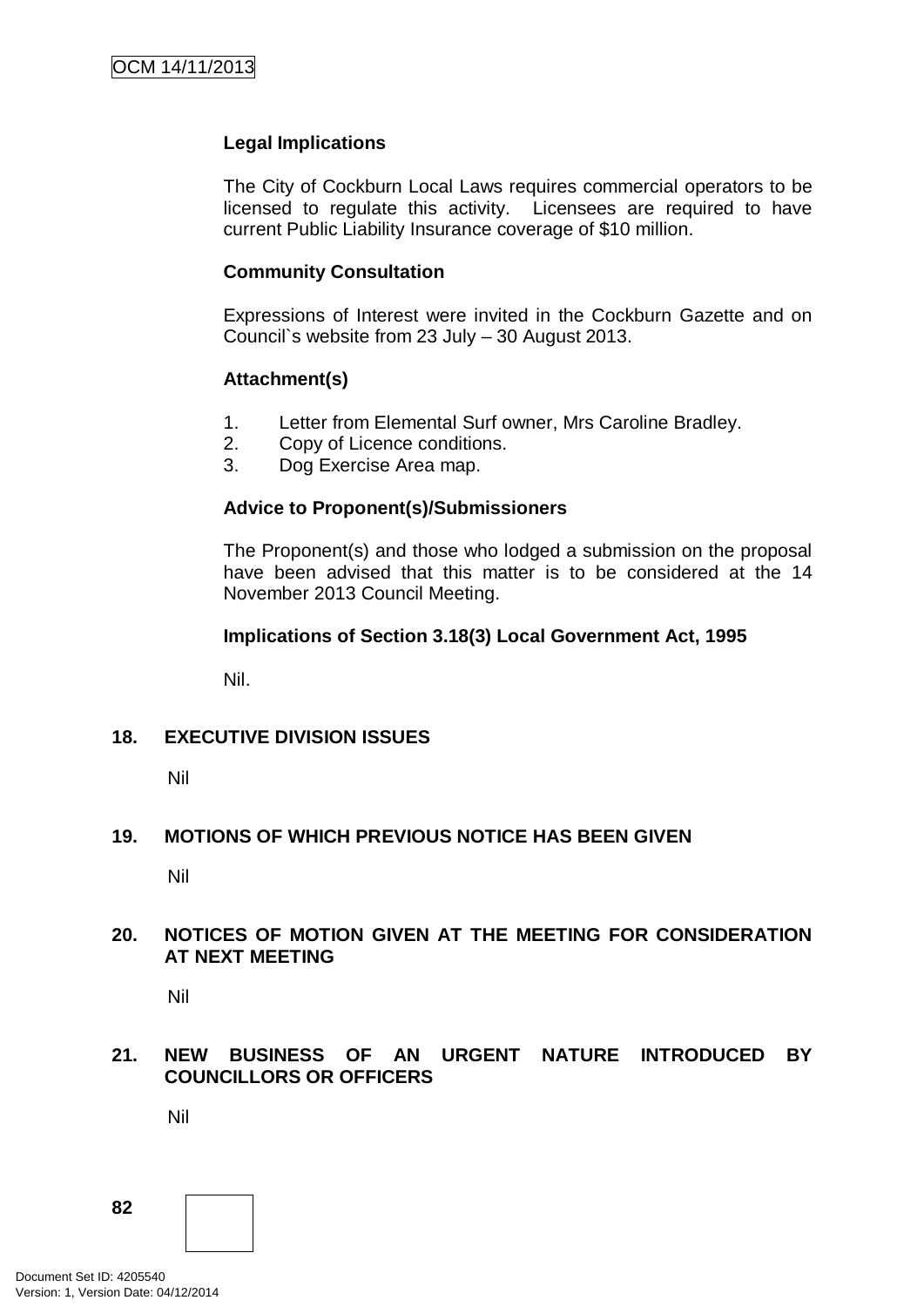#### **22. MATTERS TO BE NOTED FOR INVESTIGATION, WITHOUT DEBATE**

Nil

# **23. CONFIDENTIAL BUSINESS**

# **23.1 (MINUTE NO 5213) (OCM 14/11/2013) - MINUTES OF THE CHIEF EXECUTIVE OFFICER PERFORMANCE & SENIOR STAFF KEY PROJECTS APPRAISAL COMMITTEE - 5 NOVEMBER 2013**

# **RECOMMENDATION**

That Council receive the Minutes of the Chief Executive Officer Performance and Senior Staff Key Projects Appraisal Committee Meeting held 5 November 2013, as attached to the Agenda, and adopt the recommendations therein.

# **COUNCIL DECISION**

MOVED Clr L Smith SECONDED Deputy Mayor C Reeve-Fowkes that the recommendation be adopted.

**CARRIED 10/0**

# **Background**

The Chief Executive Officer Performance and Senior Staff Key Projects Appraisal Committee met on 5 November 2013. The minutes of that meeting are required to be presented to Council and its recommendations considered by Council.

#### **Submission**

The minutes of the Committee meeting are attached to the Agenda. Items dealt with at the Committee meeting form the basis of the Minutes.

#### **Report**

The Committee recommendations are now presented for consideration by Council and, if accepted, are endorsed as the decisions of Council. Any Elected Member may withdraw any item from the Committee meeting for discussion and propose an alternative recommendation for Council's consideration. Any such items will be dealt with separately, as provided for in Council's Standing Orders.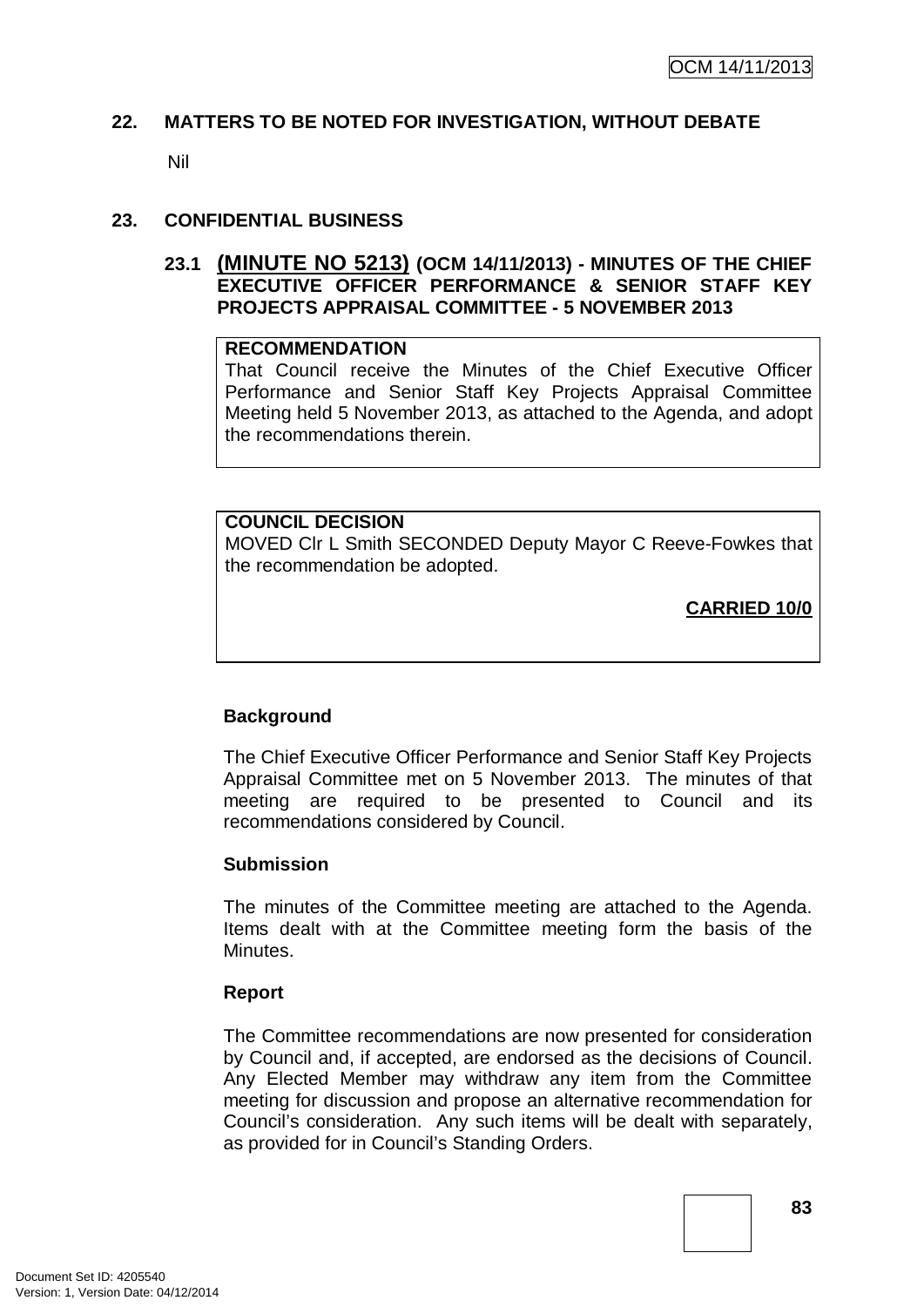# **Strategic Plan/Policy Implications**

# **Leading & Listening**

- A skilled and engaged workforce.
- A culture of risk management and compliance with relevant legislation, policy and guidelines.

# **Budget/Financial Implications**

Committee Minutes refer.

# **Legal Implications**

Committee Minutes refer.

# **Community Consultation**

N/A

# **Attachment(s)**

Minutes of the Chief Executive Officer Performance and Senior Staff Key Projects Appraisal Committee 5 November 2013 are provided to the Elected Members as confidential attachments.

# **Advice to Proponent(s)/Submissioners**

The CEO and Senior Staff have been advised that this item will be considered at the 14 November 2013 OCM.

# **Implications of Section 3.18(3) Local Government Act, 1995**

Committee Minutes refer.

# **24 (MINUTE NO 5214) (OCM 14/11/2013) - RESOLUTION OF COMPLIANCE (SECTION 3.18(3), LOCAL GOVERNMENT ACT 1995)**

# **RECOMMENDATION**

That Council is satisfied that resolutions carried at this Meeting and applicable to items concerning Council provided services and facilities, are:-

- (1) integrated and co-ordinated, so far as practicable, with any provided by the Commonwealth, the State or any public body;
- (2) not duplicated, to an extent Council considers inappropriate, services